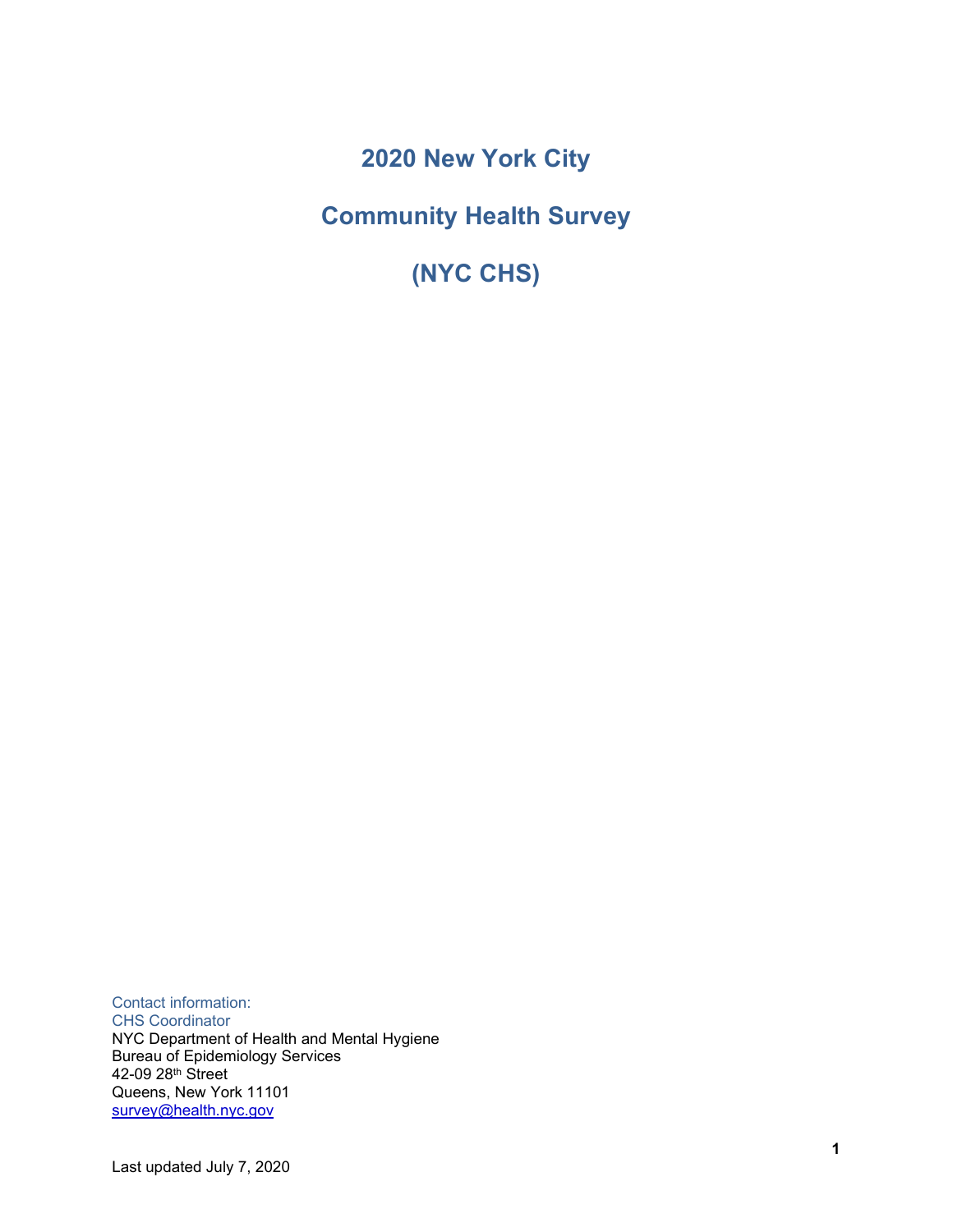# **Contents**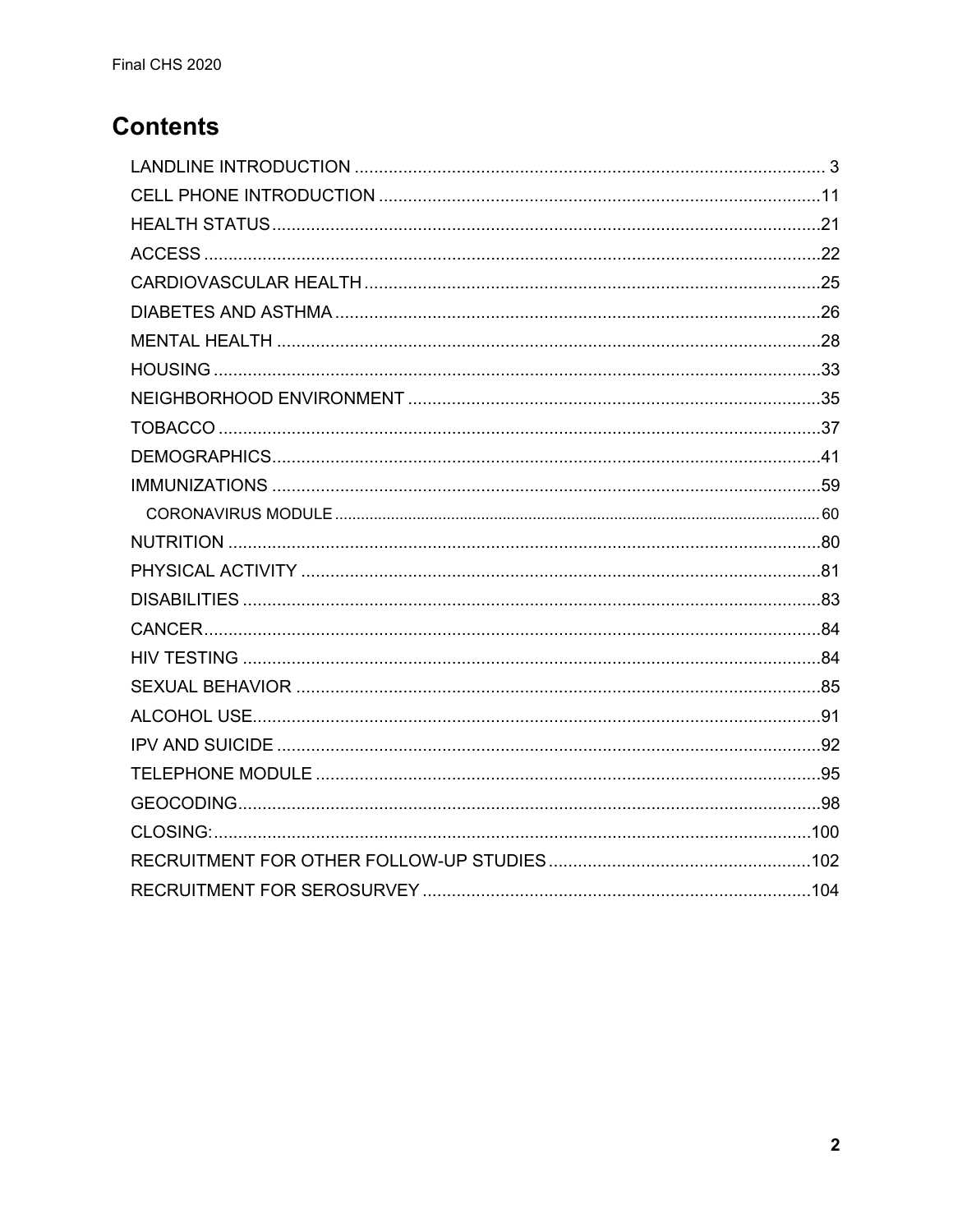# <span id="page-2-0"></span>LANDLINE INTRODUCTION

SKIP TO CELL INTRODUCTION IF CELL VERSION

Hello. My name is [10] I'm calling on behalf of the New York City Department of Health from Abt Associates and we need your help to represent your neighborhood. If you qualify for the research, we'll give you \$10 as a thank you. All answers you give are confidential and it takes less than two minutes to determine eligibility.

INTERVIEWER: Read if needed: You don't have to provide any personal information such as your full name or address.

IF **ATTEMPT = 3, 7 or 11, DISPLAY THE FOLLOWING TEXT (RED FONT COLOR):** 

''If answering machine, leave message''

# **DIAL\_OUTCOME**

1: PROCEED TO SCREENING/INTERVIEW [VERIFY DISPO] 2: Answering Machine / VOICEMAIL 9: NO ANSWER (5 Rings) 11: HARD CALLBACK (Specified Date/Time) [REQUIRE APPT] [ADD COMMENT] 13: SOFT CALLBACK (Unspecified) [ALLOW APPT] [ADD COMMENT] 14: SPANISH Callback [ALLOW APPT] [ADD COMMENT] 50: CHINESE Callback [ALLOW APPT] [ADD COMMENT] 51: RUSSIAN Callback [ALLOW APPT] [ADD COMMENT] 56: HAITIAN CREOLE Callback [ALLOW APPT] [ADD COMMENT] 59: BENGALI Callback [ALLOW APPT] [ADD COMMENT] 15: OTHER Language [VERIFY DISPO] [FINALIZE RECORD] 16: Call Blocking - CALLBACK 19: CELL SAMPLE NUMBER REACHED ON LL [VERIFY DISPO] [FINALIZE RECORD] 21: HUNG UP [ADD COMMENT] 22: SOFT REFUSAL [ALLOW APPT] [ADD COMMENT] 24: HARD REFUSAL (Do Not Call Back) [VERIFY DISPO] [ADD COMMENT] [FINALIZE RECORD] 26: Call Blocking - REFUSAL [VERIFY DISPO] [FINALIZE RECORD] 34: SHORT TERM HEALTH PROBLEM (Cold, Flu, Etc. - Can be called back) [ALLOW APPT] [ADD COMMENT] 35: LONG TERM HEALTH PROBLEM (Entire Field Period) [VERIFY DISPO] [ADD COMMENT] [FINALIZE RECORD] 36: HEARING PROBLEM (Hard of Hearing, Deaf) [VERIFY DISPO] [FINALIZE RECORD] 37: DURATION (Resp Not Available Entire Field Period) [VERIFY DISPO] [ADD COMMENT] [FINALIZE RECORD] 38: BUSINESS/Government/Non-Residential (Confirmed via Person) [FINALIZE RECORD]

41: BUSY SIGNAL/TONE

42: INCOMPLETE CALL /LINE PROBLEMS /TEMPORARY (HEARD: Circuits Busy, Try Again Later) FINALIZE RECORD IF THIS DISP IS ASSIGNED 3 TIMES]

43: CHILD/TEEN PHONE [VERIFY DISPO] [ADD COMMENT] [FINALIZE RECORD]

44: FAX/MODEM TONE [FINALIZE RECORD]

46: NOT IN SERVICE/DISCONNECTED [FINALIZE RECORD]

# **STOP MENU/TERMINATE INTERVIEW**

11: HARD CALLBACK (Specified Date/Time) [REQUIRE APPT] [ADD COMMENT]

13: SOFT CALLBACK (Unspecified) [ALLOW APPT] [ADD COMMENT]

14: SPANISH Callback [ALLOW APPT] [ADD COMMENT]

50: CHINESE Callback [ALLOW APPT] [ADD COMMENT]

51: RUSSIAN Callback [ALLOW APPT] [ADD COMMENT]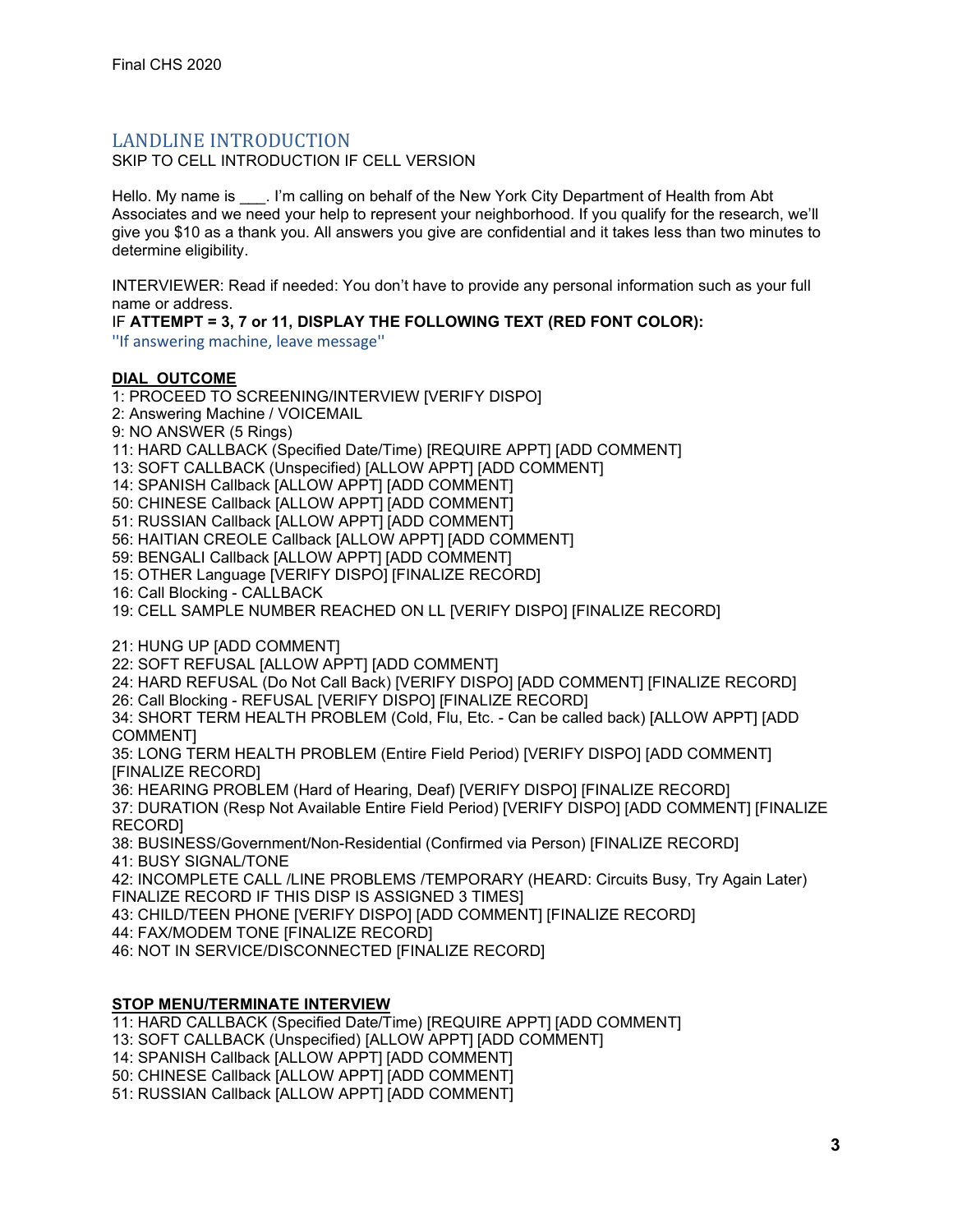56: HAITIAN CREOLE Callback [ALLOW APPT] [ADD COMMENT]

59: BENGALI Callback [ALLOW APPT] [ADD COMMENT]

15: OTHER Language [VERIFY DISPO][ADD COMMENT] [FINALIZE RECORD]

22: SOFT REFUSAL [VERIFY DISPO] [ALLOW APPT] [ADD COMMENT]

24: HARD REFUSAL (Do Not Call Back) [VERIFY DISPO] [ADD COMMENT] [FINALIZE RECORD] 34: SHORT TERM HEALTH PROBLEM (Cold, Flu, Etc. - Can be called back) [VERIFY DISPO] [ALLOW APPT] [ADD COMMENT]

35: LONG TERM HEALTH PROBLEM (Entire Field Period) [VERIFY DISPO] [ADD COMMENT] [FINALIZE RECORD]

36: HEARING PROBLEM (Hard of Hearing, Deaf) [VERIFY DISPO] [ADD COMMENT] [FINALIZE RECORD]

37: DURATION (Resp Not Available Entire Field Period) [VERIFY DISPO] [ADD COMMENT] [FINALIZE RECORD]

38: BUSINESS/Government/Non-Residential (Confirmed via Person) [ADD COMMENT] [FINALIZE RECORD]

43: CHILD/TEEN PHONE[ADD COMMENT] [FINALIZE RECORD]

ID DIAL\_OUTCOME OR STOPMENU= 14, SET LANGUAGE TO 10 ID DIAL\_OUTCOME OR STOPMENU= 51, SET LANGUAGE TO 25 ID DIAL\_OUTCOME OR STOPMENU= 50, SET LANGUAGE TO 4 ID DIAL\_OUTCOME OR STOPMENU= 56, SET LANGUAGE TO 12 ID DIAL\_OUTCOME OR STOPMENU= 59, SET LANGUAGE TO 69

# **IF DIAL\_OUTCOME = 2 AND ATTEMPT = 3, 7 or 11, GO TO VOICEMAIL SCRIPT BASED ON LANG. IF NO LANGUAGE SELECTED, SHOW VOICEMAIL SCRIPTS IN ALL LANGUAGES**

# **ENGLISH:**

"Hello, I'm calling on behalf of the New York City Health Department from Abt Associates. We are conducting an important study to learn more about the health of New Yorkers and your phone number was randomly chosen. I am not selling anything; this is a scientific study called the Community Health Survey. If you qualify for this study, we'll give you \$10 as a thank you.

We will call you back in a few days or you can call us at [ExtensionNumber]."

#### **SPANISH:**

"Hola, le llamo de parte del Departamento de Salud e Higiene Mental de la Ciudad de Nueva York, de Abt-Associates. Estamos llevando a cabo un estudio importante para aprender más acerca de la salud de los neoyorquinos. No estoy pidiendo dinero, este es un estudio científico llamado el Estudio de la Salud Comunitaria. Si califica para el estudio, le daremos \$10 como agradecimiento.

Le volveremos a llamar en algunos días."

#### **RUSSIAN:**

"Здравствуйте, я звоню вам из Abt Associates Департамента здравоохранения и психогигиены города Нью-Йорка. Мы проводим важное исследование, чтобы побольше узнать о здоровье жителей Нью-Йорка. Я не прошу денег – это научное исследование, которое называется «Здоровье жителей районов». Если Вы соответствуете критериям для участия в исследовании, в качестве благодарности Вы получите 10 долларов.

Мы вам перезвоним вам через несколько дней."

**CHINESE: Simplified Chinese:**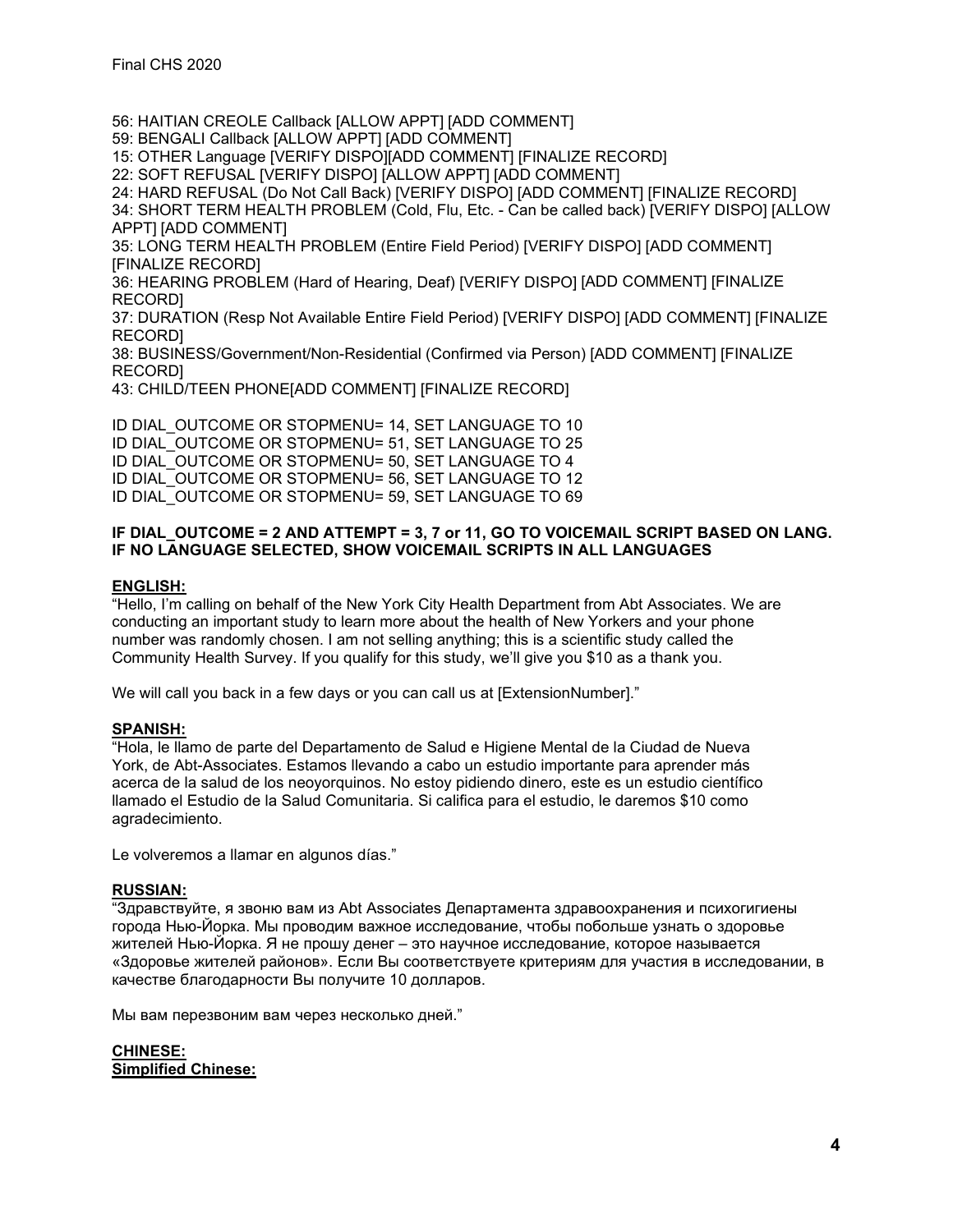"您好,我是代表纽约市卫生局从 Abt Associates打电话来。我们正在进行一项重要调查,以便进 一步认识纽约市民的健康状况,我们随机选中了您的手机号码。我不是推销任何东西,这是一项称 为"社区健康调查"的科学研究。 如果您符合参加调查的资格,我们将付给您十美元作为谢礼。 我们会过几天再打电话给您 "

# **BENGALI:**

"নমস্কার/আদাব, আমি Abt Associates থেকে নিউ ইয়র্ক সিটি ডিপার্টমেন্ট অব হেলথ এর পক্ষে টেলিফোন করছি। আমরা নিউ ইয়র্ক এর অধিবাসীদের স্বাস্থ্য সম্পর্কে আরও জানতে একটি গুরুত্বপূর্ণ অধ্যয়ন পরিচালনা করছি এবং আপনার সেল ফোনটি এলোপাথাড়িভাবে নির্বাচিত হয়েছে। আমি কিছু বিক্রি করছি না; এটি একটি বৈজ্ঞানিক অধ্যয়ন যা কমিউনিটি হেলথ সার্ভে নামে পরিচিত। আপনি যদি এই অধ্যয়নের জন্য যোগ্য হন, তাহলে আপনাকে ধন্যবাদ জানানাের জন্য আমরা

\$10 েদব।

আমরা কেয়কিদেনর মেধয্ই আপনােক আবার েটিলেফান করব।"

#### **HAITIAN CREOLE:**

"Alo, m ap rele nan non Depatman Sante Vil Nouyòk nan Abt Associates.

N ap fè yon etid enpòtan pou nou aprann plis bagay sou sante moun k ap viv nan Nouyòk yo e nou te chwazi nimewo telefòn selilè w la pa aza. Mwen pa p vann anyen; sa a se yon etid syantifik ki rele Sondaj sou Sante Kominote a. Si ou kalifye pou etid sa a, n ap ba ou \$10 pou nou di w mèsi pou patisipasyon w.

N ap rele w ankò nan kèlke jou."

LANG. Select a language: 9: English (inglés) 10: Spanish (español) 25: Russian 4: Chinese - Mandarin 69: Bengali 12: Hatian Creole ID LANG= 14, SET LANGUAGE TO 10 ID LANG = 51, SET LANGUAGE TO 25 ID LANG = 50, SET LANGUAGE TO 4 ID LANG = 56, SET LANGUAGE TO 12 ID LANG = 59, SET LANGUAGE TO 69

Q ZIP To make sure that we correctly identify your neighborhood, could I please have your five-digit zip code?

RECORD 77777 FOR DK RECORD 99999 FOR Ref.

#### **CATI: IF QUOTA OUT ZIP CODE, THANK AND END**

#### **CATI: IF Q ZIP DOES NOT FALL IN PREDEFINED CATI ZIP CODE LIST (APPENDIX B)**

Q Confirm. Just to confirm, is your zip code  $\overline{?}$ 

1 YES 2 NO 7 DON'T KNOW/NOT SURE 9 REFUSED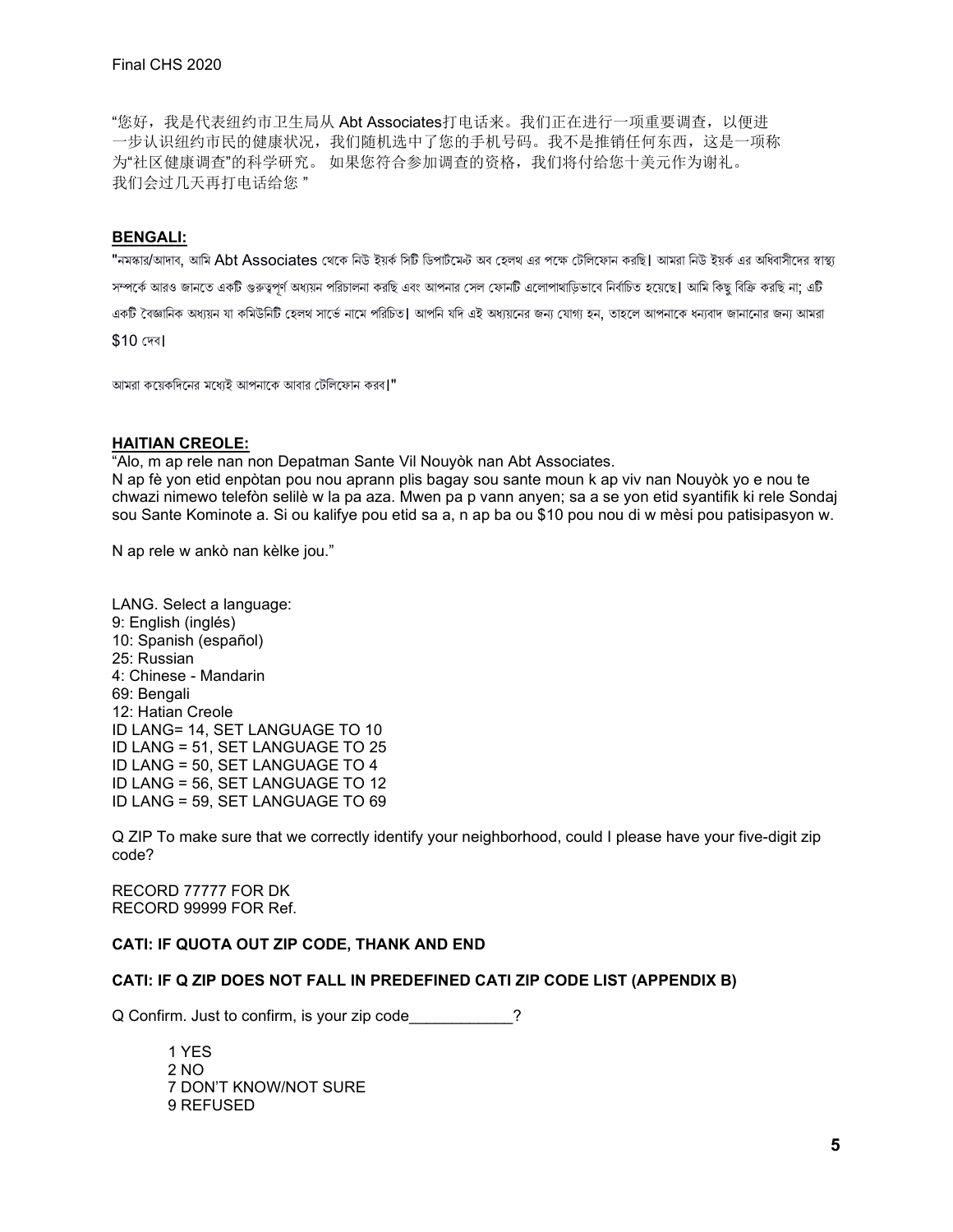#### **CATI: IF RESPONDENT CONFIRMS ORIGINAL ZIPCODE, ASK Q BORO. IF RESPONDENT SAYS THE ZIP CODE FIRST GIVEN IS NOT CORRECT OBTAIN CORRECTED ZIP CODE. IF THIS ZIPCODE STILL DOES NOT FALL IN PREDEFINED CATI ZIP CODE LIST (APPENDIX B), OR IF Q ZIP = 77777 OR Q ZIP = 99999, ASK Q BORO**

Q BORO In which of the five New York City boroughs do you live?

INTERVIEWER: Read if needed:

1 The Bronx, 2 Brooklyn, 3 Manhattan, 4 Queens, or 5 Staten Island? 6 DO NOT LIVE IN NYC [TERMINATE] 7 DON'T KNOW/NOT SURE [TERMINATE] 9 REFUSED [TERMINATE]

IF QBORO = 6, , SET DISPO TO 192: S/O - QBORO: DO NOT LIVE IN NYCIF QBORO = 7 OR 9, SET DISPO TO 143: Hard Refusal - QBORO: DK / REF

IF RESPONDENT DOES NOT LIVE IN NYC [ANSWER = 6]: Thank you very much, but we are only interviewing people who currently live in New York City. **END SURVEY**

**CATI: IF QUOTA OUT, WRITE DATA FOR QZIP (QZIP), QCONFIRM (QCONFIRM), AND QBORO (QBORO) FROM MAIN SUB\_SCRIPT. WRITE DATA FROM SAMPLE FOR UHF, REPLICATE, QKEY – THE ORIGINAL ONE, MAILED, RESMC, CSS.**

#### **CREATE THE FOLLOWING VARIABLES:**

- **UHF - ASSIGNED USING ORIGINAL RULES (BASED ON QZIP OR ZIP OF PLURALITY (QZIP1) FROM SAMPLE IF QZIP=77777/99999).**
- **UHFFLAG – SET TO 1 IF UHF ASSIGNED BASED ON QZIP, SET TO 2 IF ASSIGNED BASED ON ZIP OF PLURALITY (QZIP1) FROM SAMPLE**
- **HOODFU – IF QZIP=77777/99999 OR NON-NYC ZIP, SET 'HOODFU'=1 - ELSE GO TO QHH**

#### **NEIGHBORHOOD FOLLOW-UP QUESTIONS [ASK IF HOODFU=1] IF Q BORO/Q CONF\_NYC =1 [BRONX]:**

NH1. What is the name of the neighborhood in **The Bronx** where you live?

[LIST OF NEIGHBORHOODS IN APPENDIX A.]

Neighborhood 99 Refused [GO TO QHH]

#### **IF NH1= 10 (FORDHAM), ASK NH1a**

NH1a. Do you live between East Fordham Road and the Cross Bronx Expressway or between East Fordham Road and East Gun Hill Road?

1 Between East Fordham Road and the Cross Bronx Expressway(SET CD – 205) 2 Between East Fordham Road and East Gun Hill Road(SET CD – 207) 7 DON'T KNOW/NOT SURE 9 REFUSED GO TO QHH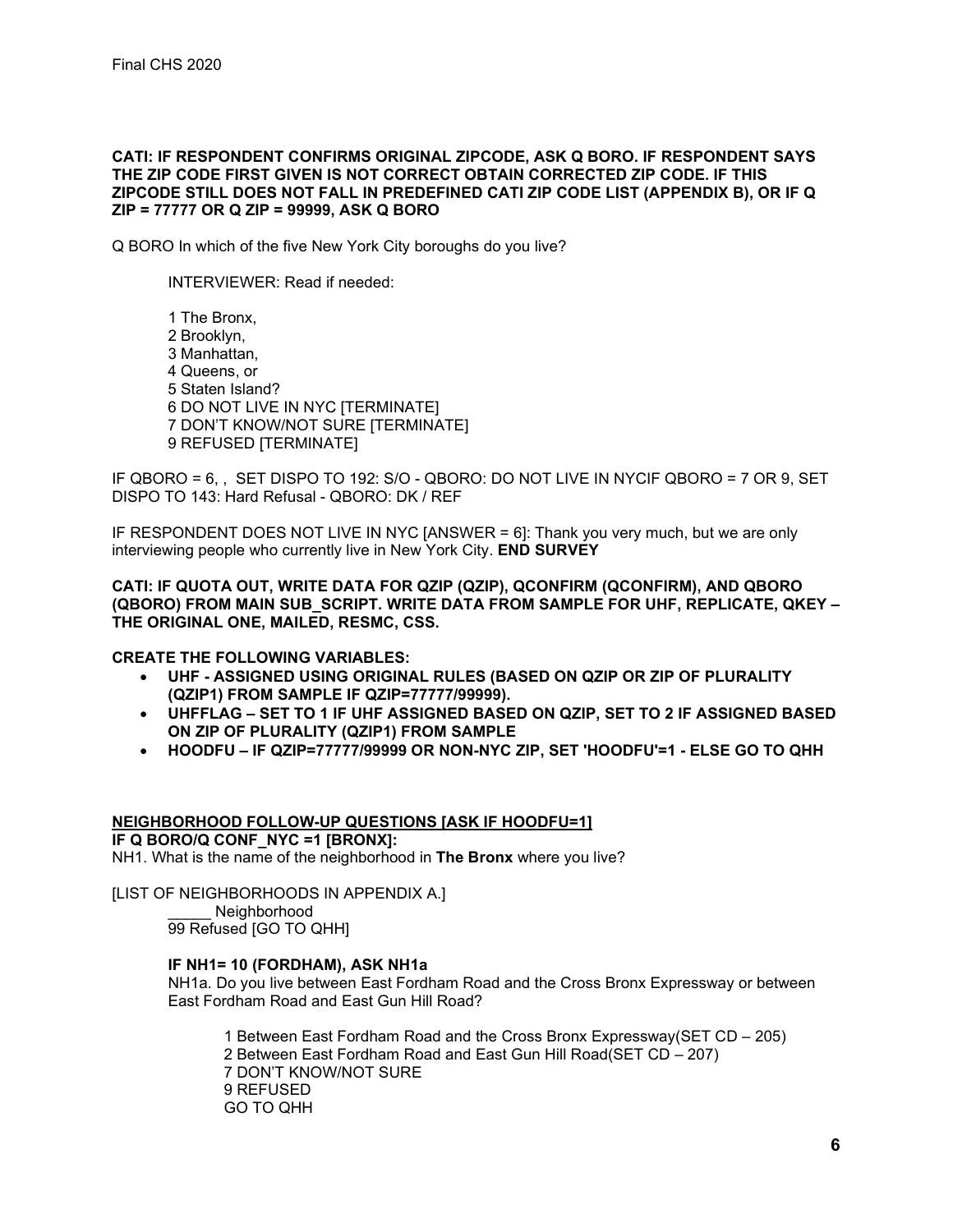# **IF Q BORO/Q CONF\_NYC =2 [BROOKLYN]:**

NH2. What is the name of the neighborhood in **Brooklyn** where you live?

[LIST OF NEIGHBORHOODS IN APPENDIX A.]

Neighborhood 99 Refused

#### **IF NH2 = 13 (CROWN HEIGHTS), ASK NH2a**

NH2a. Do you live between Eastern Parkway and Atlantic Avenue, or between Eastern Parkway and Clarkson Avenue?

1 Between Eastern Parkway and Atlantic Avenue (SET CD – 308) 2 Between Eastern Parkway and Clarkson Avenue(SET CD- 309) 7 DON'T KNOW/NOT SURE 9 REFUSED GO TO QHH

# **IF Q BORO/Q CONF\_NYC =3 [MANHATTAN]:**

NH3. What is the name of the neighborhood in Manhattan where you live?

[LIST OF NEIGHBORHOODS IN APPENDIX A.] Neighborhood 99 Refused

#### **IF NH3=10 (Harlem), ASK NH3a**

NH3a. Do you live in West Harlem, Central Harlem, East Harlem, or do you just call it Harlem?

READ IF NEEDED: West Harlem is considered the areas between 110th Street on the south and 155th Street on the north, between the Hudson River and St. Nicholas Avenue on the east.

Central Harlem is considered the area between 110th St. on the south to Harlem River on the north, 5th Ave. on the east and St. Nicholas Ave to the west.

East Harlem is considered the area between 96th Street on the south to Harlem River on the north, from 5th Avenue to the East River. This neighborhood is sometimes referred to as "Spanish Harlem".

1 West Harlem (SET CD -109 ) 2 Central Harlem (SET CD - 110) 3 East Harlem or Harlem (SET CD - 111) 7 Don't Know/Not Sure 9 Refused **GO TO QHH.** 

# **IF Q BORO/Q CONF\_NYC =4 [QUEENS]:**

NH4. What is the name of the neighborhood in Queens where you live?

[LIST OF NEIGHBORHOODS IN APPENDIX A.] Neighborhood 99 Refused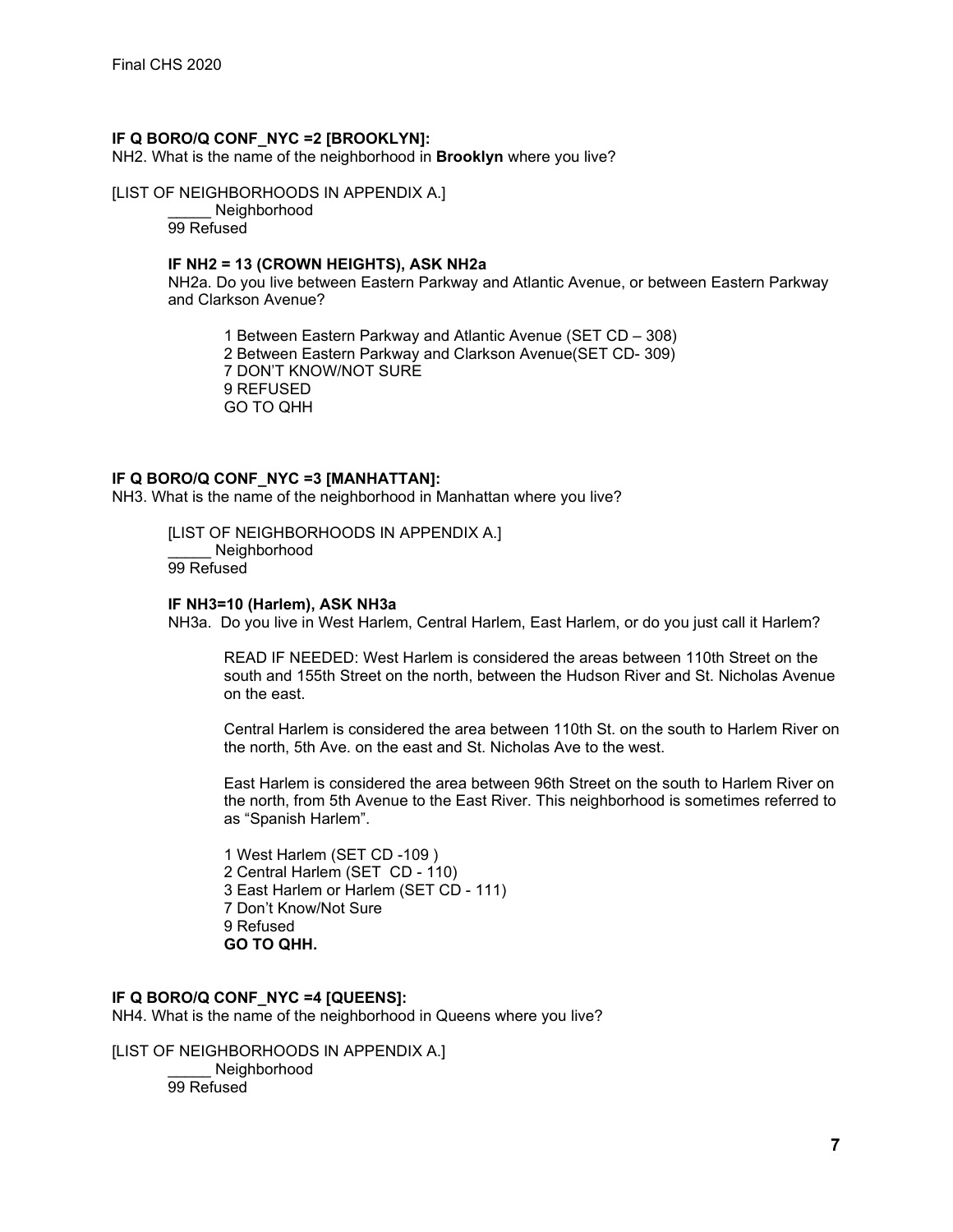# **IF NH4 = 7 (CORONA), ASK NH4a**

NH4a. Do you live between Roosevelt Avenue and Grand Central Parkway, or between Roosevelt Avenue and the Long Island Expressway?

1 Between Roosevelt Avenue and Grand Central Parkway(SET CD – 403) 2 Between Roosevelt Avenue and the Long Island Expressway(SET CD – 404) 7 Don't Know/Not Sure 9 Refused **GO TO QHH.** 

# **IF Q BORO/Q CONF\_NYC =5 [STATEN ISLAND]:**

NH5. What is the name of the neighborhood in Staten Island where you live?

**ILIST OF NEIGHBORHOODS IN APPENDIX A.1** Neighborhood 99 Refused

SET QUALIFIED LEVEL = 1 [LIVE IN NYC] 81: Qualified Callback - Before QHH (Landline) / After QCONF\_NYC (Cell) 121: Qualified Soft Refusal - Before QHH (Landline) / After QCONF\_NYC (Cell) 161: Qualified Hard Refusal - Before QHH (Landline) / After QCONF\_NYC (Cell)

QHH Now I need to randomly select one adult who lives in your household to be interviewed. How many members of your household, including yourself, are 18 years of age or older?

INTERVIEWER: Read if needed:: Household members are those who spend a majority of their time living in the household.

INTERVIEWER: Record 88 for Not a Private Residence and record 99 for Refused/DK

Number of adults [RANGE 1-20]

IF QHH = 99, THEN SET DISPO TO 146: Hard Refusal - QHH: REFUSED/DK

**IF REFUSED/DK (QHH= 99):**

Those are all the questions I have for you. Thank you for your time. **TERMINATE INTERVIEW.**

#### **IF QHH = 88 THEN GO TO Q9.12\_13**

**IF ONLY 1 ADULT (QHH=1) ASK HHa, IF MORE THAN ONE ADULT (QHH>1) ASK HHb.** HHa Are you the adult?

1 Yes 2 No 9 Refused

#### **IF HHa=1, THEN READ S6A, ELSE SKIP TO S6B.**

s6a Then you are the person I need to speak with. [IF LANGUAGE = BENGALI OR HAITIAN CREOLE, DO NOT DISPLAY: In addition to questions about your general health we will also ask questions about the novel coronavirus also referred to as COVID-19.] Participation is voluntary: you can stop the interview at any time or decide not to answer any question. The Health Department will share the anonymous survey results of participants with the public so that more can be learned about the health of New Yorkers.The interview takes about [IF LANGUAGE = BENGALI OR HAITIAN CREOLE, DISPLAY: 25] 35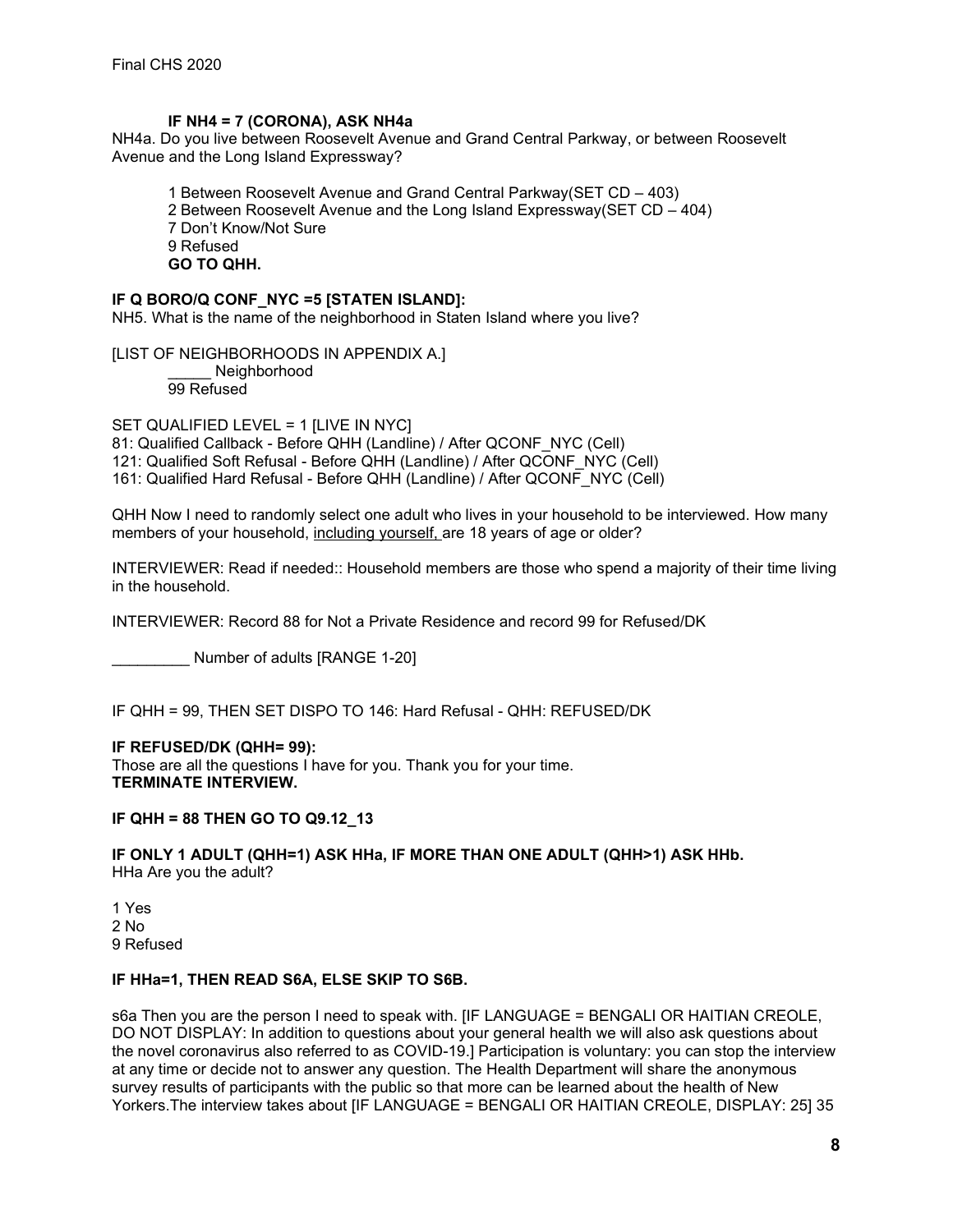minutes. [**READ ONLY IF AN INTERVIEW IS IN RUSSIAN, CHINESE, HAITIAN CREOLE, OR BENGALI: This call may be recorded for quality control purposes.]** If you have any questions I can't answer, I'll give you a telephone number for more information. We also have a website at the Health Department for you to verify this survey. In appreciation for the time that you spend answering our questions, we will provide you with ten dollars as a thank you.

# **[GO TO QWHICH]**

# **IF HHa=2 or 9 (NOT THE ADULT)**

s6b May I speak with the adult?

1 Yes - available (SKIP TO QWHICH) 2 No - not available – [GO TO s6b1] 9 Refused

IF s6B = 9, SET DISPO TO 101:Soft Refusal - S6B-CHS/ QPICK-CHS: REFUSED

# **IF MORE THAN ONE ADULT (QHH>1) ASK HHb.**

HHb. NUMADULT How many of these adults are men and how many are women?

INTERVIEWER: Record 99 for refused

\_\_\_ MEN \_\_\_ WOMEN

If NUMMEN or NUMWOMEN = 99, THEN SET DISPO TO 146: Hard Refusal - QHH: REFUSED/DK [IF EITHER NUMMEN OR NUMWOMEN = 99 THEN THANK AND TERMINATE]

Q PICK Could I please speak with \_\_\_\_\_\_\_\_\_\_\_? [RANDOMLY PICKED]

1 Yes - available (SKIP TO QWHICH) 2 No - not available – [GO TO S6b1] 9 Refused

IF QPICK = 9, SET DISPO TO 122: Qualified Soft Refusal – Before QWHICH (Interview Language)

#### **IF PICKED PERSON IS NOT AVAILABLE:**

S6b1. (If s6b = 2) May I please have the adult's first name so we can ask for them when we call back?/(If q pick = 2) May I please have the (PICKED PERSON'S) first name so that we can speak with [them] when we call back?

1 Gave response – (ENTER RESPONSE) 7 (DON'T KNOW – (THANKS AND TERMINATE) 9 REFUSED – (THANK AND TERMINATE)

If S6b1 = 7 or 9, THEN SET DISPO TO 122: Qualified Soft Refusal – Before QWHICH (Interview Language)

IF S6b1 = 1, POPULATE CALLBACK FOR FIELD AT DIAL\_OUTCOME BANNER WITH RESPONDENT NAME

IF S6B = 1, SET DISPO TO 81 Qualified Callback - Before QHH (Landline) / After QCONF\_NYC (Cell)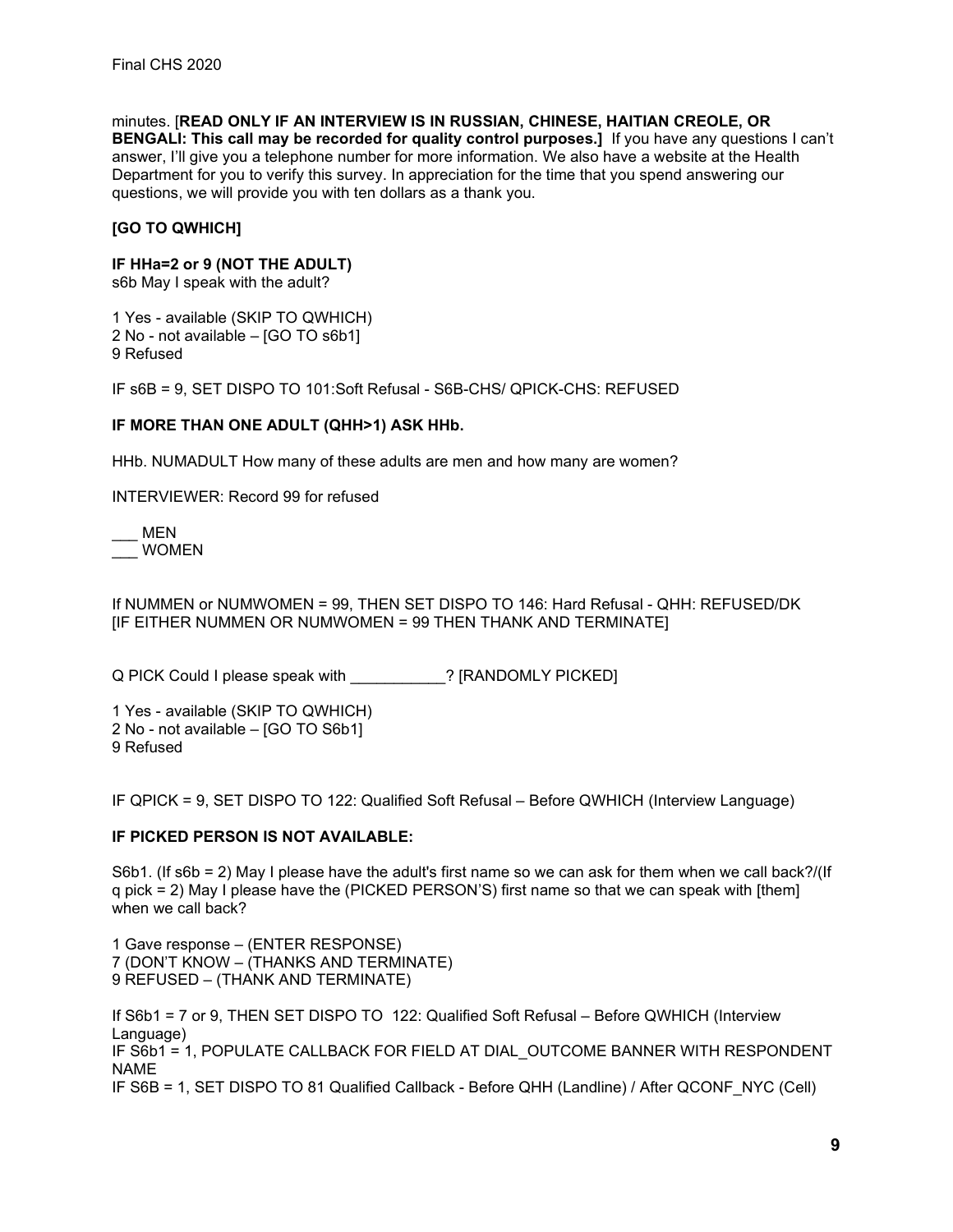SET QUALIFIED LEVEL = 2 [QUALIFIED NYC ADULT] 82: Qualified Callback - Before QWHICH (Interview Language) 122: Qualified Soft Refusal – Before QWHICH (Interview Language)162: Qualified Hard Refusal – Before QWHICH (Interview Language) Q WHICH INTERVIEWER: SELECT LANGUAGE

1 English

2 Spanish

3 Russian

4 Chinese

5 Bengali

6 Haitian Creole

ASK IF QWHICH= 4 QCHINESE [INTERVIEWER: IS THAT MANDARIN OR CANTONESE?]

1 MANDARIN 2 CANTONESE ID QWHICH = 14, SET LANGUAGE TO 10 ID QWHICH = 51, SET LANGUAGE TO 25 ID QWHICH = 50, SET LANGUAGE TO 4 ID QWHICH = 56, SET LANGUAGE TO 12 ID QWHICH = 59, SET LANGUAGE TO 69

#### **IF HHa = 1 GO TO Q1.1, ELSE GO TO Q HELLO** Q HELLO

[READ IF NEW PERSON COMES TO PHONE: Hello, My name is \_\_\_\_\_\_\_\_\_\_\_\_\_\_\_\_\_\_, and I am calling on behalf of the New York City Department of Health from Abt Associates. We're doing an important study to improve the health of New Yorkers. Your household was randomly chosen to help us learn about your neighborhood. All answers you give are confidential.]

[IF LANGUAGE = BENGALI OR HAITIAN CREOLE, DO NOT DISPLAY: In addition to questions about your general health we will also ask questions about the novel coronavirus also referred to as COVID-19.] Participation is voluntary: you can stop the interview at any time or decide not to answer any question. The Health Department will share the anonymous survey results of participants with the public so that more can be learned about the health of New Yorkers. The interview takes about [IF LANGUAGE = BENGALI OR HAITIAN CREOLE, DISPLAY: 25] 35 minutes. [**READ ONLY IF AN INTERVIEW IS IN RUSSIAN, CHINESE, HAITIAN CREOLE, OR BENGALI: This call may be recorded for quality control purposes.]** If you have any questions I can't answer, I'll give you a telephone number for more information. We also have a website at the Health Department for you to verify this survey. In appreciation for the time that you spend answering our questions, we will provide you with ten dollars as a thank you.

# **END LANDLINE INTRODUCTION**

**INSERT TIMESTAMP: TLL\_Sum**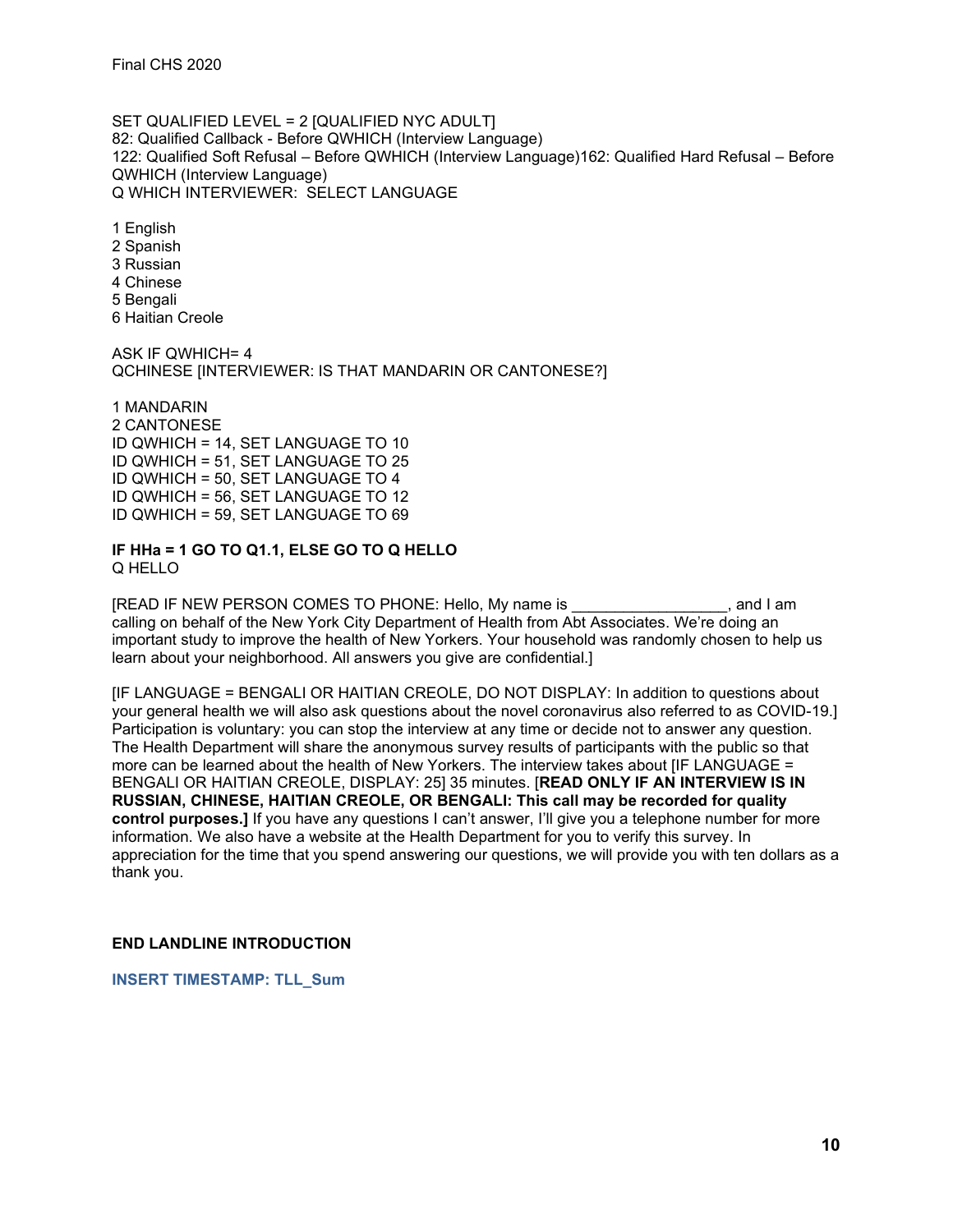# <span id="page-10-0"></span>CELL PHONE INTRODUCTION

Hello. My name is \_\_\_. I'm calling on behalf of the New York City Department of Health from Abt Associates and we need your help to represent your neighborhood. If you qualify for the research, we'll give you \$10 as a thank you. All answers you give are confidential and it takes less than two minutes to determine eligibility.

**IF ATTEMPT = 1, 3 or 9, DISPLAY THE FOLLOWING TEXT (RED FONT COLOR):** 

''If answering machine, leave message''

# **DIAL\_OUTCOME**

1: PROCEED TO SCREENING/INTERVIEW [VERIFY DISPO]

2: Answering Machine / VOICEMAIL

4: Answering Machine / Voicemail - Confirmed Residence (HEARD: Household, Home, Residence, Family)

9: NO ANSWER (5 Rings)

11: HARD CALLBACK (Specified Date/Time) [REQUIRE APPT] [ADD COMMENT]

13: SOFT CALLBACK (Unspecified) [ALLOW APPT] [ADD COMMENT]

14: SPANISH Callback [ALLOW APPT] [ADD COMMENT]

50: CHINESE Callback [ALLOW APPT] [ADD COMMENT]

51: RUSSIAN Callback [ALLOW APPT] [ADD COMMENT]

56: HAITIAN CREOLE Callback [ALLOW APPT] [ADD COMMENT]

59: BENGALI Callback [ALLOW APPT] [ADD COMMENT]

15: OTHER Language [VERIFY DISPO] FINALIZE RECORD]

16: Call Blocking - CALLBACK

18: LL SAMPLE REACHED ON CELL[VERIFY DISPO] [FINALIZE RECORD]

21: HUNG UP [ADD COMMENT]

22: SOFT REFUSAL [ALLOW APPT] [ADD COMMENT]

24: HARD REFUSAL (Do Not Call Back) [VERIFY DISPO] [ADD COMMENT] [FINALIZE RECORD]

26: Call Blocking - REFUSAL [VERIFY DISPO] FINALIZE RECORD]

28: Updated Phone Number Provided [ALLOW APPT] [ADD COMMENT]

34: SHORT TERM HEALTH PROBLEM (Cold, Flu, Etc. - Can be called back) [ALLOW APPT] [ADD COMMENT]

35: LONG TERM HEALTH PROBLEM (Entire Field Period) [VERIFY DISPO] [ADD COMMENT] [FINALIZE RECORD]

36: HEARING PROBLEM (Hard of Hearing, Deaf) [VERIFY DISPO] ] [FINALIZE RECORD] 37: DURATION (Resp Not Available Entire Field Period) [VERIFY DISPO] [ADD COMMENT] [FINALIZE RECORD]

38: BUSINESS/Government/Non-Residential (Confirmed via Person) [VERIFY DISPO] [FINALIZE RECORD]

41: BUSY SIGNAL/TONE

42: INCOMPLETE CALL /LINE PROBLEMS /TEMPORARY (HEARD: Circuits Busy, Try Again Later) ] FINALIZE RECORD IF THIS DISP IS ASSIGNED 3 TIMES]

43: CHILD/TEEN PHONE [ADD COMMENT] [VERIFY DISPO] FINALIZE RECORD]

44: FAX/MODEM TONE [FINALIZE RECORD]

45: Customer Not Available (HEARD: Customer Is Not Available)

46: NOT IN SERVICE/DISCONNECTED [VERIFY DISPO] [FINALIZE RECORD]

196: S/O INTRO (VOL) DO NOT LIVE IN NYC [VERIFY DISPO] [FINALIZE RECORD]

# **STOP MENU/TERMINATE INTERVIEW**

11: HARD CALLBACK (Specified Date/Time) [REQUIRE APPT] [ADD COMMENT]

13: SOFT CALLBACK (Unspecified) [REQUIRE APPT] [ADD COMMENT]

14: SPANISH Callback [REQUIRE APPT] [ADD COMMENT]

50: CHINESE Callback [REQUIRE APPT] [ADD COMMENT]

51: RUSSIAN Callback [REQUIRE APPT] [ADD COMMENT]

56: HAITIAN CREOLE Callback [REQUIRE APPT] [ADD COMMENT]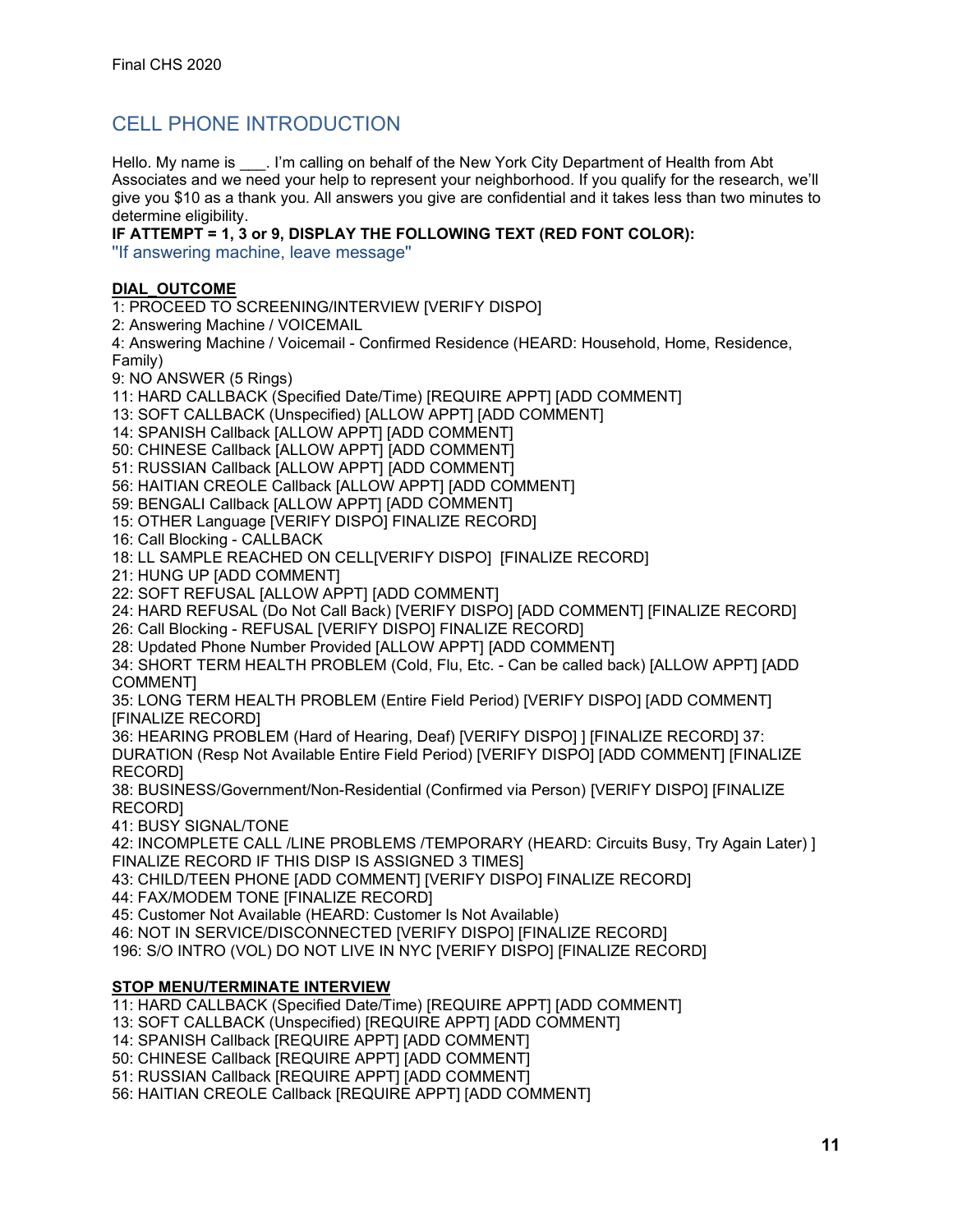59: BENGALI Callback [REQUIRE APPT] [ADD COMMENT] 15: OTHER Language [VERIFY DISPO] [ADD COMMENT] [FINALIZE RECORD] 22: SOFT REFUSAL [VERIFY DISPO] [REQUIRE APPT] [ADD COMMENT] 24: HARD REFUSAL (Do Not Call Back) [VERIFY DISPO] [ADD COMMENT] [FINALIZE RECORD] 34: SHORT TERM HEALTH PROBLEM (Cold, Flu, Etc. - Can be called back) [VERIFY DISPO] [REQUIRE APPT] [ADD COMMENT] 35: LONG TERM HEALTH PROBLEM (Entire Field Period) [[VERIFY DISPO] [ADD COMMENT] FINALIZE RECORD] 36: HEARING PROBLEM (Hard of Hearing, Deaf) [VERIFY DISPO] [ADD COMMENT] [FINALIZE RECORD] 37: DURATION (Resp Not Available Entire Field Period) [VERIFY DISPO] [ADD COMMENT] [FINALIZE RECORD] 38: BUSINESS/Government/Non-Residential (Confirmed via Person) [ADD COMMENT] [FINALIZE RECORD] 43: CHILD/TEEN PHONE [VERIFY DISPO] [ADD COMMENT] [FINALIZE RECORD] 28: Updated Phone Number Provided [REQUIRE APPT] [ADD COMMENT]

ID DIAL\_OUTCOME OR STOPMENU= 14, SET LANGUAGE TO 10 ID DIAL\_OUTCOME OR STOPMENU= 51, SET LANGUAGE TO 25 ID DIAL\_OUTCOME OR STOPMENU= 50, SET LANGUAGE TO 4 ID DIAL OUTCOME OR STOPMENU= 56, SET LANGUAGE TO 12 ID DIAL\_OUTCOME OR STOPMENU= 59, SET LANGUAGE TO 69

# **IF DIAL\_OUTCOME = 2 OR 4 AND ATTEMPT = 1, 3 or 9, GO TO VOICEMAIL SCRIPT BASED ON LANG.**

# **ENGLISH:**

"Hello, I'm calling on behalf of the New York City Health Department from Abt Associates. We are conducting an important study to learn more about the health of New Yorkers and your phone number was randomly chosen. I am not selling anything; this is a scientific study called the Community Health Survey. If you qualify for this study, we'll give you \$10 as a thank you.

We will call you back in a few days or you can call us at [ExtensionNumber]."

# **SPANISH:**

"Hola, le llamo de parte del Departamento de Salud e Higiene Mental de la Ciudad de Nueva York, de Abt-Associates. Estamos llevando a cabo un estudio importante para aprender más acerca de la salud de los neoyorquinos. No estoy pidiendo dinero, este es un estudio científico llamado el Estudio de la Salud Comunitaria. Si califica para el estudio, le daremos \$10 como agradecimiento.

Le volveremos a llamar en algunos días."

# **RUSSIAN:**

"Здравствуйте, я звоню вам из Abt Associates Департамента здравоохранения и психогигиены города Нью-Йорка. Мы проводим важное исследование, чтобы побольше узнать о здоровье жителей Нью-Йорка. Я не прошу денег – это научное исследование, которое называется «Здоровье жителей районов». Если Вы соответствуете критериям для участия в исследовании, в качестве благодарности Вы получите 10 долларов.

Мы вам перезвоним вам через несколько дней."

**CHINESE: Simplified Chinese:**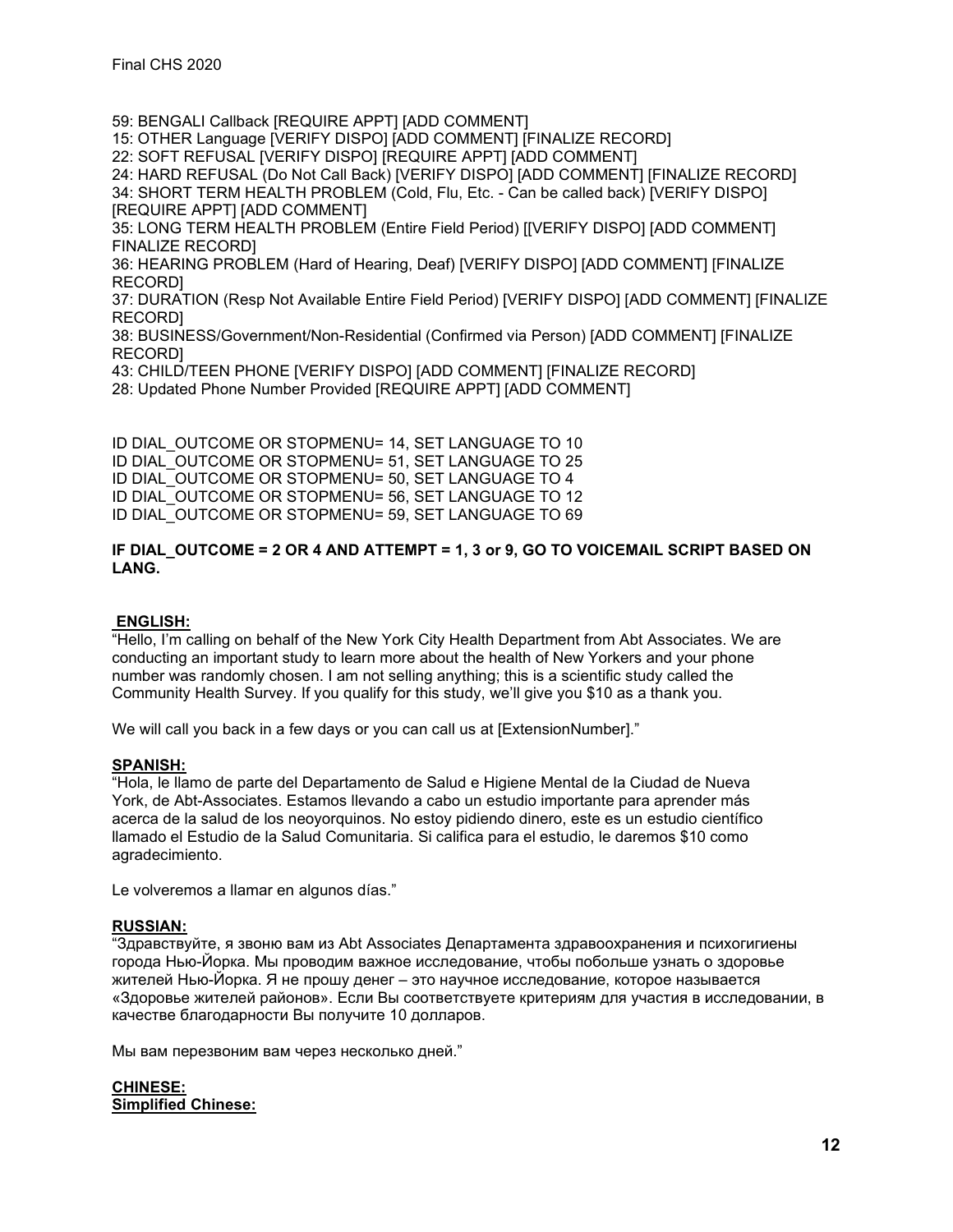"您好,我是代表纽约市卫生局从 Abt Associates打电话来。我们正在进行一项重要调查,以便进 一步认识纽约市民的健康状况,我们随机选中了您的手机号码。我不是推销任何东西,这是一项称 为"社区健康调查"的科学研究。 如果您符合参加调查的资格,我们将付给您十美元作为谢礼。 我们会过几天再打电话给您 "

# **BENGALI:**

"নমস্কার/আদাব, আমি Abt Associates থেকে নিউ ইয়র্ক সিটি ডিপার্টমেন্ট অব হেলথ এর পক্ষে টেলিফোন করছি। আমরা নিউ ইয়র্ক এর অধিবাসীদের স্বাস্থ্য সম্পর্কে আরও জানতে একটি গুরুত্বপূর্ণ অধ্যয়ন পরিচালনা করছি এবং আপনার সেল ফোনটি এলোপাথাড়িভাবে নির্বাচিত হয়েছে। আমি কিছু বিক্রি করছি না; এটি একটি বৈজ্ঞানিক অধ্যয়ন যা কমিউনিটি হেলথ সার্ভে নামে পরিচিত। আপনি যদি এই অধ্যয়নের জন্য যোগ্য হন, তাহলে আপনাকে ধন্যবাদ জানানাের জন্য আমরা

\$10 েদব।

আমরা কেয়কিদেনর মেধয্ই আপনােক আবার েটিলেফান করব।"

#### **HAITIAN CREOLE:**

"Alo, m ap rele nan non Depatman Sante Vil Nouyòk nan Abt Associates.

N ap fè yon etid enpòtan pou nou aprann plis bagay sou sante moun k ap viv nan Nouyòk yo e nou te chwazi nimewo telefòn selilè w la pa aza. Mwen pa p vann anyen; sa a se yon etid syantifik ki rele Sondaj sou Sante Kominote a. Si ou kalifye pou etid sa a, n ap ba ou \$10 pou nou di w mèsi pou patisipasyon w.

N ap rele w ankò nan kèlke jou."

LANG. Select a language: 9: English (inglés) 10: Spanish (español) 25: Russian 4: Chinese - Mandarin

69: Bengali 12: Hatian Creole

ID LANG= 14, SET LANGUAGE TO 10 ID LANG = 51, SET LANGUAGE TO 25 ID LANG = 50, SET LANGUAGE TO 4 ID LANG = 56, SET LANGUAGE TO 12 ID LANG = 59, SET LANGUAGE TO 69

# **ELIGIBILITY QUESTIONS**

**Q DRIVING** In order to ensure your safety I'd like to ask you, are you driving a car right now?

1 YES [GO TO QCALLBACK2] 2 NO [GO TO Q CONF\_NYC] 7 DON'T KNOW/ NOT SURE 9 REFUSED

IF QDRIVING = 7 OR 9, SET DISPO TO 141: Hard Refusal - Q DRIVING: DK / REF

**Q CALLBACK2** When would be a better time to call you back?

Day Time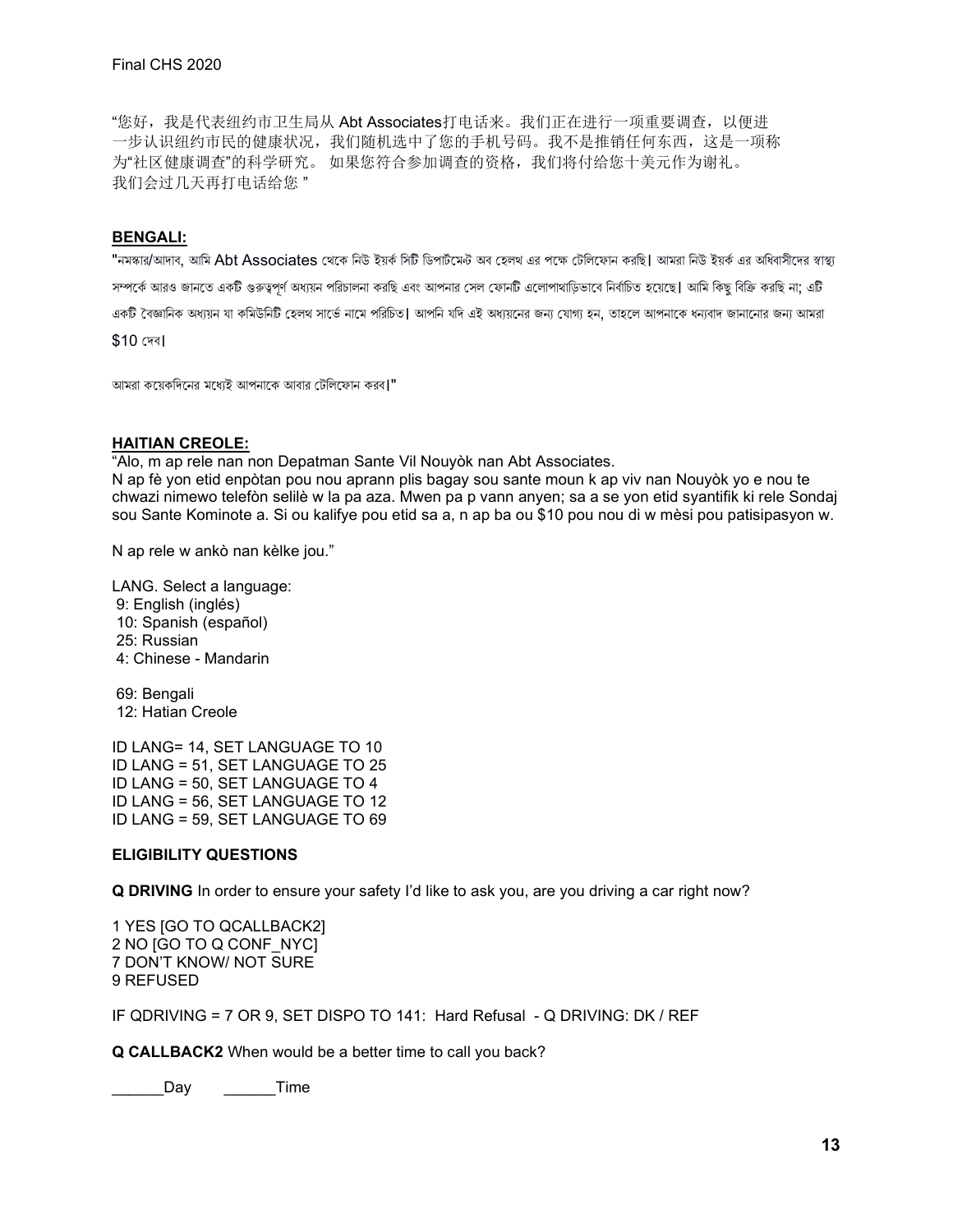IF QDRIVING = 1, SET DISPO TO 61: Callback - Q DRIVING IF 7 DON'T KNOW OR 9 REFUSED: Thank you very much for your time. **END SURVEY**

**Q CONF\_NYC** In which of the five New York City boroughs do you live?

INTERVIEWER: Read if needed:: The five boroughs of New York City include The Bronx, Brooklyn, Manhattan, Queens and Staten Island.

1 The Bronx [GO TO QZIP]<br>2 Brooklyn [GO TO QZIP] 2 Brooklyn [GO TO QZIP] [GO TO QZIP] 4 Queens [GO TO QZIP]<br>5 Staten Island [GO TO QZIP] [GO TO QZIP] 6 DO NOT LIVE IN NYC 7 DON'T KNOW/NOT SURE 9 REFUSED

IF QCONF\_NYC = 6, THEN SET DISPO TO 191: S/O Q CONF\_NYC: DO NOT LIVE IN NYC IF QCONF\_NYC = 7 OR 9, SET DISPO 142: Hard Refusal - Q CONF\_NYC: DK / REF

IF RESPONDENT DOES NOT LIVE IN NYC [ANSWER = 6]: Thank you very much, but we are only interviewing people who currently live in New York City. **END SURVEY**

IF DON'T KNOW OR REFUSED: Thank you very much for your time. **END SURVEY**

SET QUALIFIED LEVEL = 1 [LIVES IN NYC] **81: Qualified Callback - Before QHH (Landline) / After QCONF\_NYC (Cell)**

**Q ZIP** Could I please have your five-digit zip code?

RECORD 77777 FOR DK RECORD 99999 FOR Ref.

IF QUOTA OUT ZIP CODE,THANK AND END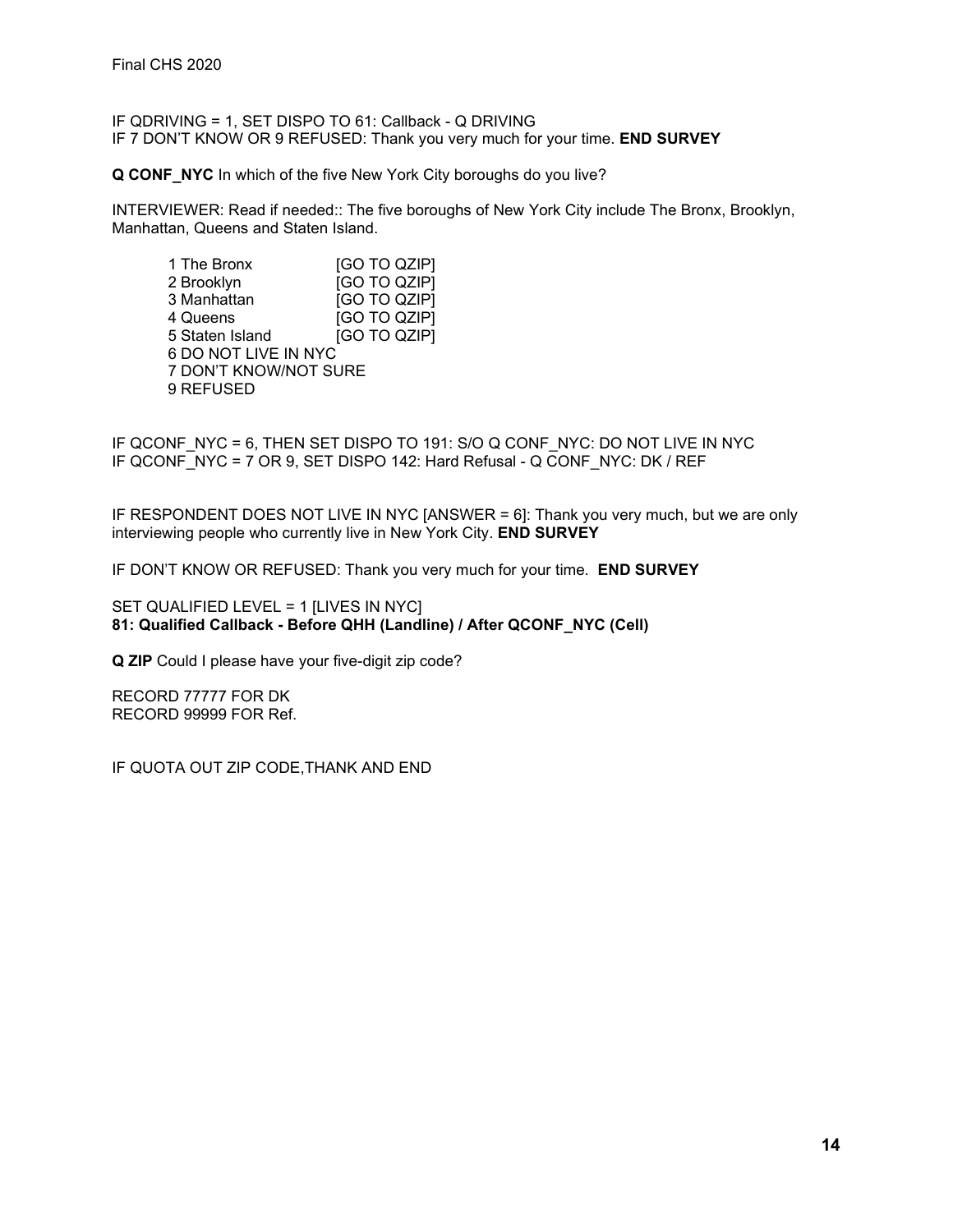# **IF Q ZIP DOES NOT FALL IN PREDEFINED CATI ZIP CODE LIST (APPENDIX B)**

Q Confirm. Just to confirm, is your zipcode  $\overline{\phantom{a}}$ ?

1 YES 2 NO 7 DON'T KNOW/NOT SURE 9 REFUSED

**Q CONF\_ADULT** Are you 18 years of age or older?

INTERVIEWER: Please confirm negative responses to ensure that respondent has heard and understood correctly.

1 YES [GO TO QCONF\_CELL] 2 NO [GO TO QCONF\_ADULT2] 7 DON'T KNOW/NOT SURE [GO TO QCONF\_ADULT2] 9 REFUSED [GO TO QCONF\_ADULT2]

**Q CONF\_ADULT2** Is this your own cell phone or does it belong to one of your parents or a guardian?

1 CELL PHONE BELONGS TO MINOR 2 CELL PHONE BELONGS TO PARENT OR GUARDIAN [QCALLBACK1] 7 DON'T KNOW/NOT SURE 9 REFUSED

IF QCONF\_ADULT2 = 1, SET DISPO TO 193: vS/O Q CONF\_ADULT2: CELL PHONE BELONGS TO MINOR IF QCONF\_ADULT2=2, SET DISPO TO 62: Callback - Q CONF\_ADULT2 IF QCONF\_ADULT2 = 7 OR 9, SET DISPO TO 144: Hard Refusal - Q CONF2: DK / REF

IF CELL PHONE BELONGS TO MINOR [ANSWER = 1] READ: Thank you very much, but we are only interviewing persons aged 18 or older at this time. **END SURVEY**

IF DON'T KNOW OR REFUSED: Thank you very much for your time. **END SURVEY**

**Q CALLBACK1** When would be a better time to call back and speak to a parent or guardian?

Day Time

IF 7 DON'T KNOW OR 9 REFUSED: Thank you very much for your time. END SURVEY.

**Q CONF\_CELL** In order to make sure our information is correct, I would just like to double check with you. Is this a cellular telephone?

INTERVIEWER: Please confirm negative responses to ensure that respondent has heard and understood correctly.

1 YES [GO TO CONF\_PRVRES]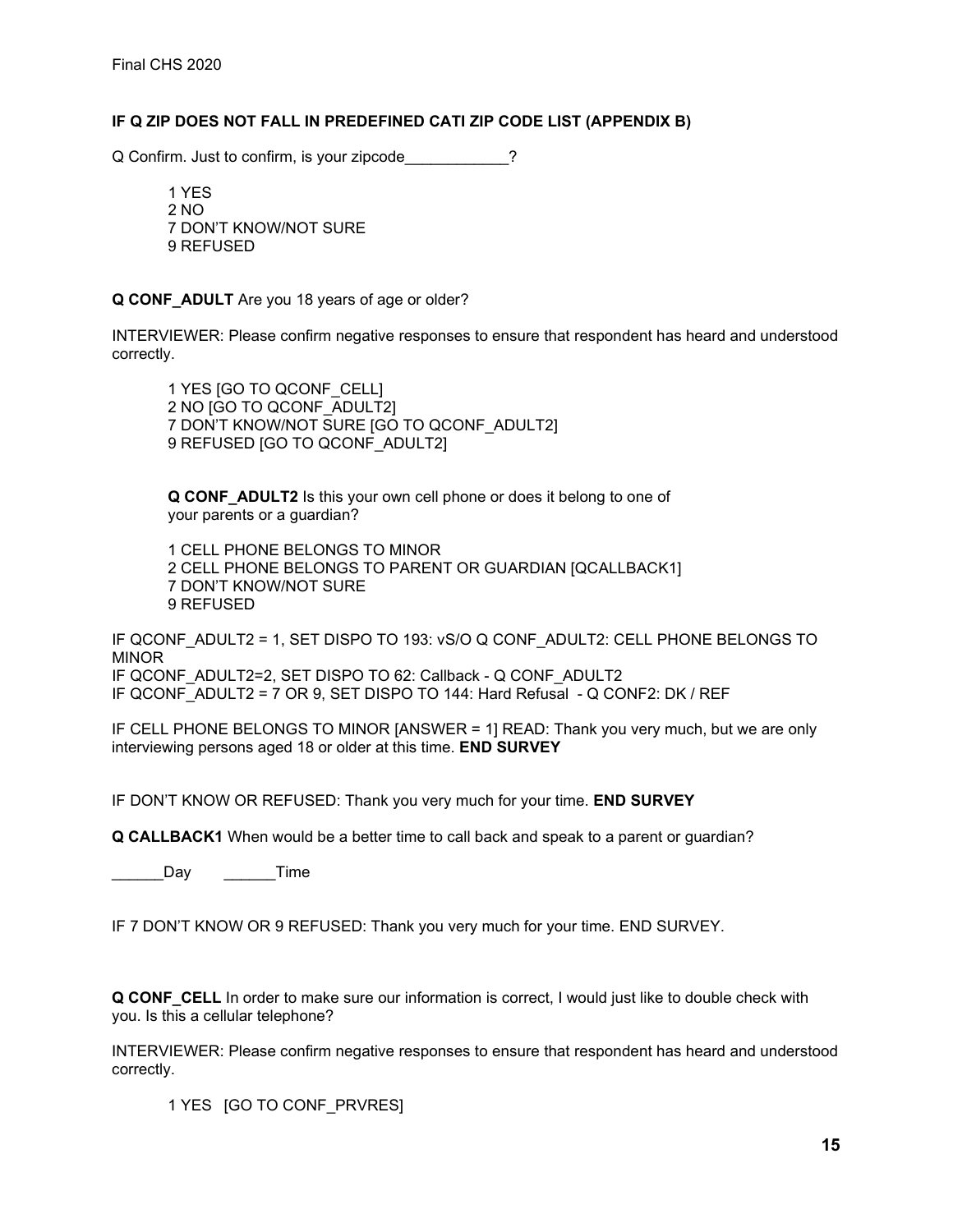2 NO 7 DON'T KNOW/NOT SURE 9 REFUSED

IF QCONF\_CELL = 7 OR 9, SET DISPO TO 145: Hard Refusal - Q CONF\_CELL: DK / REF IF DON'T KNOW OR REFUSED: Thank you very much for your time. **END SURVEY**

**CATI**: UPDATE 'PTYPE' VARIABLE. SET TO 1 IF QCONF\_CELL=1 (CELL); SET TO 2 (LANDLINE) IF QCONF\_CELL=2.

**CONF\_PRVRES** Do you live in a private home or apartment, or do you live in institutional housing, such as a dormitory or other group living situation?

INTERVIEWER: Read if needed:: Institutional housing includes places such as nursing homes, military barracks, college dormitories, and convents and monasteries.

INTERVIEWER: Code 1 for Private Residence and code 2 for Dormitory or Group Housing.

1 YES, PRIVATE HOME /APARTMENT [GO TO INTRO1] 2 NO, INSTITUTIONAL/GROUP HOUSING 7 DON'T KNOW / NOT SURE 9 REFUSED

IF NO: Thank you very much, but we are only interviewing people who live in private residences at this time. **END SURVEY**

IF DON'T KNOW OR REFUSED: Thank you very much for your time. **END SURVEY**

#### **INTRO1 FOR PTYPE=1 (CELL PHONES)**

**INTRO1** Thank you. I would like to ask some further questions about your health and health practices. [IF LANGUAGE = BENGALI OR HAITIAN CREOLE, DO NOT DISPLAY: I will also ask questions about the novel coronavirus also referred to as COVID-19]

Participation is voluntary: you can stop the interview at any time or decide not to answer any question.

Any information you provide will be confidential. The Health Department will share the anonymous survey results of participants with the public so that more can be learned about the health of New Yorkers. The interview takes about 35 minutes. . [**READ ONLY IF AN INTERVIEW IS IN RUSSIAN, CHINESE, HAITIAN CREOLE, OR BENGALI: This call may be recorded for quality control purposes.]** If you have any questions I can't answer, I'll give you a telephone number for more information. We also have a website at the Health Department for you to verify this survey.

In appreciation for the time that you spend answering our questions, we will provide you with ten dollars as a thank you.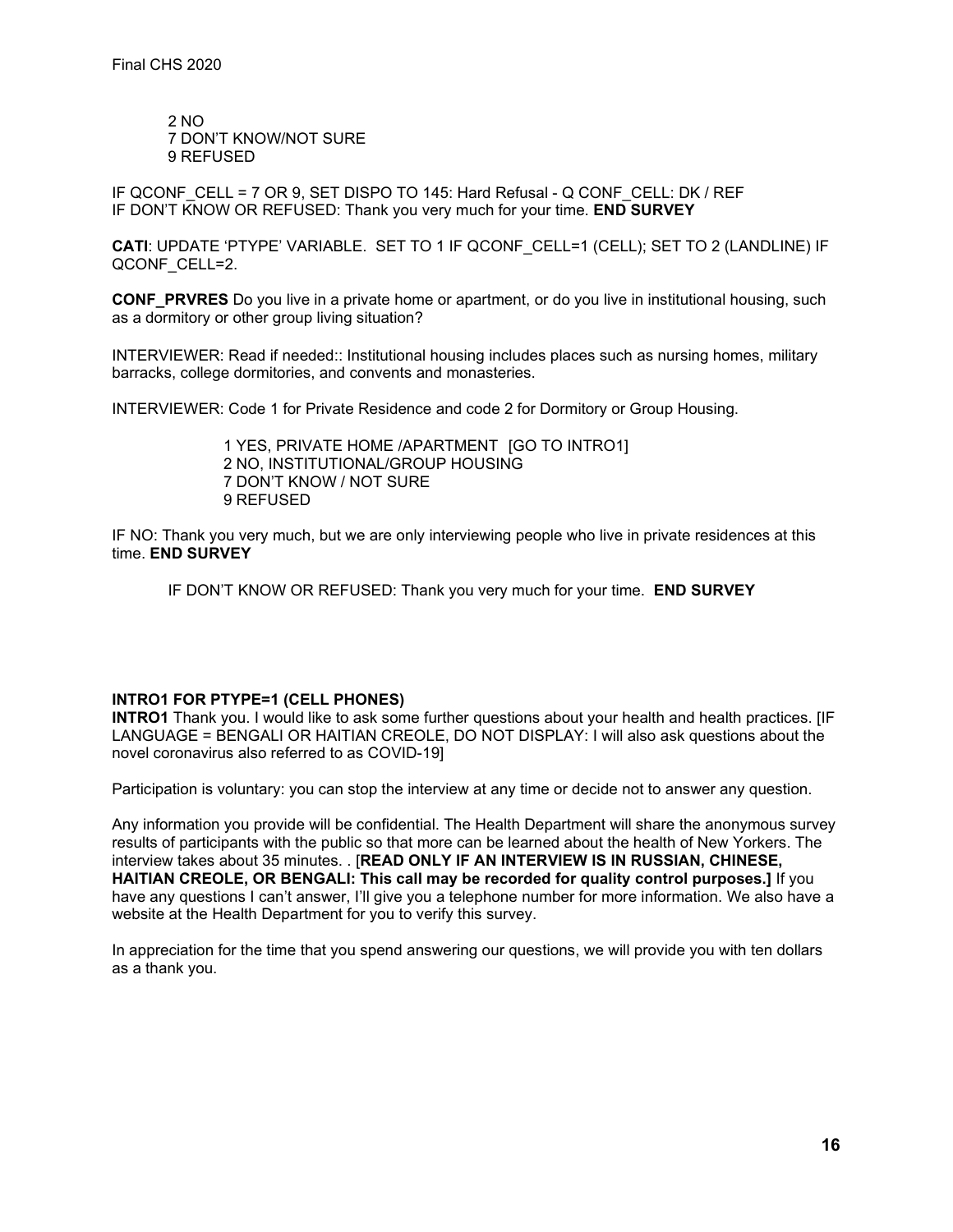# **CATI: CREATE THE FOLLOWING VARIABLES:**

- UHF ASSIGNED USING ORIGINAL RULES (BASED ON QZIP OR ZIP OF PLURALITY (QZIP1) FROM SAMPLE IF QZIP=77777/99999).
- UHFFLAG SET TO 1 IF UHF ASSIGNED BASED ON QZIP, SET TO 2 IF ASSIGNED BASED ON ZIP OF PLURALITY (QZIP1) FROM SAMPLE
- HOODFU IF QZIP=77777/99999 OR NON-NYC ZIP, SET 'HOODFU'=1 ELSE GO TO QHH

# **NEIGHBORHOOD FOLLOW-UP QUESTIONS [ASK IF HOODFU=1]**

**IF Q BORO/Q CONF\_NYC =1 [BRONX]:**

NH1. What is the name of the neighborhood in **The Bronx** where you live?

[LIST OF NEIGHBORHOODS IN APPENDIX A.]

Neighborhood

99 Refused [GO TO QWHICH]

# **IF NH1= 10 (FORDHAM), ASK NH1a**

NH1a. Do you live between East Fordham Road and the Cross Bronx Expressway or between East Fordham Road and East Gun Hill Road?

1 Between East Fordham Road and the Cross Bronx Expressway (SET CD – 205) 2 Between East Fordham Road and East Gun Hill Road(SET CD – 207) 7 DON'T KNOW/NOT SURE 9 REFUSED GO TO QHH

# **IF Q BORO/Q CONF\_NYC =2 [BROOKLYN]:**

NH2. What is the name of the neighborhood in **Brooklyn** where you live?

[LIST OF NEIGHBORHOODS IN APPENDIX A.]

Neighborhood 99 Refused

#### **IF NH2 = 13 (CROWN HEIGHTS), ASK NH2a**

NH2a. Do you live between Eastern Parkway and Atlantic Avenue, or between Eastern Parkway and Clarkson Avenue?

1 Between Eastern Parkway and Atlantic Avenue(SET CD – 308) 2 Between Eastern Parkway and Clarkson Avenue(SET CD- 309) 7 DON'T KNOW/NOT SURE 9 REFUSED GO TO QHH

#### **IF Q BORO/Q CONF\_NYC =3 [MANHATTAN]:**

NH3. What is the name of the neighborhood in Manhattan where you live?

[LIST OF NEIGHBORHOODS IN APPENDIX A.] Neighborhood 99 Refused

**IF NH3=10 (Harlem), ASK NH3a**

NH3a. Do you live in West Harlem, Central Harlem, East Harlem, or do you just call it Harlem?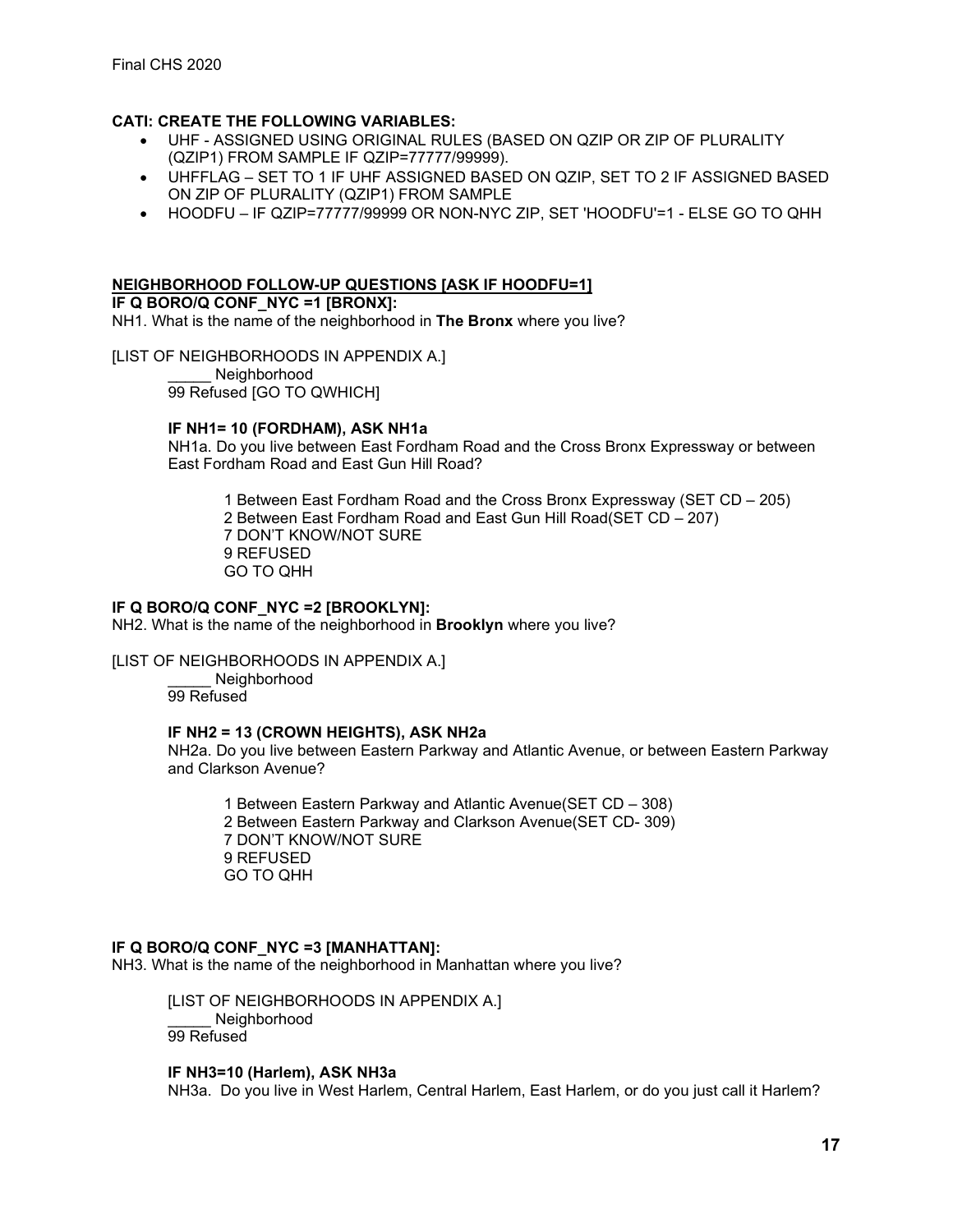READ IF NEEDED: West Harlem is considered the areas between 110th Street on the south and 155th Street on the north, between the Hudson River and St. Nicholas Avenue on the east.

Central Harlem is considered the area between 110th St. on the south to Harlem River on the north, 5th Ave. on the east and St. Nicholas Ave to the west.

East Harlem is considered the area between 96th Street on the south to Harlem River on the north, from 5th Avenue to the East River. This neighborhood is sometimes referred to as "Spanish Harlem".

1 West Harlem (SET CD -109 ) 2 Central Harlem (SET CD - 110) 3 East Harlem or Harlem (SET CD - 111) 7 Don't Know/Not Sure 9 Refused **GO TO QHH.** 

# **IF Q BORO/Q CONF\_NYC =4 [QUEENS]:**

NH4. What is the name of the neighborhood in Queens where you live?

[LIST OF NEIGHBORHOODS IN APPENDIX A.]

Neighborhood 99 Refused

#### **IF NH4 = 7 (CORONA), ASK NH4a**

NH4a. Do you live between Roosevelt Avenue and Grand Central Parkway, or between Roosevelt Avenue and the Long Island Expressway?

1 Between Roosevelt Avenue and Grand Central Parkway(SET CD – 403) 2 Between Roosevelt Avenue and the Long Island Expressway(SET CD – 404) 7 Don't Know/Not Sure 9 Refused **GO TO QHH.** 

#### **IF Q BORO/Q CONF\_NYC =5 [STATEN ISLAND]:**

NH5. What is the name of the neighborhood in Staten Island where you live?

[LIST OF NEIGHBORHOODS IN APPENDIX A.] Neighborhood 99 Refused

SET QUALIFIED LEVEL = 2 [QUALIFIED NYC ADULT] 82: Qualified Callback - Before QWHICH (Interview Language)

Q WHICH INTERVIEWER: SELECT LANGUAGE

1 English

2 Spanish

3 Russian

4 Chinese

5 Bengali

6 Haitian Creole

ASK IF QWHICH= 4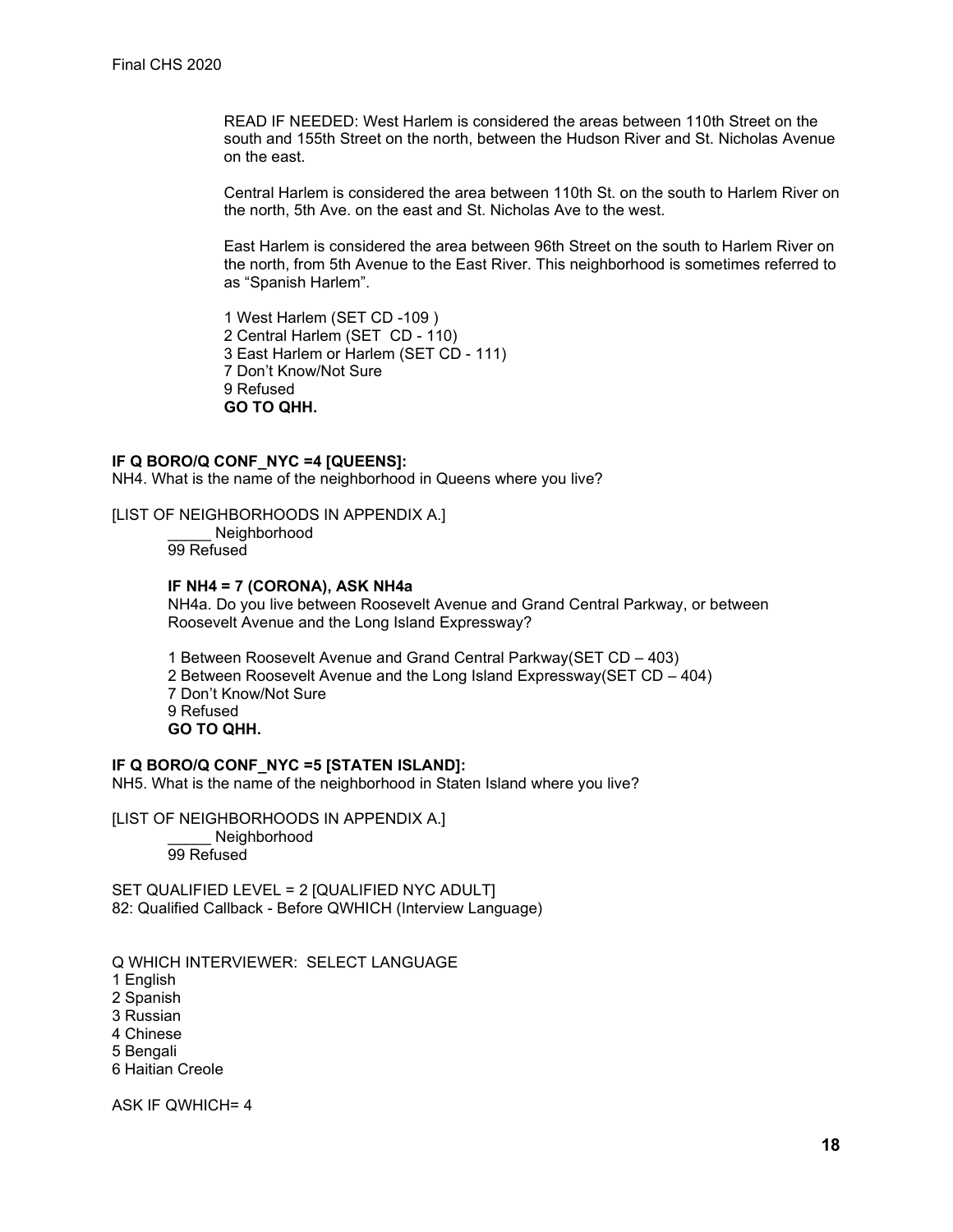QCHINESE [INTERVIEWER: IS THAT MANDARIN OR CANTONESE?]

1 MANDARIN 2 CANTONESE

**ID QWHICH = 14, SET LANGUAGE TO 10 ID QWHICH = 51, SET LANGUAGE TO 25 ID QWHICH = 50, SET LANGUAGE TO 4 ID QWHICH = 56, SET LANGUAGE TO 12 ID QWHICH = 59, SET LANGUAGE TO 69**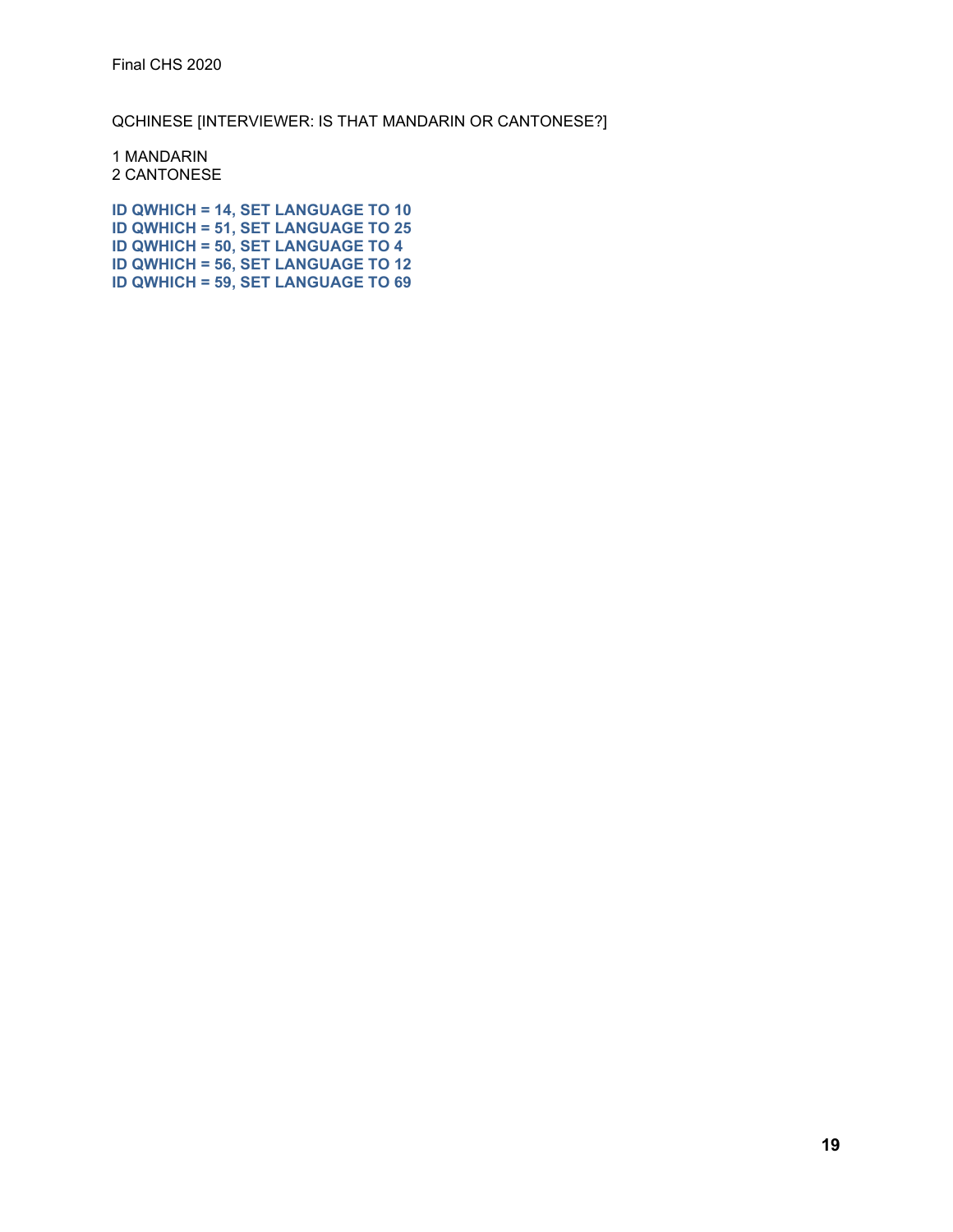**CATI: CREATE VARIABLE QXVERS.** 

**QXVERS = 1 (LONG VERSION) QXVERS = 2 (SHORT VERSION)**

**CATI: USE RANDOMIZATION VARIABLE QXVERSNUM FROM SAMPLE FILE.**

**ASSIGN RANDOM NUMBER (QXVERSNUM) BETWEEN 1 AND 99,999, WHERE:**

**QXVERSNUM <= 50,000 IS ASSIGNED QXVERS = 1 (LONG VERSION) AND QXVERSNUM > 50,000 IS ASSIGNED QXVERS = 2 (SHORT VERSION).**

**AT START OF DATA COLLECTION, ASSIGN QXVERSNUM WITH 50-50 SPLIT OF RESPONDENTS RECEIVING QXVERS = 1 (LONG VERSION).**

**CHANGES TO PROPORTION OF RESPONDENTS ASSIGNED LONGER VERSION WILL BE BASED ON OVERALL SURVEY LENGTH.**

**INSERT TIMESTAMP: TCell\_Sum**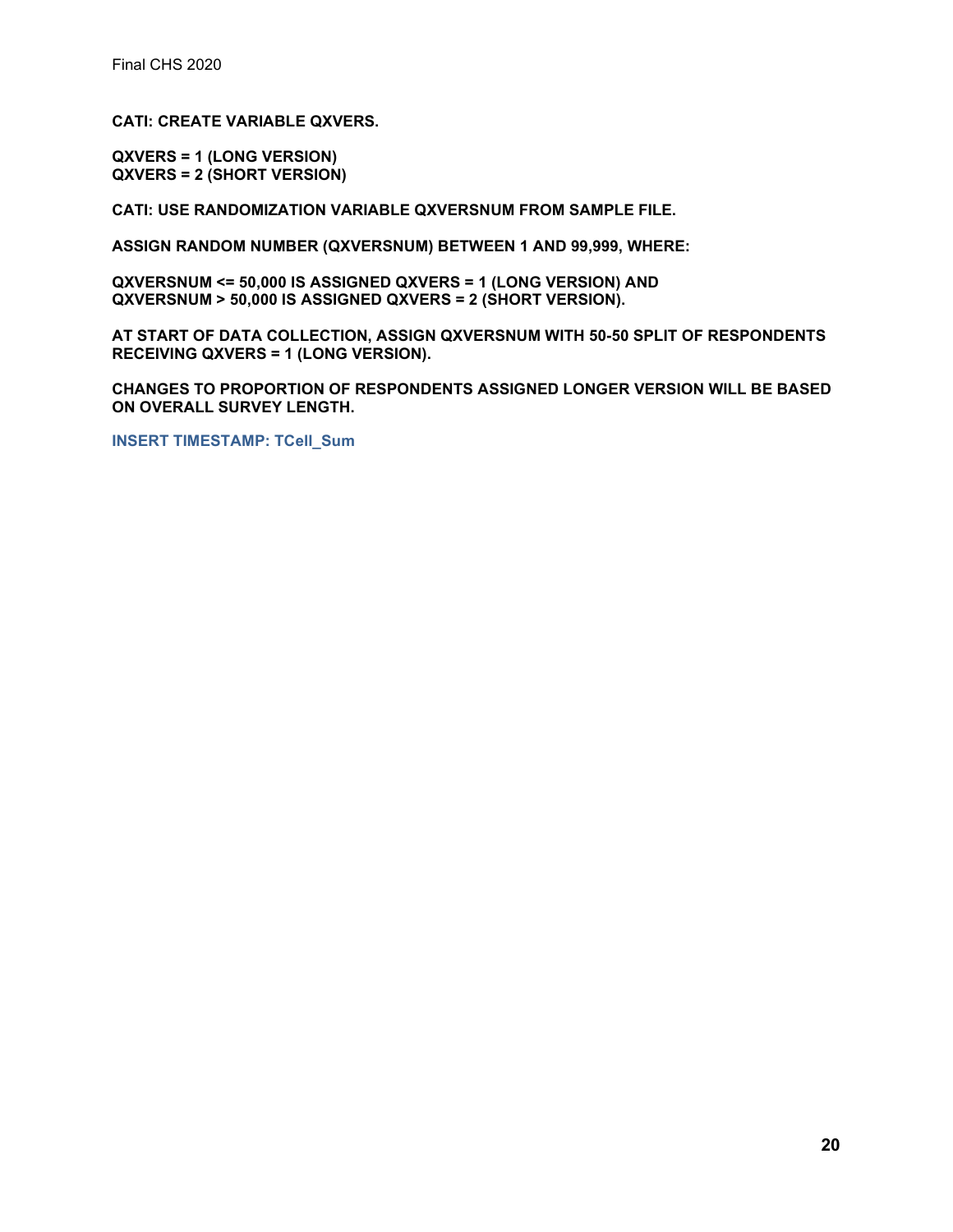# <span id="page-20-0"></span>HEALTH STATUS

**Q1.1 -** Would you say that in general your health is excellent, very good, good, fair or poor?

1 EXCELLENT 2 VERY GOOD 3 GOOD 4 FAIR 5 POOR 7 DON'T KNOW/NOT SURE 9 REFUSED

**IF LANGUAGE = BENGALI OR HAITIAN CREOLE, SKIP TO Q2.1Q1.1a –** Thinking back to [CURRENT MONTH], 2019, would you say that in general your health at that time was excellent, very good, good, fair, or poor?

1 EXCELLENT 2 VERY GOOD 3 GOOD 4 FAIR 5 POOR 7 DON'T KNOW/NOT SURE 9 REFUSED

**INSERT TIMESTAMP: T1\_Sum**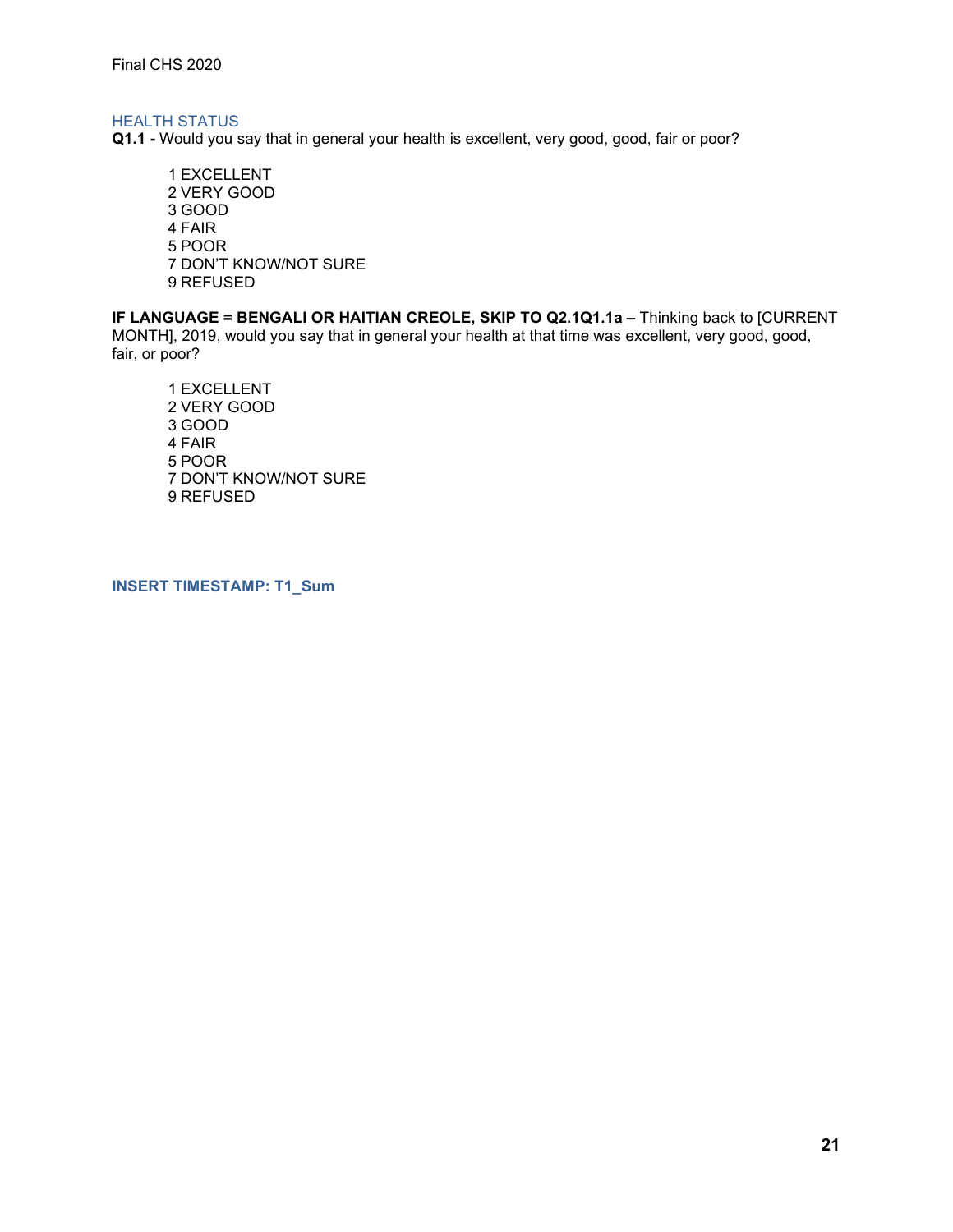# <span id="page-21-0"></span>ACCESS

# **ASK ALL**

**Q2.1 -** Do you have any kind of health insurance coverage, including private health insurance or government plans such as Medicare or Medicaid?

INTERVIEWER: Read if needed: Medicare is a health insurance program for people 65 and older or persons with disabilities.

INTERVIEWER: Read if needed: Medicaid is a health insurance program for persons whose income and resources cannot cover the costs of health care.

1 YES 2 NO 7 DON'T KNOW/NOT SURE 9 REFUSED

#### **ASK IF Q2.1 = 1 [ASK IF R INSURED]**

**Q2.2 -** What type of health insurance do you use to pay for your doctor or hospital bills? Is it insurance through:

INTERVIEWER: Begin reading answer choices.

INTERVIEWER: Code "Qualified Plan" as 03

INTERVIEWER: Read if needed: The Essential Plan offers health insurance to working adults with lower incomes who do not qualify for Medicaid.

01 Your employer,

IF R CLEARLY PICKS 1, STOP READING ANSWER CHOICES AND ENTER 1. OTHERWISE, READ ENTIRE LIST.

02 Someone else's employer, 03 A plan that you or someone else buys on your own, 04 Medicare, 05 Medicaid including Medicaid Managed Care, or the Essential Plan 06 The military, CHAMPUS, TriCare, or the VA, 07 COBRA, or 08 Some other source? 88 NONE 77 DON'T KNOW/NOT SURE 99 REFUSED

**ASK ALL Q2.3a -** Do you have a person you think of as your personal doctor or health care provider?

1 YES 2 NO 7 DON'T KNOW/NOT SURE 9 REFUSED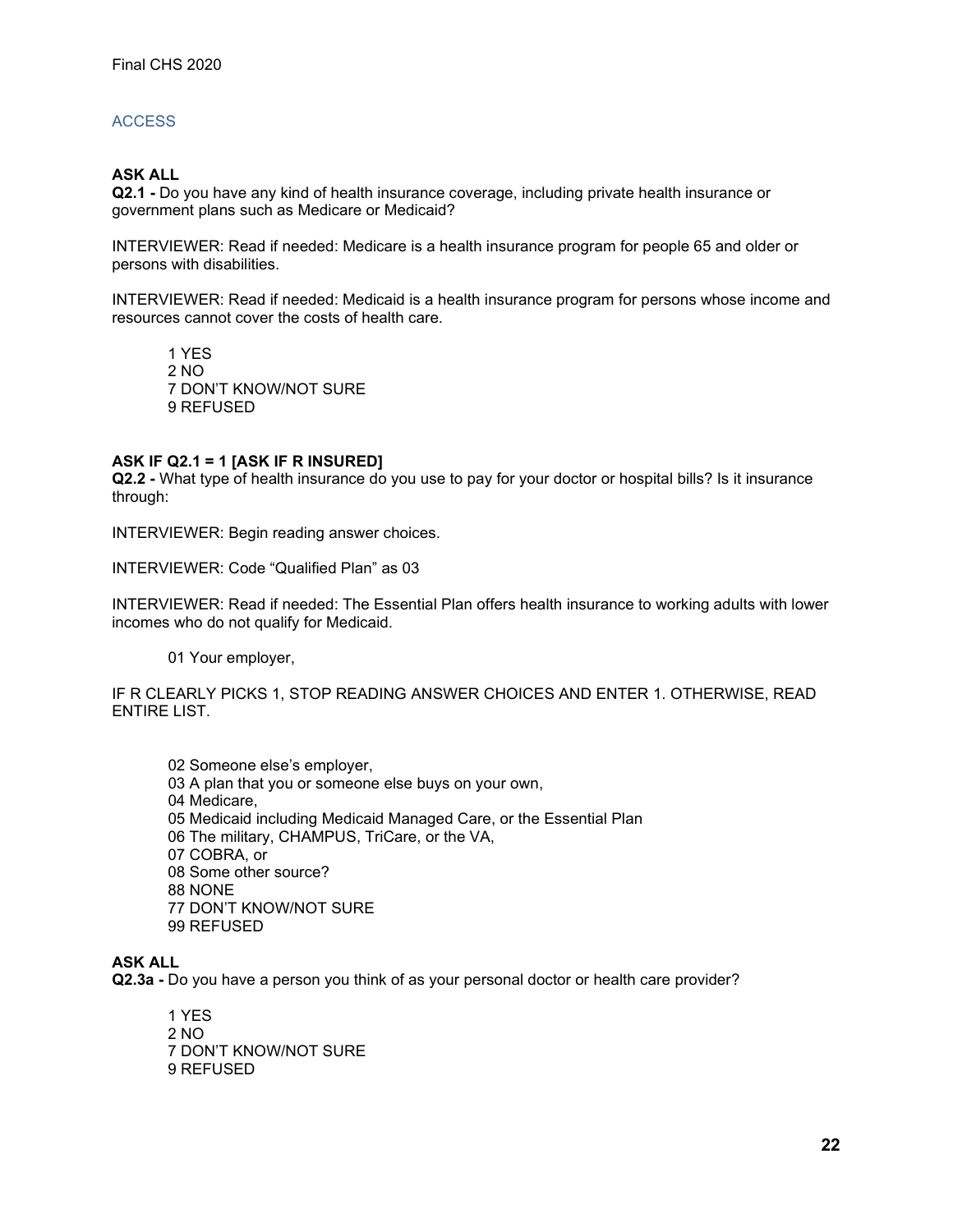# **ASK ALL**

**Q2.7-** When you see a doctor, nurse or other health professional, where do you usually go? Would you say...

[INTERVIEWER: read all choices and select only one]

01 A doctor's private office

- 02 Community health center
- 03 A hospital outpatient clinic
- 04 An urgent care center, such as CityMD or ProHealth
- 05 A hospital emergency room
- 06 A retail clinic such as CVS Minute-Clinic
- 07 Some other place (SPECIFY: What is the other place where you usually go when you see a doctor, nurse or other health professional?\_\_\_\_\_\_\_\_\_\_\_)

88 [VOL] NO USUAL PLACE 77 DON'T KNOW/NOT SURE

99 REFUSED

# **ASK ALL**

**Q2.5 -** Was there a time in the past 12 months when you needed medical care but did not get it? Medical care includes doctor's visits, tests, procedures, prescription medication and hospitalizations.

1 YES 2 NO 7 DON'T KNOW/NOT SURE 9 REFUSED

#### **ASK IF Q2.5 = 1**

**Q2.5A -** In the past 30 days, was there a time when you did not get needed medical care for any of the following reasons? You were afraid of getting infected with the coronavirus or COVID-19 while seeking care from a provider?

1 YES 2 NO 7 DON'T KNOW/NOT SURE 9 REFUSED

#### **ASK IF Q2.5 = 1**

**Q2.5B –** (In the past 30 days, was there a time you did not get needed medical care because ) You were following guidance to seek medical care only in the case of an emergency ?

1 YES 2 NO 7 DON'T KNOW/NOT SURE 9 REFUSED

#### **ASK IF Q2.5 = 1**

**Q2.5C -** (In the past 30 days, was there a time you did not get needed medical care because ) You thought you might have coronavirus or COVID-19 and were worried about the costs of getting treatment?

1 YES 2 NO 7 DON'T KNOW/NOT SURE 9 REFUSED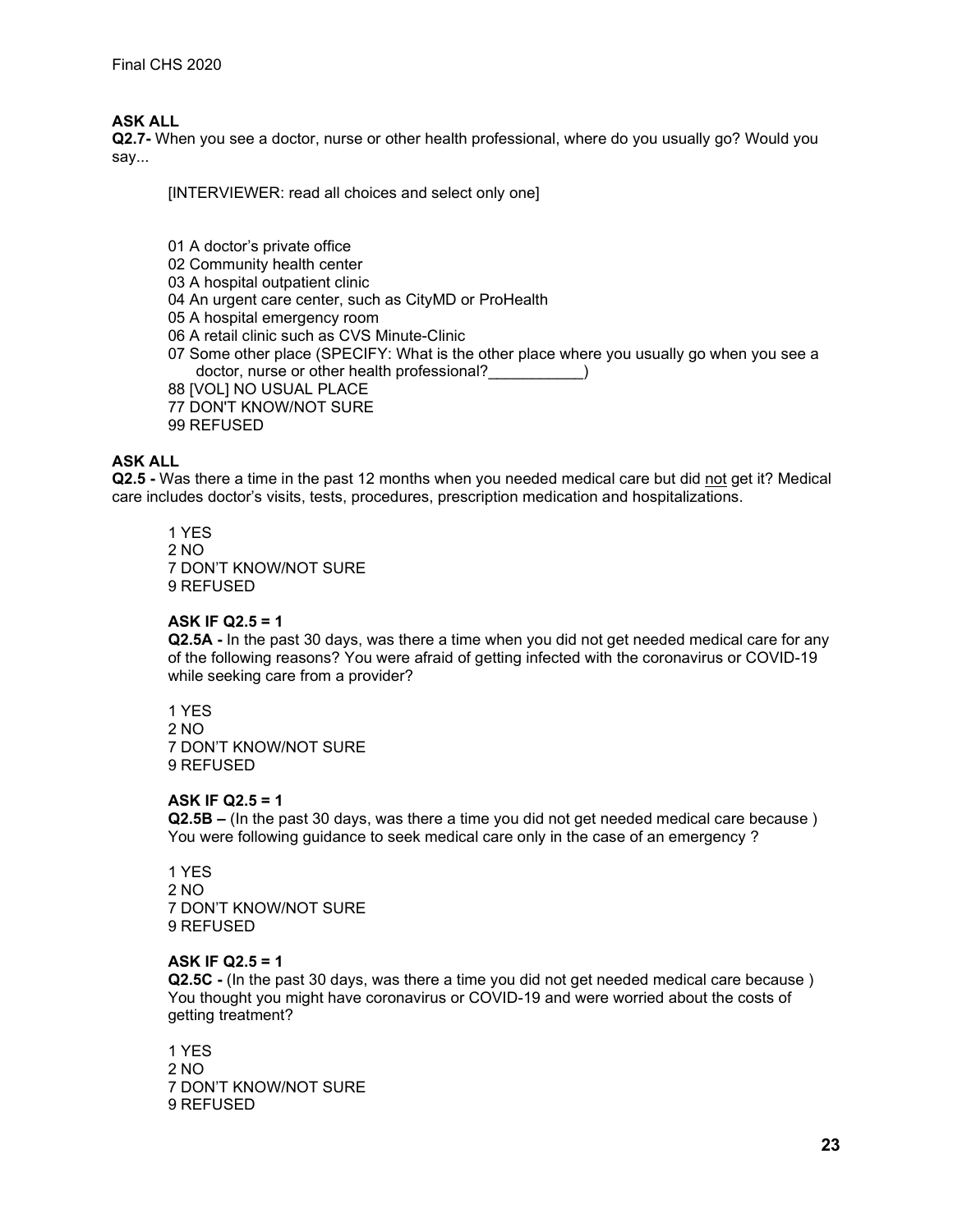**Q2.8 –** In the past 12 months, has a health care provider given you a prescription or refills for medicine you take on a regular basis?

INTERVIEWER: Read if needed: Do not include over the counter medicines or vitamins.

1 YES 2 NO 7 DON'T KNOW/NOT SURE 9 REFUSED

# **ASK IF Q2.8 = 1**

**Q2.9 –** In the past 12 months, have you put off filling a prescription, skipped taking a prescription, or reduced the amount of the prescription you took because of cost?

1 YES 2 NO 7 DON'T KNOW/NOT SURE 9 REFUSED

**INSERT TIMESTAMP: T2\_Sum**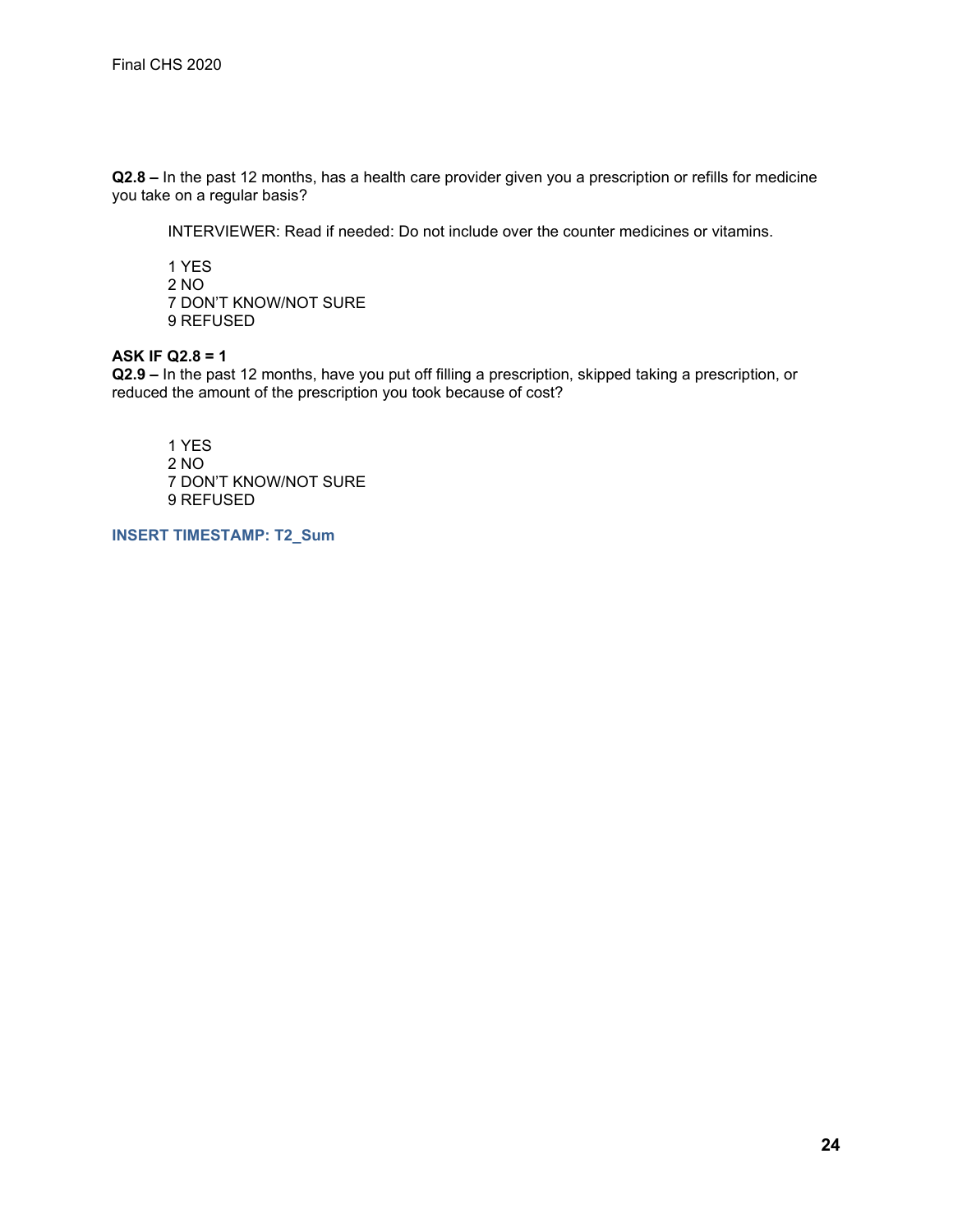# <span id="page-24-0"></span>CARDIOVASCULAR HEALTH

#### **READ: Next are some questions about issues related to your health.**

#### **ASK ALL**

**Q3.1 -** Have you ever been told by a doctor, nurse or other health professional that you have hypertension, also called high blood pressure?

1 YES 2 NO 7 DON'T KNOW/NOT SURE 9 REFUSED

#### **ASK IF Q3.1 = 1 [ASK IF DIAGNOSED WITH HYPERTENSION]**

**Q3.2** – Have you ever been told by a doctor, nurse or other health professional that you need to take medicine for your high blood pressure?

1 YES 2 NO 7 DON'T KNOW/NOT SURE 9 REFUSED

# **ASK IF Q3.2 = 1 [ASK IF DIAGNOSED WITH HYPERTENSION AND TOLD TO TAKE MEDS]**

**Q3.3** – Are you currently taking medication for your high blood pressure?

1 YES 2 NO 7 DON'T KNOW/NOT SURE 9 REFUSED

#### **ASK IF QXVERS=1.**

**Q3.4** – During the past 30 days, have you checked your blood pressure at home or at a pharmacy?

1 YES 2 NO 7 DON'T KNOW/NOT SURE 9 REFUSED

**INSERT TIMESTAMP: T3\_Sum**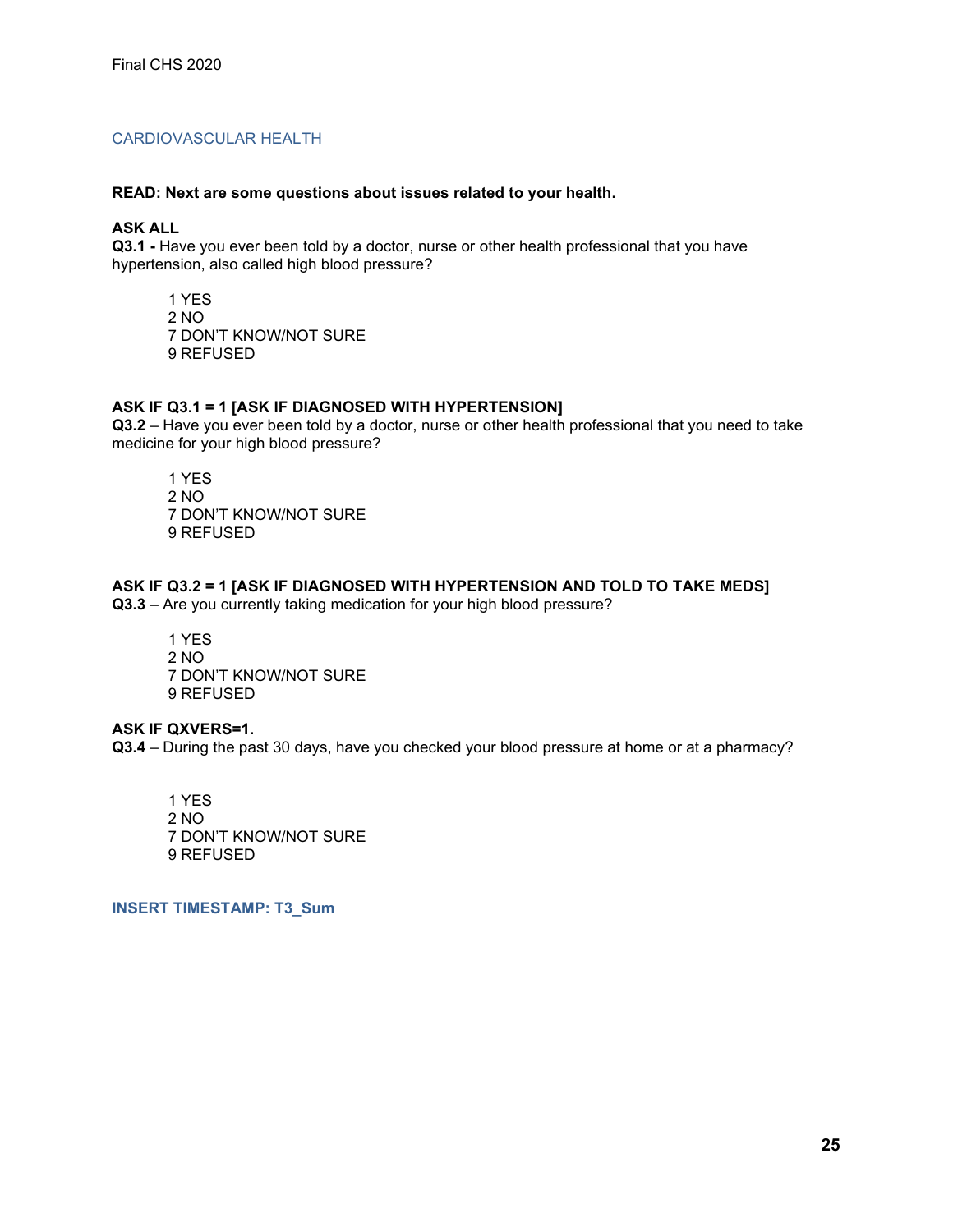# <span id="page-25-0"></span>DIABETES AND ASTHMA

# **ASK ALL**

**Q4.1-** Have you ever been told by a doctor, nurse or other health professional that you have diabetes?

INTERVIEWER: IF "YES", AND FEMALE ASK: "Was this only when you were pregnant?"

1 YES 2 YES, FEMALE TOLD ONLY DURING PREGNANCY 3 NO 7 DON'T KNOW/NOT SURE 9 REFUSED

# **ASK IF Q4.1 = 1**

**Q4.6 –** How old were you when you were first told you have diabetes?

 $\_$  YEARS (RANGE 0 to 98) 777 DON'T KNOW/NOT SURE 999 REFUSED

#### **ASK IF Q4.1 = 1**

**Q4.7 –** Are you currently doing any of the following to control your diabetes: taking insulin, taking pills to lower your blood sugar, or taking injectable drugs other than insulin to lower your blood sugar?

1 YES 2 NO 7 DON'T KNOW/NOT SURE 9 REFUSED

# **ASK IF Q4.1 = 1**

**Q4.8** – How often do you feel you cannot keep your blood sugar from going too high? Would you say...

INTERVIEWER: Read all responses

1 None of the time 2 Some of the time 3 Most of the time, or 4 All of the time 5 VOL – RESPONDENT DOES NOT CHECK BLOOD SUGAR REGULARLY 7 DON'T KNOW/NOT SURE 9 REFUSED

# **ASK ALL**

**Q4.2 -** Have you ever been told by a doctor, nurse or other health professional that you had asthma?

1 YES 2 NO 7 DON'T KNOW/NOT SURE 9 REFUSED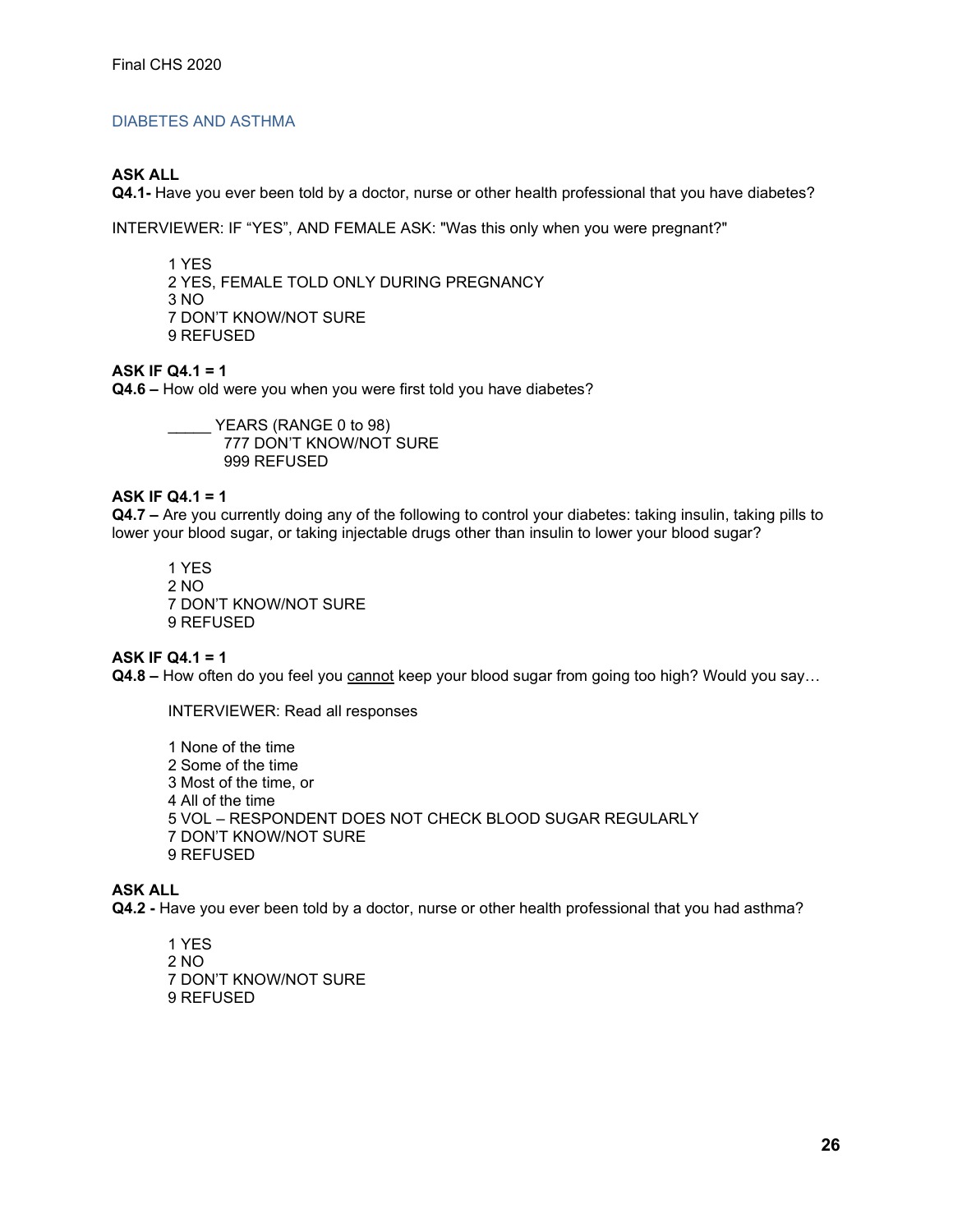# **ASK IF Q4.2 = 1 [ASK IF DIAGNOSED WITH ASTHMA]**

**Q4.9 –** How old were you when you were first told you had asthma?

\_\_\_\_\_ YEARS (RANGE 0 to 98) 777 DON'T KNOW/NOT SURE 999 REFUSED

# **ASK IF Q4.2 = 1 [ASK IF DIAGNOSED WITH ASTHMA]**

**Q4.3 –** Do you still have asthma?

1 YES 2 NO 7 DON'T KNOW/NOT SURE 9 REFUSED

#### **ASK IF Q4.2 = 1 [ASK IF DIAGNOSED WITH ASTHMA]**

**Q4.4 -** In the last 12 months, have you had an episode of asthma or an asthma attack?

1 YES 2 NO 7 DON'T KNOW/NOT SURE 9 REFUSED

**INSERT TIMESTAMP: T4\_Sum**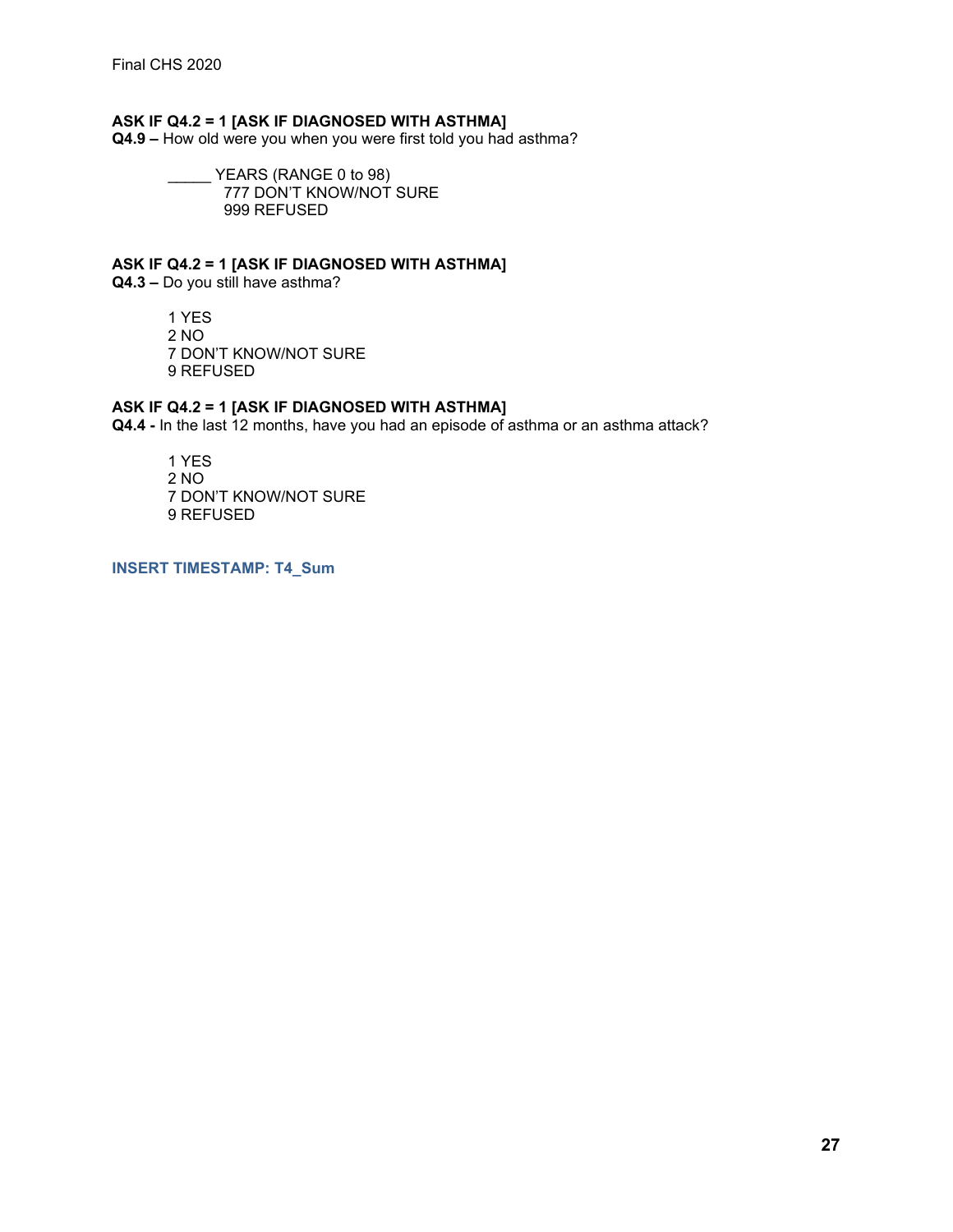# <span id="page-27-0"></span>MENTAL HEALTH

# **READ: The next few questions are about your mental health.**

# **ASK ALL**

**Q5.1 –**. During the past 30 days, how often did you feel…

So sad that nothing could cheer you up?

All of the time, most of the time, some of the time, a little of the time, or none of the time?

INTERVIEWER: If asked for help with mental health problem: The number is 1-888-NYC-WELL, text "well" to 65173, or online chat at "nyc.gov/nycwell"

1 ALL OF THE TIME 2 MOST OF THE TIME 3 SOME OF THE TIME 4 A LITTLE OF THE TIME 5 NONE OF THE TIME 7 DON'T KNOW/NOT SURE 9 REFUSED

# **ASK ALL**

**Q5.2 –** During the past 30 days, how often did you feel…

#### Nervous?

All of the time, most of the time, some of the time, a little of the time, or none of the time?

INTERVIEWER: If asked for help with mental health problem: The number is 1-888-NYC-WELL, text "well" to 65173, or online chat at "nyc.gov/nycwell"

1 ALL OF THE TIME 2 MOST OF THE TIME 3 SOME OF THE TIME 4 A LITTLE OF THE TIME 5 NONE OF THE TIME 7 DON'T KNOW/NOT SURE 9 REFUSED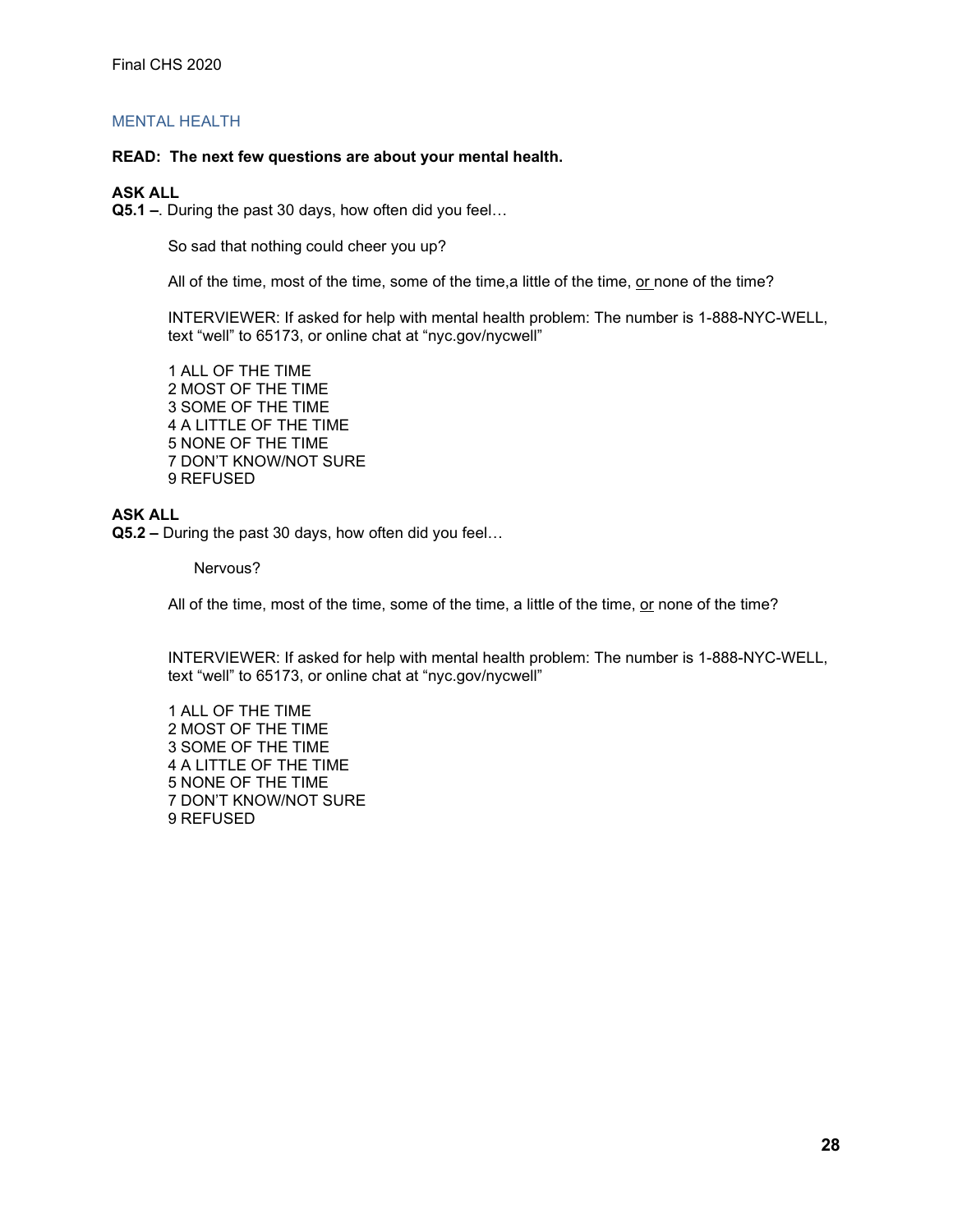# **ASK ALL**

**Q5.3 –** (During the past 30 days), how often did you feel…

Restless or fidgety?

(All of the time, most of the time, some of the time, a little of the time, or none of the time?)

INTERVIEWER: If asked for help with mental health problem: The number is 1-888-NYC-WELL, text "well" to 65173, or online chat at "nyc.gov/nycwell"

1 ALL OF THE TIME 2 MOST OF THE TIME 3 SOME OF THE TIME 4 A LITTLE OF THE TIME 5 NONE OF THE TIME 7 DON'T KNOW/NOT SURE 9 REFUSED

# **ASK ALL**

**Q5.4 -** (During the past 30 days), how often did you feel

Hopeless?

(All of the time, most of the time, some of the time, a little of the time, or none of the time?)

INTERVIEWER: If asked for help with mental health problem: The number is 1-888-NYC-WELL, text "well" to 65173, or online chat at "nyc.gov/nycwell"

1 ALL OF THE TIME 2 MOST OF THE TIME 3 SOME OF THE TIME 4 A LITTLE OF THE TIME 5 NONE OF THE TIME 7 DON'T KNOW/NOT SURE 9 REFUSED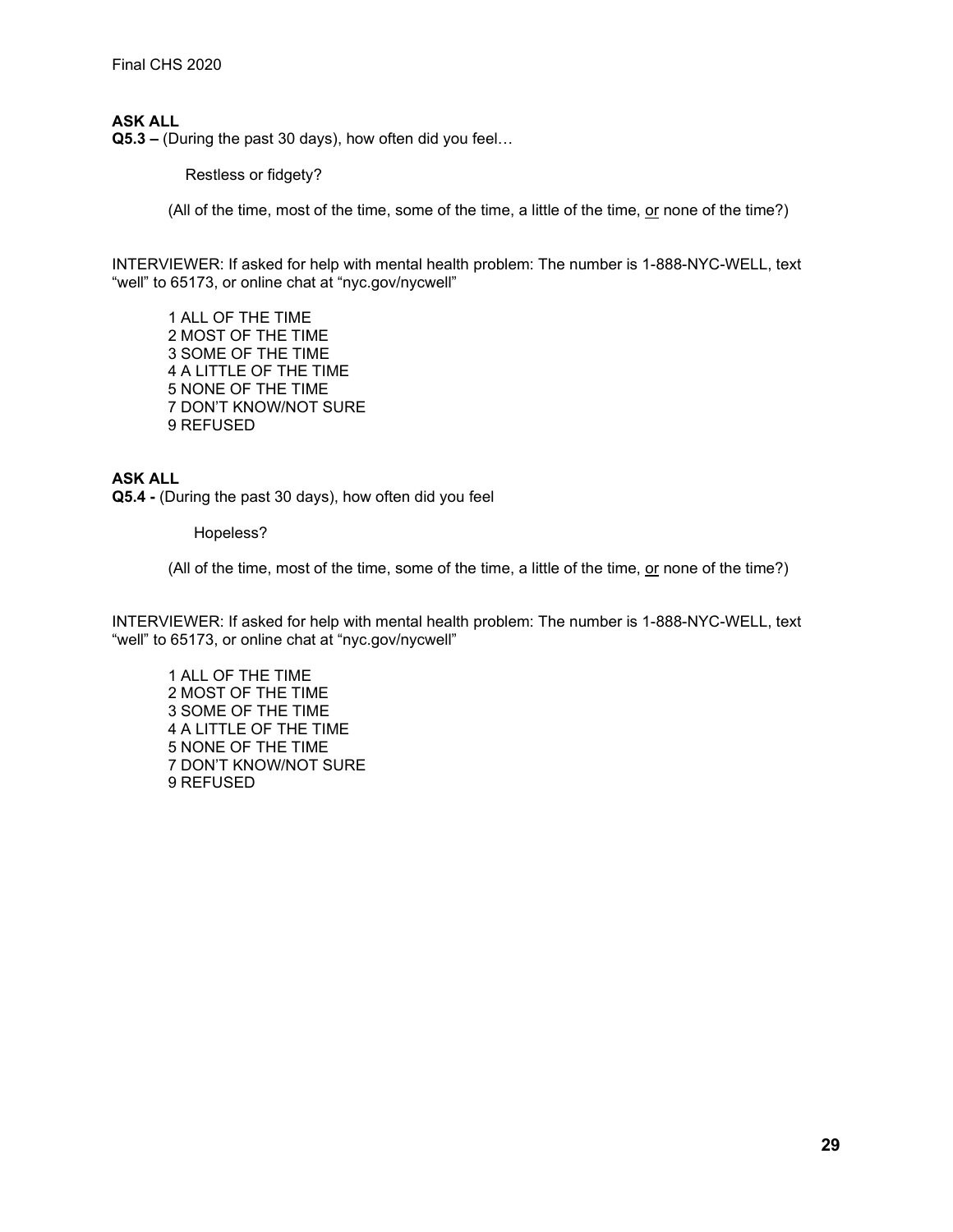# **ASK ALL**

**Q5.5 -** (During the past 30 days), how often did you feel

That everything was an effort?

(All of the time, most of the time, some of the time, a little of the time, or none of the time?)

INTERVIEWER: If asked for help with mental health problem: The number is 1-888-NYC-WELL, text "well" to 65173, or online chat at "nyc.gov/nycwell"

1 ALL OF THE TIME 2 MOST OF THE TIME 3 SOME OF THE TIME 4 A LITTLE OF THE TIME 5 NONE OF THE TIME 7 DON'T KNOW/NOT SURE 9 REFUSED

# **ASK ALL**

**Q5.6 -** (During the past 30 days), how often did you feel

Worthless?

(All of the time, most of the time, some of the time, a little of the time, or none of the time?)

INTERVIEWER: If asked for help with mental health problem: The number is 1-888-NYC-WELL, text "well" to 65173, or online chat at "nyc.gov/nycwell"

1 ALL OF THE TIME 2 MOST OF THE TIME 3 SOME OF THE TIME 4 A LITTLE OF THE TIME 5 NONE OF THE TIME 7 DON'T KNOW/NOT SURE 9 REFUSED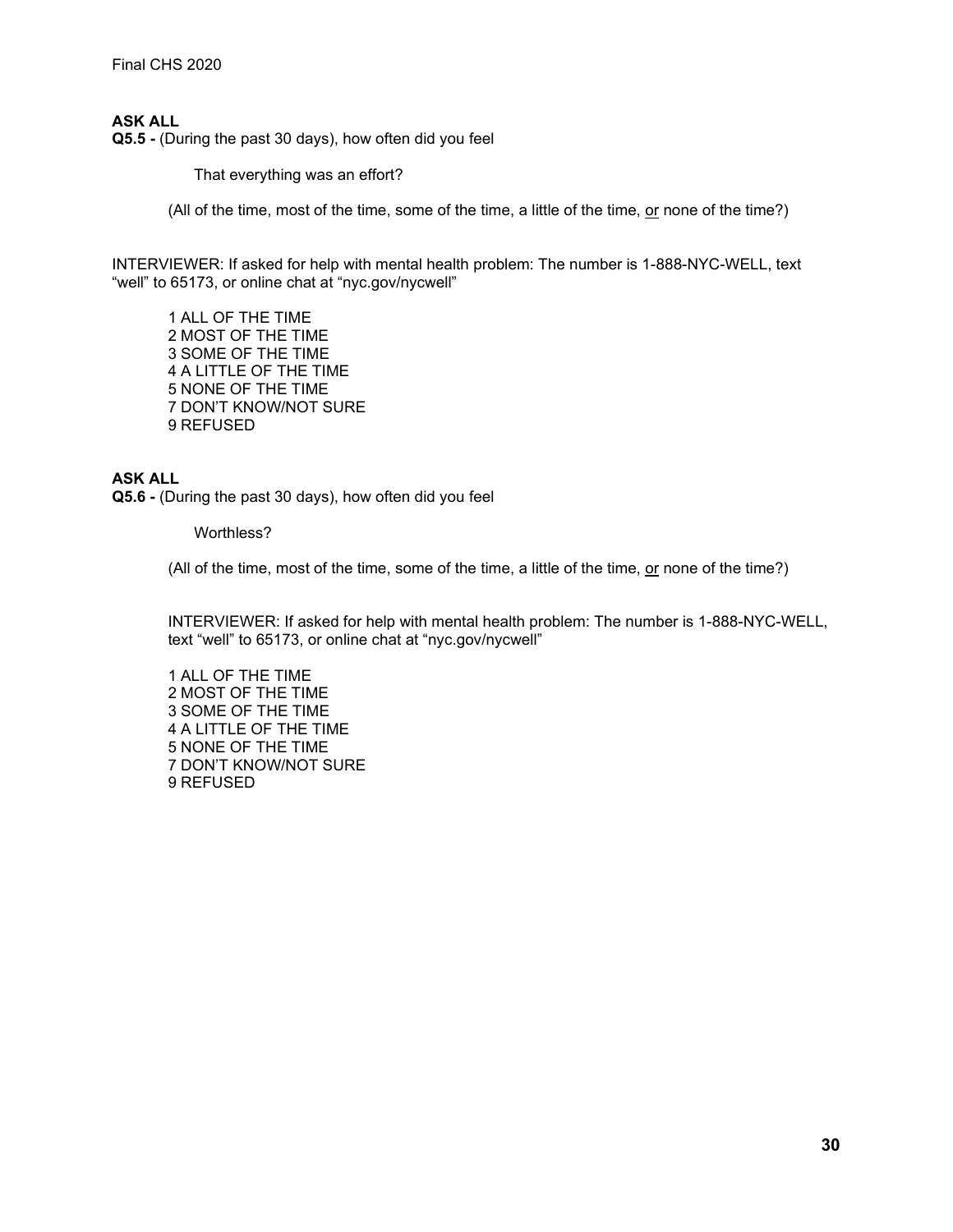\*\*\*GENERATE K6 score\*\*\*\*\* FOR **Q 5.1 – Q 5.6, RETAIN ORIGINAL VALUES FOR Q5.1-Q5.6 BUT RECODE NEW VALUES FOR:**

**CODE 1 "All of the time" = 4 CODE 2 "Most of the time" = 3 CODE 3 "Some of the time" = 2 CODE 4 A little of the of time" = 1 CODE 5 "None of the time" = 0 CODE 7 "DON'T KNOW" = 0 CODE 9 "REFUSED" = 0** 

K6SCORE =  $5.1 + 5.2 + 5.3 + 5.4 + 5.5 + 5.6$ IF K6SCORE>12 THEN **SPD\_PY**=1; ELSE IF K6SCORE<=12, THEN **SPD\_PY** =2;

# **ASK ALL**

**Q5.8**- In the past 12 months, have you taken a prescription medication for a mental health problem?

1 YES 2 NO 7 DON'T KNOW/NOT SURE 9 REFUSED

**Q5.9**- In the past 12 months, have you received any counseling for a mental health problem?

1 YES 2 NO 7 DON'T KNOW/NOT SURE 9 REFUSED

#### **ASK ALL**

**Q5.10 -** Was there a time in the past 12 months when you needed treatment for a mental health problem, but did not get it?

INTERVIEWER: If asked for help with mental health problem: The number is 1-888-NYC-WELL, text "well" to 65173, or online chat at "nyc.gov/nycwell"

1 YES 2 NO 7 DON'T KNOW/NOT SURE 9 REFUSED

**COVIDST** Given the coronavirus pandemic, we know this is a difficult time and some questions may increase distress. If you are feeling distressed we encourage you to contact NYC Well at 888-NYC-WELL (888-692-9355). Counselors are available 24 hours a day, every day; and it is free and confidential in multiple languages. I can also transfer you to NYC Well directly at any point. Shall we continue?

> 1 YES 2 NO [IF NO: END AND SCHEDULE CB FOR 1 WEEK]

#### **INSERT TIMESTAMP: T5\_Sum**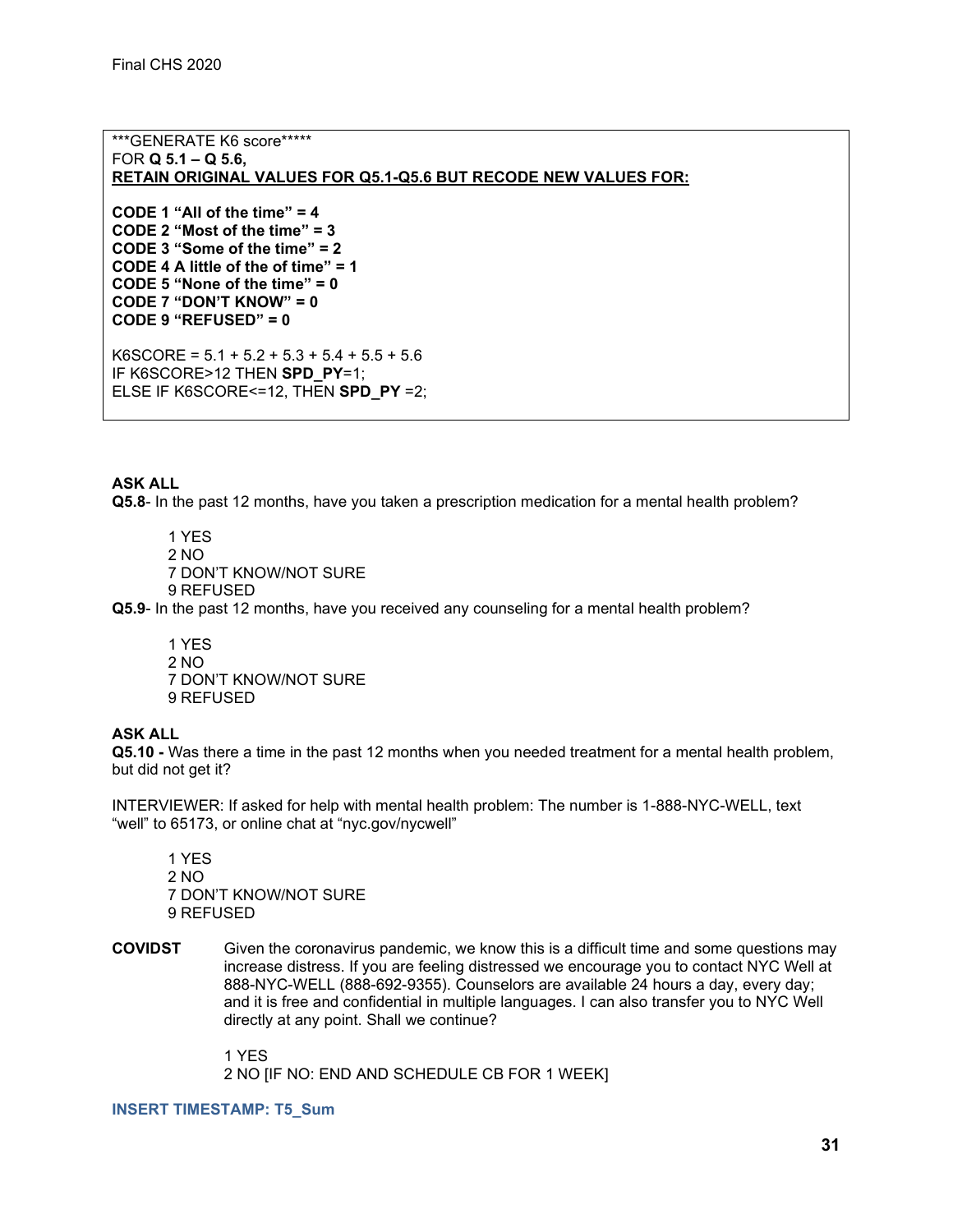Final CHS 2020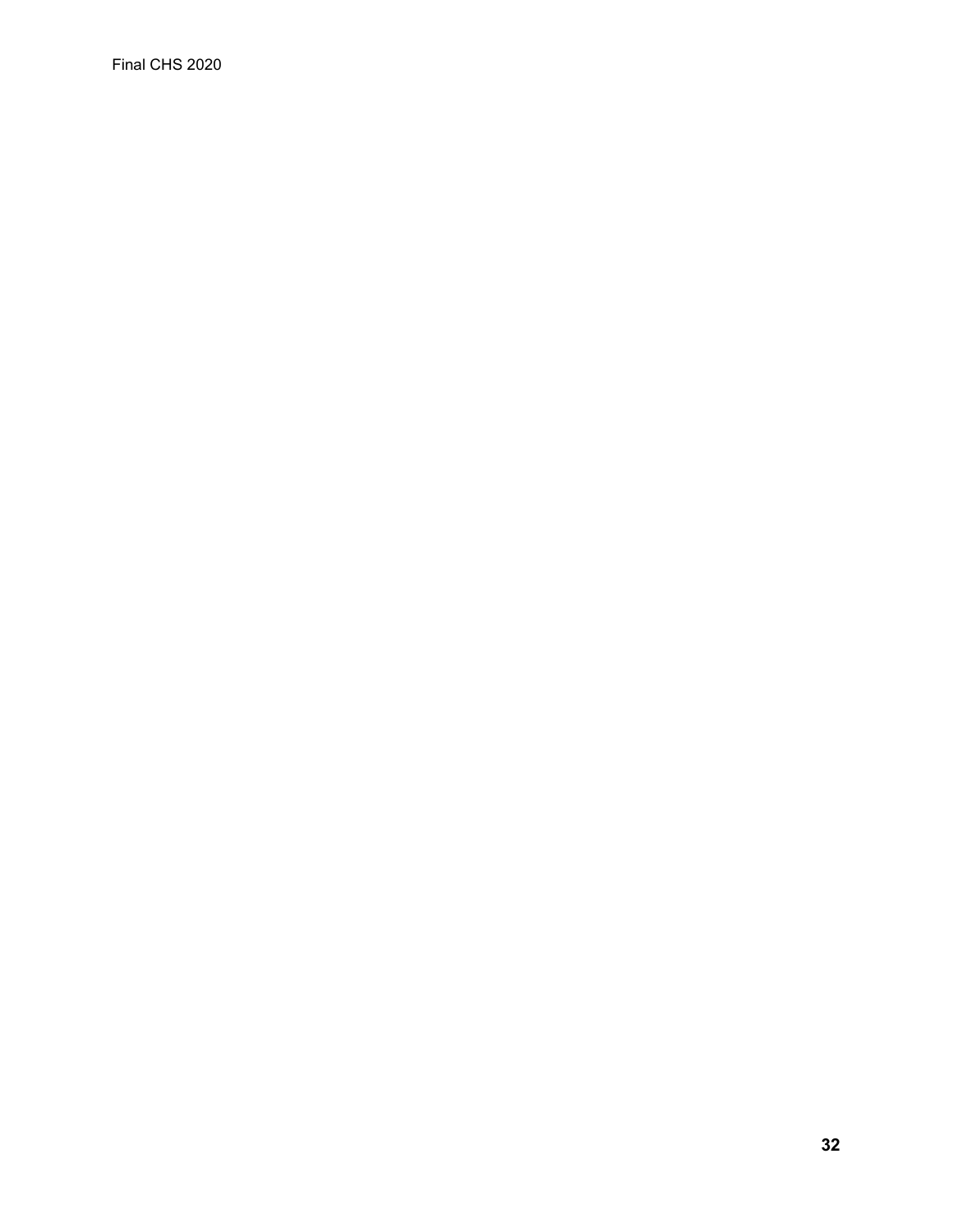# <span id="page-32-0"></span>**HOUSING**

Now I will ask a few questions about your home or apartment.

#### **ASK IF QXVERS=1**

**Q6.7 –** How many living units or apartments are in your building? Would you say…

INTERVIEWER: A single family home should be coded as '1.' Read if needed: Please choose your closest estimate.

1 1 to 2 2 3 to 4 3 5 to 9 4 10 to 19 5 20 to 49, or 6 50 or more? 7 DON'T KNOW/NOT SURE 9 REFUSED

#### **ASK ALL**

**Q6.1 -** Is this home or apartment owned or rented?

1 OWNED (READ IF NEEDED: Owned by you or someone in your family) 2 RENTED 3 (VOL.) OCCUPIED WITHOUT PAYMENT OF RENT 7 DON'T KNOW/NOT SURE 9 REFUSED

# **ASK IF Q6.1 NE 1**

**Q6.2a –** Which of the following four statements best describes where you live? Are you…

INTERVIEWER: Please say the number before the text response. Respondent can answer with either the number or the text/word.

1 1) A public housing resident living in a building owned by the New York City Housing Authority, or are you,

2 2) Part of a household that receives rental assistance such as Section 8 or any other rental assistance program, or are you,

3 3) Part of a household living in a rent-controlled or rent-stabilized home, or 4 4.)None of these?

7 DON'T KNOW/NOT SURE 9 REFUSED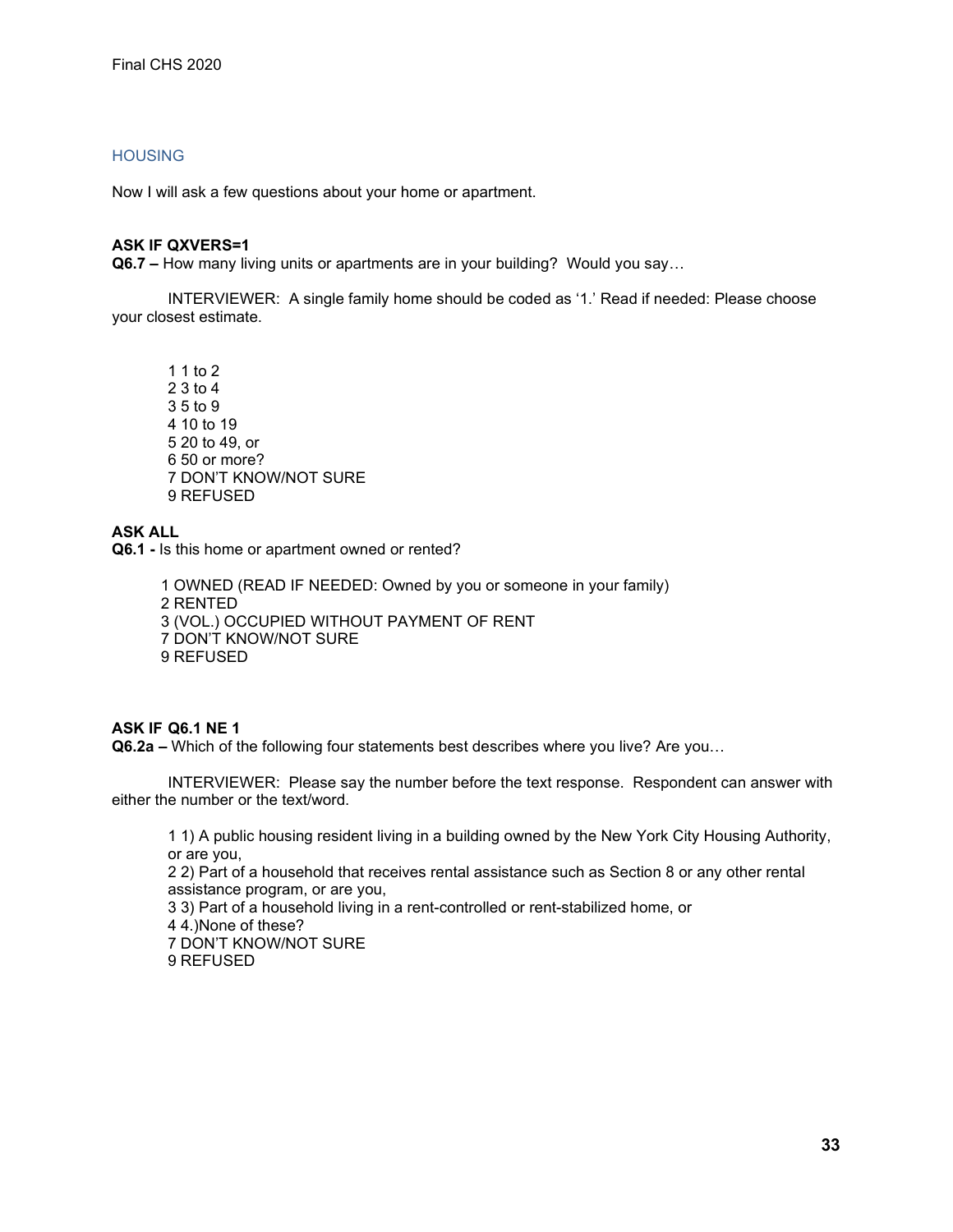# **ASK ALL**

**Q6.5 –** During the past 12 months, was there any month when you delayed paying or were not able to pay your mortgage or rent?

1 YES 2 NO 7 DON'T KNOW/NOT SURE 9 REFUSED

#### **ASK IF QXVERS=1**

**Q6.8 -** Do you have working air conditioning in any room of your home?

INTERVIEWER: if asked – DO NOT include fans

1 YES 2 NO 7 DON'T KNOW/NOT SURE 9 REFUSED

# **ASK ALL**

**Q6.9 -** At any time in the last 90 days have you seen any mice or rats or signs of mice or rats on the street where you live?

[INTERVIEWER: Read if necessary: Signs of mice or rats include droppings, burrows, and chewed food packaging.]

1 YES 2 NO 7 DON'T KNOW/NOT SURE 9 REFUSED

**ASK IF QXVERS = 1 Q6.10 –** How many dogs, if any, does your household have?

> $_{\_}$  [RANGE 0 – 70] 77 DON'T KNOW/NOT SURE 99 REFUSED

**INSERT TIMESTAMP: T6\_Sum**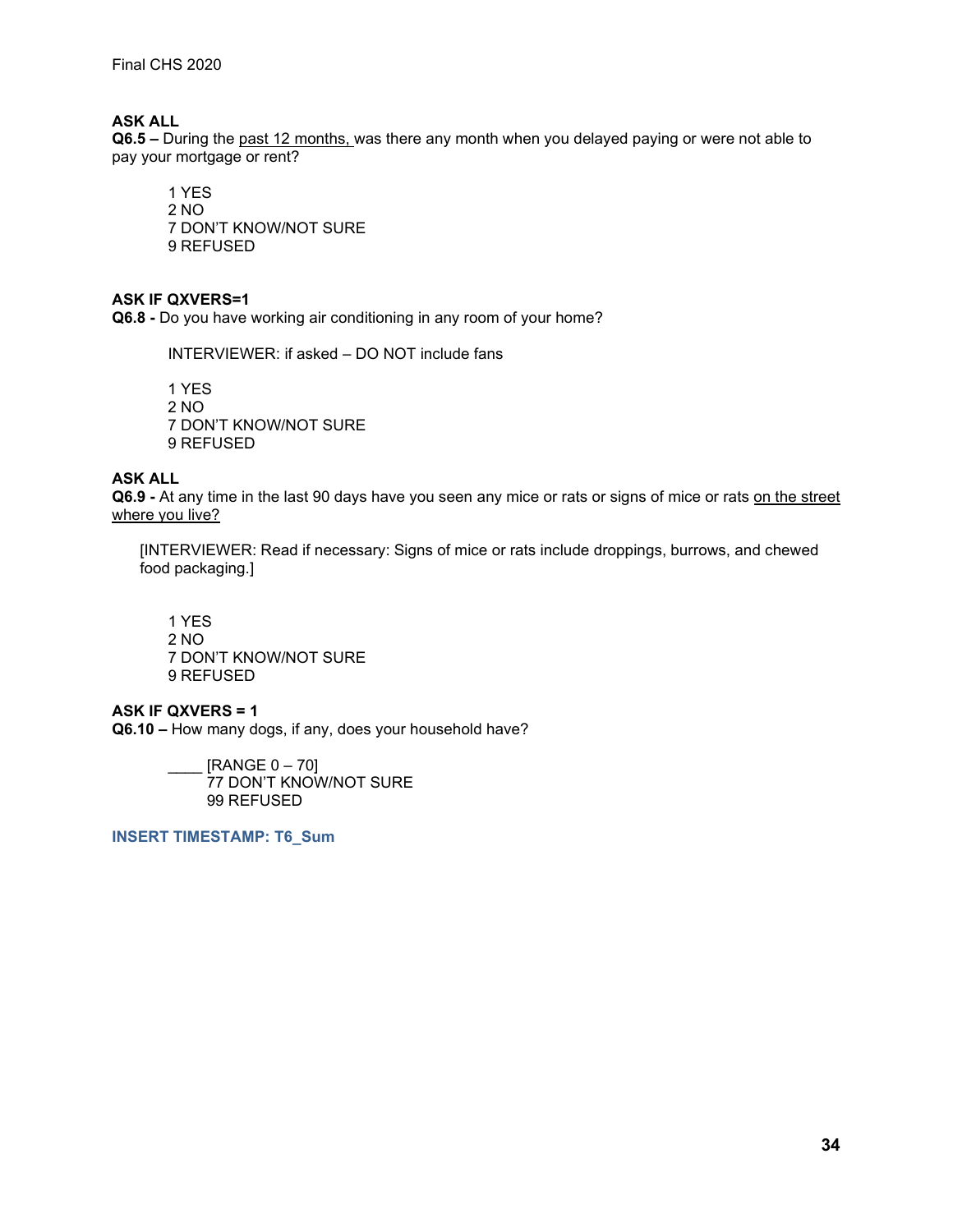# <span id="page-34-0"></span>NEIGHBORHOOD ENVIRONMENT

**READ:** The next question asks about your neighborhood and the people who live there. By neighborhood we mean the area around where you live and where you might go to religious services, run errands, such as shopping or visiting with neighbors.

Please tell me how much you agree or disagree with the following statements.

#### **IF QXVERS = 1**

**Q7.1 –** People in your neighborhood are willing to help their neighbors. Would you say…

1 Strongly agree 2 Somewhat agree 3 Neither agree nor disagree 4 Somewhat disagree, or 5 Strongly disagree? 7 DON'T KNOW/NOT SURE 9 REFUSED

**IF QXVERS = 2** 

**Q7.1a –** People in your neighborhood are willing to help their neighbors. Would you say…

1 Strongly agree 2 Somewhat agree 3 Somewhat disagree, or 4 Strongly disagree? 7 DON'T KNOW/NOT SURE 9 REFUSED

# **ASK ALL**

**Q7.2a –** I get together with people in my neighborhood to discuss common political and social issues happening in my community. Would you say…

1 Strongly agree 2 Somewhat agree 3 Somewhat disagree, or 4 Strongly disagree? 7 DON'T KNOW/NOT SURE 9 REFUSED

# **ASK ALL**

**Q7.3b –** I contribute to community projects or events such as organizing block parties, helping at a community center, garden, or school fundraisers.

INTERVIEWER: Read if needed:

1 STRONGLY AGREE 2 SOMEWHAT AGREE 3 SOMEWHAT DISAGREE 4 STRONGLY DISAGREE 7 DON'T KNOW/NOT SURE 9 REFUSED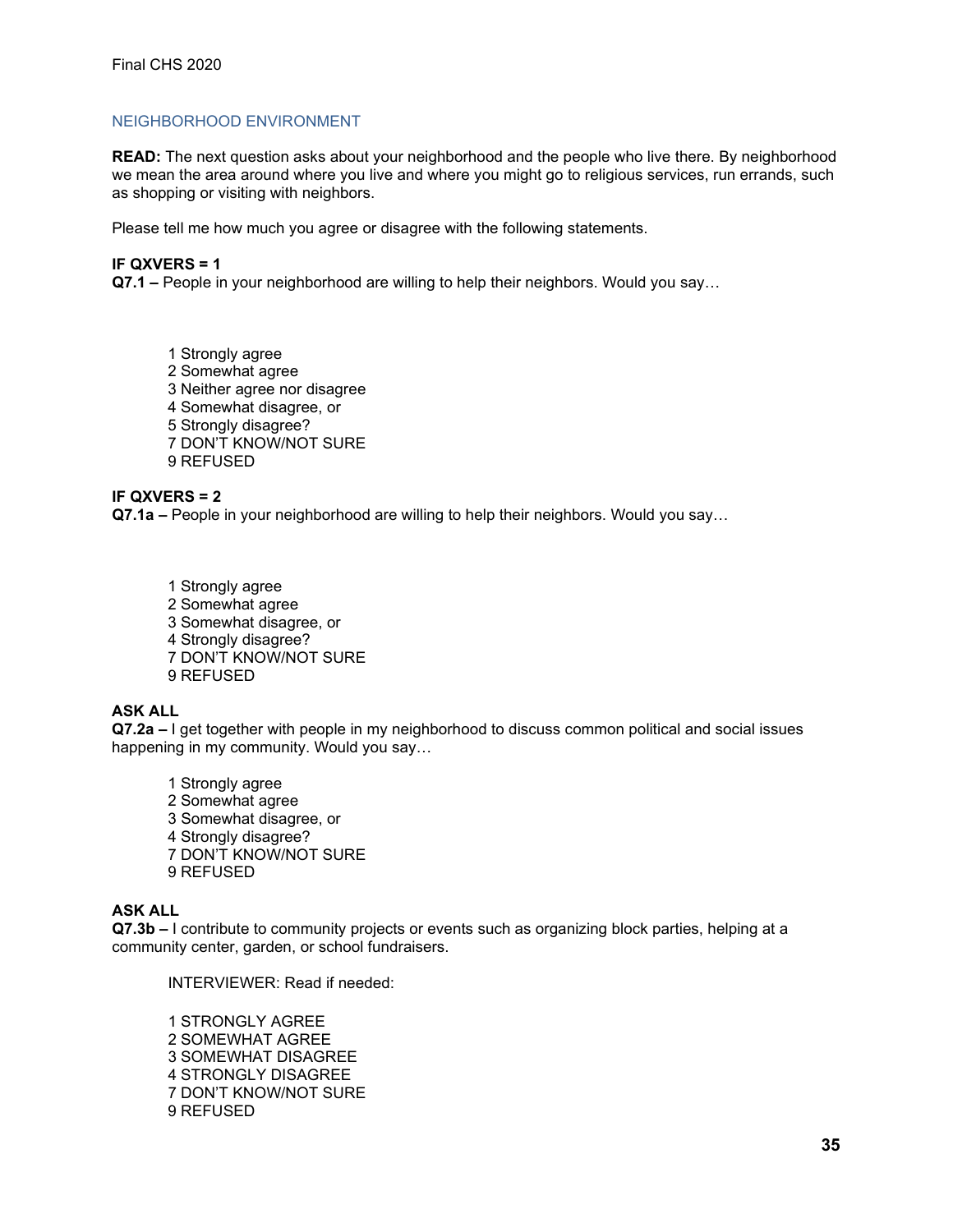# **ASK ALL**

**Q7.4c –** If I saw someone walking their dog in my neighborhood and they didn't clean up after their dog, I'd say something to them about it.

INTERVIEWER: Read if needed:

1 STRONGLY AGREE 2 SOMEWHAT AGREE 3 SOMEWHAT DISAGREE 4 STRONGLY DISAGREE 7 DON'T KNOW/NOT SURE 9 REFUSED

# **ASK ALL**

**Q7.5d –** I can trust at least one of my neighbors with a key to my home in case of an emergency, such as being locked out.

INTERVIEWER: Read if needed:

1 STRONGLY AGREE 2 SOMEWHAT AGREE 3 SOMEWHAT DISAGREE 4 STRONGLY DISAGREE 7 DON'T KNOW/NOT SURE 9 REFUSED

#### **ASK ALL**

**Q7.6 –** I'm proud to live in my neighborhood.

INTERVIEWER: Read if needed:

1 STRONGLY AGREE 2 SOMEWHAT AGREE 3 SOMEWHAT DISAGREE 4 STRONGLY DISAGREE 7 DON'T KNOW/NOT SURE 9 REFUSED

**INSERT TIMESTAMP: T7\_Sum**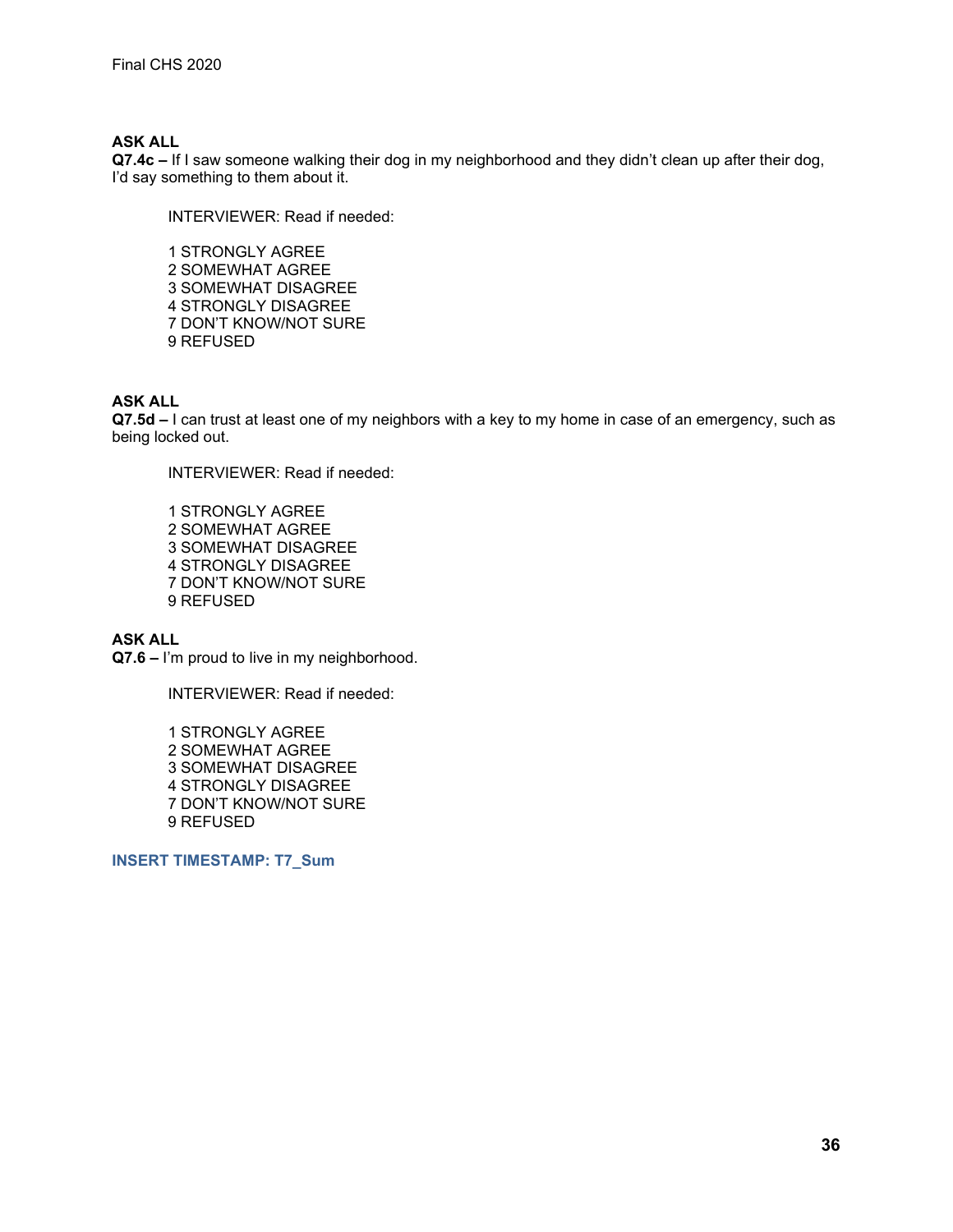### TOBACCO

The next few questions are about tobacco.

# **ASK ALL**

**Q8.1 -** Have you smoked at least 100 cigarettes in your entire life?

INTERVIEWER: Read if needed: 100 cigarettes=5 packs.

INTERVIEWER: Read if needed: "Do not include: electronic cigarettes, herbal cigarettes, cigars, cigarillos, little cigars, pipes, bidis, kreteks, water pipes or hookahs or marijuana."

1 YES 2 NO 7 DON'T KNOW/NOT SURE 9 REFUSED

# **ASK IF Q8.1 = 1, ELSE SKIP TO Q8.11 [ASK IF SMOKED AT LEAST 100 CIGS]**

**Q8.2 -** Do you now smoke cigarettes every day, some days, or not at all?

1 EVERY DAY 2 SOME DAYS 3 NOT AT ALL 7 DON'T KNOW/NOT SURE 9 REFUSED

#### **ASK IF Q8.2 = 1 [ASK IF SMOKE EVERY DAY]**

**Q8.3 -** How many cigarettes on average do you smoke per day?

PER DAY [RANGE 1-200] 777 DON'T KNOW/NOT SURE 999 REFUSED

#### **ASK IF Q8.2 = 2 [ASK IF SMOKE SOME DAYS]**

**Q8.3a -** On the days that you smoke, how many cigarettes on average do you smoke per day?

PER DAY [RANGE 1-200] 777 DON'T KNOW/NOT SURE 999 REFUSED

### **ASK IF Q8.2 = 2 AND Q8.3a ≠ 777 OR 999 [ASK IF SMOKE SOME DAYS]**

**Q8.3b** - On average, about how many days per month do you smoke?

1\_\_ DAYS PER MONTH [RANGE 0-30]

2 DAYS PER WEEK [RANGE 0-7]

777 DON'T KNOW/NOT SURE

999 REFUSED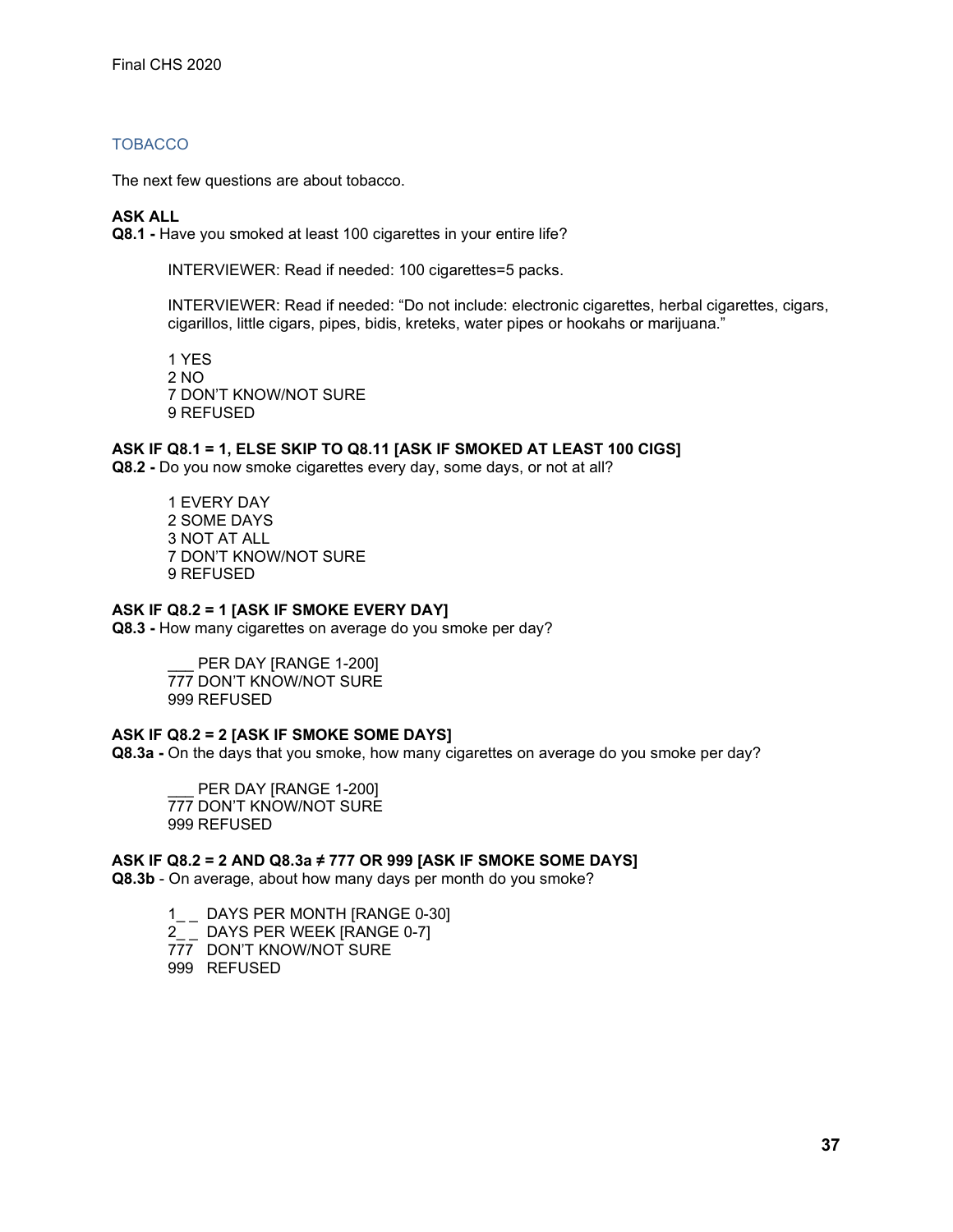### **ASK IF Q8.2 = 1 OR 2 [ASK IF CURRENT SMOKER]**

**Q8.4 –** Thinking about the type of cigarettes you usually smoke, are they menthol or non-menthol?

1 Menthol 2 Non-menthol 3 NO USUAL TYPE OF CIGARETTE 7 DON'T KNOW/NOT SURE 9 REFUSED

#### **ASK IF Q8.2 = 1 OR 2 [ASK IF CURRENT SMOKER]**

**Q8.5 -** Was the last cigarette you smoked from a carton, a pack, a single or loosie, bummed or did you roll your own?

1 CARTON 2 PACK 3 SINGLE/LOOSIE 4 BUMMED 5 ROLLED OWN 7 DON'T KNOW/NOT SURE 9 REFUSED

# **ASK IF Q8.5 = 1, 2 OR 3 [ASK IF LAST CIG FROM A CARTON, PACK, OR SINGLE]**

**Q8.6** How much did you pay for that [ANSWER TO Q8.5]?

INTERVIEWER: Do not round – put in exact dollars/cents.

**Q8.6A CARTON:** ENTER PRICE IN DOLLARS AND CENTS

\$\_ \_. \_ \_ [RANGE 1-180 DOLLARS] 8888 DID NOT PAY FOR CIGARETTES 7777 DON'T KNOW/NOT SURE 9999 REFUSED

**Q8.6B PACK:** ENTER PRICE IN DOLLARS AND CENTS

 $\quad$  . [RANGE 1-18 DOLLARS] 8888 DID NOT PAY FOR CIGARETTES 7777 DON'T KNOW/NOT SURE 9999 REFUSED

**Q8.6C SINGLE/LOOSIE:** ENTER PRICE IN CENTS

\$ . [RANGE 1 CENT to 2 DOLLARS] 8888 DID NOT PAY FOR CIGARETTES 7777 DON'T KNOW/NOT SURE 9999 REFUSED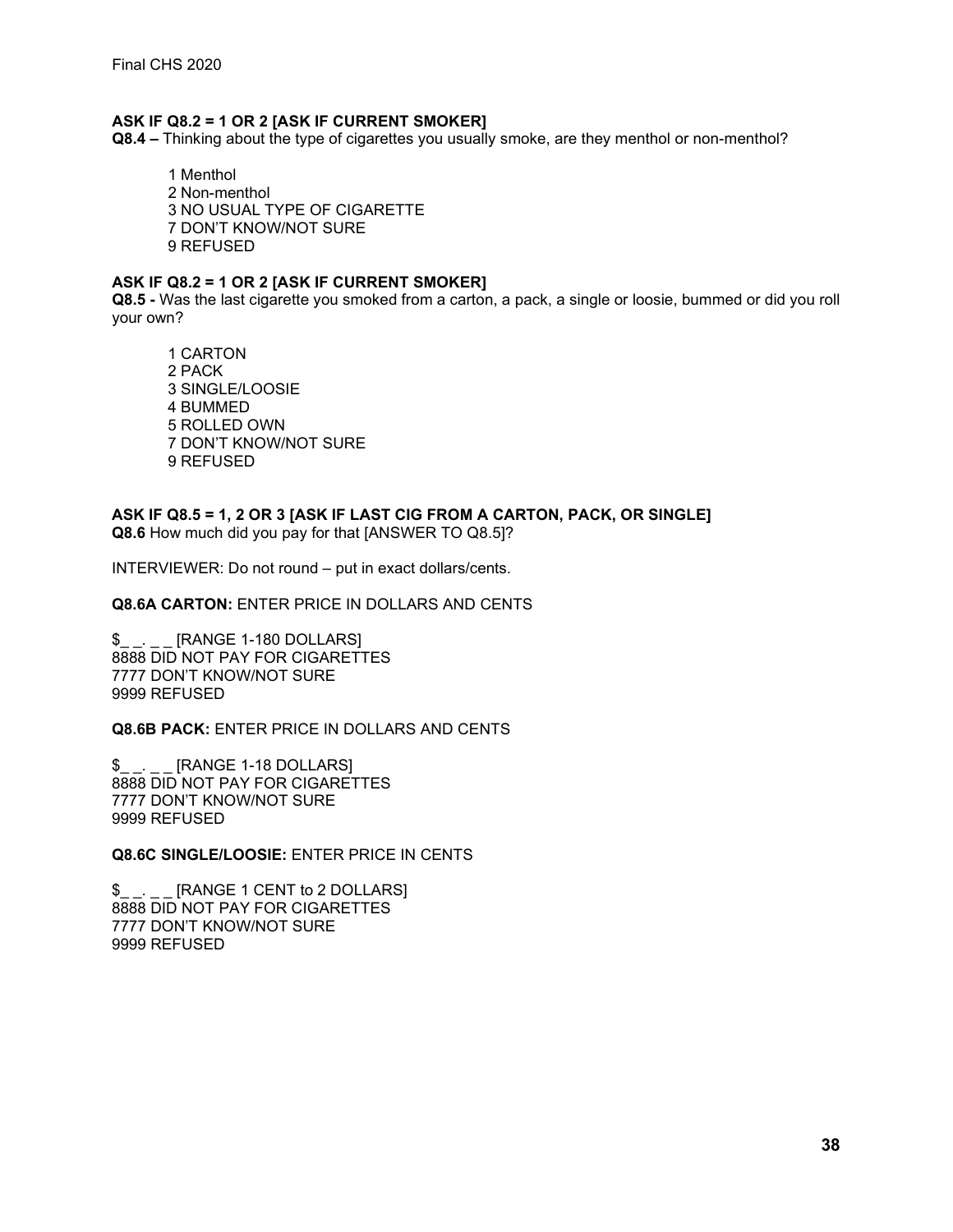### **ASK IF Q8.5 = 1, 2, OR 3 AND Q8.5 NE 8888 [LAST CIG. FROM CARTON, PACK OR SINGLE]**

**Q8.7** – Where did you buy the last cigarette you smoked? Was it in your neighborhood, in another part of New York City, or outside of New York City?

1 In your neighborhood 2 In another part of New York City 3 Outside of New York City 7 DON'T KNOW/NOT SURE 9 REFUSED

#### **ASK IF QXVERS = 1, ELSE SKIP TO Q8.8a**

**Q8.11 –** In the past 30 days, have you smoked a cigarillo or little cigar? Include cigarillos or little cigars with a plastic or filter tip, such as Black & Mild, Swisher Sweet or Cheyenne?

1 YES 2 NO 7 DON'T KNOW/NOT SURE 9 REFUSED

#### **ASK IF QXVERS = 1**

**Q8.8a -** In the past 12 months, have you tried an electronic cigarette, also known as an e-cigarette or a vape product?

INTERVIEWER: If asked, include "JUUL" and include "nicotine or non-nicotine products."

1 YES

2 NO 3 DO NOT KNOW WHAT ELECTRONIC/E-CIGARETTES OR VAPING PRODUCTS ARE 7 DON'T KNOW/NOT SURE 9 REFUSED

#### **ASK IF Q8.8a = 1**

**Q8.9a** – In the past 30 days, did you use an e-cigarette or vape product every day, some days or not at all?

1 EVERY DAY 2 SOME DAYS 3 NOT AT ALL 7 DON'T KNOW/NOT SURE 9 REFUSED

**ASK IF Q8.8a = 1 [ASK IF USED E-CIG PAST 12 MONTHS]**

**Q8.12a –** The last time you used an e-cigarette or vape product, what flavor did you use?

INTERVIEWER: Read only if needed:

- 1 TOBACCO OR NO FLAVOR
- 2 MINT OR MENTHOL
- 3 CHOCOLOATE, CANDY, FRUIT, CINNAMON, ALCOHOL OR OTHER FLAVOR
- 7 DON'T KNOW/NOT SURE
- 9 REFUSED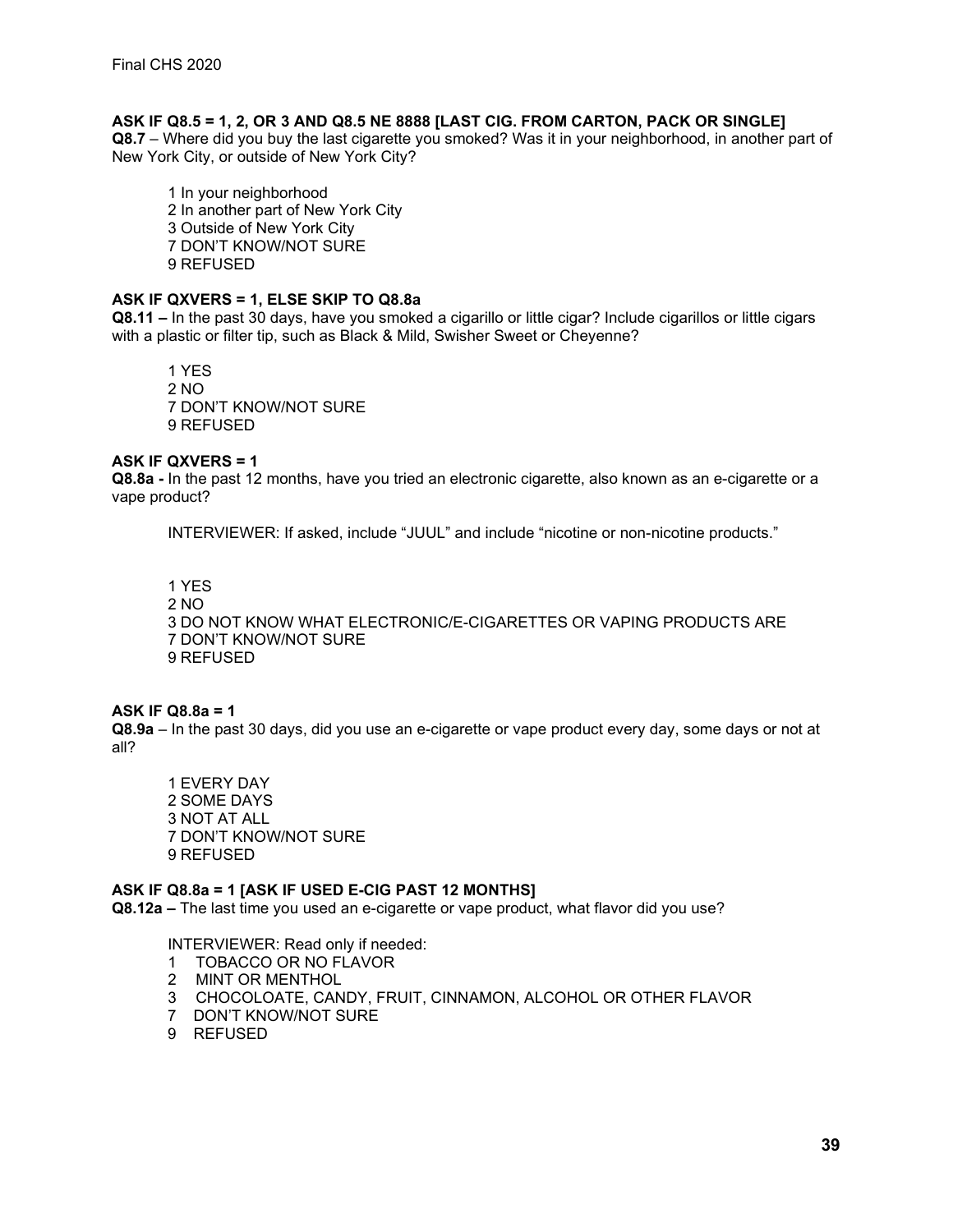### **ASK IF Q8.2 = 1 OR 2 AND Q8.8a = 1 [CURRENT SMOKERS WHO USED AN E-CIG]**

**Q8.12b –** In the past 12 months have you used an e-cigarette or vape product to quit or cut back on regular cigarettes?

1 YES 2 NO 7 DON'T KNOW/NOT SURE 9 REFUSED

### **ASK IF Q8.8a = 1 [ASK IF USED E-CIG PAST 12 MONTHS]**

**Q8.12c –** In the past 12 months have you used an e-cigarette or vape product because you liked the variety of flavors available?

1 YES 2 NO 7 DON'T KNOW/NOT SURE 9 REFUSED

### **ASK IF QXVERS = 1**

**Q8.10** – In the past 12 months, have you smoked a hookah, also called a water pipe?

INTERVIEWER: Read if needed: A hookah is a tobacco pipe with a long tube that draws smoke through water contained in a bowl.

INTERVIEWER NOTE: If asked:, Narghile [nar – ge - IE], Arghila [ar – ge – la], Kalian [kal – E – yan], or Shisha [shE – shuh] are other names for a hookah.

1 YES 2 NO 3 DO NOT KNOW WHAT A HOOKAH IS 7 DON'T KNOW/NOT SURE 9 REFUSED

### **ASK IF QXVERS=1**

**Q8.13-** How often do you smell cigarette smoke inside your home or apartment that comes from another home or apartment or from outside? Would you say…

1 Every day 2 A few times per week 3 A few times per month 4 A few times per year, or 5 Never? 7 DON'T KNOW/NOT SURE 9 REFUSED

**INSERT TIMESTAMP: T8\_Sum**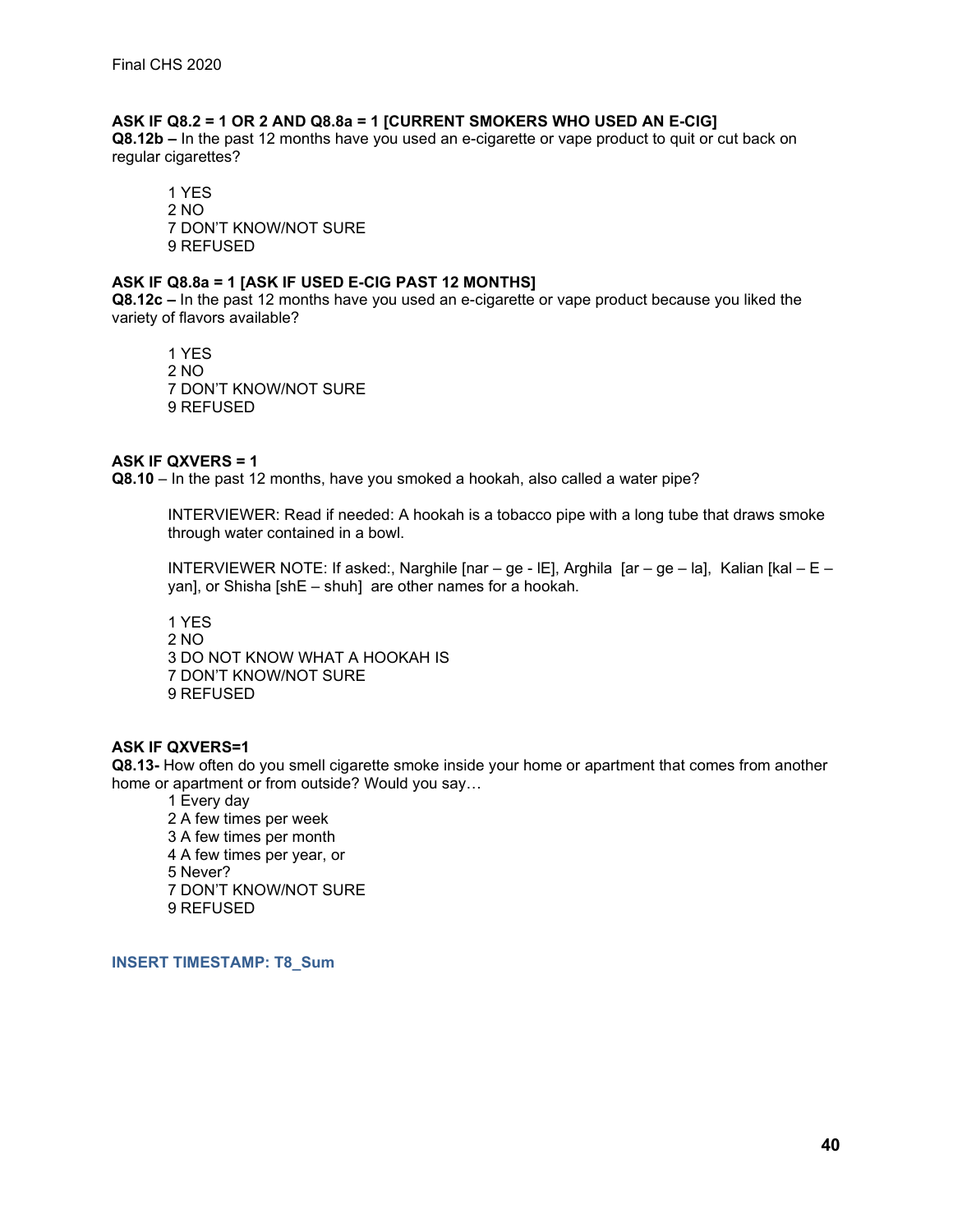# **DEMOGRAPHICS**

Now I'd like to ask you some questions about yourself and your household.

# **ASK ALL**

**Q9.1 -** What is your age?

AGE IN YEARS [RANGE 18-98]

- 07 DON'T KNOW/NOT SURE
- 09 REFUSED

# **ASK IF Q9.1 = 07 OR 09, ELSE SKIP TO Q9.3 [ASK IF AGE REFUSED]**

**Q9.1a -** We are only asking this information to make sure that we have talked to enough people in each age group. Can you just tell me if you are...?

1 75 or older, 2 65-74, 3 45-64, 4 30-44, 5 25-29, or 6 18-24? 7 DON'T KNOW/NOT SURE 9 REFUSED

# **ASK ALL**

**Q9.3 –** I want to ask you about your gender identity and your sex assigned at birth. Gender identity refers to how you identify yourself, which may or may not be the same as the sex you were assigned at birth. How do you currently identify your gender? Do you identify as …

INTERVIEWER: Read answer choices. If respondent firmly gives one response, stop reading answer choices and accept that response. Multiple responses allowed. Do not probe.

INTERVIEWER: Please say the number before the text response. Respondent can answer with either the number or the text/word.

- 1 1) a man,
- 2 2) a woman,
- 3 3) a transgender man (TRANS MAN, TRANS MASCULINE, TRANS FEMALE-TO-MALE, MAN OF TRANSGENDER EXPERIENCE),
- 4 4) a transgender woman (TRANS WOMAN, TRANS FEMINIME, TRANS MALE-TO-FEMALE, WOMAN OF TRANSGENDER EXPERIENCE),
- 5 5) a non-binary person (GENDERQUEER PERSON, GENDER NONCONFORMING PERSON, TWO-SPIRIT, NEITHER WOMAN OR MAN), or
- 6 6) or, a gender not mentioned?
- 7 DON'T KNOW/NOT SURE

9 REFUSED

# **ASK IF Q9.3 = 6**

**Q9.3a –** How do you identify your gender?(SPECIFY)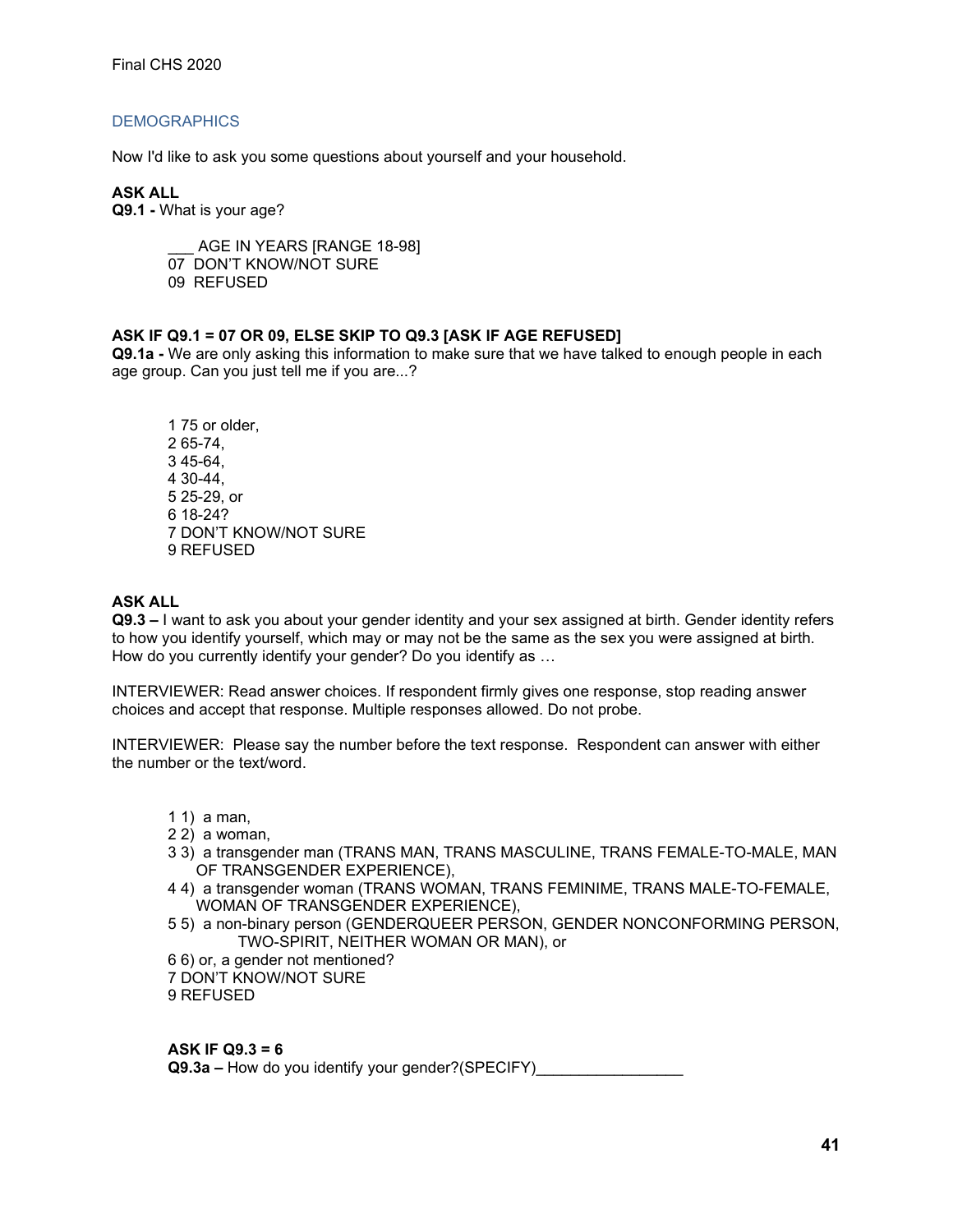# **ASK ALL**

**Q9.2 –** What was your sex assigned at birth? Male or female?

INTERVIEWER: If respondent says "Don't Know," probe: When you were born, were you labeled as a boy or a girl?

INTERVIEWER: If the respondent says they were born with intersex traits, probe: What was the sex listed on your original birth certificate? Male or female?

1 MALE 2 FEMALE 7 DON'T KNOW/NOT SURE 9 REFUSED

**ASK IF (Q9.2 = 1 AND Q9.3 = 2) OR IF (Q9.2 = 2 AND Q9.3 = 1) [ASK IF IDENTIFY DIFFERENTLY FROM SEX AT BIRTH BUT DOES NOT CHOOSE TRANSGENDER IN Q9.3] SKIP IF RESPONDENT PROVIDED MULTIPLE RESPONSES TO Q9.3**

**Q9.3b –** To confirm, you identify as [Q9.3 FILL] and your sex assigned at birth was [Q9.2 FILL], correct?

1 YES; RESPONDENT HAS A GENDER IDENTITY DIFFERENT THAN THEIR SEX AT BIRTH 2 NO 7 DON'T KNOW/NOT SURE 9 REFUSED

#### **ASK IF Q9.3b = 2**

**Q9.3b2** – We have your identity as [Q9.3 FILL] and your sex assigned at birth as [Q9.2 FILL]. Should we update your identity or your assigned sex at birth?

1 UPDATE IDENTITY [Q9.3 UPDATE TO EQUAL Q9.2] 2 UPDATE ASSIGNED SEX AT BIRTH [Q9.2 UPDATE TO EQUAL Q9.3] 7 DON'T KNOW/NOT SURE 9 REFUSED

#### **ASK IF Q9.3 = 7 AND Q9.2 = 1 OR 2**

**Q9.3c –** Are you exploring your gender identity and are not sure how you identify, do you not understand the question, or do you identify as [Q9.2 FILL]?

1 You are exploring your gender identity and not sure how you identify, 2 You do not understand the question, 3 You identify as [Q9.2 fill] 7 DON'T KNOW/NOT SURE 9 REFUSED

#### **ASK IF Q9.3 = 3 AND Q9.2 = 1**

**Q9.3d**: Transgender men are often persons who identify as men and were assigned female sex at birth. To confirm, you identify as a transgender man and were assigned male sex at birth? 1 YES: RESPONDENT IDENTIFIES AS TRANSGENDER MAN AND WAS ASSIGNED MALE SEX AT BIRTH

 $2 N<sub>O</sub>$ 7 DON'T KNOW/NOT SURE 9 REFUSED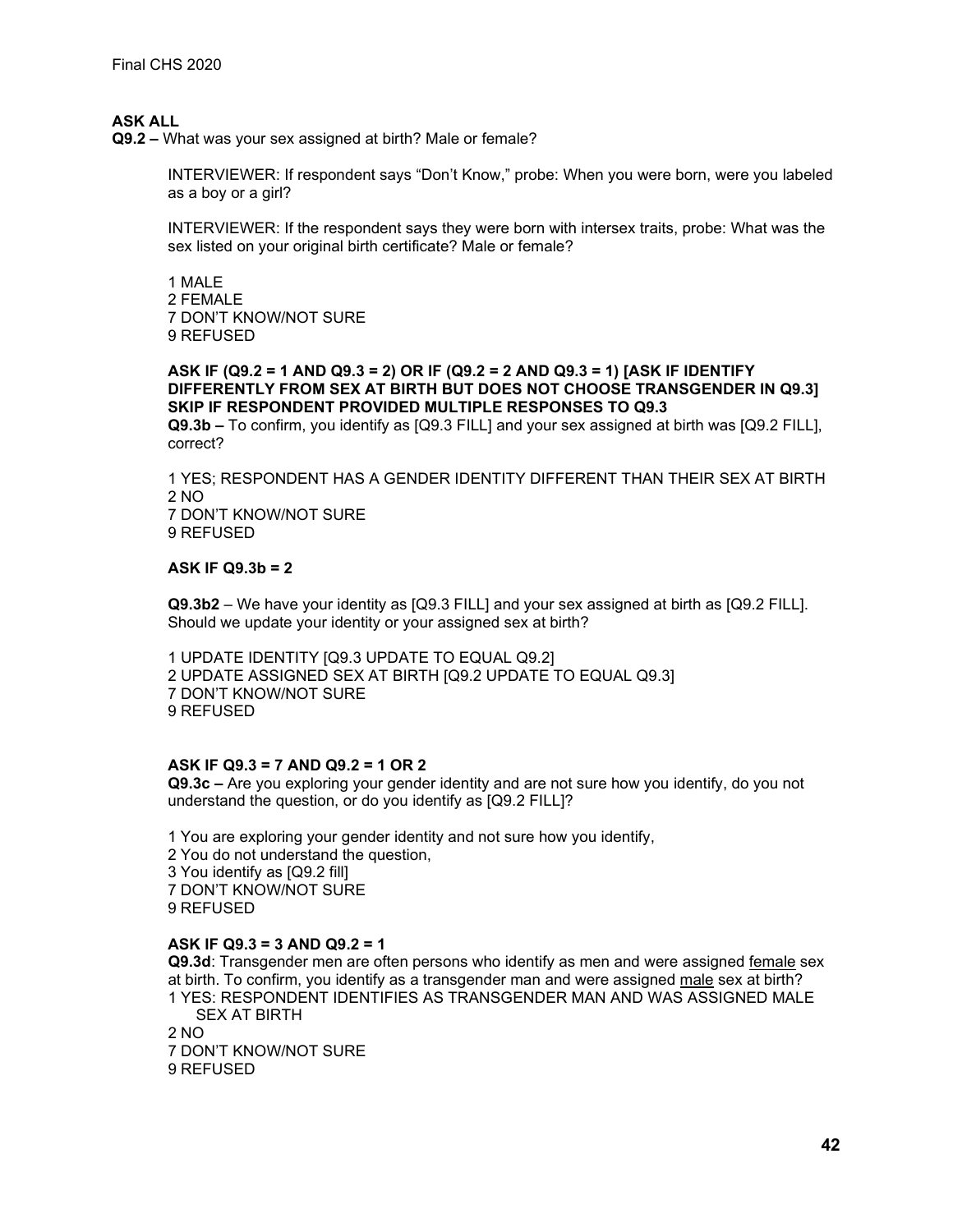# **ASK IF Q9.3d = 2**

**Q9.3d2** – Do you identify as a transgender man and were assigned female sex at birth, do you identify as a woman or transgender woman and were assigned male sex at birth, or do you identify as a man and were assigned male sex at birth?

1 Identify as a transgender man and were assigned female sex at birth 2 Identify as a woman or transgender woman and were assigned male sex at birth 3 Identify as a man and were assigned male sex at birth 7 DON'T KNOW/NOT SURE 9 REFUSED

# **ASK IF Q9.3 = 4 AND Q9.2 = 2**

**Q9.3e**: Transgender women are often persons who identify as women and were assigned male sex at birth. To confirm, you identify as a transgender woman and were assigned female sex at birth?

1 YES: RESPONDENT IDENTIFIES AS A TRANSGENDER WOMAN AND WAS ASSIGNED FEMALE SEX AT BIRTH

 $2 N()$ 7 DON'T KNOW/NOT SURE 9 REFUSED

# **ASK IF Q9.3e = 2**

**Q9.3e2** – Do you identify as a transgender woman and were assigned male sex at birth, do you identify as a man or transgender man and were assigned female sex at birth, or do you identify as a woman and were assigned female sex at birth?

1 Identify as a transgender woman and were assigned male sex at birth 2 Identify as a man or transgender man and were assigned female sex at birth 3 Identify as a woman and were assigned female sex at birth 7 DON'T KNOW/NOT SURE 9 REFUSED

```
IF Q9.2 = 1 AND Q9.3 = 1 THEN GENDERID=1 [CIS-MALE]
IF Q9.2 = 1 AND Q9.3 = 2 AND Q9.3B2=1 THEN GENDERID=1 [CIS-MALE]
IF Q9.2 = 2 AND Q9.3 = 1 AND Q9.3B2=2 THEN GENDERID=1 [CIS-MALE]
IF Q9.2 = 1 AND Q9.3 = 7 AND Q9.3C=3 THEN GENDERID=1 [CIS-MALE]
IF Q9.2 = 1 AND Q9.3 = 7 AND Q9.3C = 2 THEN GENDERID=1 [CIS-MALE]
IF Q9.2 = 1 AND Q9.3 = 3 AND Q9.3D2 = 3 THEN GENDERID=1 [CIS-MALE]
IF Q9.2 = 2 AND Q9.3 = 2 THEN GENDERID=2 [CIS-FEMALE]
IF Q9.2 = 2 AND Q9.3 = 1 AND Q9.3B2=1 THEN GENDERID=2 [CIS-FEMALE]
IF Q9.2 = 1 AND Q9.3 = 2 AND Q9.3B2=2 THEN GENDERID=2 [CIS-FEMALE]
IF Q9.2 = 2 AND Q9.3 = 7 AND Q9.3C=3 THEN GENDERID=2 [CIS-FEMALE]
IF Q9.2 = 2 AND Q9.3 = 7 AND Q9.3C =2 THEN GENDERID=2 [CIS-FEMALE]
IF Q9.2 = 2 AND Q9.3 = 4 AND Q9.3E2 = 3 THEN GENDERID = 2 [CIS-FEMALE]
IF Q9.3 = 4 THEN GENDERID=3 [TRANS-WOMAN]
IF Q9.2 = 1 AND Q9.3 = 2 AND Q9.3B=1 THEN GENDERID=3 [TRANS-WOMAN]
IF Q9.2 = (7 OR 9) AND Q9.3 = 4 THEN GENDERID=3 [TRANS-WOMAN]
IF Q9.2 = 1 AND Q9.3 = 3 AND Q9.3D2 = 2 THEN GENDERID=3 [TRANS-WOMAN]
IF Q9.2 = 2 AND Q9.3 = 4 AND (Q9.3E = 1 OR Q9.3E2 = 1) THEN GENDERID = 3 [TRANS-WOMAN]
IF Q9.3 = 3 THEN GENDERID=4 [TRANS-MAN]
```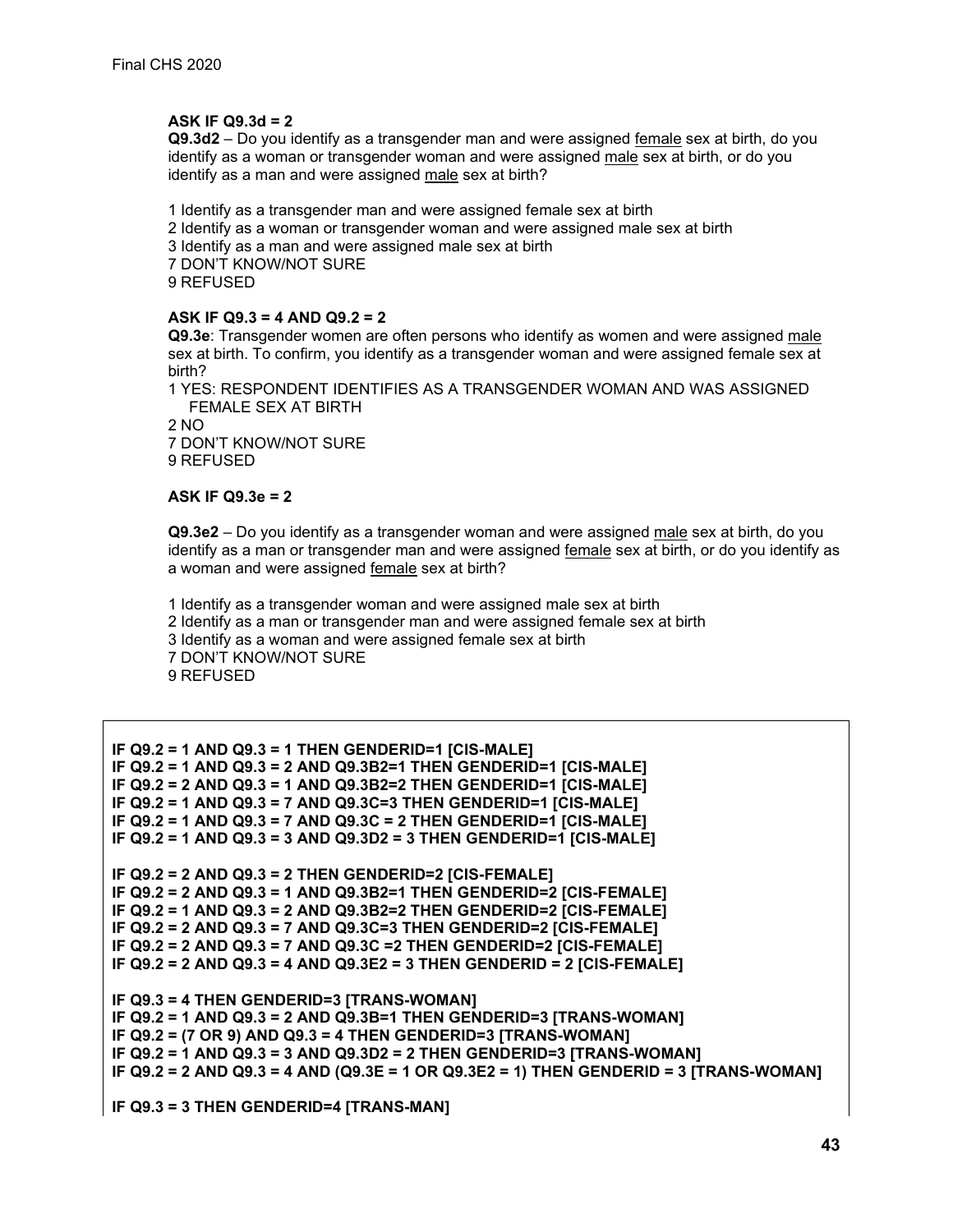**IF Q9.2 = 2 AND Q9.3 = 1 AND Q9.3B=1 THEN GENDERID=4 [TRANS-MAN] IF Q9.2 = 7 OR 9 AND Q9.3 = 3 THEN GENDERID=4 [TRANS-MAN] IF Q9.2 = 1 AND Q9.3 = 3 AND (Q9.3D = 1 OR Q9.3D2 = 1) THEN GENDERID=4 [TRANS-MAN] IF Q9.2 = 2 AND Q9.3 = 4 AND Q9.3E2 = 2 THEN GENDERID = 4 [TRANS-MAN] IF Q9.2 = 1 AND Q9.3 =( 5 OR 6) THEN GENDERID=5 [NON-BINARY MALE] IF Q9.2 = 1 AND Q9.3 = 7 AND Q9.3C=1 THEN GENDERID=5 [NON-BINARY MALE] IF Q9.2 = 2 AND Q9.3 = (5 OR 6) THEN GENDERID=6 [NON-BINARY FEMALE] IF Q9.2 = 2 AND Q9.3 = 7 AND Q9.3C=1 THEN GENDERID=6 [NON-BINARY FEMALE] IF Q9.2 = (7 OR 9) AND Q9.3 = 1 THEN GENDERID=7 [UNSPECIFIED MALE] IF Q9.2 = 1 AND Q9.3 = 9 THEN GENDERID=7 [UNSPECIFIED MALE] IF Q9.2 = (7 OR 9) AND Q9.3 = 2 THEN GENDERID=8 [UNSPECIFIED FEMALE] IF Q9.2 = 2 AND Q9.3 = 9 THEN GENDERID=8 [UNSPECIFIED FEMALE] IF Q9.2 = (7 OR 9) AND Q9.3 = 5 THEN GENDERID=9 [UNASSIGNED] IF Q9.2 = (7 OR 9) AND Q9.3 = 6 THEN GENDERID=9 [UNASSIGNED] IF Q9.2 = (7 OR 9) AND Q9.3 = 7 OR 9 THEN GENDERID=9 [UNASSIGNED] IF Q9.2 = 1 AND Q9.3 = 2 AND Q9.3B= (7 OR 9) THEN GENDERID=9 [UNASSIGNED] IF Q9.2 = 2 AND Q9.3 = 1 AND Q9.3B= (7 OR 9) THEN GENDERID=9 [UNASSIGNED] IF Q9.3C = (7 OR 9) THEN GENDERID=9 [UNASSIGNED] IF MORE THAN ONE RESPONSE TO Q9.3 THEN GENDERID=9 [UNASSIGNED]**

# **ASK ALL**

**Q9.4 -** Are you Hispanic or (IF GENDERID EQ 1,4,5,7,9 OR Q9.2 EQ 7,9: Latino / IF GENDERID EQ 2,3,6,8: Latina)?

1 YES 2 NO 7 DON'T KNOW/NOT SURE 9 REFUSED

#### **ASK IF Q9.4 = 1, ELSE SKIP TO Q9.5 [ASK IF HISPANIC/LATINO]**

**Q9.4a2 -** Please tell me which group best represents your Hispanic or (IF GENDERID EQ 1,4,5,7,9 OR Q9.2 EQ 7,9: Latino / IF GENDERID EQ 2,3,6,8: Latina) origin or ancestry:

INTERVIEWER: Read answer choices, accept first response.

01 Puerto Rican, 02 Dominican, 03 Mexican, 04 Ecuadorian, 05 Colombian, 06 Cuban, 07 other Central American, 08 other South American, or 88 something else (Please specify: What other group best represents your Hispanic or Latino origin or ancestry) 09 SPANISH 77 DON'T KNOW 99 REFUSED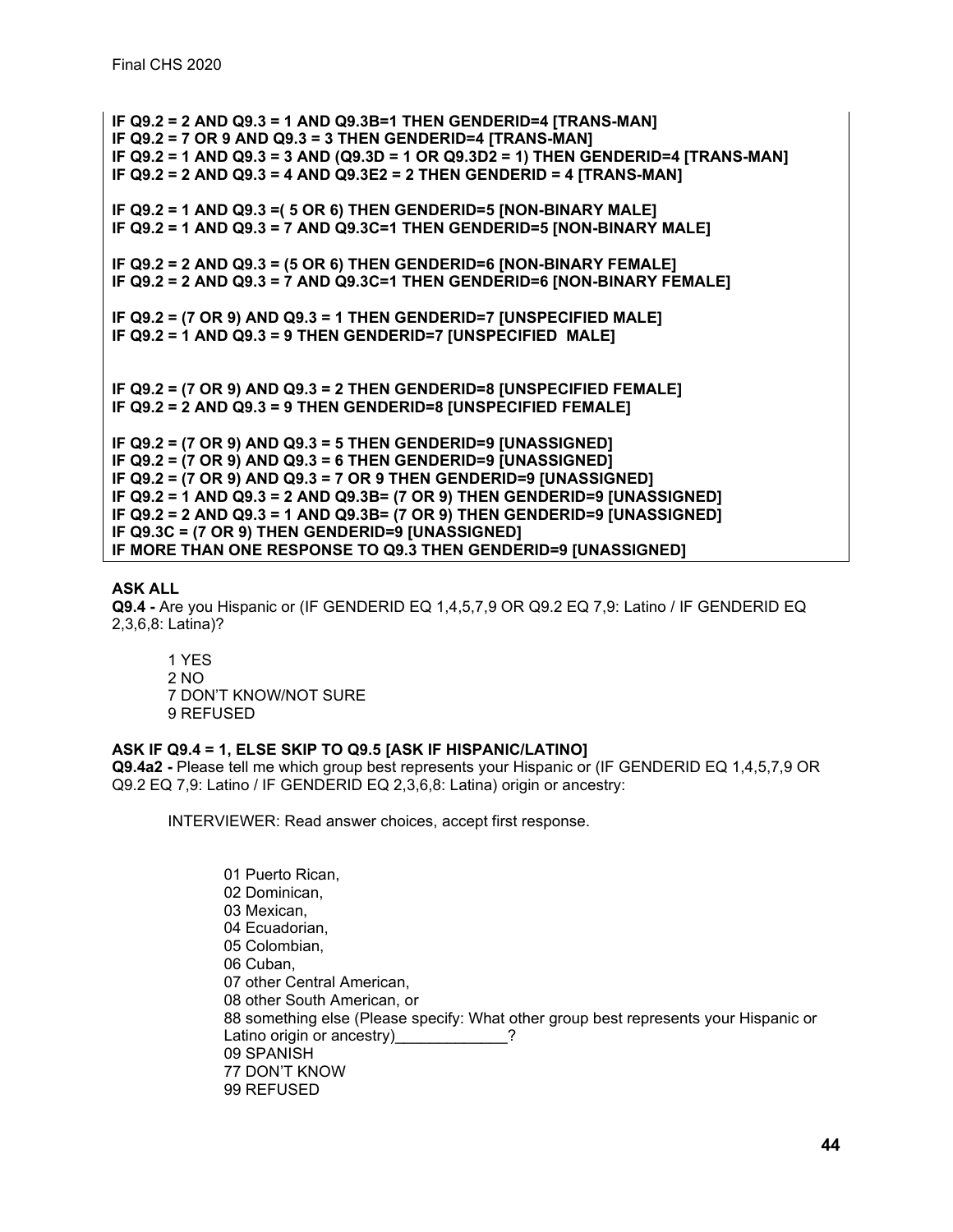Final CHS 2020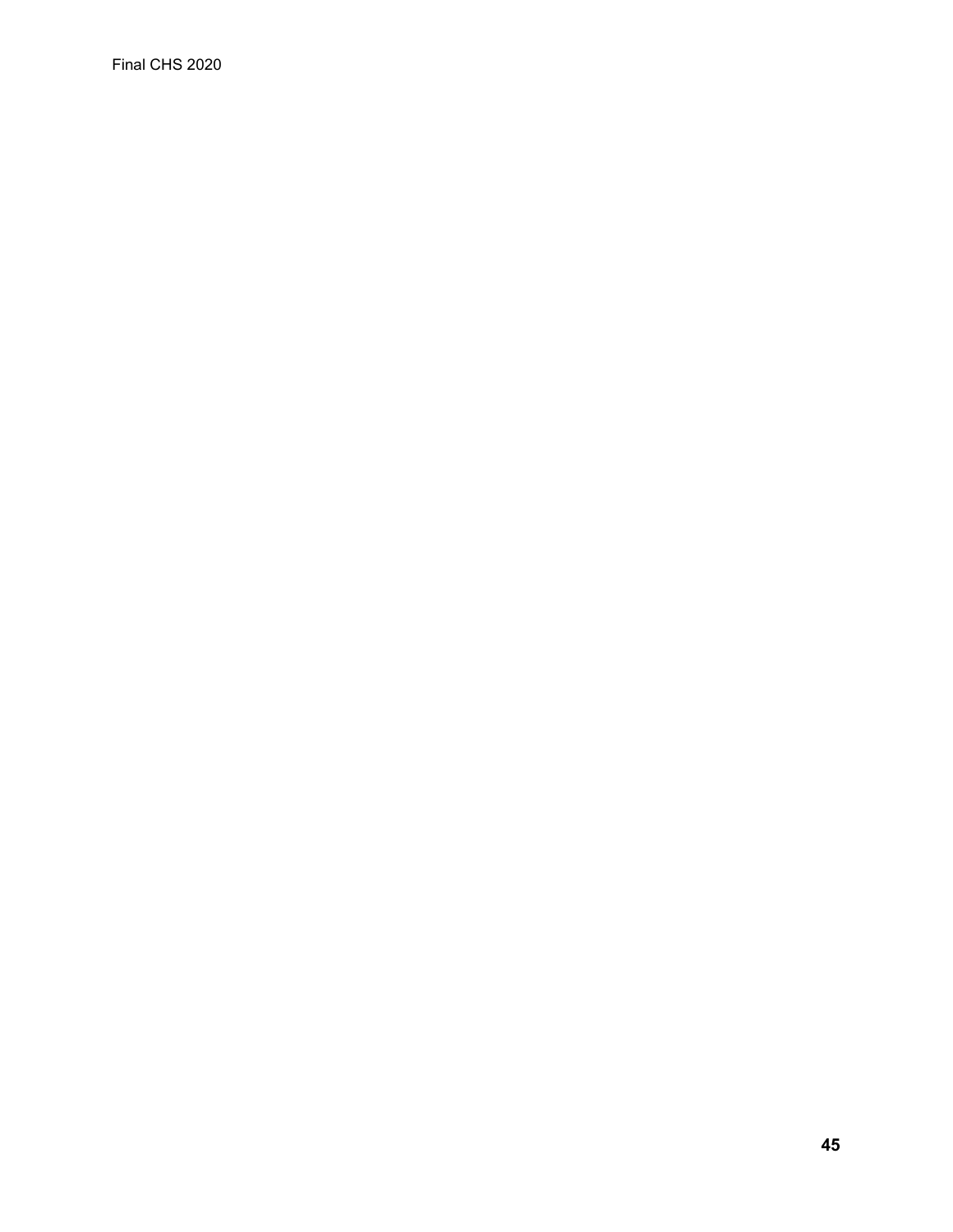#### **ASK ALL**

**Q9.5a -** Which one or more of the following would you use to describe yourself? Would you describe yourself as….

CODE ALL THAT APPLY

INTERVIEWER: Read answer choices, multiple response. If respondent says "African-American," code as "02 Black."

01 White, 02 Black or Black American, 03 Asian, 04 Middle Eastern or North African, 05 Native Hawaiian or Other Pacific Islander, 06 American Indian, Native, First Nations, Indigenous Peoples of the Americas, or Alaska Native, or 07 Something else? (SPECIFY: How do you describe yourself?) 08 HISPANIC/LATINO 77 DON'T KNOW/NOT SURE 99 REFUSED

### **ASK IF Q9.5a = 3 [ASK IF ASIAN]**

**Q9.6** – Please tell me which group best represents your Asian heritage or ancestry?

INTERVIEWER: Read answer choices, accept first response.

01 Chinese, 02 Asian Indian, 03 Filipino, 04 Korean, 05 Japanese, 06 Vietnamese, or 07 Something else? (SPECIFY: What other group best represents your Asian heritage or ancestry? 77 DON'T KNOW/NOT SURE 99 REFUSED

# **ASK IF Q9.5a = 2 [ASK IF BLACK]**

**Q9.8 –** Some people in addition to being Black, have a certain heritage or ancestry. Do you identify with any of these?

INTERVIEWER: READ ANSWER CHOICES, MULTIPLE RESPONSE:

1 African American (READ ONLY IF NEEDED: Descended from people who were enslaved in the US),

2 Caribbean or West Indian (READ ONLY IF NEEDED: Descended from people who were enslaved in Caribbean and West Indian countries),

3 A recent immigrant or the child of recent immigrants from Africa, or

4 Another group? (SPECIFY: What other heritage or ancestry do you identify with?)

5 DOES NOT IDENTIFY WITH ANY OF THESE

7 DON'T KNOW/NOT SURE

9 REFUSED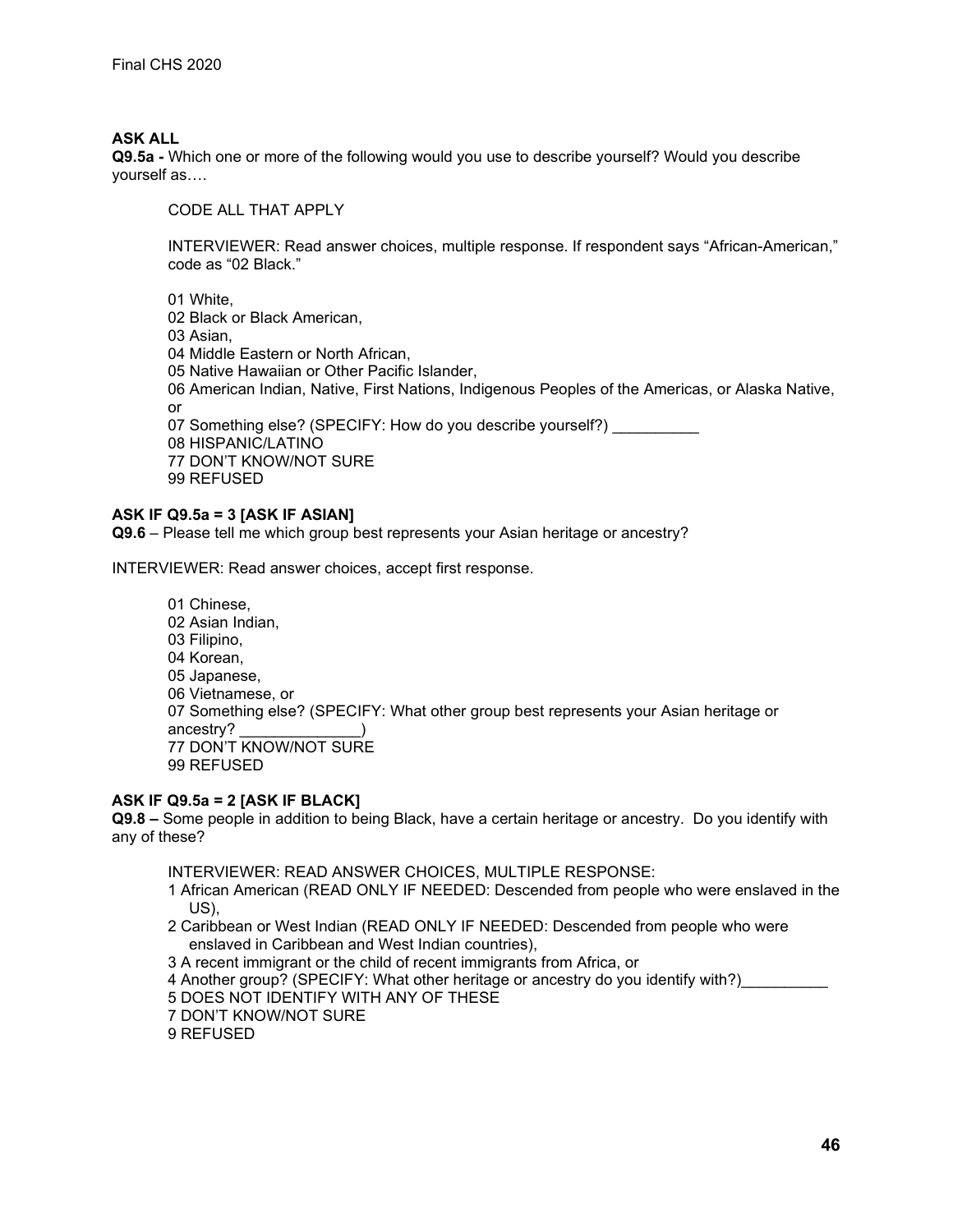**Q9.7 –** Where were you born? Please tell me the country or US territory.

INTERVIEWER: Code either USA or outside USA based on response. Puerto Rico and other US territories are considered outside USA.

1 USA 2 OUTSIDE USA (GO TO Q9.7a) 7 DON'T KNOW/NOT SURE 9 REFUSED

**ASK IF Q9.7 = 2 [ASK IF BORN OUTSIDE U.S.] Q9.7a**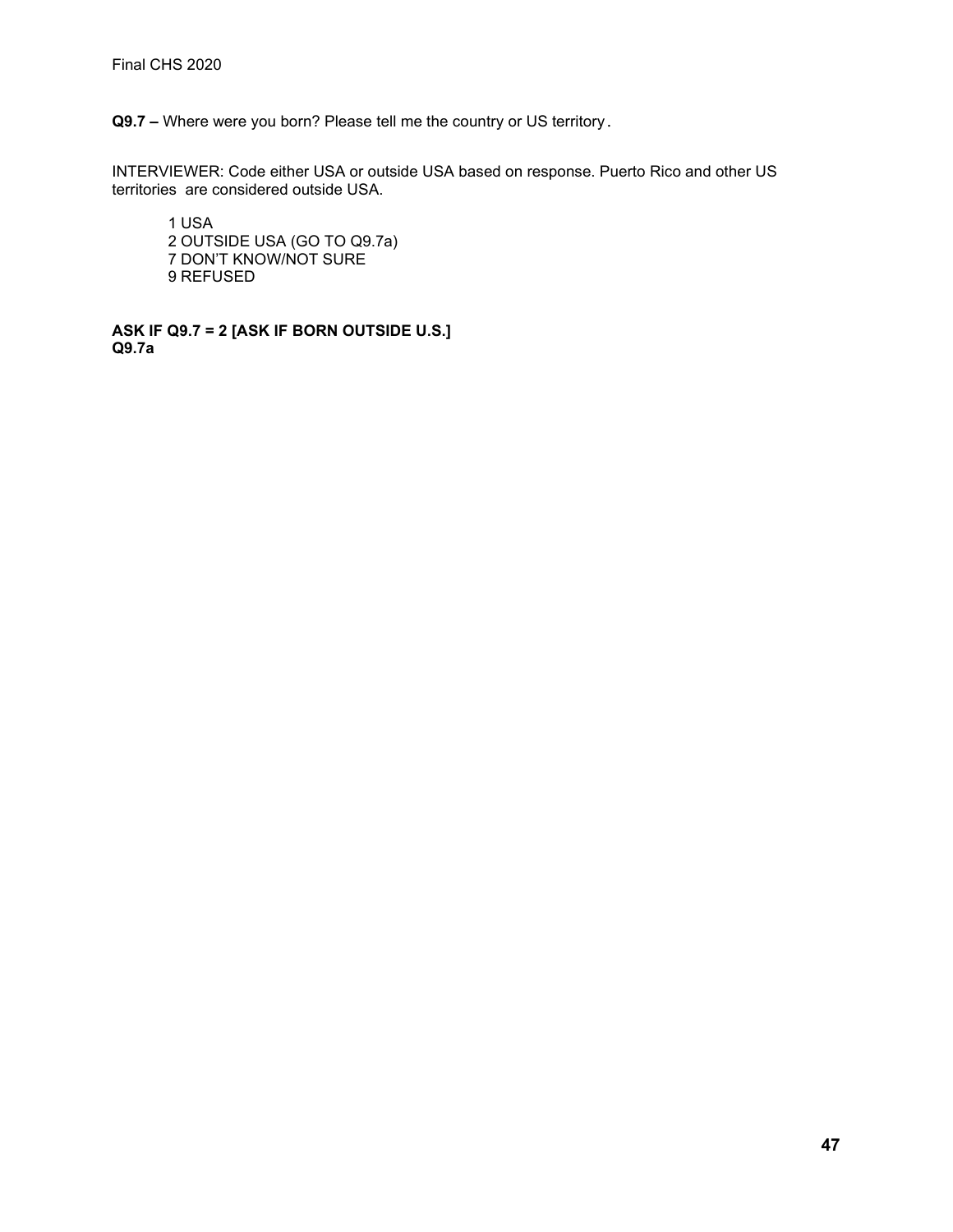60. AFRICA 61. ALBANIA 62. ANTIGUA 01. ARGENTINA 64. AUSTRIA 02. AUSTRALIA 03. BANGLADESH 04. BARBADOS 05. BELARUS 68. BELIZE 06. BOLIVIA 07. BRAZIL 08. CANADA 09. CARIBBEAN 228. CENTRAL AFRICA 10. CHILE 11. CHINA 12. COLOMBIA 13. COSTA RICA 14. CUBA 227. CZECH REPUBLIC 73. CZECHOSLOVAKIA 15. DOMINICAN REPUBLIC 127. EASTERN AFRICA 16. ECUADOR 17. EGYPT 18. EL SALVADOR 74. ENGLAND 75. EUROPE 19. FRANCE 20. GERMANY 21. GHANA 22. GREECE 78. GRENADA 23. GUATEMALA 79. GUINEA 24. GUYANA 25. HAITI 26. HONDURAS 27. HONG KONG 28. HUNGARY 29. INDIA 81. IRAN 30. IRELAND 31. ISRAEL 32. ITALY 33. JAMAICA

34. JAPAN 35. KOREA 135. LIBERIA 87. MALAYSIA 137. MALI 36. MEXICO 37. NICARAGUA 38. NIGERIA 229. NORTHERN AFRICA 39. PAKISTAN 40. PANAMA 41. PERU 42. PHILIPPINES 43. POLAND 44. PUERTO RICO 45. ROMANIA 46. RUSSIA 97. SENEGAL 47. SIERRA LEONE 166. SLOVAKIA 48. SOUTH AMERICAN 49. SPAIN 230. SOUTHERN AFRICA 102. ST. LUCIA 103. ST. VINCENT 104. SURINAME 105. SWEDEN 50. TAIWAN 107. THAILAND 51. TRINIDAD AND TOBAGO 52. TURKEY 53. UKRAINE 54. UNITED KINGDOM (INCLUDES ENGLAND, N. IRELAND, SCOTLAND, WALES) 108. URUGUAY 109. UZBEKISTAN 55. VENEZUELA 56. VIETNAM 110. VIRGIN ISLANDS 111. WESTERN AFRICA 57. WEST INDIAN 58. YUGOSLAVIA 66. OTHER (SPECIFY)\_\_\_\_\_\_\_\_\_\_ 77. DON'T KNOW/NOT SURE 99. REFUSE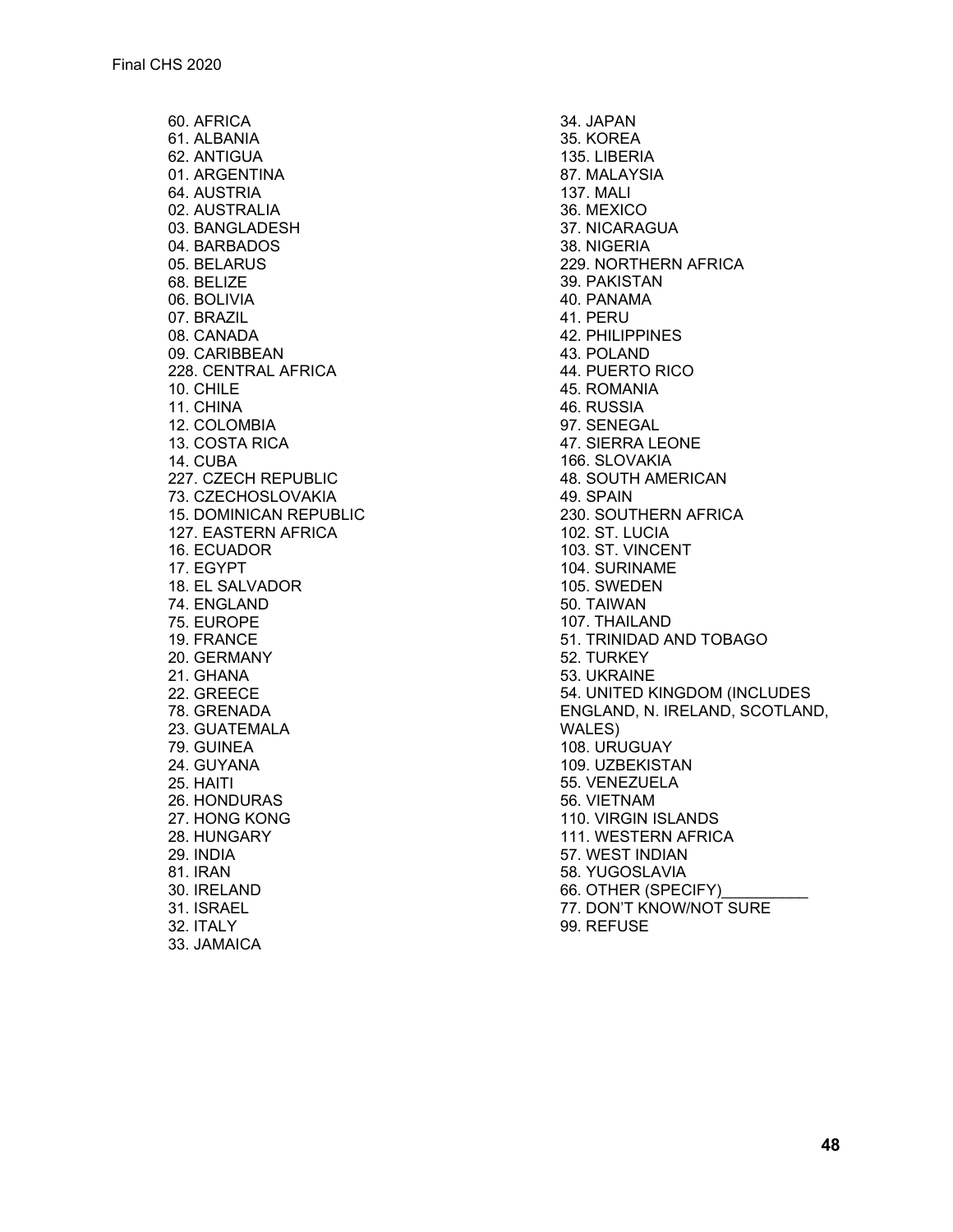**ASK ALL Q9.9 -** Are you. . .

> 1 Married, 2 Divorced, 3 Widowed, 4 Separated, 5 Never married, or 6 A member of an unmarried couple living together or partnered? 7 DON'T KNOW/NOT SURE 9 REFUSED

# **ASK ALL**

**Q9.10 -** Now I'll read a list of terms people sometimes use to describe themselves:

#### **INTERVIEWER: Please say the number before the text response. Respondent can answer with either the number or the text/word.**

[IF GENDERID = 1,4,5,7- READ] Are you 1) gay, 2) straight - that is not gay, 3) bisexual, or 4) something else.

[IF GENDERID = 2,3,6,8,9 – READ] Are you 1) lesbian or gay, 2) straight - that is not lesbian or gay, 3) bisexual, or 4) something else.

INTERVIEWER: Read responses again, if needed:

1 Gay [GENDERID = 2,3,6,8,9 – READ: or lesbian] 2 Straight, that is not gay 3 Bisexual, or 4 Something else 7 DON'T KNOW/NOT SURE 9 REFUSED

#### **IF Q9.10 = 7 [ASK IF DON'T KNOW TO Q9.10]**

**Q9.10a –** Do you not understand the words, are you not sure yet, or do you mean something else?

1 Don't understand the words 2 Not sure yet, or 3 Something else 7 DON'T KNOW/NOT SURE 9 REFUSED

**IF Q9.10 = 4 OR Q9.10a = 3 [ASK IF 'SOMETHING ELSE' TO Q9.10 OR Q9.10a] Q9.10b –**What do you mean by something else? (SPECIFY) **READ: Now a few more questions about yourself and your household.**

#### **ASK ALL**

**Q9.11 -** What is the highest grade or year of school you completed?

INTERVIEWER: Read if needed: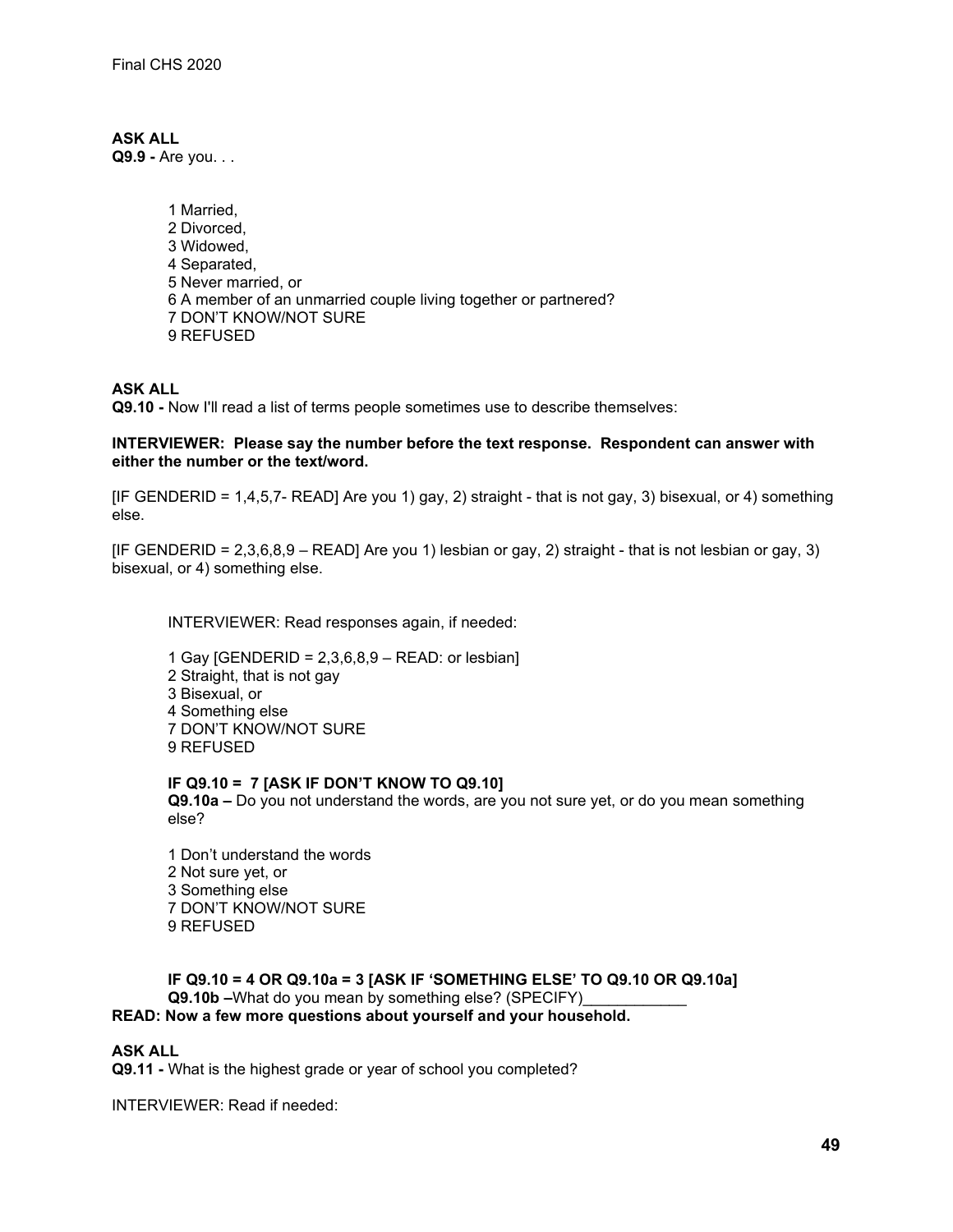1 Never attended school or only attended kindergarten 2 Grades 1 through 8 (ELEMENTARY) 3 Grades 9 through 11 (SOME HIGH SCHOOL) 4 Grade 12 or GED (HIGH SCHOOL GRADUATE) 5 College 1 year to 3 years (SOME COLLEGE OR TECHNICAL SCHOOL, ASSOCIATES DEGREE) 6 College 4 years or more (COLLEGE GRADUATE) 7 DON'T KNOW/NOT SURE 9 REFUSED

#### **ASK IF PTYPE=1 [ASK IF CELL PHONE INTERVIEW]**

**CQHH -** How many members of your household, including yourself, are 18 years of age or older?

INTERVIEWER: Read if needed: Household members are those who spend a majority of their time living in the household.

RECORD 99 FOR REFUSED/DK

\_\_\_\_\_\_\_\_\_ Number of adults [RANGE 1-20]

# **ASK ALL**

**Q9.12 -** How many children 17 years old or younger usually live or stay with you?

INTERVIEWER: Read if needed: Include all children who live or stay with you.

NUMBER OF CHILDREN [RANGE 0-25] 77 DON'T KNOW/NOT SURE 99 REFUSED

# **ASK ALL**

**Q9.13 -** Are you currently. . .

01 Employed for wages or salary,

INTERVIEWER: If respondent does not pick 01, read off of the remaining answer choices.

02 Self-employed, 03 A Homemaker, 04 A Student, 05 Retired, 06 Unable to work, 07 Unemployed for 1 year or more, or 08 Unemployed for less than 1 year? 77 DON'T KNOW/NOT SURE 99 REFUSED

**CATI Note: Only one choice can be entered. Entries must be zero filled. ASK IF Q9.13 = 8 (UNEMPLOYED LESS THAN 1 YEAR)**

**Q9.13A –** Did you lose your job recently because of the Coronavirus or COVI-19 outbreak?

1 YES 2 NO 7 DON'T KNOW/NOT SURE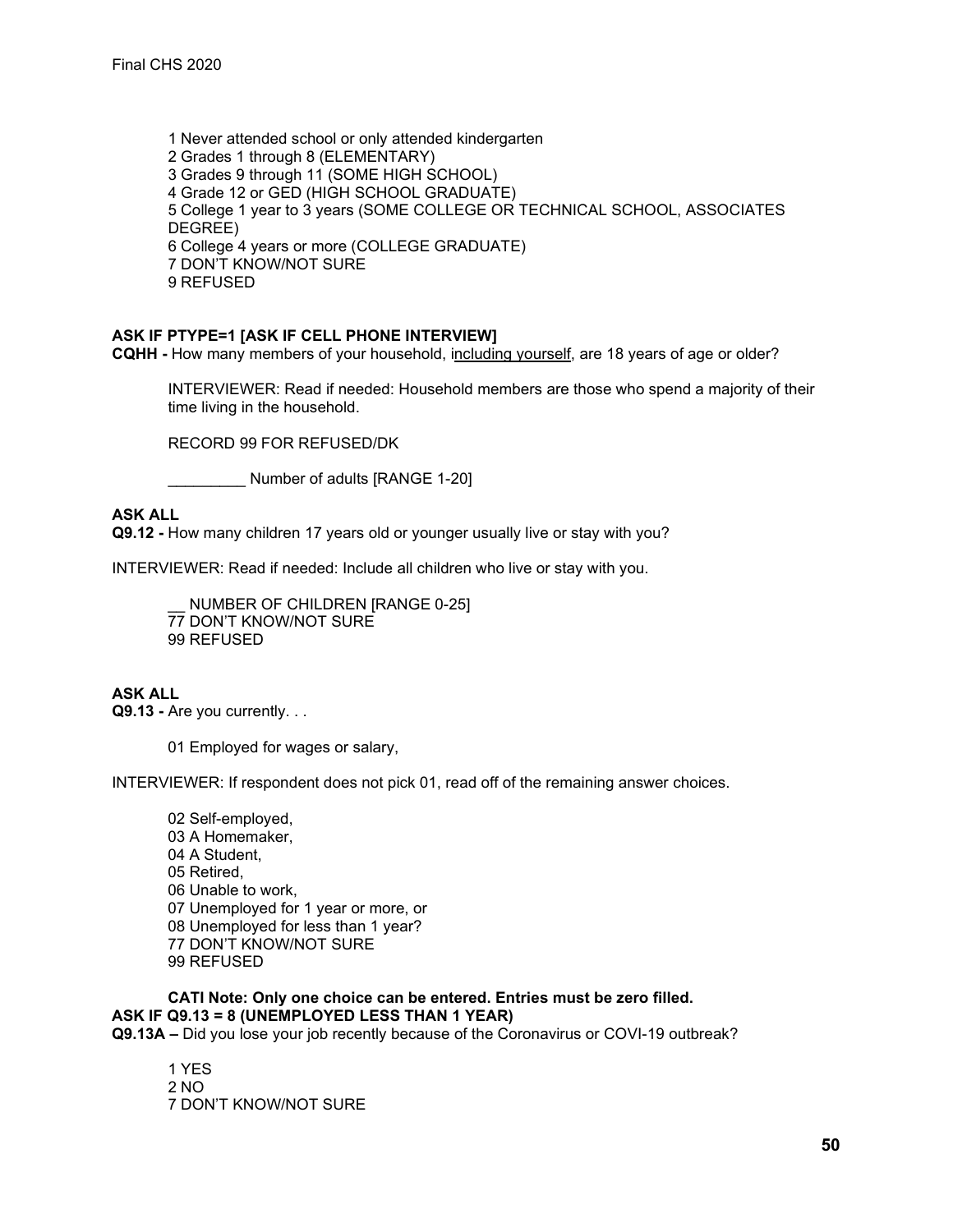# 9 REFUSED

# **ASK IF Q9.13 = 1 OR 2 (EMPLOYED FOR WAGES OR SELF-EMPLOYED) OR Q9.13A = 1**

**Q9.13B –** Because of the Coronavirus or COVID-19 outbreak, (IF Q9.13 = 1 or 2: have you been working /IF Q9.13A = 1: and before you lost your job, were you working) mostly from home or working at a job that requires you to work outside your home?

1 Working from home 2 Working outside of home 7 DON'T KNOW/NOT SURE 9 REFUSED

**INSERT TIMESTAMP: T9\_Sum**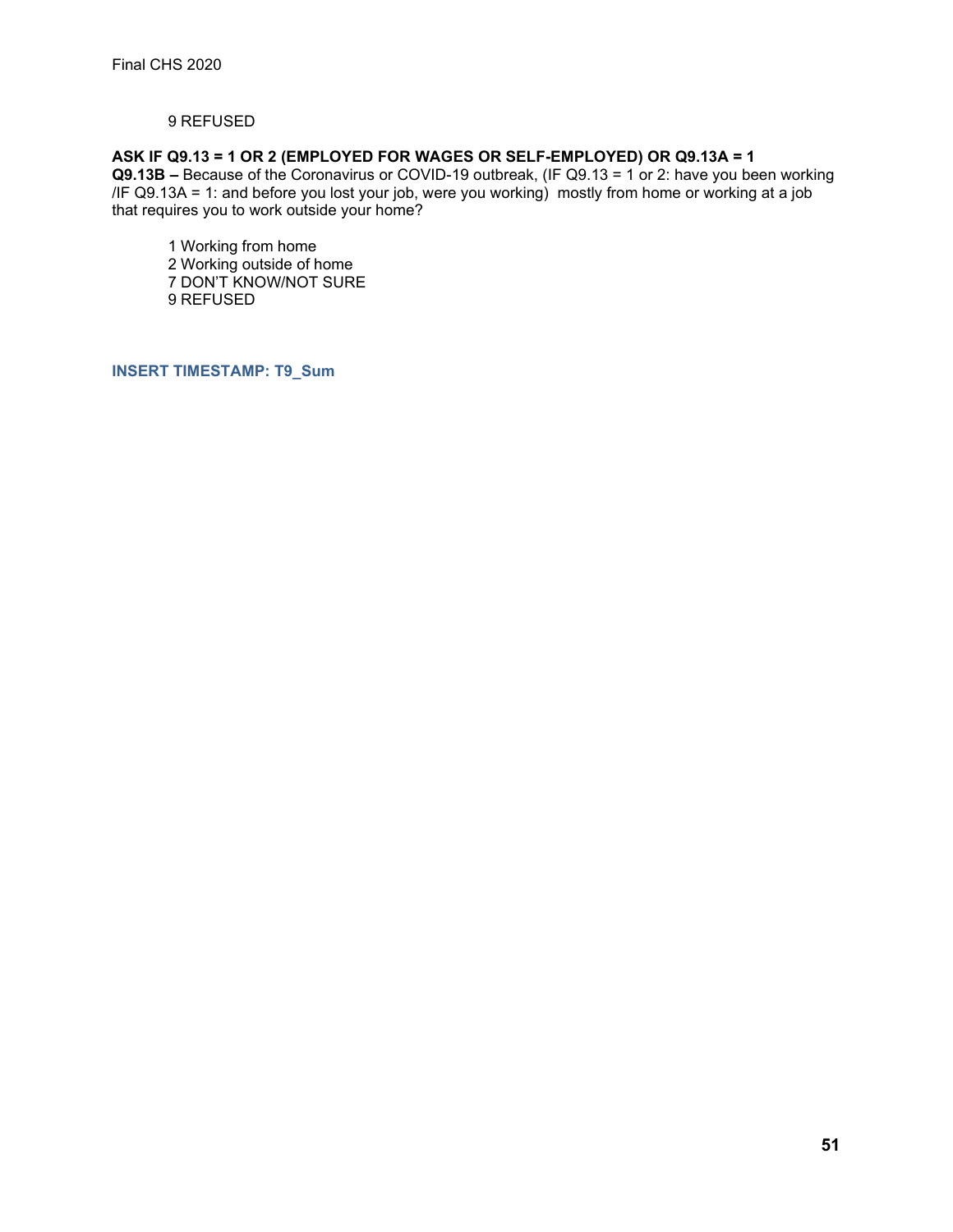**If Q9.12 or CQHH = 77 or 99, skip to Q9.15 Create new field NHOUSE = QHH/CQHH (Number of adults) + Q9.12(Number of Children) USE NHOUSE to create a field (PVTYLVL) to populate the fill for Q9.14 IF NHOUSE = 1 THEN PVTYLVL = 12,760 IF NHOUSE = 2 THEN PVTYLVL = 17,240 IF NHOUSE = 3 THEN PVTYLVL = 21,720 IF NHOUSE = 4 THEN PVTYLVL = 26,200 IF NHOUSE = 5 THEN PVTYLVL = 30,680 IF NHOUSE = 6 THEN PVTYLVL = 35,160 IF NHOUSE = 7 THEN PVTYLVL = 39,640 IF NHOUSE = 8 THEN PVTYLVL = 44,120 IF NHOUSE = 9 THEN PVTYLVL = 48,600 IF NHOUSE = 10 THEN PVTYLVL = 53,080 IF NHOUSE = 11 THEN PVTYLVL = 57,560 IF NHOUSE = 12 THEN PVTYLVL = 62,040 IF NHOUSE = 13 THEN PVTYLVL = 66,520 IF NHOUSE = 14 THEN PVTYLVL = 71,000 IF NHOUSE = 15 THEN PVTYLVL = 75,480 IF NHOUSE GT 15 THEN PVTYLVL = 44,120 + (NHOUSE-8 \* 4,480)**

**READ SCREEN:** The next question is about your combined household income. [READ IF NHOUSE>1: By household income we mean the combined income from everyone living in the household including even roommates or those on disability income.]

# **ASK ALL**

**Q9.14** - Is your household's annual income from all sources:

02 Less than \$ (**PVTYLVL**\*2) IF "NO," ASK 05; IF "YES," ASK 01 01 Less than (PVTYLVL) IF "NO," CODE 02 (100-199%); IF "YES," CODE 01 (< 100%) 05 Less than \$ (**PVTYLVL**\*5) IF "NO," ASK 06 (500-599%); IF "YES," ASK 04 (300-399%) 06 Less than \$ (**PVTYLVL**\*6) IF "NO," ASK 07 (>700%); IF "YES," CODE 06 (500-599%) 04 Less than \$ (**PVTYLVL**\*4) IF "NO," CODE 05; IF "YES," ASK 03 (200-299%) 07 Is it \$ (**PVTYLVL**\*7 or more? (IF "YES", CODE 08 (700%+), IF NO, CODE 07 600-699%)

08 \$ (PVTYLVL\*8) 03 Less than \$ (**PVTYLVL**\*3) IF "NO," CODE 04; IF "YES," CODE 03 77 DON'T KNOW/NOT SURE 99 REFUSED

#### **ASK IF Q9.14\_02 = 77 OR 99, ELSE SKIP TO Q9.15 [ASK IF INCOME REFUSED] Q9.14a** - Can you just tell me if your annual household income is less than \$ **PVTYLVL**?

1 YES 2 NO 7 DON'T KNOW/NOT SURE 9 REFUSED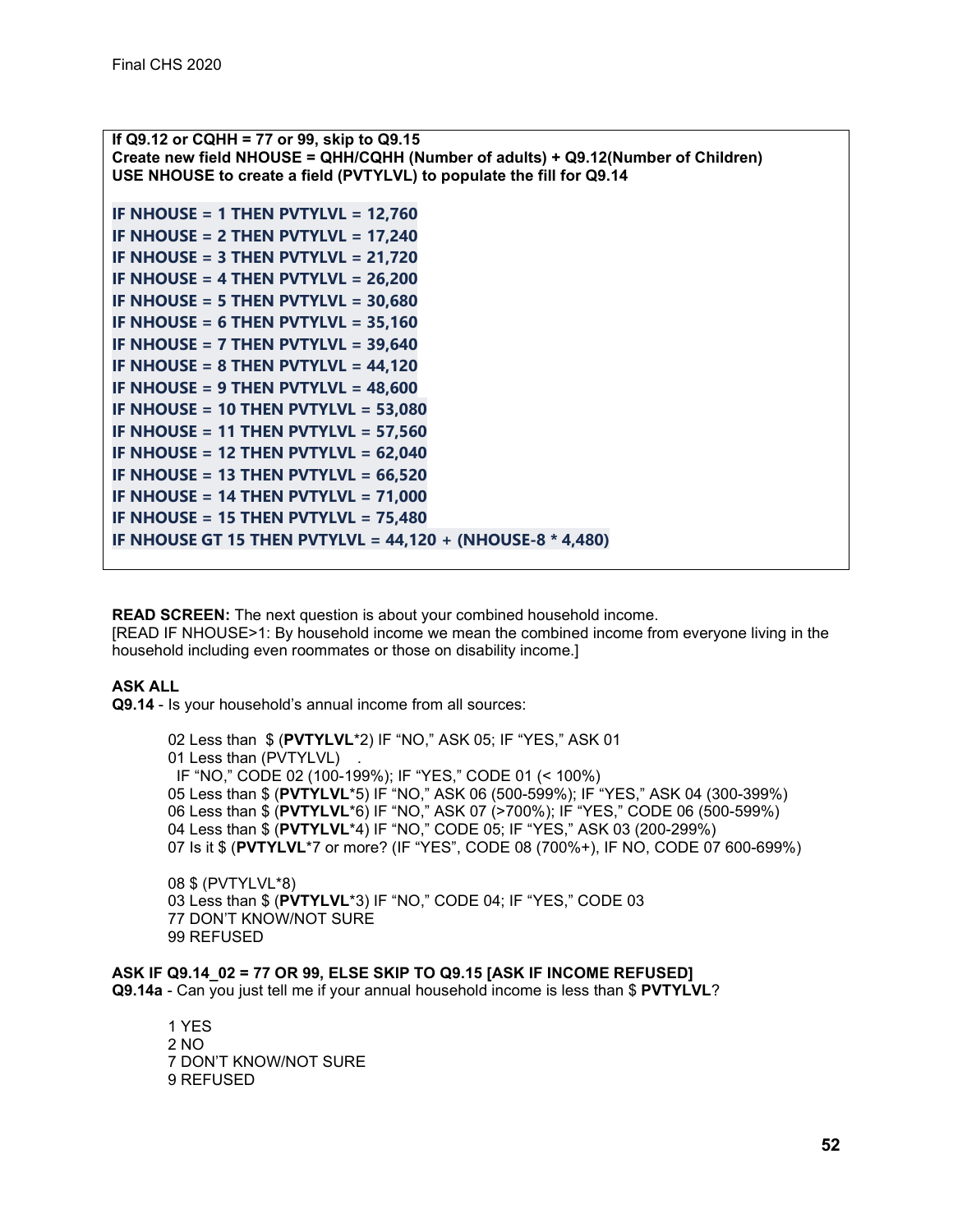# **ASK IF Q9.14 IS 100%-199% FPL [Q9.14=2 OR Q9.14a=2]**

**Q9.14b –** Is your combined household's annual income from all sources less than [PVTYLVL\*1.38]?

1 YES 2 NO 7 DON'T KNOW/NOT SURE 9 REFUSED

# **IF Q2.1 = 2, 7,9 AND Q9.14 = 01 OR Q9.14a = 1 OR Q9.14b = 1 THEN READ:**

You indicated earlier that you do not currently have any health coverage. I just want to let you know that you may be eligible for free health insurance. You can call 311 for more information.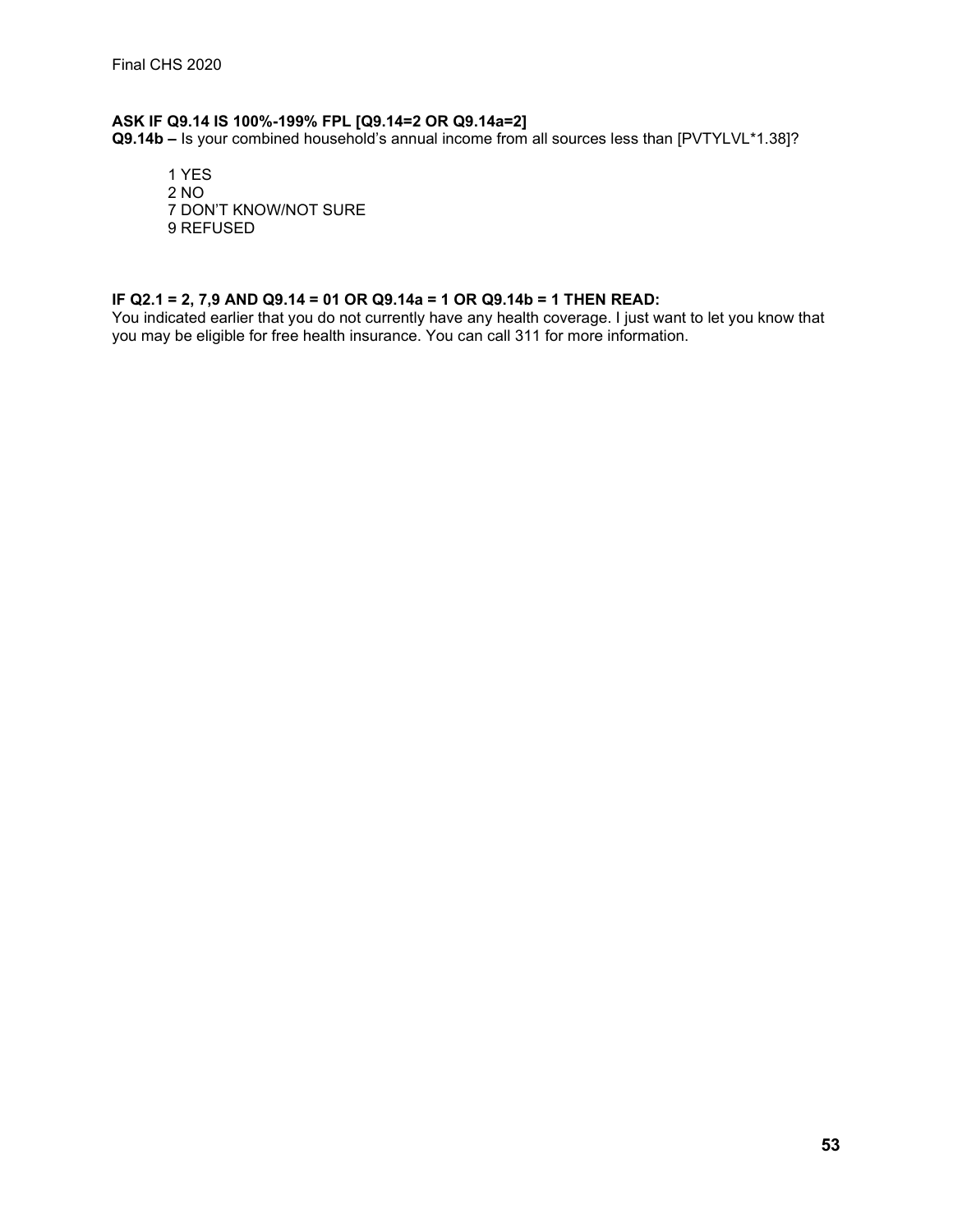# **READ: Now I will ask you about your height and weight**

# **ASK ALL**

**Q9.15** - About how tall are you without shoes?

INTERVIEWER: Read if needed: You can answer in either feet and inches or in centimeters.

### **ROUND FRACTIONS DOWN**

/ Height (feet/inches or meters/centimeters) [RANGES FEET=3-9/INCHES= 0-11 || METERS=0-3/CENTIMETERS=0-275] 7777 Don't Know 9999 Refused

# **ASK ALL**

**Q9.16** - About how much do you weigh without shoes?

INTERVIEWER: Read if needed: You can answer in either pounds or kilograms.

### **ROUND FRACTIONS UP**

Weight  $\frac{2}{2}$  (pounds or kilograms) [RANGES POUNDS=50-600 || KILOGRAMS= 20-275] 7777 Don't Know 9999 Refused

YOU MUST ENTER EITHER POUNDS OR KILOGRAMS - NOT BOTH.

### **INSERT TIMESTAMP: T11\_Sum**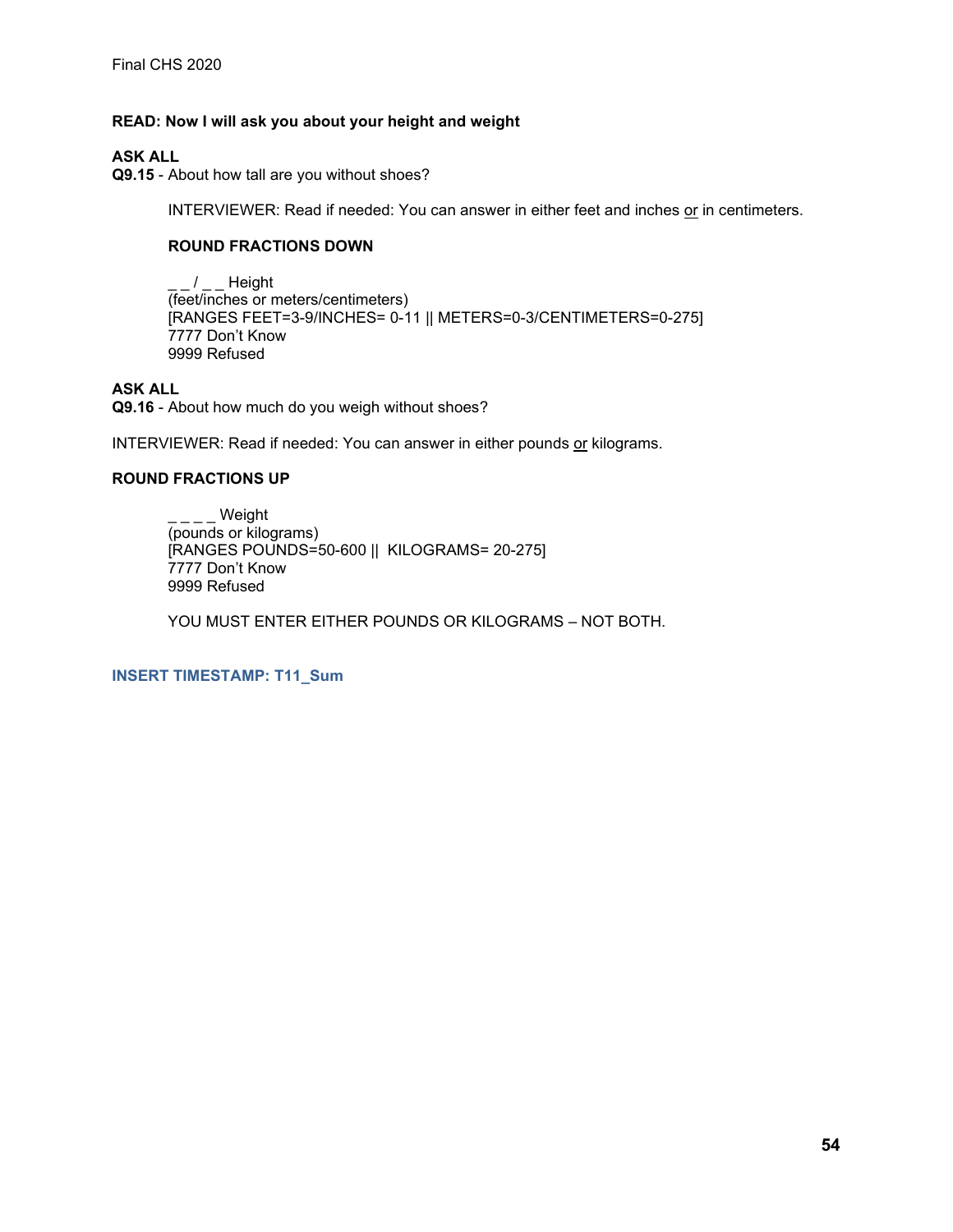### **BMI FOLLOW-UP QUESTIONS**

IF Q9.16 (WEIGHT) = 9999 OR 7777 AND Q9.15 (HEIGHT) ≠ 9999 OR 7777 (IS NOT MISSING), THEN PUT HEIGHT INTO BMI CALCULATOR AND ASK Q9.17a, Q9.17b, Q9.17c, Q9.17d (OR ASK Q9.17e, Q9.17f, Q9.17g, Q9.17h FOR METRIC).

IF Q9.15 (HEIGHT) = 9999 OR 7777 AND Q9.16 (WEIGHT) ≠ 9999 OR 7777 (IS NOT MISSING), THEN PUT WEIGHT INTO BMI CALCULATOR AND ASK Q9.18a, Q9.18b, Q9.18c, Q9.18d (OR ASK Q9.18e, Q9.18f, Q9.18g, Q9.18h FOR METRIC).

BMI = 703 \* LBS / inches SQ

CRITICAL WEIGHT FOR ENGLISH OBESE 2: = .049 \* (Q9.15 height IN) \* (Q9.15 height IN)

CRITICAL WEIGHT FOR ENGLISH OBESE: = .0427 \* (Q9.15 height IN) \* (Q9.15 height IN)

CRITICAL WEIGHT FOR ENGLISH OVERWEIGHT: = .0356\*(Q9.15 height IN)\*(Q9.15 height IN)

CRITICAL WEIGHT FOR ENGLISH UNDERWEIGHT: = .0263\*(Q9.15 height IN)\*(Q9.15 height IN)

**ASK IF Q9.16 = 9999 OR 7777 AND Q9.15 ≠ 9999 OR 7777, ELSE SKIP TO Q14.1 [ASK IF EITHER WEIGHT OR HEIGHT IS DON'T KNOW OR REFUSED] Q9.17a** - Do you weigh less than [critical weight for **OBESE**]?

1 YES, WEIGH LESS **[SKIP TO Q9.17c]** 2 NO, DON'T WEIGH LESS **[SKIP TO Q9.17b]** 7 DON'T KNOW/NOT SURE 9 REFUSED

**ASK IF Q9.17a = 2, ELSE SKIP TO Q9.17c Q9.17b** – Do you weigh less than [critical weight for **OBESE 2**]?

> 1 YES, WEIGH LESS 2 NO, DON'T WEIGHT LESS 7 DON'T KNOW/NOT SURE 9 REFUSED

**ASK IF Q9.17a = 1,** *ELSE SKIP TO Q14.1* **Q9.17C** – Do you weigh less than [critical weight for **OVERWEIGHT**]?

 1 YES, WEIGH LESS **[SKIP TO Q9.17d]** 2 NO, DON'T WEIGHT LESS 7 DON'T KNOW/NOT SURE 9 REFUSED

**ASK IF 9.17c = 1,** *ELSE SKIP TO Q14.1* **Q9.17d** – Do you weigh less than [critical weight for **UNDERWEIGHT**]?

 1 YES, WEIGH LESS 2 NO, DON'T WEIGHT LESS 7 DON'T KNOW/NOT SURE 9 REFUSED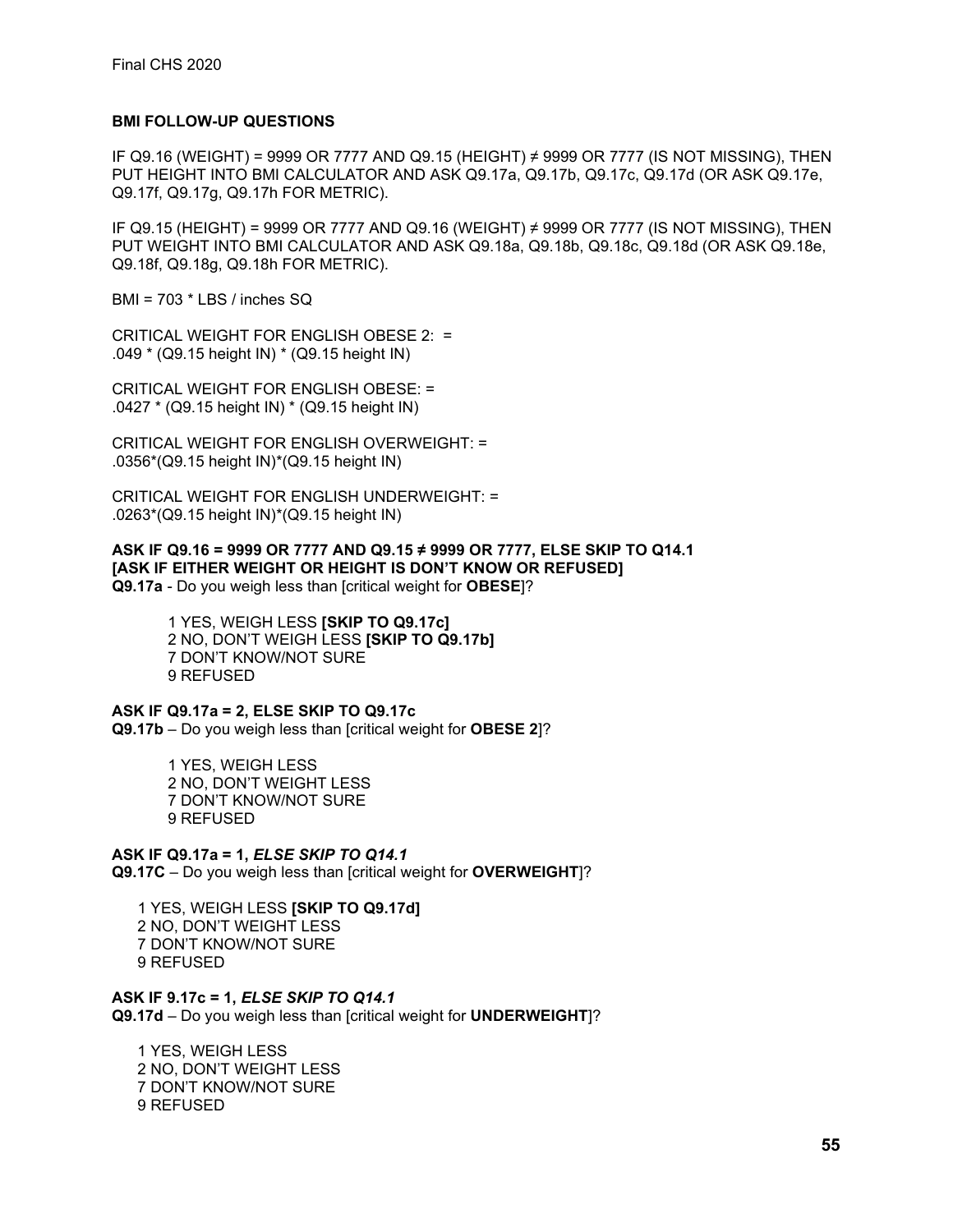CRITICAL WEIGHT FOR METRIC OBESE 2 = .0035 \* (Q9.15 height CM)\*(Q9.15 height CM)

CRITICAL WEIGHT FOR METRIC OBESE = .003 \* (Q9.15 height CM)\*(Q9.15 height CM)

CRITICAL WEIGHT FOR METRIC OVERWEIGHT = .0025\* (Q9.15 height CM)\*(Q9.15 height CM)

CRITICAL WEIGHT FOR METRIC UNDERWEIGHT = .00185\* (Q9.15 height CM)\*(Q9.15 height CM)

**ASK IF Q9.16 = 9999 OR 7777 AND Q9.15 ≠ 9999 OR 7777, ELSE SKIP TO Q14.1 Q9.17e** - Do you weigh less than [critical weight for **METRIC OBESE**]?

 1 YES, WEIGH LESS**[SKIP TO Q9.17g]** 2 NO, DON'T WEIGH LESS**[SKIP TO Q9.17f]** 7 DON'T KNOW/NOT SURE 9 REFUSED

#### **ASK IF Q9.17e = 2, ELSE SKIP TO Q9.17g**

**Q9.17f** – Do you weigh less than [critical weight for **METRIC OBESE 2**]?

 1 YES, WEIGH LESS 2 NO, DON'T WEIGHT LESS 7 DON'T KNOW/NOT SURE 9 REFUSED

# **ASK IF Q9.17e = 1,** *ELSE SKIP TO Q14.1*

**Q9.17g** – Do you weigh less than [critical weight for **METRIC OVERWEIGHT**]?

 1 YES, WEIGH LESS **[SKIP TO Q9.17h]** 2 NO, DON'T WEIGHT LESS 7 DON'T KNOW/NOT SURE 9 REFUSED

#### **ASK IF Q9.17g = 1,** *ELSE SKIP TO Q14.1*

**Q9.17h** – Do you weigh less than [critical weight for **METRIC UNDERWEIGHT**]?

 1 YES, WEIGH LESS 2 NO, DON'T WEIGHT LESS 7 DON'T KNOW/NOT SURE 9 REFUSED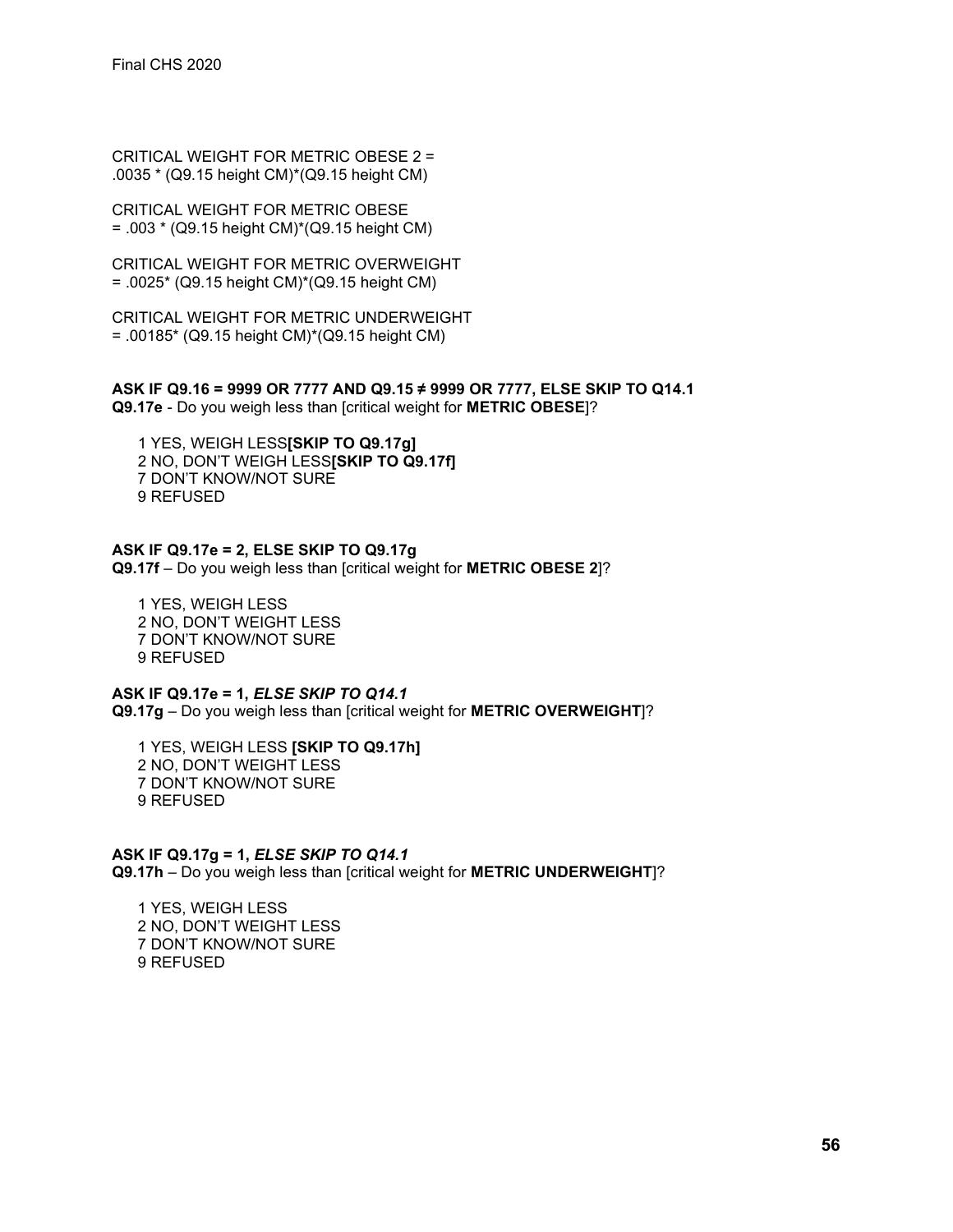CRITICAL HEIGHT IN INCHES FOR OBESE 2 = SQUARE ROOT OF (20.09 \* Q9.16 weight LB)

CRITICAL HEIGHT IN INCHES FOR OBESE:  $=$  SQUARE ROOT OF (23.43  $*$  Q9.16 weight LB)

CRITICAL HEIGHT IN INCHES FOR OVERWEIGHT: = SQUARE ROOT OF (28.12 \* Q9.16 weight LB)

CRITICAL HEIGHT IN INCHES FOR UNDERWEIGHT:  $=$  SQUARE ROOT OF (38  $*$  Q9.16 weight LB)

THEN CONVERT TO FEET, INCHES

**ASK IF Q9.15 = 9999 OR 7777 AND Q9.16 ≠ 9999 OR 7777, ELSE SKIP TO Q14.1 Q9.18a-** Is your height less than [critical height for **OBESE**]?

1 YES, LESS **[SKIP TO Q9.18b]** 2 NO, NOT LESS **[SKIP TO Q9.18c]** 7 DON'T KNOW/NOT SURE 9 REFUSED

# **ASK IF Q9.18a = 1,** *ELSE SKIP TO Q9.18c*

**Q9.18b-** Is your height less than [critical height for **OBESE 2**]?

1 YES, LESS 2 NO, NOT LESS 7 DON'T KNOW/NOT SURE 9 REFUSED

# **ASK IF Q9.18a = 2,** *ELSE SKIP TO Q14.1*

**Q9.18c -** Is your height less than [critical height for **OVERWEIGHT**]?

1 YES, LESS 2 NO, NOT LESS **[SKIP TO Q9.18d]** 7 DON'T KNOW/NOT SURE 9 REFUSED

#### **ASK IF Q9.18c = 2,** *ELSE SKIP TO Q14.1*

**Q9.18d -** Is your height less than [critical height for **UNDERWEIGHT**]?

1 YES, LESS 2 NO, NOT LESS 7 DON'T KNOW/NOT SURE 9 REFUSED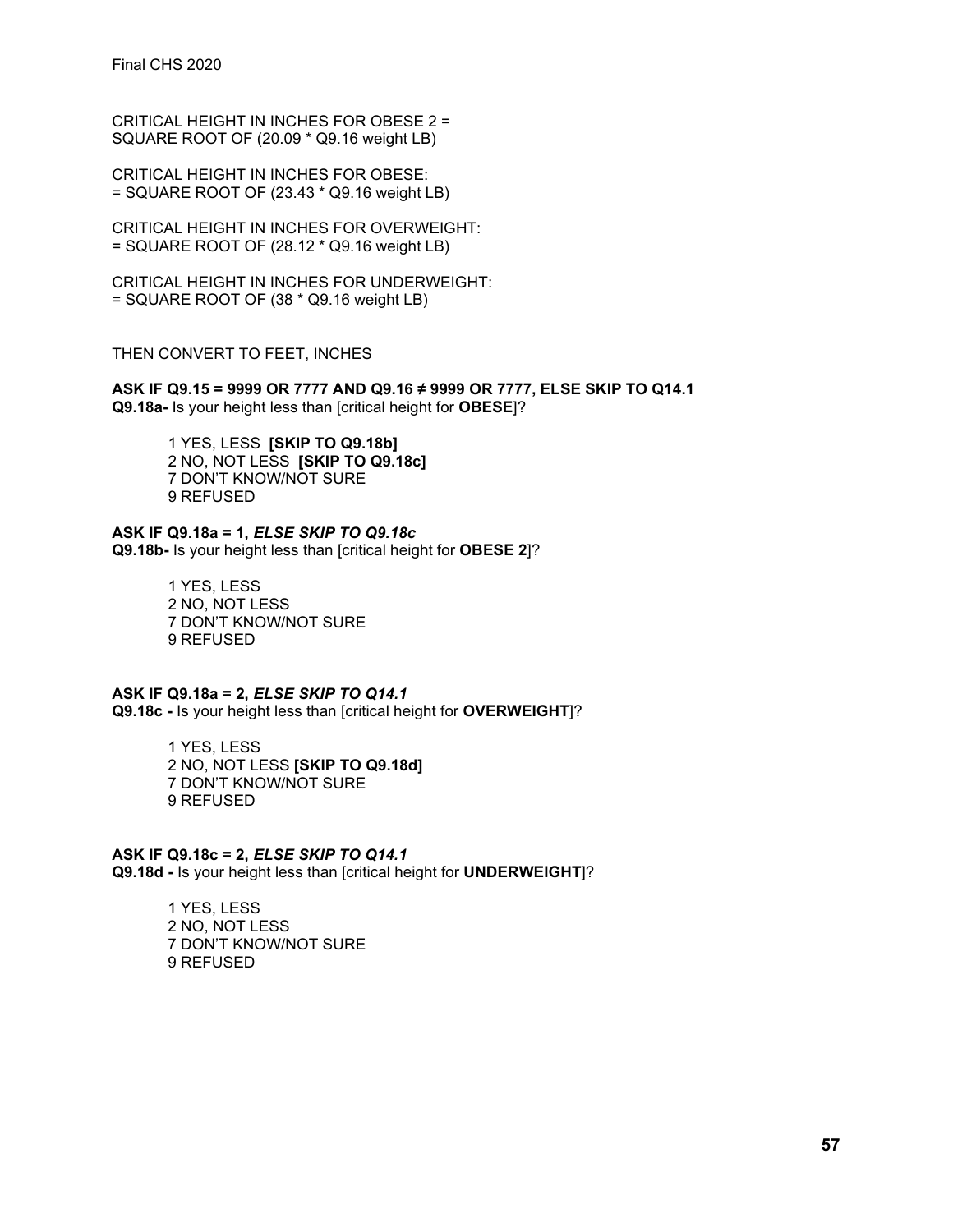CALCULATE CRITICAL HEIGHT FOR METRIC OBESE 2 = SQUARE ROOT OF (286 \* Q9.16 weight KILOS)

CALCULATE CRITICAL HEIGHT FOR METRIC OBESE = SQUARE ROOT OF (333 \* Q9.16 weight KILOS)

CALCULATE CRITICAL HEIGHT FOR METRIC OVERWEIGHT = SQUARE ROOT OF (400 \* Q9.16 weight KILOS)

CALCULATE CRITICAL HEIGHT FOR METRIC UNDERWEIGHT  $=$  SQUARE ROOT OF (540.5  $*$  Q9.16 weight KILOS)

#### **ASK IF Q9.15 = 9999 OR 7777 AND Q9.16 ≠ 9999 OR 7777, ELSE SKIP TO Q14.1 Q9.18e -** Is your height less than [critical height for **METRICOBESE**]?

1 YES, LESS **[SKIP TO Q9.18f]** 2 NO, NOT LESS **[SKIP TO Q9.18g]** 7 DON'T KNOW/NOT SURE 9 REFUSED

#### **ASK IF Q9.18e = 1,** *ELSE SKIP TO Q9.18g*

**Q9.18f -** Is your height less than [critical height for **METRIC OBESE 2**]?

1 YES, LESS 2 NO, NOT LESS 7 DON'T KNOW/NOT SURE 9 REFUSED

### **ASK IF Q9.18e = 2,** *ELSE SKIP TO Q14.1*

**Q9.18g -** Is your height less than [critical height for **METRICOVERWEIGHT**]?

1 YES, LESS 2 NO, NOT LESS **[SKIP TO Q9.18h]** 7 DON'T KNOW/NOT SURE 9 REFUSED

#### **ASK IF Q9.18g = 2,** *ELSE SKIP TO Q14.1*

**Q9.18h -** Is your height less than [critical height for **METRICUNDERWEIGHT**]?

1 YES, LESS 2 NO, NOT LESS 7 DON'T KNOW/NOT SURE 9 REFUSED

**INSERT TIMESTAMP: T12\_Sum**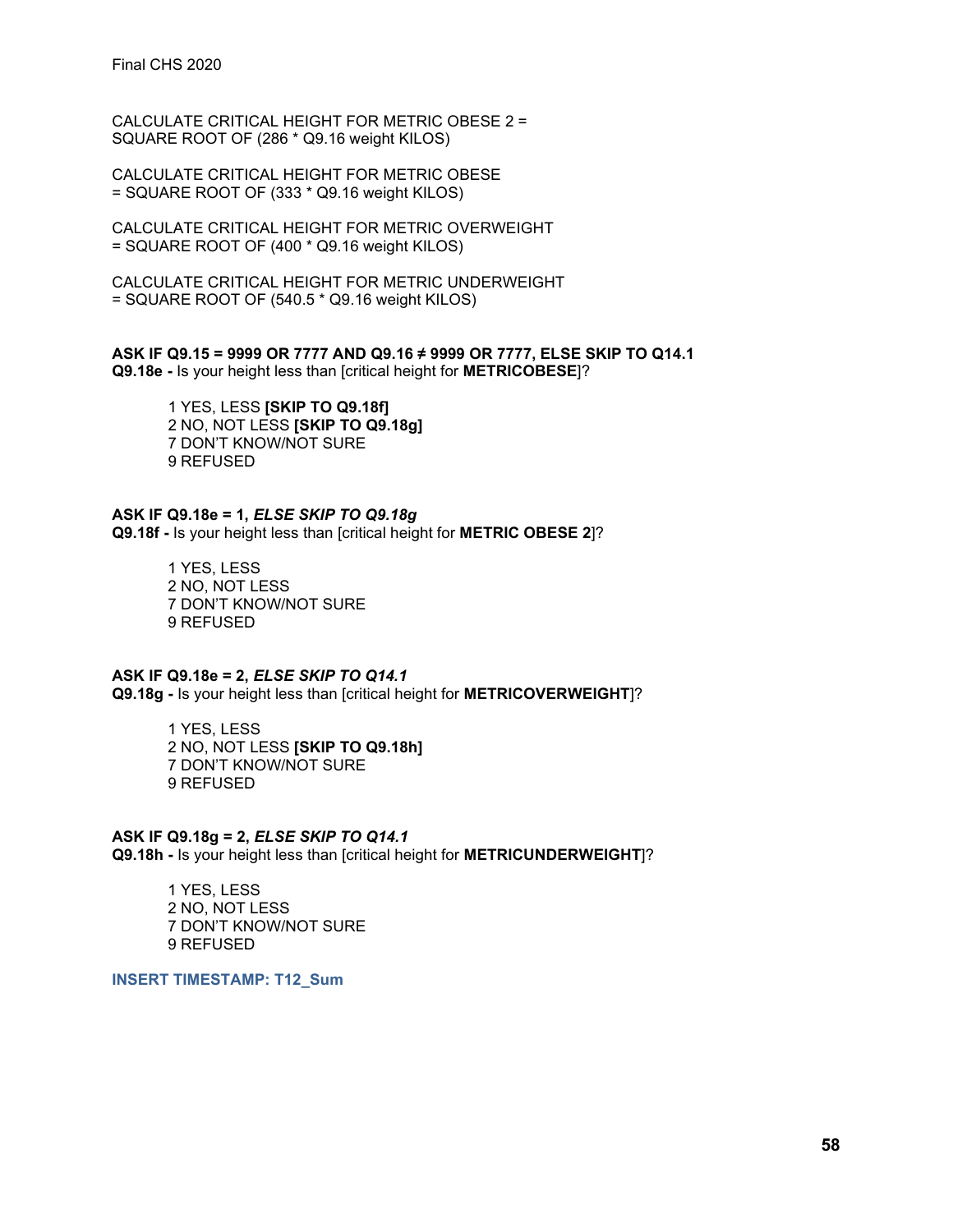# IMMUNIZATIONS

### **The next questions are about vaccinations**

# **ASK ALL**

**Q14.1 -** During the past 12 months, have you had a flu shot in your arm or a flu vaccine that was sprayed in your nose?

1 YES 2 NO 7 DON'T KNOW/NOT SURE 9 REFUSED

# **ASK IF Q14.1 = 1**

**Q14.4 -** Where did you get your most recent flu shot or vaccine? Interviewer: Read only if necessary:

1 A doctor's office

- 2 A Health Department Clinic
- 3 A clinic in a Hospital
- 4 A clinic or health center in the community, such as a Community Health Center

5 A Senior, Recreation, or Community Center

- 6 A pharmacy or other store
- 7 At an emergency room
- 8 Workplace
- 9 Some other place (SPECIFY: What is the other place where you got your most recent flu shot or vaccine? \_\_\_\_\_\_\_\_)

77 DON'T KNOW

99 REFUSED

# **INSERT TIMESTAMP: T16\_Sum**

[IF LANGUAGE = BENGALI OR HAITIAN CREOLE, SKIP TO NEXT SECTION (11.6)]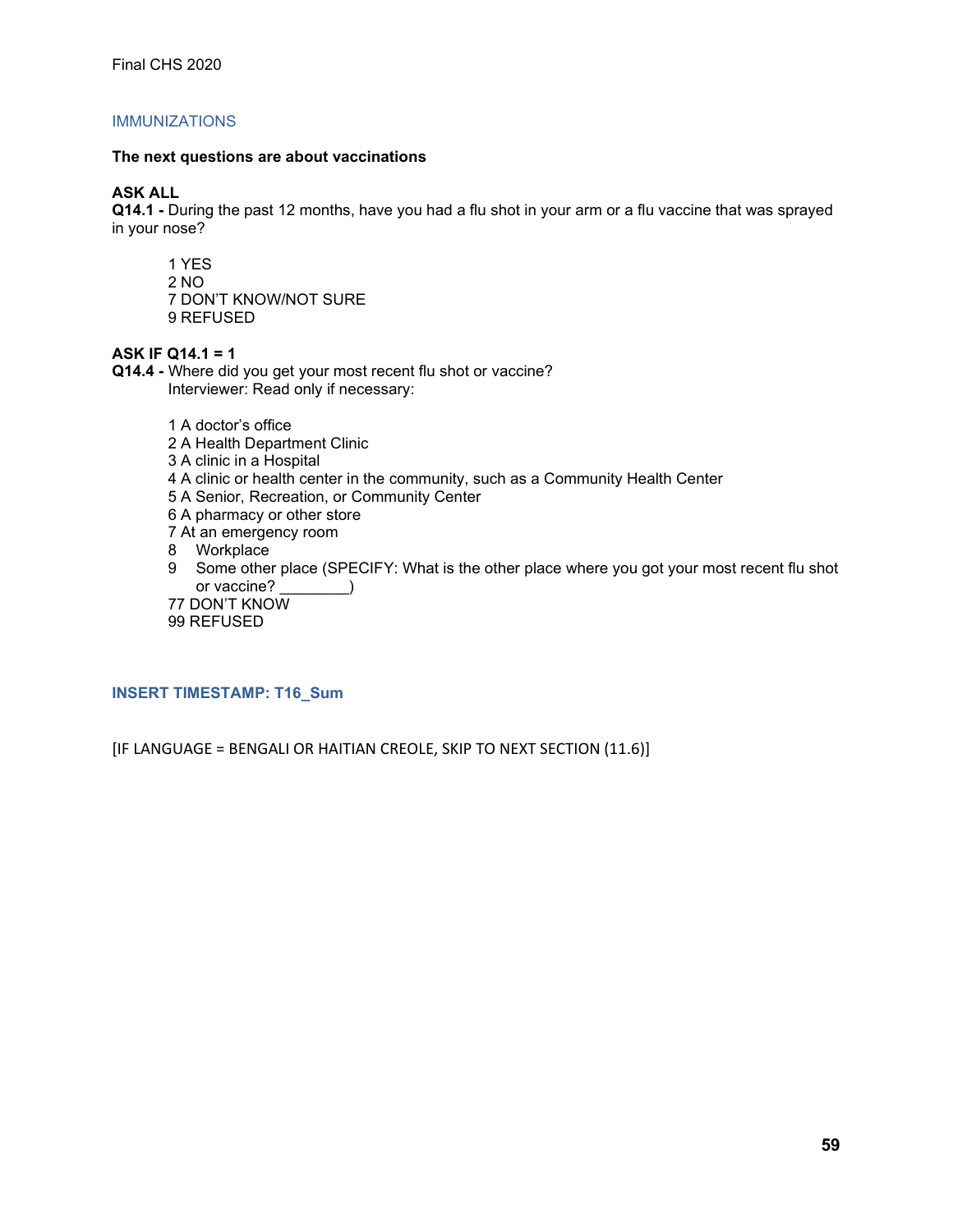### CORONAVIRUS MODULE

**COVID-19 Population Survey Module to be added on to the 2020 NYC Community Health Survey** 

CATI – IF Q9.12 GE 1 AND LESS THAN 77/99 THEN CHILDREN = 1 ELSE CHILDREN = 2

[IF CHILDREN=2 GO TO COVID\_OPEN\_SCRIPT]

[IF CHILDREN = 1 (THERE ARE CHILDREN IN THE HOUSEHOLD), THE INTERVIEWER WILL ASK THE COVID MODULE OF THE ADULT RESPONDENT FIRST AND A RANDOMLY SELECTED CHILD SECOND – GO TO COVID\_OPEN\_SCRIPT]

### **COVID\_OPEN\_SCRIPT:**

To get a better understanding of how coronavirus or COVID-19 is affecting New Yorkers I'd like to ask you some questions regarding this outbreak and your experiences. [IF CHILDREN=1 : Then I will ask you some questions about one of the children aged 17 years or younger in your household].

I know there may be other people in your household who are also affected by the Coronavirus, but asking about you [IF CHILDREN = 1: and a randomly chosen child] will help the Health Department get a more accurate picture of how the outbreak is affecting all New Yorkers.

#### **Survey Questions:**

**COVID\_HEADER:** We will start by asking about medical conditions that you may or may not have. I will read out loud several conditions. For each one, please tell me if you have the condition.

Have you been told by a healthcare provider that you have….(GO TO COV1D)

# **ASK ALL (COV1D-COV1I)**

COV1D: Heart disease, such as a heart attack, angina, heart failure

COV1E: Chronic obstructive pulmonary disease, also called COPD, chronic bronchitis, or emphysema

COV1F: Chronic kidney disease

COV1G: Chronic liver disease, such as cirrhosis

COV1H: A weakened immune system [INTERVIEWER: Read if needed: such as having cancer, HIV infection, chronic corticosteroid therapy, being an organ transplant recipient, or on a medication that weakens the immune system]

COV1I: Other chronic conditions

1 YES 2 NO 7 DON'T KNOW/NOT SURE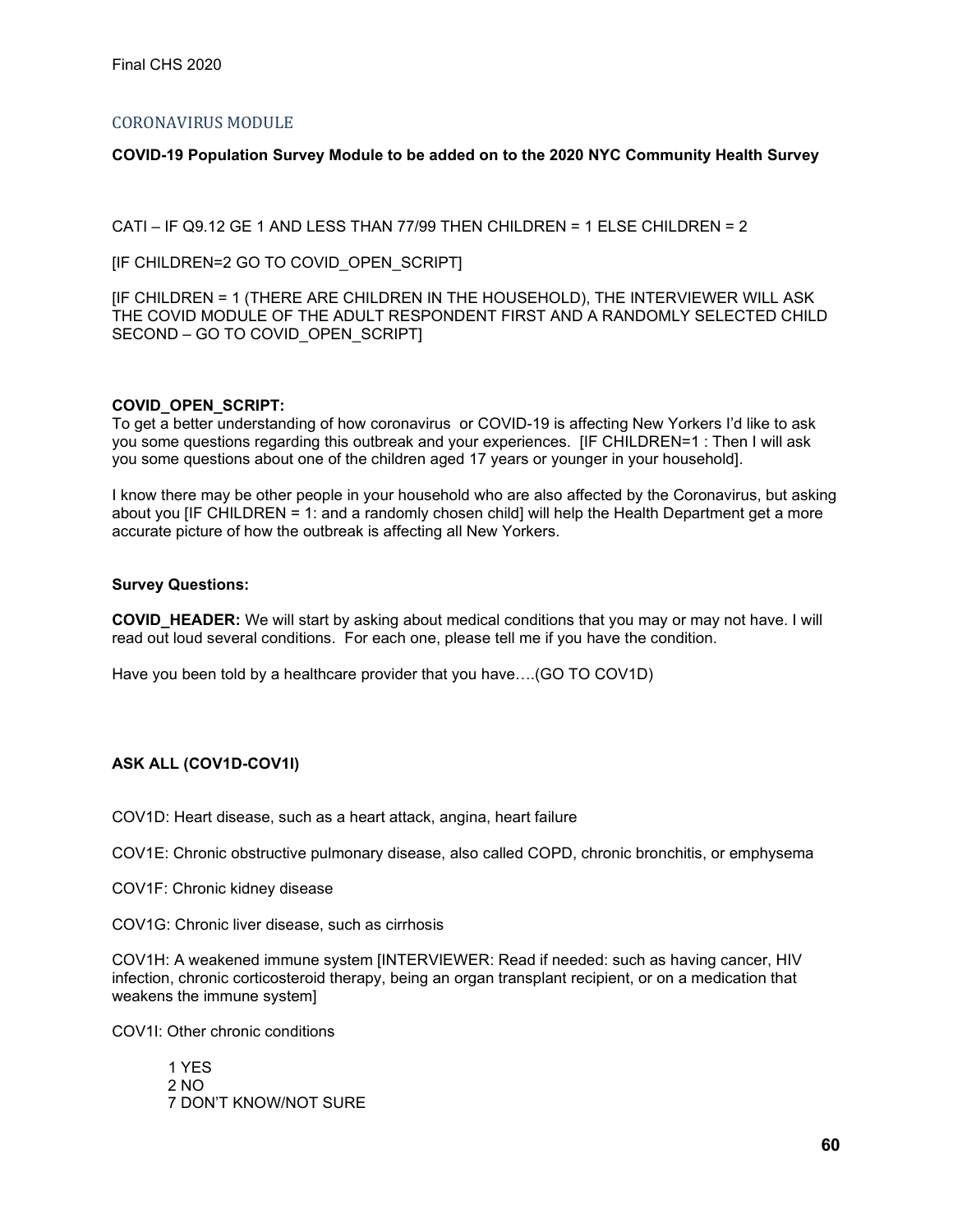# 9 REFUSED

# **ASK IF COV1I = 1**

COV1J: Please tell me what other chronic conditions you have

\_\_\_\_\_\_\_\_\_\_\_\_\_\_\_\_\_\_\_\_\_\_\_\_\_\_\_\_\_\_\_\_\_\_\_\_\_\_

[IF RESPONDENT ASKS WHAT KINDS OF CONDITIONS THEY SHOULD REPORT: We are referring to any chronic conditions that impact your physical health.]

[**IF Q9.2=1 AND Q9.3=2 AND Q9.3B=2] OR [IF Q9.2 = 2 OR Q9.3 = 1 AND Q9.3B = 2 AND Q9.1 GREATER THAN 45 (OR Q9.1A = 1 OR 2 PROCEED TO COV3] [IF ASSIGNED MALE SEX AT BIRTH OR FEMALE SEX AT BIRTH AND OVER 45 YEARS OLD]**

**[IF Q9.2 = 2 OR Q9.3 = 1 AND Q9.3B = 2 AND Q9.1 EQUALS 18 TO 45 (Q9.1A = 4,5,6) [ASK IF ASSIGNED FEMALE SEX AT BIRTH, AGED 45 OR YOUNGER]**

COV2: Are you currently pregnant?

1 YES 2 NO 7 DON'T KNOW 9 REFUSED

### **Information about being sick in the past 30 days:**

# **ASK ALL**

READ: The next few questions are about whether you were sick in the past 30 days. Some questions are about specific dates, so it will be helpful to use a calendar.

# **ASK ALL**

COV3: During the last 30 days, at any point since (IMPUTE DATE 30 DAYS BEFORE INTERVIEW DATE), did you feel like you had a fever?

> 1 YES 2 NO 7 DON'T KNOW 9 REFUSED

# **ASK IF COV3 = 1 [FELT FEVERISH PAST 30 DAYS]**

COV3A: Was the fever measured with a thermometer and at least 100.4 Fahrenheit or 38.0 Celsius?

1 YES 2 NO 3 VOL – Respondent did not have a thermometer available 7 DON'T KNOW 9 REFUSED

Next, I am going to ask you about symptoms that are associated with Coronavirus or COVID-19 that you might have. We are only asking about new symptoms that are associated with Coronavirus or COVID-19 during the last 30 days. We are not asking about symptoms that you usually have such normal aches and pains, seasonal allergies, or other chronic conditions.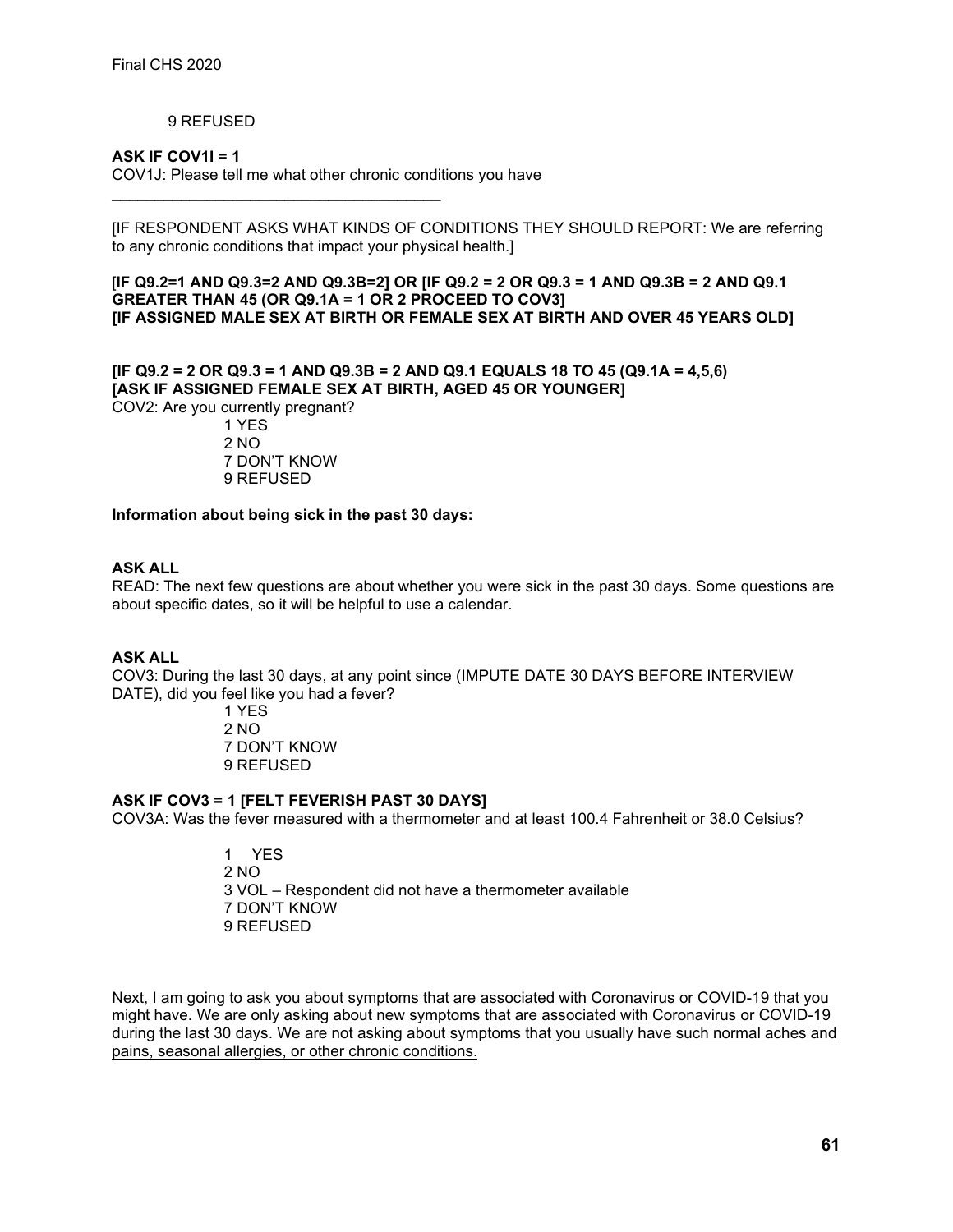During the last 30 days, at any point since (CATI FILL FOR DATE 30 DAYS BEFORE INTERVIEW DATE), did you have any of the following symptoms?

INTERVIEWER NOTE: Do not probe if Don't Know/Refused

INTERVIEWER: If respondent reports having any symptoms 'all the time', read: Please only consider new symptoms besides your normal aches and pains, seasonal allergies, or other chronic conditions

### **ASK ALL**

COV4A: Dry Cough with no phlegm or mucus COV4B: Cough with phlegm or mucus COV4C: Shortness of breath or difficulty breathing COV4D: Muscle Aches COV4E: Chills

READ: The next group of symptoms are about new digestive symptoms in the past 30 days, please do not include symptoms from chronic conditions. Since (CATI FILL FOR DATE 30 DAYS BEFORE INTERVIEW DATE), have you had

COV4F: Diarrhea COV4G: Vomiting COV4H: Abdominal pain [READ ONLY IF THE RESPONDENT ASKS ABOUT ABDOMINAL PAINS RELATED TO A MENSTRUAL CYCLE: This would not include abdominal pain associated with a menstrual cycle.]

READ: For the last group of symptoms I'll ask about, only include new symptoms. Since (CATI FILL FOR DATE 30 DAYS BEFORE INTERVIEW DATE) have you had

COV4I: Nasal congestion that is not from a chronic condition or seasonal allergies COV4J: Sore throat that is not from a chronic condition or seasonal allergies COV4K: Headache that is not from a chronic condition or seasonal allergies COV4N: Loss of taste COV4O: Loss of sense of smell COV4L: Did you have any other symptoms during the last 30 days, at any point since (IMPUTE DATE 30 DAYS BEFORE INTERVIEW DATE)?

> 1 YES 2 NO 7 DON'T KNOW 9 REFUSED

#### **ASK IF COV4L = 1**

COV4M: What other symptoms did you have during the past 30 days, at any point since (IMPUTE DATE 30 DAYS BEFORE INTERVIEW DATE)?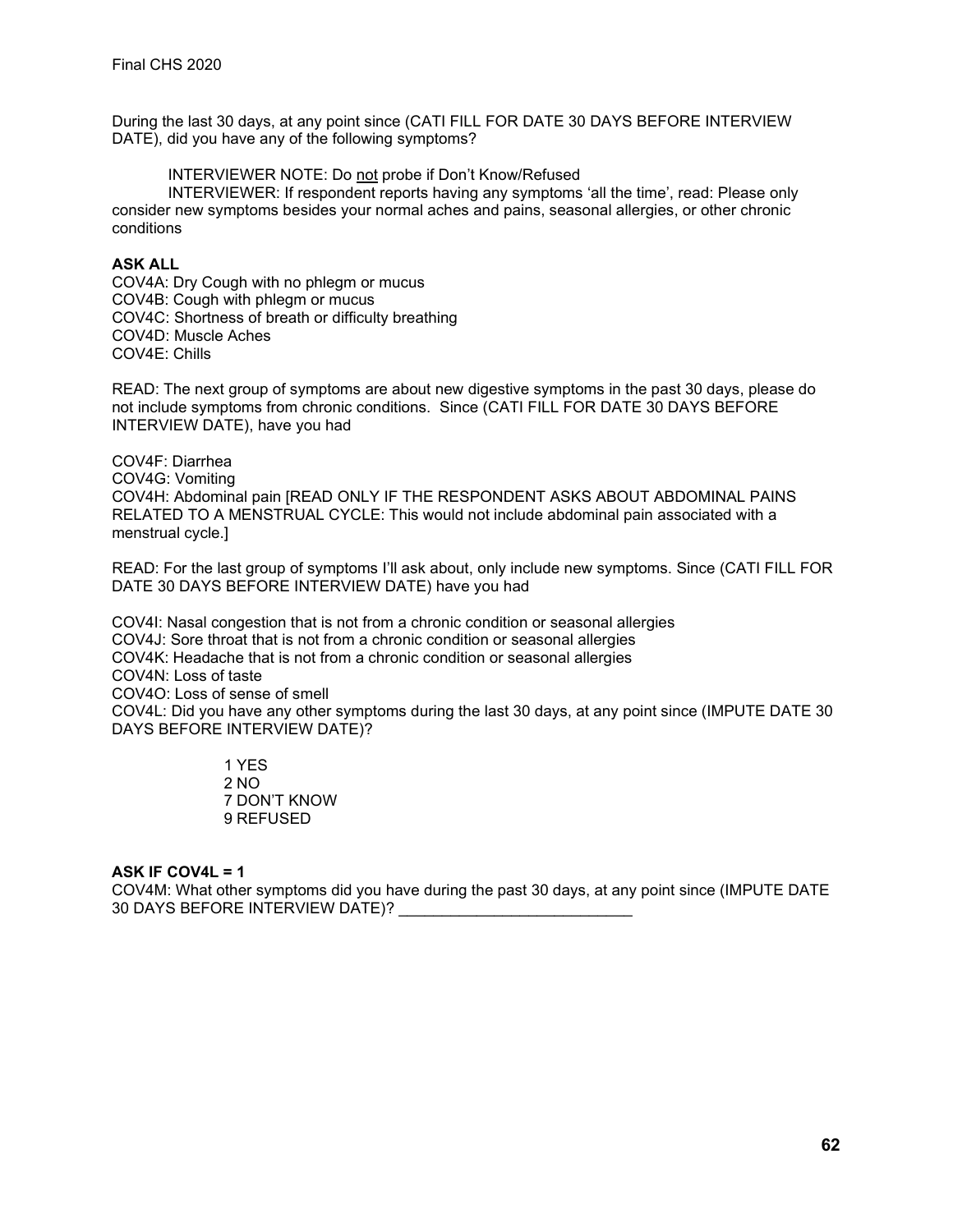### **ASK IF COV3 =1 or COV4A-COV4O = 1 [IF FEVER OR ANY SYMPTOMS FROM COV4A-COV4O] IF COV3 is not 1 AND COV4A-COV4O is all not = 1 PROCEED TO COV26**

COV5: When was the first day that you began to feel any of these symptoms? Please give me the day and month. I would recommend using a calendar here if you can. Your best estimate is fine.

#### $\overline{\phantom{a}}$   $\overline{\phantom{a}}$   $\overline{\phantom{a}}$   $\overline{\phantom{a}}$   $\overline{\phantom{a}}$   $\overline{\phantom{a}}$   $\overline{\phantom{a}}$   $\overline{\phantom{a}}$   $\overline{\phantom{a}}$   $\overline{\phantom{a}}$   $\overline{\phantom{a}}$   $\overline{\phantom{a}}$   $\overline{\phantom{a}}$   $\overline{\phantom{a}}$   $\overline{\phantom{a}}$   $\overline{\phantom{a}}$   $\overline{\phantom{a}}$   $\overline{\phantom{a}}$   $\overline{\$ (Day) (Month) 88 RESPONDENT CLEARLY STATES THAT THEIR SYMPTOMS ARE NOT RELATED TO CORONAVIRUS (**SKIP TO COV26)** 77 DON'T KNOW 99 REFUSED

### **ASK IF COV5 = 77 OR 99**

**COV5A:** Today's date is (CATI FILL CURRENT DATE). Thinking back from today, can you tell me roughly how many days ago you first started to feel any of these symptoms? Your best estimate is fine.

\_\_\_\_\_\_(RANGE 1-30) 88 RESPONDENT CLEARLY STATES THAT THEIR SYMPTOMS ARE NOT RELATED TO CORONAVIRUS (**SKIP TO COV26)** 77 DON'T KNOW 99 REFUSED

CATI – CALCULATE COV5A\_CALCULATED\_ONSET\_DATE (CURRENT DATE – COV5A)

# **ASK IF COV3 =1 or COV4A-COV4O = 1 [IF FEVER OR ANY SYMPTOMS FROM COV4A-COV4O]**

COV6: Are you still feeling any of these symptoms?

1 YES 2 NO 8 RESPONDENT CLEARLY STATES THAT THEIR SYMPTOMS ARE NOT RELATED TO CORONAVIRUS (**SKIP TO COV26)** 7 DON'T KNOW 9 REFUSED

IF COV6 = 1 SKIP TO COV8A

IF COV6 = 2, 7, 9, ASK COV6A

COV6A: When was the first day you no longer felt any of these symptoms. Please tell me the day and month.

> day Month 88 RESPONDENT CLEARLY STATES THAT THEIR SYMPTOMS ARE NOT RELATED TO CORONAVIRUS (**SKIP TO COV26)** 77 DON'T KNOW 99 REFUSED

CATI - RESTRICT DATE SO THAT IT CANNOT OCCUR BEFORE DATE GIVEN IN COV5 OR COV5A\_CALCULATED\_ONSET\_DATE

CATI – DISPLAY ONSET DATE FROM COV5 OR COV5A\_CALCULATED\_ONSET\_DATE

#### **ASK IF COV6A = 77 OR 99**

COV6B: Today's date is (CATI FILL CURRENT DATE). Thinking back from today, can you tell me roughly how many days ago you no longer felt any of these symptoms? Your best estimate is fine.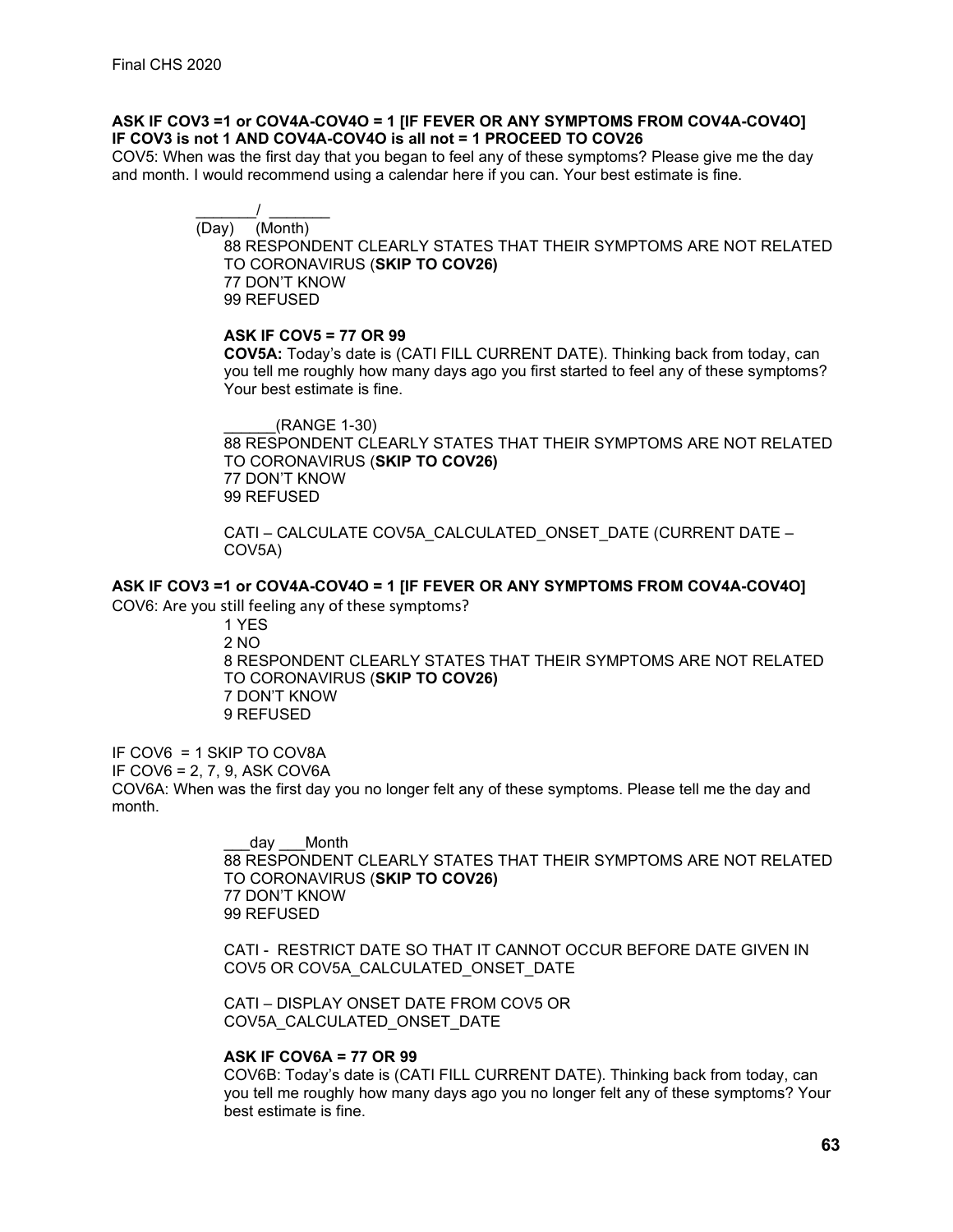\_\_\_\_\_\_(RANGE 1-30) 88 RESPONDENT CLEARLY STATES THAT THEIR SYMPTOMS ARE NOT RELATED TO CORONAVIRUS (**SKIP TO COV26)** 77 DON'T KNOW 99 REFUSED

CATI - RESTRICT DATE SO THAT IT CANNOT OCCUR BEFORE DATE GIVEN IN COV5 OR CALCULATED DATE FOR COV5A

CATI – DISPLAY ONSET DATE FROM COV5 OR COV5A\_CALCULATED\_ONSET\_DATE

#### **ASK IF COV3 =1 or COV4A-COV4O = 1 [IF FEVER OR ANY SYMPTOMS FROM COV4A-COV4O] UNLESS ANY OF COV5, COV5A, COV6, COV6A, OR COV6B = 88**

COV8A: During the past 30 days, since [CATI CALCULATE AND FILL 30 DAYS BEFORE INTERVIEW DATE] until now, do you think you had the Coronavirus or COVID-19? Would you say…

INTERVIEWER: DO NOT PROBE FOR THIS QUESTION

IF RESPONDENT ASKS IF WERE ARE ASSUMING THEY HAVE CORONAVIRUS: We are not presuming that you have novel coronavirus or COVID-19. This question is asked of any person that reported experiencing symptoms in the previous section.

1 Yes 2 No, or 3 Possibly, but not sure 7 DON'T KNOW 9 REFUSED

#### **ASK IF COV8A= 1 (YES) OR 3 (POSSIBLY)**

COV8B: If someone thinks they have the Coronavirus or COVID-19, the current guidance is to stay home and to separate from other people in the household. Were you aware of this quidance?

1 YES 2 NO 7 DON'T KNOW 9 REFUSED

### **ASK IF NHOUSE GREATER THAN 1 AND COV8B=1**

COV8C: How well do you think you (IF COV6 =1: are/ IF COV6 = 2,7,9: were) able to follow this guidance? Would you say…

1 Very well 2 Somewhat well 3 Not well at all, or 4 You did not follow this guidance. 7 DON'T KNOW 9 REFUSED

**ASK IF COV3 , COV4A, COV4B, COV4C, COV4J, COV4N, AND COV4O = 2 [NO FEVER, COUGH, SOB, SORE THROAT, LOSS OF TASTE OR LOSS OF SMELL] OR COV8A NE 1 OR 3**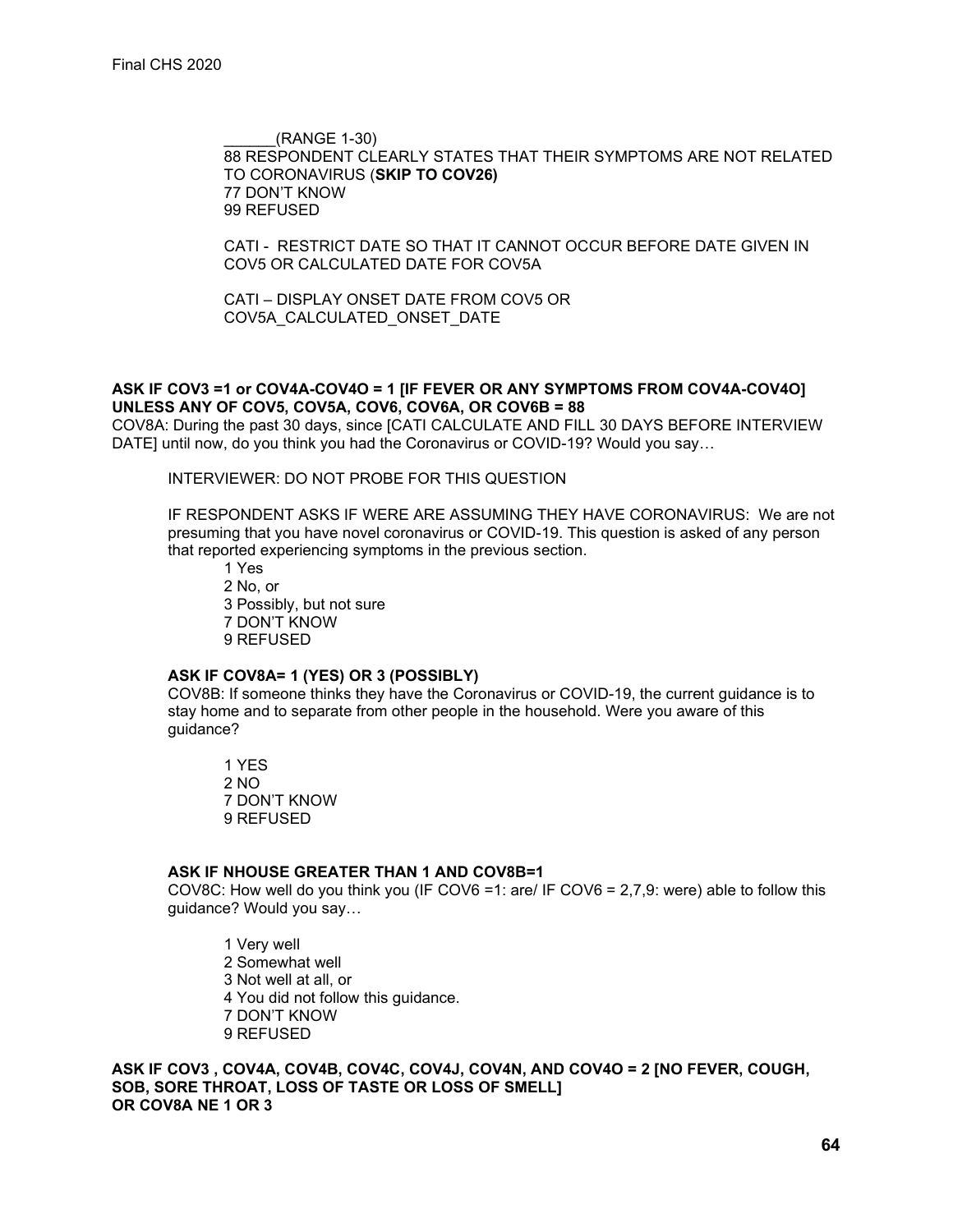COV26: Since February 2020 until now, do you remember experiencing any of the following? A fever, cough, shortness of breath, sore throat, or loss of taste or loss of smell?

> 1 Yes 2 No, or 3 Possibly, but not sure 7 DON'T KNOW 9 REFUSED

#### **ASK IF COV3, COV4A, COV4B, COV4C, COV4J, COV4N, AND COV4O = 2 [NO FEVER, COUGH, SOB, SORE THROAT, LOSS OF TASTE OR LOSS OF SMELL] OR COV8A NE 1 OR 3**

COV25: Since February 2020 until now, do you think you may have had the Coronavirus or COVID-19? Would you say…

INTERVIEWER: DO NOT PROBE FOR THIS QUESTION

IF RESPONDENT ASKS IF WE'RE ARE ASSUMING THEY HAVE CORONAVIRUS: We are not presuming that you have novel coronavirus or COVID-19. This question is asked of any person that reported experiencing symptoms like fever, cough, shortness of breath, sore throat, or loss of taste or loss of smell since February 2020.

1 Yes 2 No, or 3 Possibly, but not sure 7 DON'T KNOW 9 REFUSED

#### **IF COV3 is not 1 AND COV4A-COV4O is all not = 1 SKIP TO COV17aa ASK IF COV3 =1 or COV4A-COV4O = 1 [IF FEVER OR ANY SYMPTOMS FROM COV4A-COV4O] UNLESS ANY OF COV5, COV5A, COV6, COV6A, OR COV6B = 88 IF COV5, COV5A, COV6 COV6A, OR COV6B = 88 SKIP TO COV17aa**

COV11: While you were sick, did you seek care from a healthcare professional:

1 YES 2 NO 7 DON'T KNOW 9 REFUSED

#### **IF COV11 NE 1 THEN SKIP TO COV17aa ASK IF COV11 = 1**

Where did you seek medical care? For each option, please tell me yes or no.

COV12A Visited your primary care provider's office or another doctor's office COV12B Telephone call to your primary care provider's office or doctor's office COV12C Telemedicine such as an electronic consultation or video call with a health care provider COV12D Retail clinic or pharmacy COV12E Urgent care such as City MD COV12F Emergency room COV12G Hospital, not in the emergency room COV12H Some other place 1 YES 2 NO 7 DON'T KNOW 9 REFUSED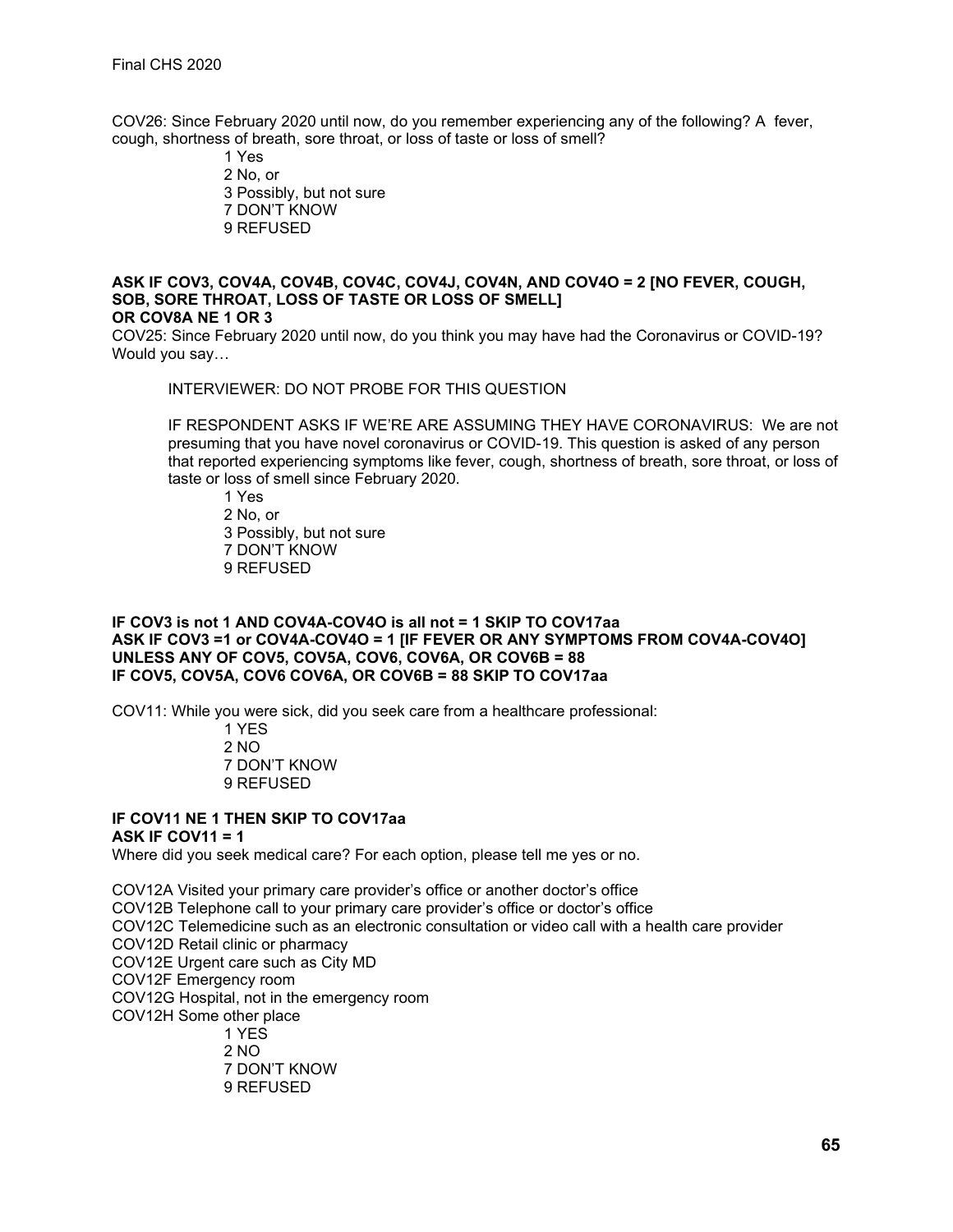#### **ASK IF COV12H = 1**

COV12I: Where else did you seek care when you were sick?

### **ASK IF ANY OF COV12A, OR COV12D-COV12H=1**

COV12J: As a reminder, we are looking for your honest answers and all of your answers are confidential. When you first went to seek medical care, what was the main way you got there? Did you...

READ ONLY IF THE RESPONDENT ASKS WHICH TIME THEY SOUGHT MEDICAL CARE THIS QUESTION IS ASKING ABOUT: If you sought care multiple times, please answer for the FIRST time you sought medical care

- 1. Use public transportation (Subway, Bus, etc.)
- 2. Use a ride-sharing company like Uber or Lyft, or a car service or taxi
- 3. Use a personal vehicle
- 4. Walk or bike
- 5. Go by ambulance, or
- 6. Did you get there some other way?

ASK IF COV12J =  $6$  Other COV12K: If you traveled to medical care by some other means, what was it:

# **ASK IF ANY OF COV12A-COV12I = 1**

COV13: What date after you first started feeling sick did you first seek care from a health professional?

 $\frac{1}{2}$ (Day) (Month) 77 DON'T KNOW 99 REFUSED

> CATI - RESTRICT DATE SO THAT IT CANNOT OCCUR BEFORE DATE GIVEN IN COV5 OR CALCULATED DATE FOR COV5A

CATI – DISPLAY ONSET DATE FROM COV5 OR COV5A\_CALCULATED\_ONSET\_DATE

#### **ASK IF COV13 = 77 OR 99 [IF THEY DON'T KNOW OR REFUSED]**

COV14: Can you tell us roughly, how many days after your symptoms started did you first seek care?

\_\_\_\_\_ DAYS (RANGE 1-30) 77 DON'T KNOW 99 REFUSED

> CATI - RESTRICT DATE SO THAT IT CANNOT OCCUR BEFORE DATE GIVEN IN COV5 OR CALCULATED DATE FOR COV5A

CATI – DISPLAY ONSET DATE FROM COV5 OR COV5A\_CALCULATED\_ONSET\_DATE

### **ASK IF ANY OF COV12A-COV12I = 1**

COV15: Did you ask your healthcare provider for a test for novel coronavirus or COVID-19?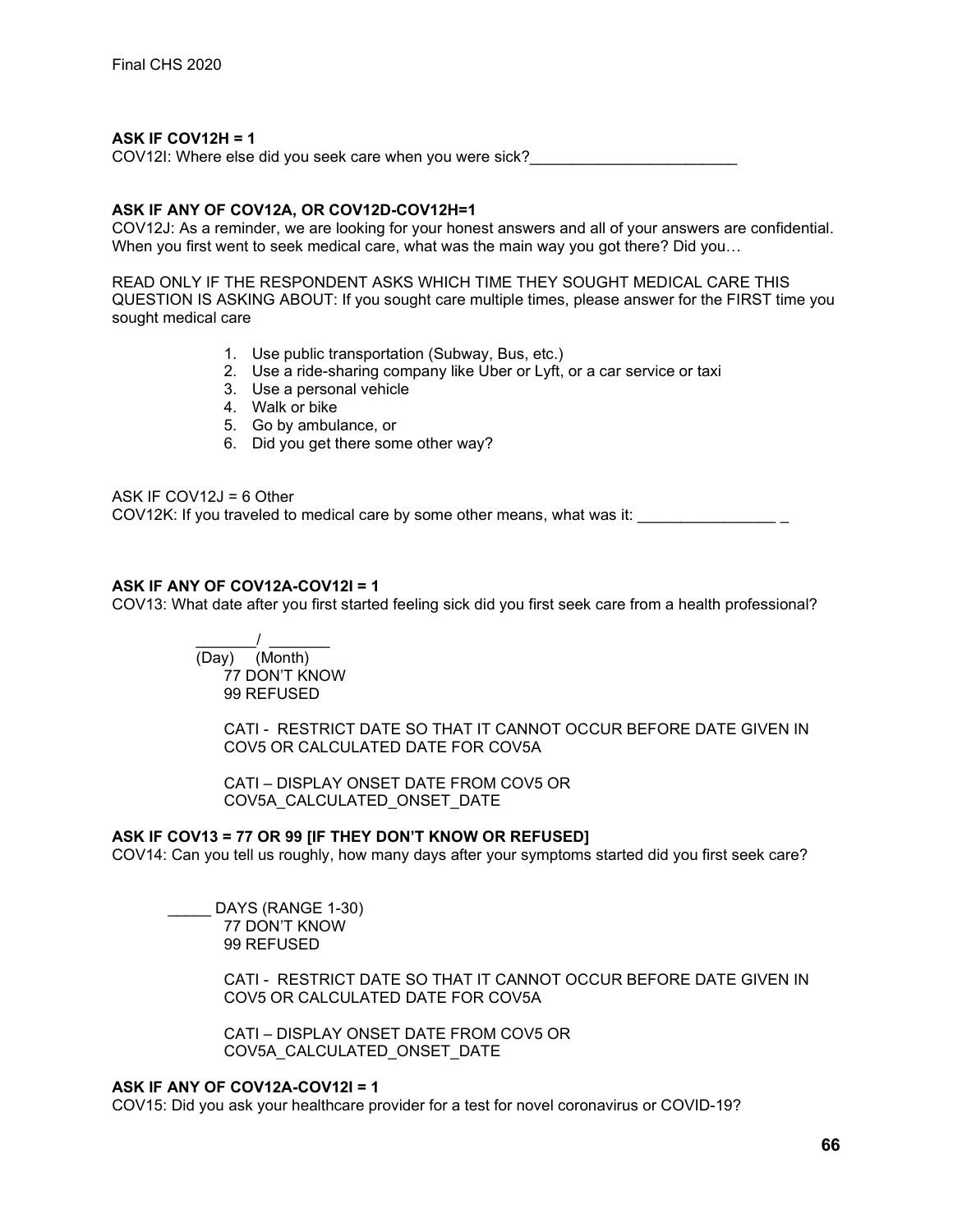1 YES 2 NO 7 DON'T KNOW 9 REFUSED

### **ASK IF ANY OF COV12A-COV12I = 1**

COV16: Did your healthcare provider take a nose or throat swab for testing?

1 YES 2 NO 7 DON'T KNOW 9 REFUSED

# **ASK IF ANY OF COV12A-COV12I = 1**

COV17: Were you tested for novel coronavirus or COVID-19?

1 YES 2 NO 7 DON'T KNOW 9 REFUSED

### **ASK IF ANY OF COV12A-COV12I = 1 IF COV17=2, NO, SKIP TO COV21 (SPENT ONE NIGHT IN HOSPITAL)**

COV18: Did your healthcare provider tell you that you tested positive for novel coronavirus or COVID-19?

(INTERVIEWER: DO NOT READ, BUT MARK 'YES' IF RESPONDENT VOLUNTEERS: COVID-19 OR SARS-COV-2 OR CORONAFLU)

> 1 YES 2 NO 7 DON'T KNOW 9 REFUSED

# **ASK IF ANY OF COV12A-COV12I = 1**

COV21: Did you spend at least one night in a hospital while you were sick?

1 YES 2 NO 7 DON'T KNOW 9 REFUSED

### **ASK IF COV17 = MISSING, IF COV17 NE MISSING SKIP TO COV17ff**

COV17aa: Have you ever been tested for COVID-19 by either saliva, a nasal swab or throat swab?

1 Yes 2 No 7 DON'T KNOW 9 REFUSED

**IF COV17aa = 1**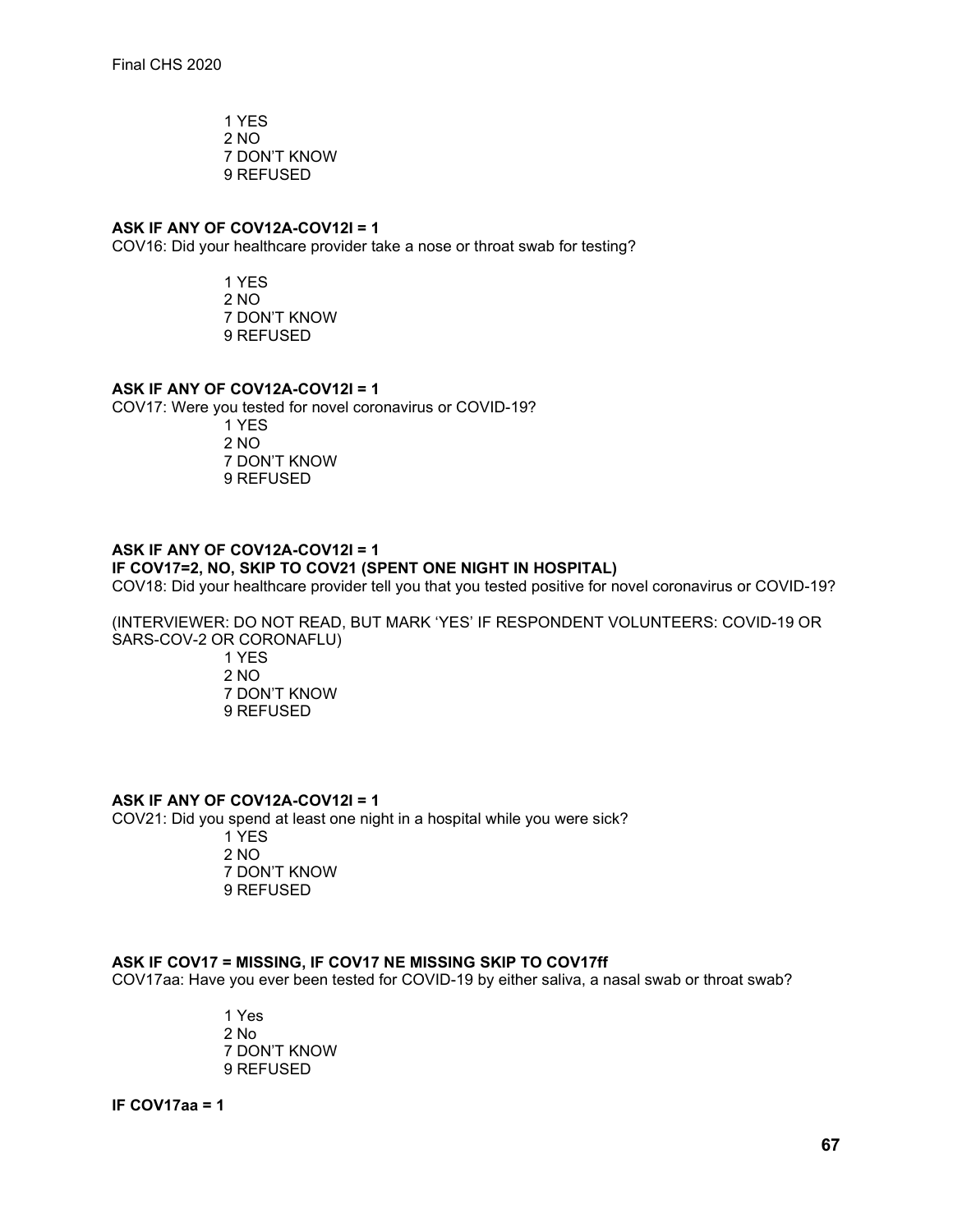COV18aa: Did you get a positive test for this novel coronavirus or COVID-19?

(INTERVIEWER: DO NOT READ, BUT MARK 'YES' IF RESPONDENT VOLUNTEERS: COVID-19 OR SARS-COV-2 OR CORONAFLU)

> 1 YES 2 NO 7 DON'T KNOW 9 REFUSED

# **ASK ALL**

COV17ff: There is a test to detect antibodies to the virus that causes COVID-19. The test is usually done with a blood sample. Have you ever had an antibody test for COVID-19?

> 1 Yes 2 No 7 DON'T KNOW 9 REFUSED

### **ASK IF COV17ff=1**

COV17gg: What was the result of the test to detect antibodies to COVID-19? Was it….

- 1 Positive or detected
- 1 Negative or not detected

3 Indeterminate or equivocal, meaning the test could not tell if you had antibodies for COVID-19

- 7 DON'T KNOW
- 9 REFUSED

### **ASK ALL**

COV8: During the past 14 days, since [CATI CALCULATE AND FILL 14 DAYS BEFORE INTERVIEW DATE] until now, how often have you been staying at home and avoiding interacting with others outside your household aside from getting essential needs? Would you say….

[INTERVIEWER NOTE: essential needs include getting groceries, prescriptions filled, doing laundry, etc.] INTERVIEWER: If respondent answers 4) 'all of the time', PROBE: "You answered 'all of the time', did you mean 'all of the time' over the past 14 days?" IF YES, CONTINUE. IF NO, RE-ASK COV8 RE-EMPHASIZING TIME PERIOD OF PAST 14 DAYS

> 1 None of the time 2 Some of the time 3 Most of the time 4 All of the time 7 DON'T KNOW 9 REFUSED

### **ASK ALL**

COV24: Have you experienced any bias or discrimination in connection with Coronavirus or COVID-19?

1 YES 2 NO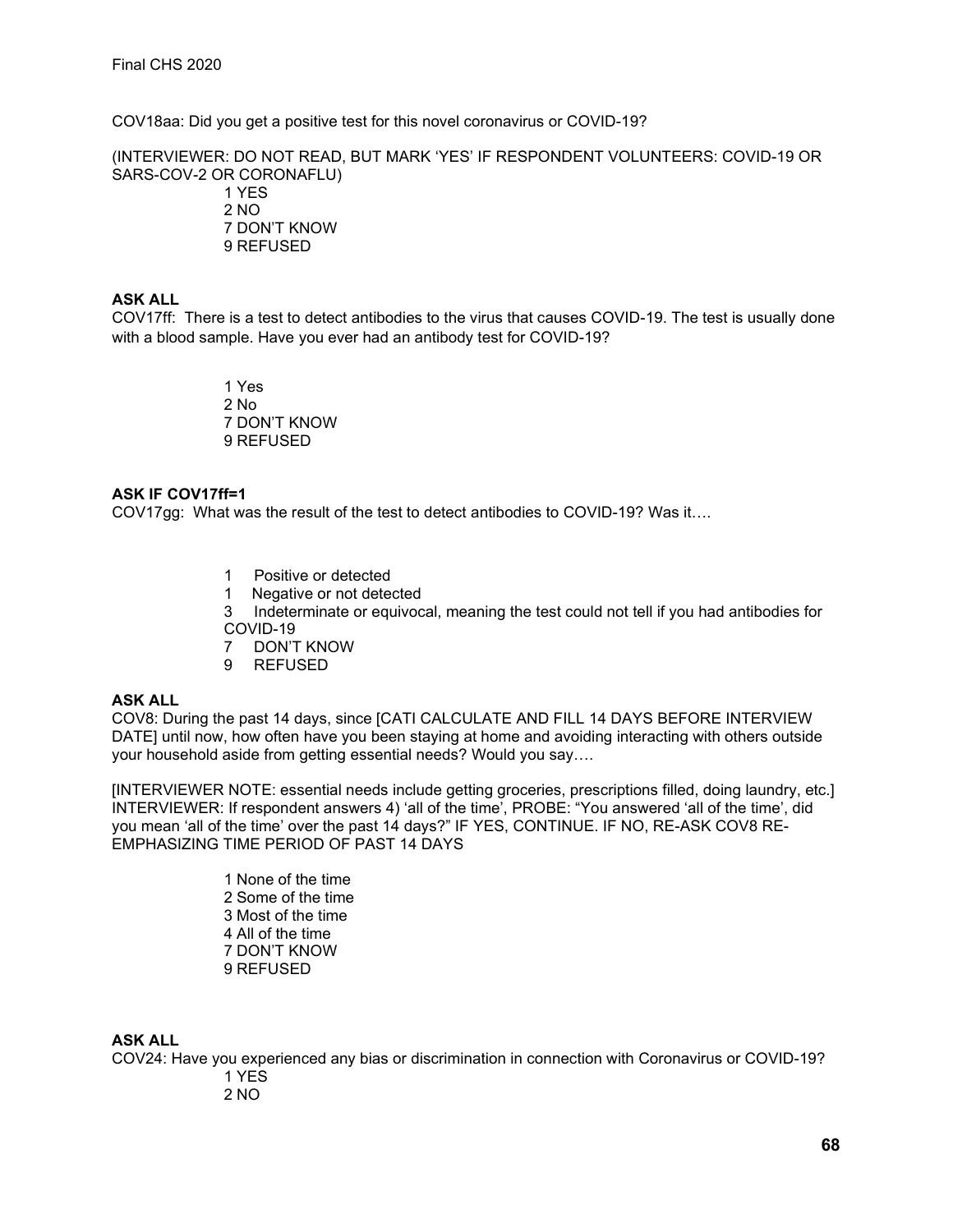7 DON'T KNOW 9 REFUSED

[IF CHILDREN = 2 THEN GO TO COVEND [IF CHILDREN = 1, GO TO CHILD SCRIPT]

#### **Child Script:**

Now I would like to ask you some questions about one of the children 17 years old or under living in your household. You mentioned earlier there [IF 9.12 = 1: is/ IF 9.12 GT 1:are] [INSERT NUMBER OF CHILDREN IN HOUSEHOLD – Q9.12 FILL] [IF 9.12 =1: child/ IF 9.12 GT 1: children] living in your home. [IF MULTIPLE CHILDREN IN HOUSEHOLD: We will just ask about one of them. I'd like to ask you about the child in the household who will have the next birthday.]

E1: Are you able to answer questions on behalf of this child?

1 YES<br>2 NO NO<sub>1</sub> 7 DON'T KNOW 9 REFUSED

DISPLAY IF E1=1: Just to reiterate, all of the questions I will now ask will be about the child, aged 17 years or under, whose birthday is next, and these will not be questions about you.

[IF E1= 2, 7 or 9 (NO, DK, REF), PROCEED TO COVEND] Okay, thank you. We'll move on to the next topic.

#### **CHILD COVID Questions:**

**COVID\_HEADER\_K:** We will start by asking about medical conditions that the child may or may not have. I will read out loud several conditions. For each one, please tell me if they have the condition.

# **ASK ALL (COV1C\_K-COV1i\_K)**

Have you been told by a healthcare provider that this child has...(GO TO COV1C K)

COV1C\_K: Asthma COV1CC\_K: Obesity COV1I\_K: Other chronic conditions

> 1 YES 2 NO 7 DON'T KNOW/NOT SURE 9 REFUSED

\_\_\_\_\_\_\_\_\_\_\_\_\_\_\_\_\_\_\_\_\_\_\_\_\_\_\_\_\_\_\_\_\_\_\_\_\_\_

# **ASK IF COV1I\_K = 1**

COV1J\_K: Please tell me what other chronic conditions they have:

[IF RESPONDENT ASKS WHAT KINDS OF CONDITIONS THEY SHOULD REPORT: We are referring to any chronic conditions that impact their physical health.]

### **Information about being sick in the past 30 days:**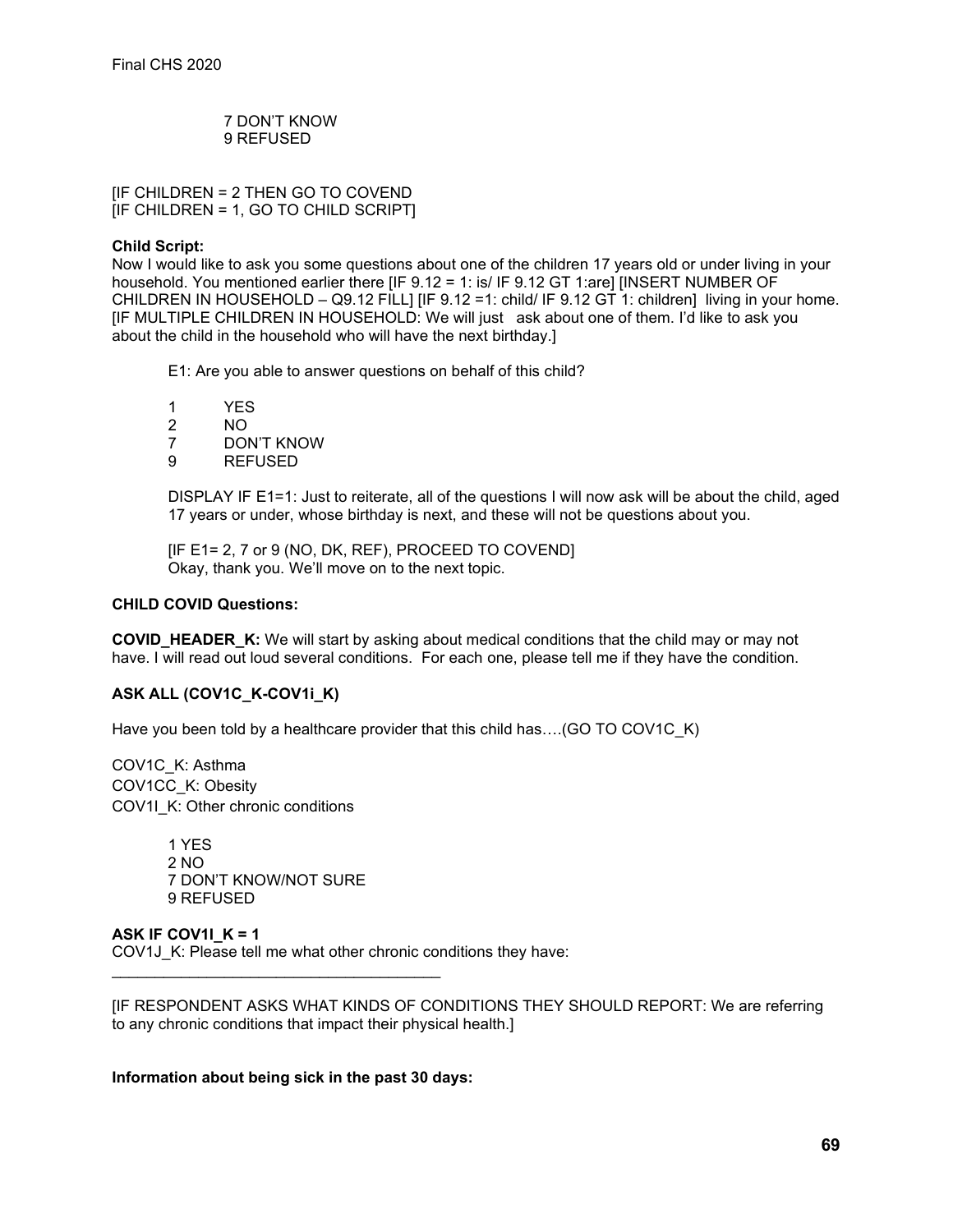### **ASK ALL**

READ: The next few questions are about whether they were sick in the past 30 days. Some questions are about specific dates, so it will be helpful to use a calendar.

### **ASK ALL**

COV3\_K: During the last 30 days, at any point since (IMPUTE DATE 30 DAYS BEFORE INTERVIEW DATE), did they feel like they had a fever?

1 YES 2 NO 7 DON'T KNOW 9 REFUSED

#### **ASK IF COV3\_K = 1 [FELT FEVERISH PAST 30 DAYS]**

COV3A\_K: Was the fever measured with a thermometer and at least 100.4 Fahrenheit or 38.0 Celsius?

1 YES 2 NO 3 VOL – Respondent did not have a thermometer available 7 DON'T KNOW 9 REFUSED

Next, I am going to ask you about symptoms that are associated with Coronavirus or COVID-19 that they might have.

During the last 30 days, at any point since (CATI FILL FOR DATE 30 DAYS BEFORE INTERVIEW DATE), did they have any of the following symptoms? Don't include any symptoms associated with seasonal allergies or a chronic illness, like asthma, they might have.

#### INTERVIEWER NOTE: Do not probe if Don't Know/Refused

INTERVIEWER: If respondent reports having any symptoms 'all the time', read: Please only consider new symptoms besides normal aches and pains, seasonal allergies, or other chronic conditions

#### **ASK ALL**

COV4A\_K: Dry Cough with no phlegm or mucus COV4B\_K: Cough with phlegm or mucus COV4C\_K: Shortness of breath or difficulty breathing COV4D\_K: Muscle Aches COV4E\_K: Chills

READ: The next group of symptoms are about new digestive symptoms in the past 30 days. Please only include new symptoms and not symptoms from chronic conditions Since (CATI FILL FOR DATE 30 DAYS BEFORE INTERVIEW DATE), have they had

COV4F\_K: Diarrhea COV4G\_K: Vomiting COV4H\_K: Abdominal pain [READ ONLY IF THE RESPONDENT ASKS ABOUT ABDOMINAL PAINS RELATED TO A MENSTRUAL CYCLE: This would not include abdominal pain associated with a menstrual cycle.]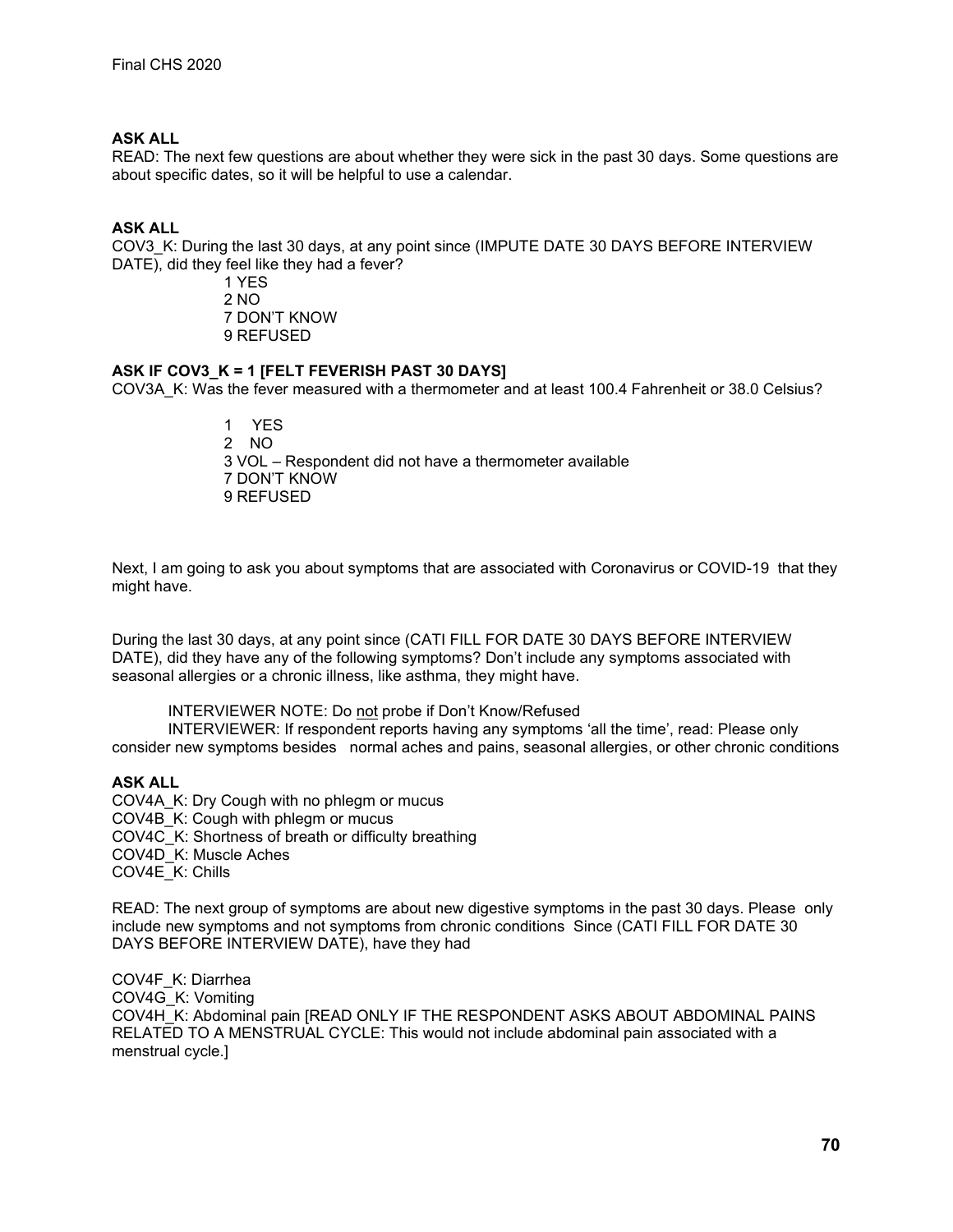READ: For the last group of symptoms I'll ask about, don't include symptoms from seasonal allergies or any chronic conditions, only include new symptoms. Since (CATI FILL FOR DATE 30 DAYS BEFORE INTERVIEW DATE) have they had

COV4I\_K: Nasal congestion that is not from a chronic condition or seasonal allergies COV4J\_K: Sore throat that is not from a chronic condition or seasonal allergies COV4K\_K: Headache that is not from a chronic condition or seasonal allergies COV4N\_K: Loss of taste COV4O\_K: Loss of sense of smell COV4L\_K: Did they have any other symptoms during the last 30 days, at any point since (IMPUTE DATE 30 DAYS BEFORE INTERVIEW DATE)?

> 1 YES 2 NO 7 DON'T KNOW 9 REFUSED

# **ASK IF COV4L\_K = 1**

COV4M\_K: What other symptoms did they have during the past 30 days, at any point since (IMPUTE DATE 30 DAYS BEFORE INTERVIEW DATE)?

# ASK IF COV3 K =1 or COV4A\_K -COV4O\_K = 1 [IF FEVER OR ANY SYMPTOMS FROM COV4A\_K -**COV4O\_K]**

### **IF COV3\_K is not 1 AND COV4A\_K -COV4O\_K is all not = 1 PROCEED TO COV26\_K**

COV5 K: When was the first day that they began to feel any of these symptoms? Please give me the day and month. I would recommend using a calendar here if you can. Your best estimate is fine.

 $\frac{1}{2}$ 

(Day) (Month) 88 RESPONDENT CLEARLY STATES THAT THE CHILD'S SYMPTOMS ARE NOT RELATED TO CORONAVIRUS (**SKIP TO COV26\_K)** 77 DON'T KNOW 99 REFUSED

#### **ASK IF COV5\_K = 77 OR 99**

**COV5A\_K:** Today's date is (CATI FILL CURRENT DATE). Thinking back from today, can you tell me roughly how many days ago they first started to feel any of these symptoms? Your best estimate is fine.

\_\_\_\_\_\_(RANGE 1-30) 88 RESPONDENT CLEARLY STATES THAT THE CHILD'S SYMPTOMS ARE NOT RELATED TO CORONAVIRUS (**SKIP TO COV26\_K)** 77 DON'T KNOW 99 REFUSED

CATI – CALCULATE COV5A**\_K** \_CALCULATED\_ONSET\_DATE (CURRENT DATE – COV5A**\_K**)

ASK IF COV3 K =1 or COV4A\_K -COV4O\_K = 1 [IF FEVER OR ANY SYMPTOMS FROM COV4A\_K -**COV4O\_K]**

COV6\_K: Are they still feeling any of these symptoms?

1 YES 2 NO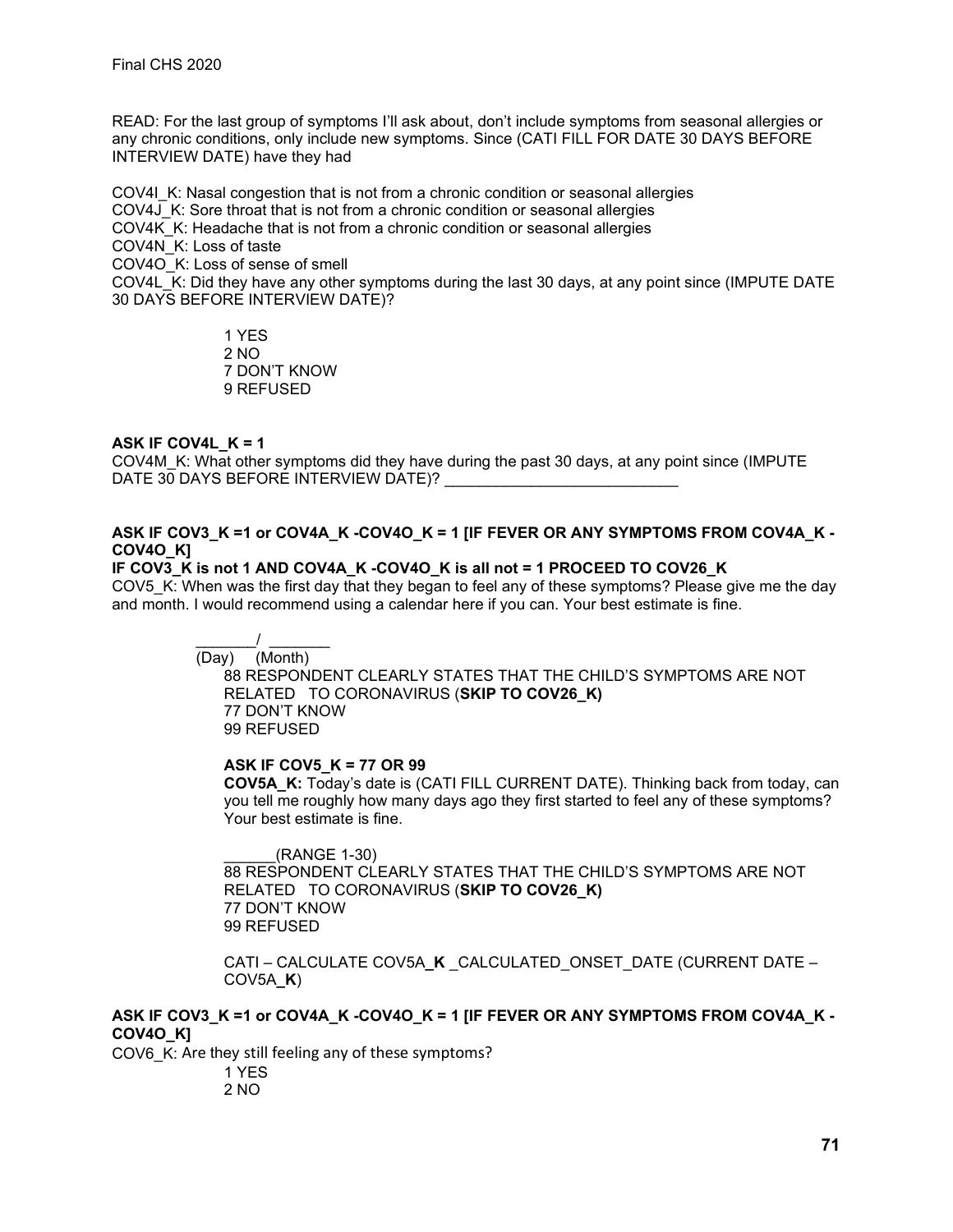8 RESPONDENT CLEARLY STATES THAT THE CHILD'S SYMPTOMS ARE NOT RELATED TO CORONAVIRUS (**SKIP TO COV26\_K)** 7 DON'T KNOW 9 REFUSED

IF COV6\_K = 1 SKIP TO COV8A\_K

IF COV6  $K = 2, 7, 9$ , ASK COV6A K

COV6A\_K: When was the first day they no longer felt any of these symptoms. Please tell me the day and month.

> \_\_\_day \_\_\_Month 88 RESPONDENT CLEARLY STATES THAT THE CHILD'S SYMPTOMS ARE NOT RELATED TO CORONAVIRUS (**SKIP TO COV26\_K)** 77 DON'T KNOW 99 REFUSED

> CATI - RESTRICT DATE SO THAT IT CANNOT OCCUR BEFORE DATE GIVEN IN COV5\_K OR CALCULATED DATE FOR COV5A\_K

CATI – DISPLAY ONSET DATE FROM COV5\_K OR COV5A\_K\_CALCULATED\_ONSET\_DATE

#### **ASK IF COV6A\_K = 77 OR 99**

COV6B\_K: Today's date is (CATI FILL CURRENT DATE). Thinking back from today, can you tell me roughly how many days ago they no longer felt any of these symptoms? Your best estimate is fine.

\_\_\_\_\_\_(RANGE 1-30) 88 RESPONDENT CLEARLY STATES THAT THE CHILD'S SYMPTOMS ARE NOT RELATED TO CORONAVIRUS (**SKIP TO COV26\_K)** 77 DON'T KNOW 99 REFUSED

CATI - RESTRICT DATE SO THAT IT CANNOT OCCUR BEFORE DATE GIVEN IN COV5\_K OR CALCULATED DATE FOR COV5A\_K

CATI – DISPLAY ONSET DATE FROM COV5\_K OR COV5A\_K\_CALCULATED\_ONSET\_DATE

ASK IF COV3 K =1 or COV4A K -COV4O K = 1 [IF FEVER OR ANY SYMPTOMS FROM COV4A K -**COV4O\_K] UNLESS ANY OF COV5\_K, COV5A\_K, COV6\_K, COV6A\_K, OR COV6B\_K = 88** COV8A\_K: During the past 30 days, since [CATI CALCULATE AND FILL 30 DAYS BEFORE INTERVIEW DATE] until now, do you think they had the Coronavirus or COVID-19? Would you say…

INTERVIEWER: DO NOT PROBE FOR THIS QUESTION

IF RESPONDENT ASKS IF WERE ARE ASSUMING THEY HAVE CORONAVIRUS: We are not presuming that they have novel coronavirus or COVID-19. This question is asked of any person that reported experiencing symptoms in the previous section.

1 Yes 2 No, or 3 Possibly, but not sure 7 DON'T KNOW 9 REFUSED

**ASK IF COV8A\_K = 1 (YES) OR 3 (POSSIBLY)**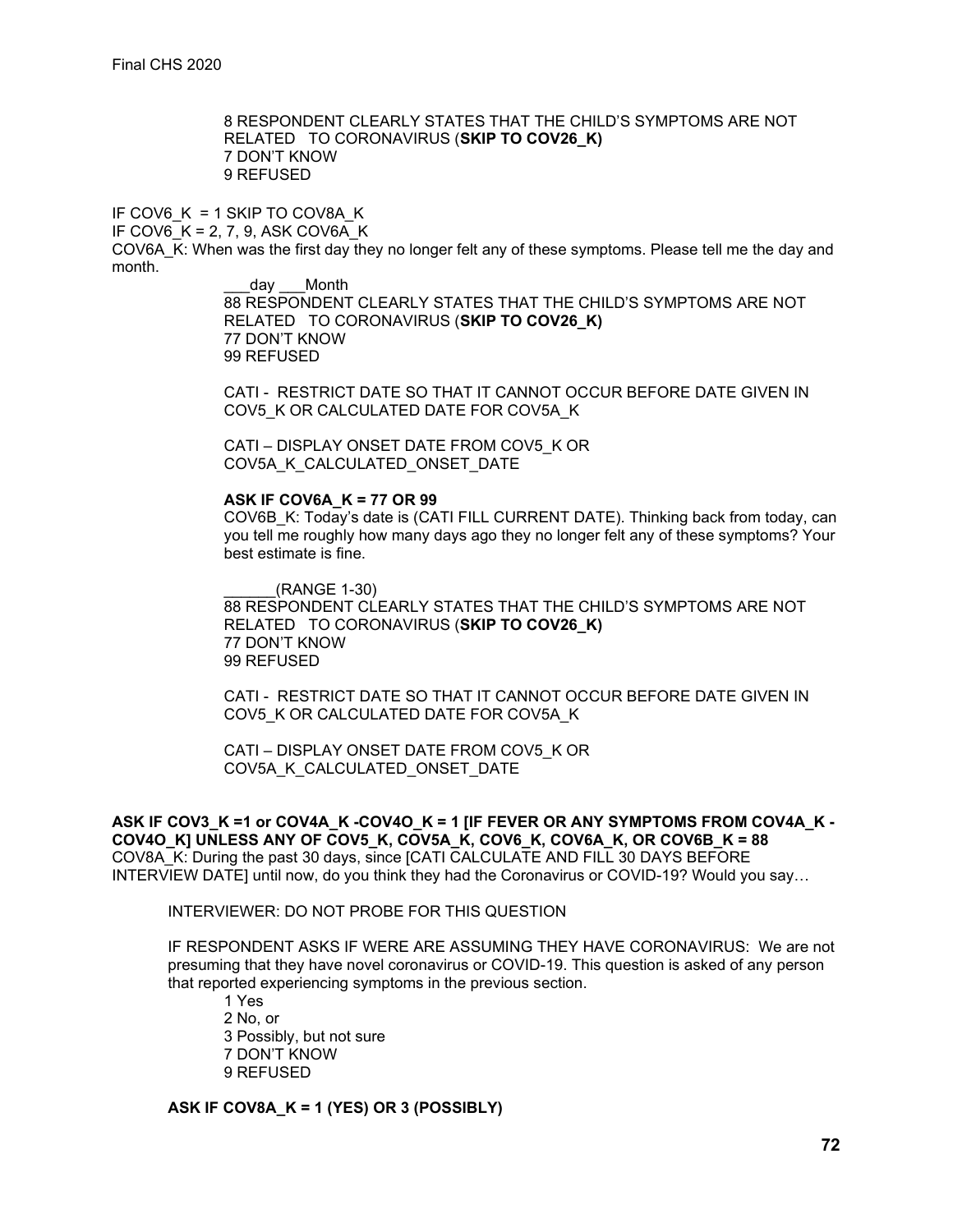COV8B\_K: If someone thinks they have the Coronavirus or COVID-19, the current guidance is to stay home and to separate from other people in the household. Were you aware of this quidance?

1 YES 2 NO 7 DON'T KNOW 9 REFUSED

# **ASK IF NHOUSE GREATER THAN 1 AND COV8B\_K =1**

COV8C\_K: How well do you think you (IF COV6\_K =1: are/ IF COV6\_K = 2,7,9: were) able to follow this guidance for the child? Would you say…

1 Very well 2 Somewhat well 3 Not well at all, or 4 You did not follow this guidance. 7 DON'T KNOW 9 REFUSED

#### **ASK IF COV3\_K , COV4A\_K, COV4B\_K, COV4C\_K, COV4J\_K, COV4N\_K, AND COV4O\_K = 2 [NO FEVER, COUGH, SOB, SORE THROAT, LOSS OF TASTE OR LOSS OF SMELL] OR COV8A\_K NE 1 OR 3**

COV26\_K: Since February 2020 until now, do you remember if the child experienced any of the following? A fever, cough, shortness of breath, sore throat, or loss of taste or loss of smell?

> 1 Yes 2 No, or 3 Possibly, but not sure 7 DON'T KNOW 9 REFUSED

#### **ASK IF COV3\_K , COV4A\_K, COV4B\_K, COV4C\_K, COV4J\_K, COV4N\_K, AND COV4O\_K = 2 [NO FEVER, COUGH, SOB, SORE THROAT, LOSS OF TASTE OR LOSS OF SMELL] OR COV8A\_K NE 1 OR 3**

COV25\_K: Since February 2020 until now, do you think they may have had the Coronavirus or COVID-19? Would you say…

INTERVIEWER: DO NOT PROBE FOR THIS QUESTION

IF RESPONDENT ASKS IF WE'RE ARE ASSUMING THEY HAVE CORONAVIRUS: We are not presuming that they have novel coronavirus or COVID-19. This question is asked of any person that reported experiencing symptoms like fever, cough, shortness of breath, sore throat, or loss of taste or loss of smell since February 2020.

1 Yes 2 No, or 3 Possibly, but not sure 7 DON'T KNOW 9 REFUSED

**IF COV3\_K is not 1 AND COV4A\_K -COV4O\_K is all not = 1 SKIP TO COV17aa\_K ASK IF COV3\_K =1 or COV4A\_K -COV4O\_K = 1 [IF FEVER OR ANY SYMPTOMS FROM COV4A\_K -** COV4O\_K] UNLESS ANY OF COV5\_K, COV5A\_K, COV6\_K, COV6A\_K, OR COV6B\_K = 88 **IF COV5\_K, COV5A\_K, COV6\_K COV6A\_K, OR COV6B\_K = 88 SKIP TO COV17aa\_K**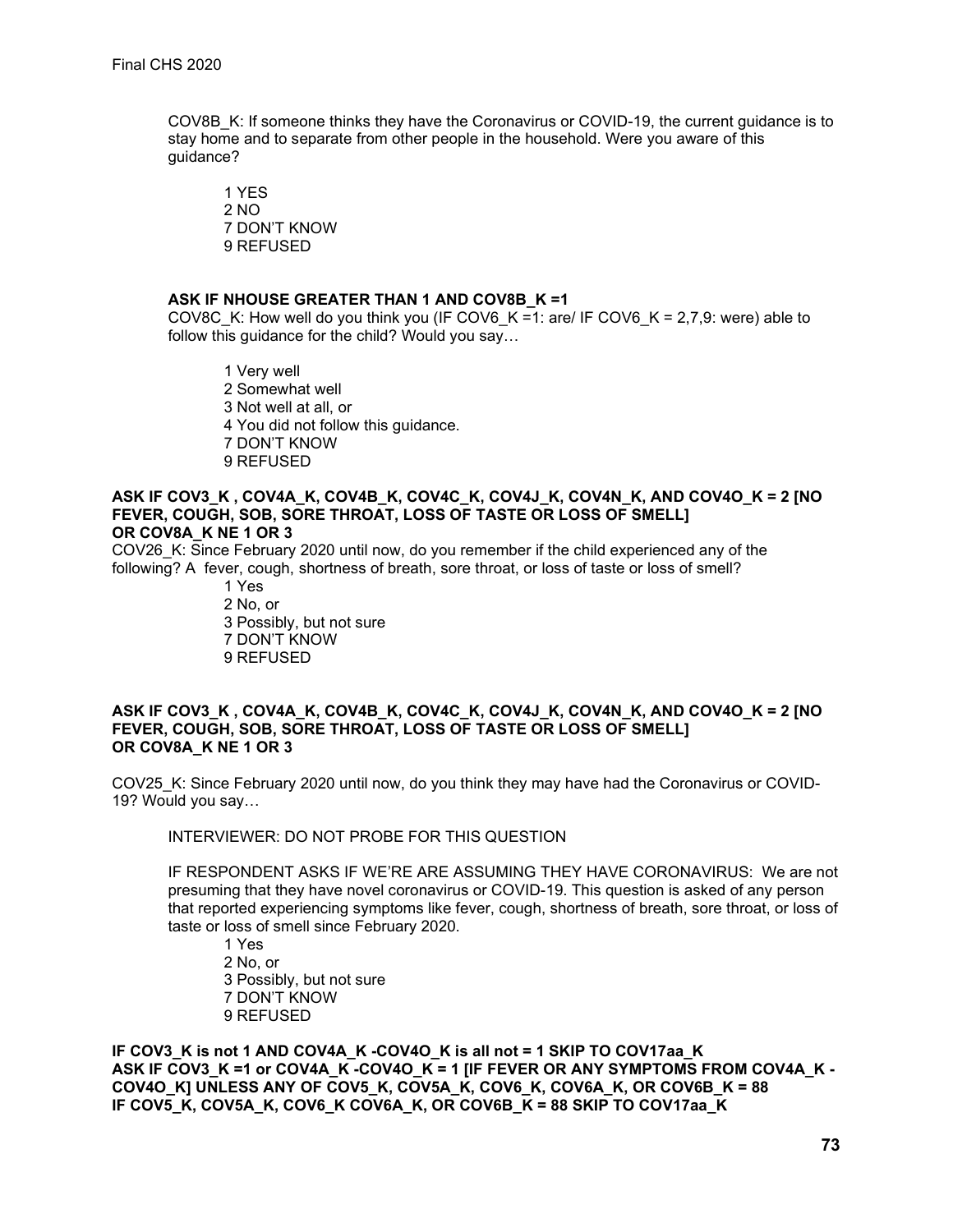COV11\_K: While they were sick, did you seek care for them from a healthcare professional:

1 YES 2 NO 7 DON'T KNOW 9 REFUSED

#### **IF COV11\_K NE 1 THEN SKIP TO COV17aa\_K ASK IF COV11\_K = 1**

Where did you seek medical care for them? For each option, please tell me yes or no.

COV12A\_K Visited your primary care provider's office or another doctor's office COV12B\_K Telephone call to your primary care provider's office or doctor's office COV12C\_K Telemedicine such as an electronic consultation or video call with a health care provider COV12D\_K Retail clinic or pharmacy COV12E\_K Urgent care such as City MD COV12F\_K Emergency room COV12G\_K Hospital, not in the emergency room COV12H\_K Some other place 1 YES

2 NO 7 DON'T KNOW 9 REFUSED

# **ASK IF COV12H\_K = 1**

COV12I K: Where else did they seek care when they were sick?

# **ASK IF ANY OF COV12A\_K, OR COV12D\_K -COV12H\_K =1**

COV12J\_K: As a reminder, we are looking for your honest answers and all of your answers are confidential. When you first went to seek medical care for the child, what was the main way they got there? Did you…

READ ONLY IF THE RESPONDENT ASKS WHICH TIME THEY SOUGHT MEDICAL CARE THIS QUESTION IS ASKING ABOUT: If they sought care multiple times, please answer for the FIRST time they sought medical care

- 7. Use public transportation (Subway, Bus, etc.)
- 8. Use a ride-sharing company like Uber or Lyft, or a car service or taxi
- 9. Use a personal vehicle
- 10. Walk or bike
- 11. Go by ambulance, or
- 12. Did you get there some other way?

#### ASK IF COV12J  $K = 6$  Other

COV12K K: If you traveled to medical care by some other means, what was it: \_\_\_\_\_\_\_\_\_\_\_\_\_\_\_

# **ASK IF ANY OF COV12A\_K -COV12I\_K = 1**

COV13\_K: What date after they first started feeling sick did you first seek care for them from a health professional?

> $\frac{1}{\sqrt{2\pi}}$ (Day) (Month)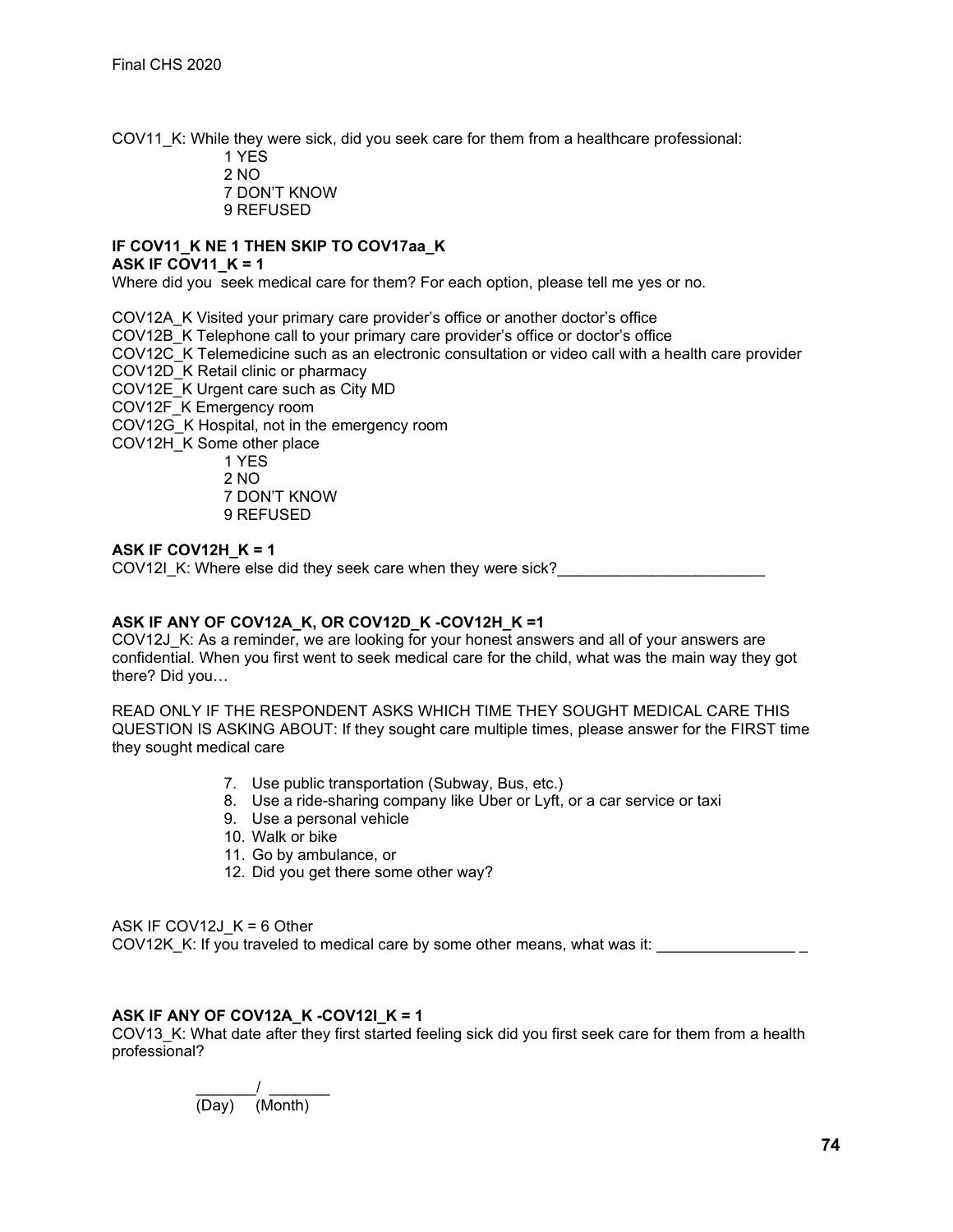77 DON'T KNOW 99 REFUSED

CATI - RESTRICT DATE SO THAT IT CANNOT OCCUR BEFORE DATE GIVEN IN COV5\_K OR CALCULATED DATE FOR COV5A\_K

CATI – DISPLAY ONSET DATE FROM COV5\_K OR COV5A\_K \_CALCULATED\_ONSET\_DATE

# **ASK IF COV13\_K = 77 OR 99 [IF THEY DON'T KNOW OR REFUSED]**

COV14\_K: Can you tell us roughly, how many days after their symptoms started did you first seek care for them?

DAYS (RANGE 1-30) 77 DON'T KNOW 99 REFUSED

> CATI - RESTRICT DATE SO THAT IT CANNOT OCCUR BEFORE DATE GIVEN IN COV5\_K OR CALCULATED DATE FOR COV5A\_K

CATI – DISPLAY ONSET DATE FROM COV5\_K OR COV5A\_K \_CALCULATED\_ONSET\_DATE

# **ASK IF ANY OF COV12A\_K -COV12I\_K = 1**

COV15\_K: Did you ask their healthcare provider for a test for novel coronavirus or COVID-19?

1 YES 2 NO 7 DON'T KNOW 9 REFUSED

# **ASK IF ANY OF COV12A\_K -COV12I\_K = 1**

COV16 K: Did their healthcare provider take a nose or throat swab for testing?

1 YES 2 NO 7 DON'T KNOW 9 REFUSED

# **ASK IF ANY OF COV12A\_K -COV12I\_K = 1**

COV17 K: Were they tested for novel coronavirus or COVID-19?

1 YES 2 NO 7 DON'T KNOW 9 REFUSED

# **ASK IF ANY OF COV12A\_K -COV12I\_K = 1**

#### **IF COV17\_K =2, NO, SKIP TO COV21\_K (SPENT ONE NIGHT IN HOSPITAL)**

COV18\_K: Did their healthcare provider tell you that they tested positive for novel coronavirus or COVID-19?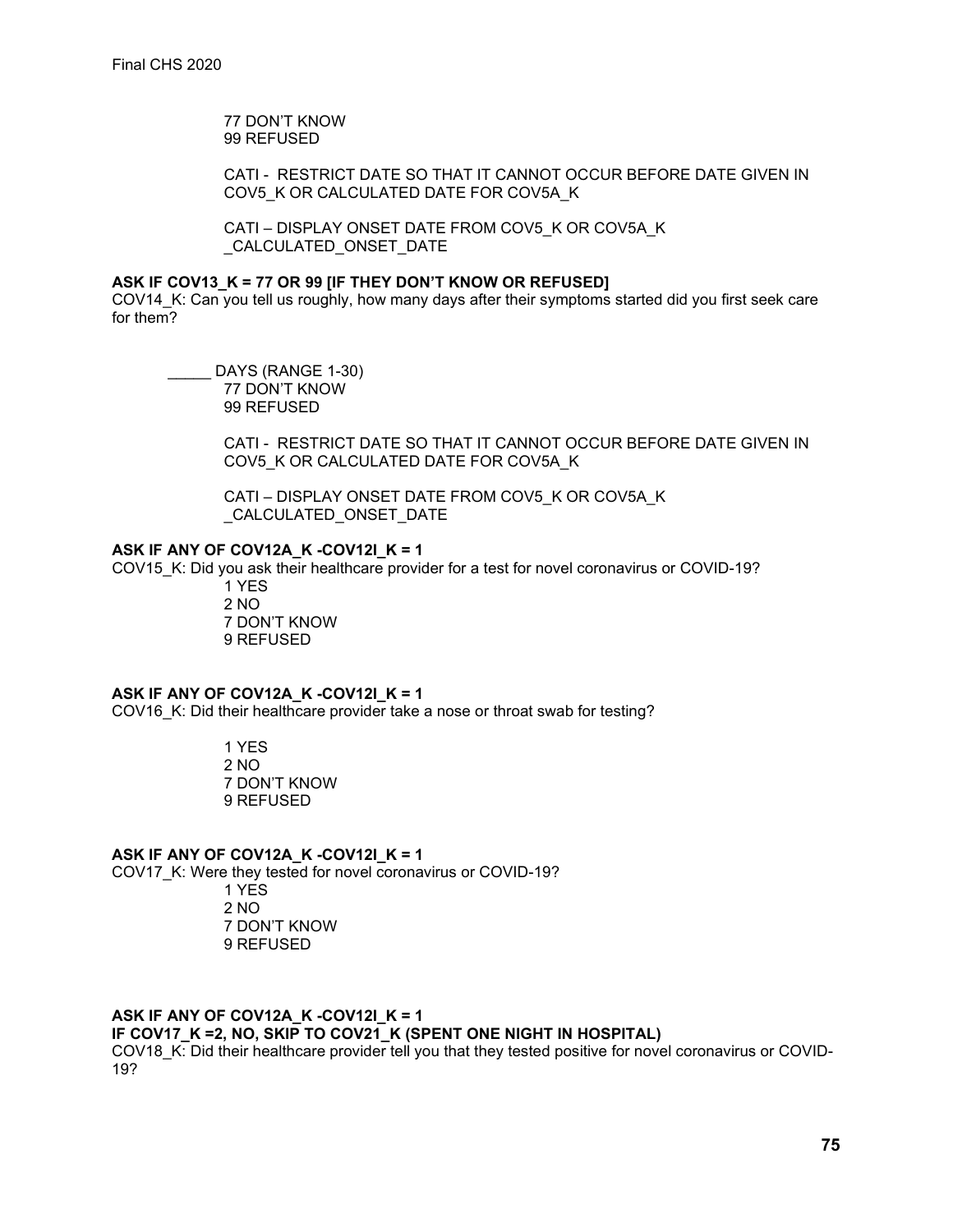(INTERVIEWER: DO NOT READ, BUT MARK 'YES' IF RESPONDENT VOLUNTEERS: COVID-19 OR SARS-COV-2 OR CORONAFLU)

1 YES 2 NO 7 DON'T KNOW 9 REFUSED

# **ASK IF ANY OF COV12A\_K -COV12I\_K = 1**

COV21 K: Did they spend at least one night in a hospital while they were sick?

1 YES 2 NO 7 DON'T KNOW 9 REFUSED

# **ASK IF COV17\_K = MISSING, IF COV17\_K NE MISSING SKIP TO COV17ff\_K**

COV17aa\_K: Have they ever been tested for COVID-19 by either saliva, a nasal swab or throat swab?

1 Yes 2 No 7 DON'T KNOW 9 REFUSED

#### **IF COV17aa\_k = 1**

COV18aa\_K: Did they get a positive test for this novel coronavirus or COVID-19?

(INTERVIEWER: DO NOT READ, BUT MARK 'YES' IF RESPONDENT VOLUNTEERS: COVID-19 OR SARS-COV-2 OR CORONAFLU)

1 YES 2 NO 7 DON'T KNOW 9 REFUSED

# **ASK ALL**

COV17ff\_K: There is a test to detect antibodies to the virus that causes COVID-19. The test is usually done with a blood sample. Have they ever had an antibody test for COVID-19?

> 1 Yes 2 No 7 DON'T KNOW 9 REFUSED

# **ASK IF COV17ff\_K =1**

COV17gg\_K: What was the result of the test to detect antibodies to COVID-19? Was it….

- 1 Positive or detected<br>2 Negative or not detect
- 2 Negative or not detected<br>3 Indeterminate or equivoca

Indeterminate or equivocal, meaning the test could not tell if they had antibodies for COVID-19

- 7 DON'T KNOW
- 9 REFUSED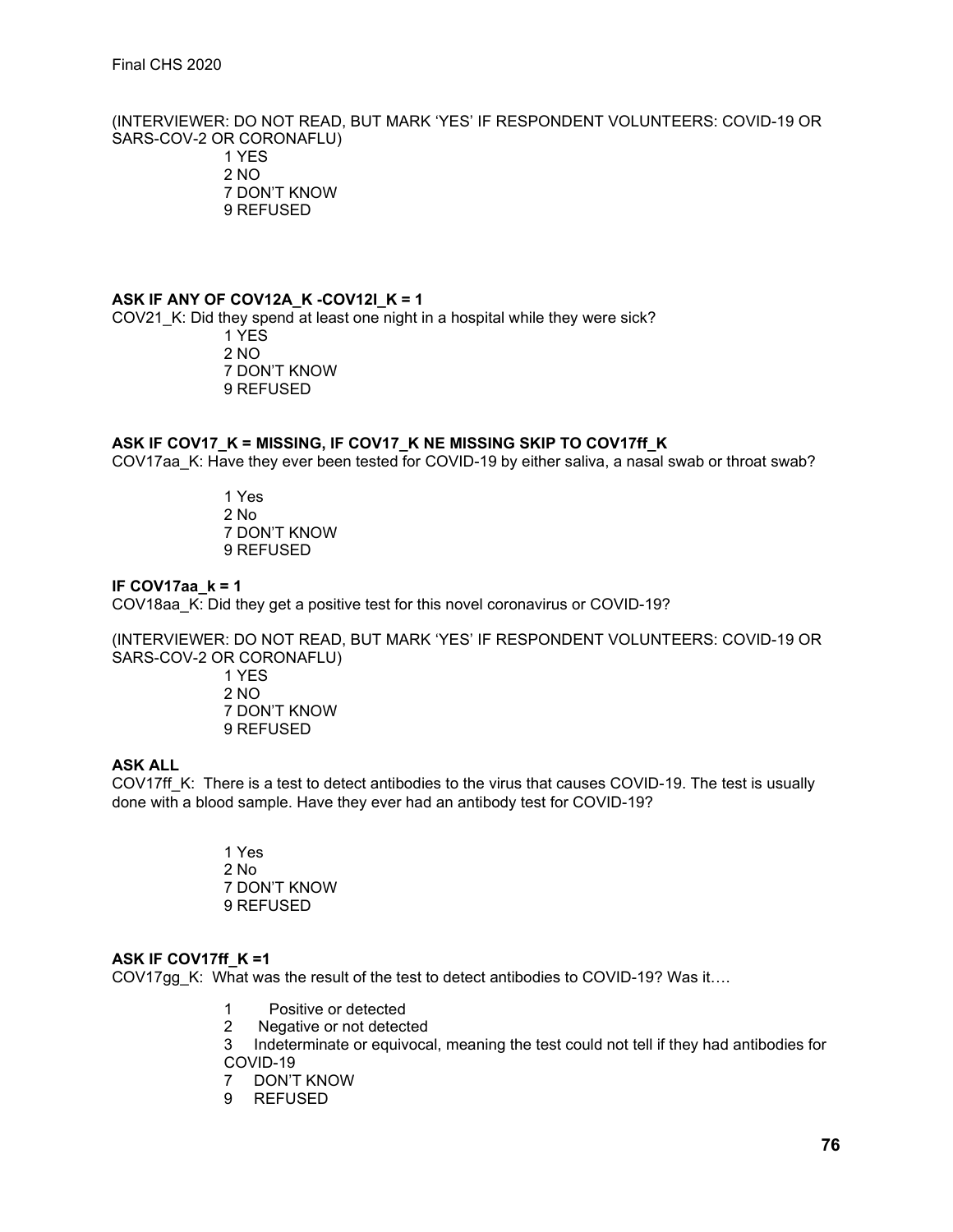# **ASK ALL**

COV8\_K: During the past 14 days, since [CATI CALCULATE AND FILL 14 DAYS BEFORE INTERVIEW DATE] until now, how often have they been staying at home and avoiding interacting with others outside their household? Would you say….

[INTERVIEWER NOTE: essential needs include getting groceries, prescriptions filled, doing laundry, etc.] INTERVIEWER: If respondent answers 4) 'all of the time', PROBE: "You answered 'all of the time', did you mean 'all of the time' over the past 14 days?" IF YES, CONTINUE. IF NO, RE-ASK COV8 RE-EMPHASIZING TIME PERIOD OF PAST 14 DAYS

> 1 None of the time 2 Some of the time 3 Most of the time 4 All of the time 7 DON'T KNOW 9 REFUSED

# **ASK ALL**

COV24\_K: Have they experienced any bias or discrimination in connection with Coronavirus or COVID-19?

1 YES 2 NO 7 DON'T KNOW 9 REFUSED

READ: Now we would just like to ask a few more background questions about this child.

COVKID1: How old is this child?

INTERVIEWER: For children 1 year old or older, please enter 0 (zero) for AGE IN MONTHS. AGE IN MONTHS [RANGE 0-12] AGE IN YEARS IRANGE 0-171 88 CHILD LESS THAN 12 MONTHS 77 DON'T KNOW/NOT SURE 99 REFUSED

# **ASK IF COVKID1 = 77/99**

COVKID2 : We are only asking this information to make sure that we have talked to enough people in each age group. Can you just tell me if this person is ...?

> 1 Are they less than 5 years old, or 2 between 5 and 17 years old? 7 DON'T KNOW/NOT SURE 9 REFUSED

# **ASK OF ALL CHILDREN**

COVKID3: What was their sex assigned at birth? Male or female? 1 MALE 2 FEMALE 7 DON'T KNOW/NOT SURE 9 REFUSED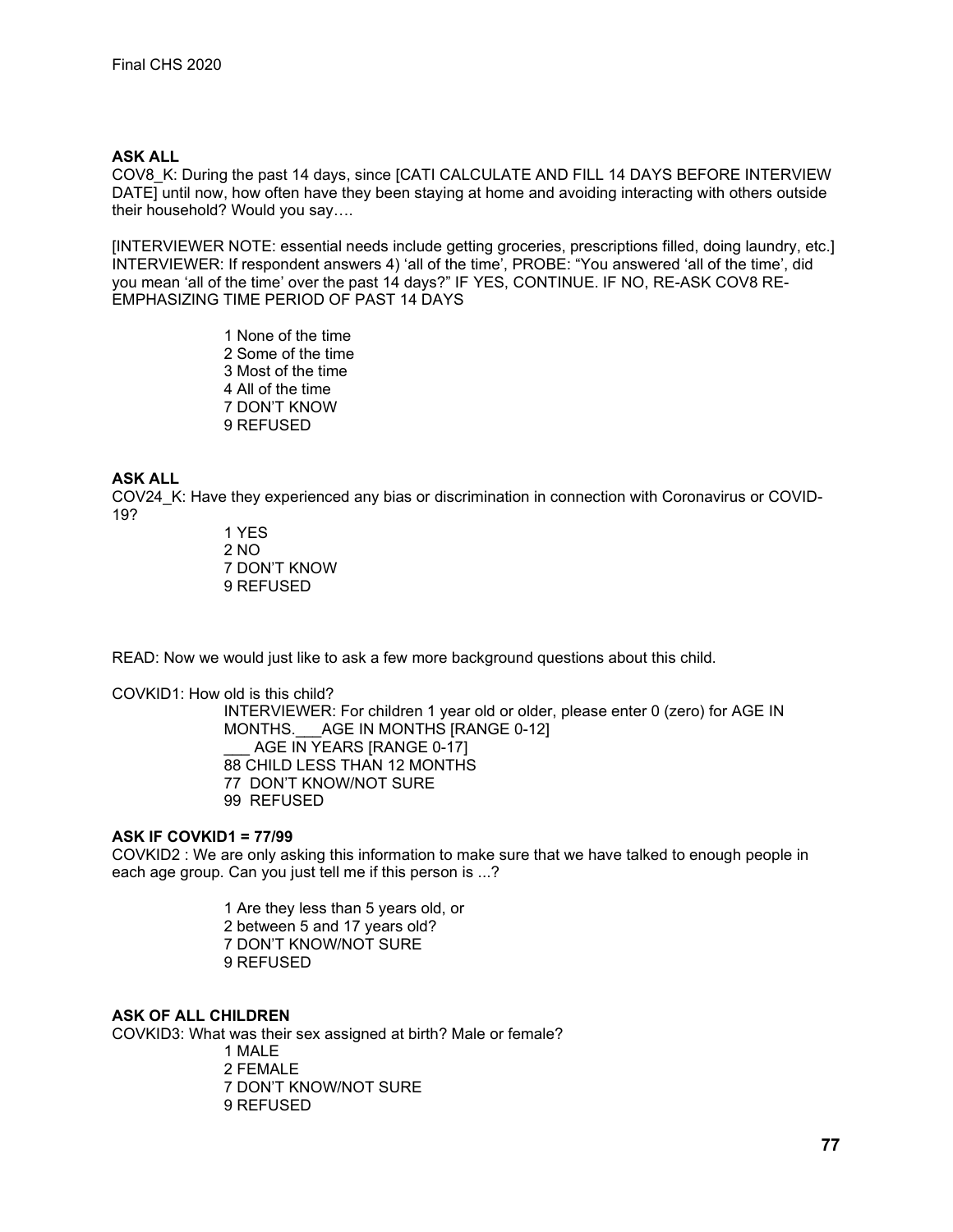# **ASK OF ALL CHILDREN**

COVKID4: Is this child Hispanic or Latino [IF ANSWERED COVKID3 = male], or Latina [IF ANSWERED COVKID3 = 2]?

> 1 YES 2 NO 7 DON'T KNOW/NOT SURE 9 REFUSED

# **ASK OF ALL CHILDREN**

COVKID5: I'm going to read a list of six race categories. Please choose one or more races that you consider this child to be:

[CODE ALL THAT APPLY]

01 White,

02 Black or Black American,

03 Asian,

04 Middle Eastern or North African,

05 Native Hawaiian or Other Pacific Islander,

06 American Indian, Native, First Nations, Indigenous Peoples of the Americas, or Alaska Native, or

07 Something else? (SPECIFY: How do you or how do they describe themselves]?) \_\_\_\_ 08 HISPANIC/LATINO

77 DON'T KNOW/NOT SURE

99 REFUSED

# **ASK OF ALL CHILDREN**

COVKID6: Please tell me the country or U.S. territory where this child was born.

[CODE EITHER USA OR OUTSIDE USA BASED ON RESPONSE. PUERTO RICO AND OTHER US TERRITORIES ARE CONSIDERED OUTSIDE USA]

1 USA

2 OUTSIDE USA 7 DON'T KNOW/NOT SURE 9 REFUSED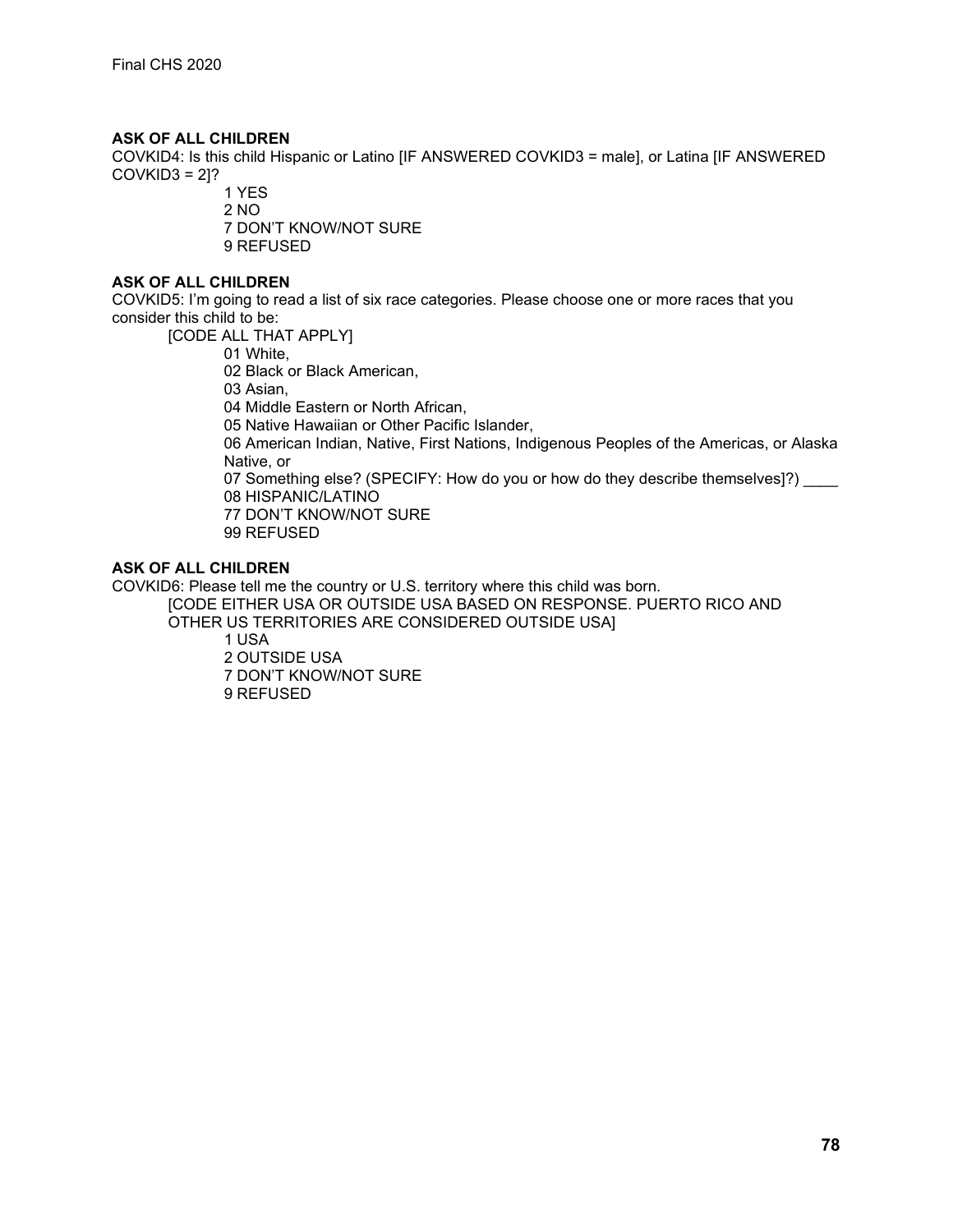60. AFRICA 61. ALBANIA 62. ANTIGUA 01. ARGENTINA 64. AUSTRIA 02. AUSTRALIA 03. BANGLADESH 04. BARBADOS 05. BELARUS 68. BELIZE 06. BOLIVIA 07. BRAZIL 08. CANADA 09. CARIBBEAN 228. CENTRAL AFRICA 10. CHILE 11. CHINA 12. COLOMBIA 13. COSTA RICA 14. CUBA 227. CZECH REPUBLIC 73. CZECHOSLOVAKIA 15. DOMINICAN REPUBLIC 127. EASTERN AFRICA 16. ECUADOR 17. EGYPT 18. EL SALVADOR 74. ENGLAND 75. EUROPE 19. FRANCE 20. GERMANY 21. GHANA 22. GREECE 78. GRENADA 23. GUATEMALA 79. GUINEA 24. GUYANA 25. HAITI 26. HONDURAS 27. HONG KONG 28. HUNGARY 29. INDIA 81. IRAN 30. IRELAND 31. ISRAEL 32. ITALY 33. JAMAICA 34. JAPAN 35. KOREA 135. LIBERIA 87. MALAYSIA 137. MALI 36. MEXICO 37. NICARAGUA 38. NIGERIA 229. NORTHERN AFRICA

39. PAKISTAN 40. PANAMA 41. PERU 42. PHILIPPINES 43. POLAND 44. PUERTO RICO 45. ROMANIA 46. RUSSIA 97. SENEGAL 47. SIERRA LEONE 166. SLOVAKIA 48. SOUTH AMERICAN 49. SPAIN 230. SOUTHERN AFRICA 102. ST. LUCIA 103. ST. VINCENT 104. SURINAME 105. SWEDEN 50. TAIWAN 107. THAILAND 51. TRINIDAD AND TOBAGO 52. TURKEY 53. UKRAINE 54. UNITED KINGDOM (INCLUDES ENGLAND, N. IRELAND, SCOTLAND, WALES) 108. URUGUAY 109. UZBEKISTAN 55. VENEZUELA 56. VIETNAM 110. VIRGIN ISLANDS 111. WESTERN AFRICA 57. WEST INDIAN 58. YUGOSLAVIA 66. OTHER (SPECIFY)\_\_\_\_\_\_\_\_\_\_ 77. DON'T KNOW/NOT SURE 99. REFUSE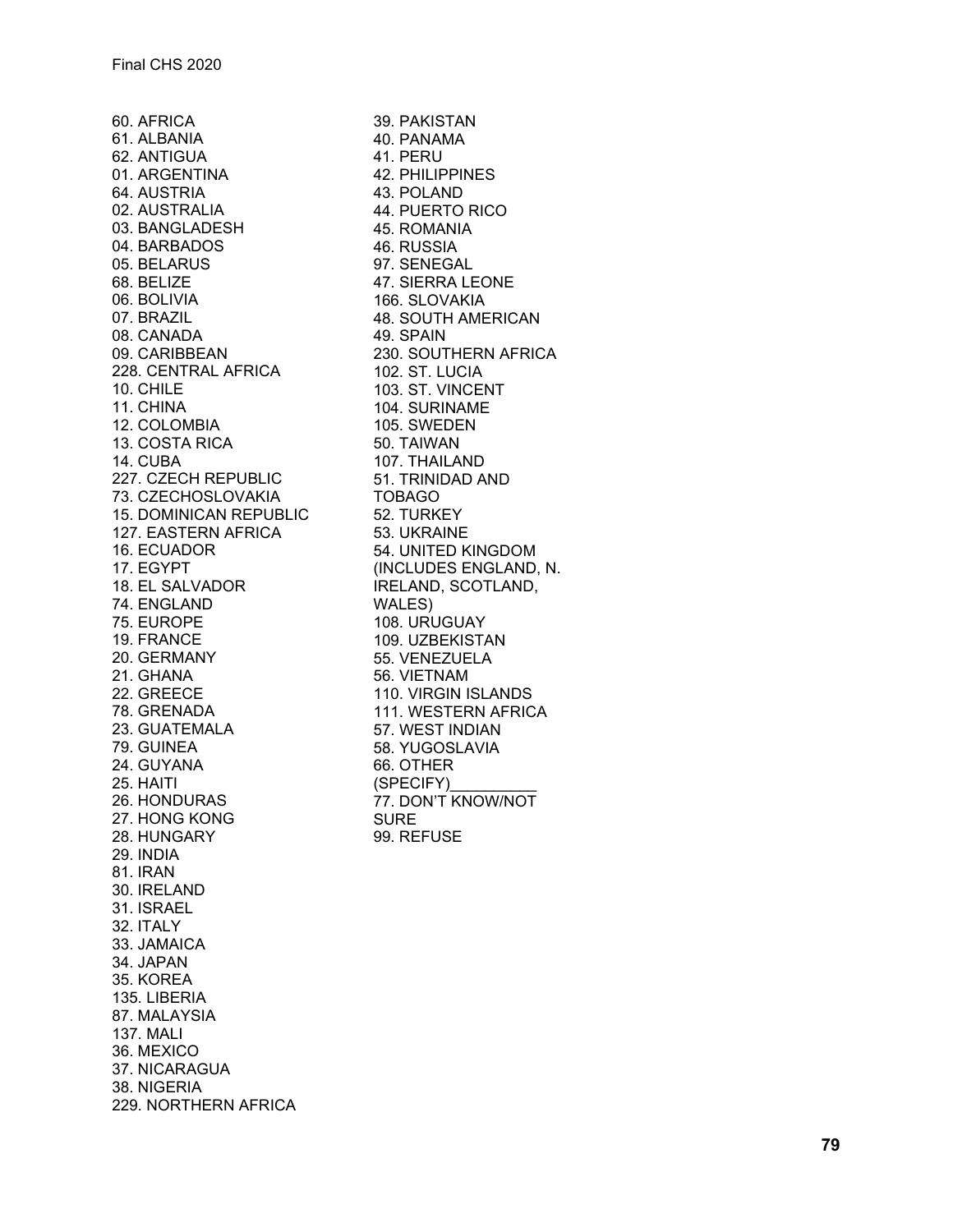# **ASK OF ALL CHILDREN**

COVKID7: Is this child insured by Medicaid or Child Health Plus? INTERVIEWER: Read if needed: Medicaid and Child Health Plus are state health insurance programs available for low income families.

1 YES 2 NO 7 DON'T KNOW/NOT SURE 9 REFUSED

# **ASK IF COVKID7 NE 1**

COVKID8: Is this child covered by any kind of health insurance?

1 YES 2 NO 7 DON'T KNOW 9 REFUSED

# [IF CHILDREN=1, DISPLAY:]

Thank you for answering the questions about the child that lives with you, now we will continue the survey asking questions about you.

# **COVEND:**

DISPLAY: [IF CHILDREN=2, DISPLAY: Thank you.] I still have important questions to ask, but at the end of the survey, I will also tell you about the chance to get tested to see if you have antibodies for the virus that causes Coronavirus at no cost to you. The test would involve a trained technician coming to your home to take a blood sample.

You can still take part in this test even if you have already been tested for COVID-19 or antibodies or participated in other serosurveys.

By taking this test you will help the Health Department estimate how many people have been infected with the virus in New York. As a thank you for your time participating, you will be provided with a \$30 gift card.

Would you be interested in taking part in the antibody testing?

1 YES 2 NO 7 DON'T KNOW 9 REFUSED

IF COVEND = YES, DISPLAY: Thank you. We will ask more about the antibody testing at the end of the survey.

# **NUTRITION**

And now some questions about food and drinks.

# **ASK ALL**

**Q11.6 -** Thinking about nutrition...how many total servings of fruit and/or vegetables did you eat yesterday? A serving would equal one medium apple, a handful of broccoli, or a cup of carrots.

INTERVIEWER: IF RESPONDENT TELLS YOU WHAT FRUITS/VEGETABLES HE/SHE ATE, ADD UP THE SERVINGS AFTER REPEATING THE QUESTION ONCE.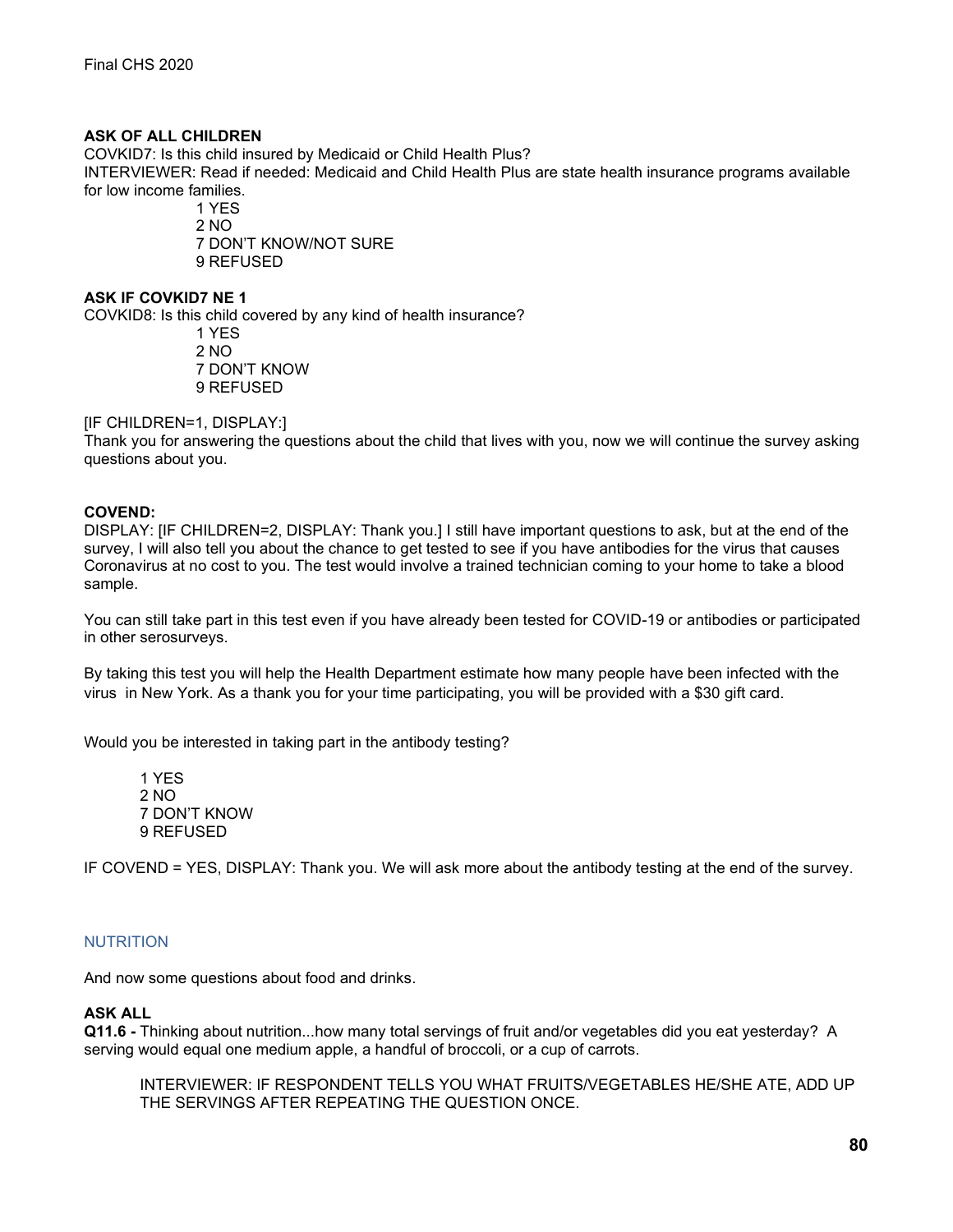PROBE: You ate (REPEAT ALL THE FRUITS AND VEGETABLES RESPONDENT SAID). That adds up to X servings. Would you say you ate X servings of fruits and vegetables yesterday?

NUMBER OF SERVINGS [CATI RANGE  $0 - 50$ ]

77 DON'T KNOW/NOT SURE 99 REFUSED

#### **ASK ALL**

**Q11.3** – How often do you drink sugar sweetened soda? Do not include diet soda or seltzer. You can answer per day, per week, or per month.

INTERVIEWER: Read if needed: How many sodas do you drink per day, per week or per month?

INTERVIEWER: Read if needed: One drink of soda would equal a 12 ounce can, bottle or glass.

INTERVIEWER: Read if needed: Please give your best estimate.

1\_\_ PER DAY (RANGE 1-99) 2 PER WEEK (RANGE 1-99) 3\_\_ PER MONTH (RANGE 1-99)

888 NONE / NEVER / RARELY 777 DON'T KNOW/NOT SURE 999 REFUSED

# **ASK ALL**

**Q11.4 -** How often do you drink other sweetened drinks like sweetened iced tea, sports drinks, fruit punch or other fruit-flavored drinks? Do not include diet soda, sugar free drinks, or 100% juice.

INTERVIEWER: Read if needed: How many sweetened drinks do you drink per day, per week or per month?

INTERVIEWER: Read if needed: One drink of sweetened drinks would equal a 12 ounce can, bottle or glass. INTERVIEWER: Read if needed: Please give your best estimate.

1\_\_ PER DAY (RANGE 1-99)

- 2\_\_ PER WEEK (RANGE 1-99)
- 3\_\_ PER MONTH (RANGE 1-99)

888 NONE / NEVER / RARELY 777 DON'T KNOW/NOT SURE 999 REFUSED **CATI NOTE: ONLY ALLOW ONE FIELD TO BE ENTERED.**

# **INSERT TIMESTAMP: T13\_Sum**

# PHYSICAL ACTIVITY

# **Now I will ask you some questions about physical activity.**

#### **ASK ALL**

**Q12.1 -** During the past 30 days, other than your regular job, did you participate in any physical activities or exercises such as running, calisthenics, golf, gardening, or walking for exercise?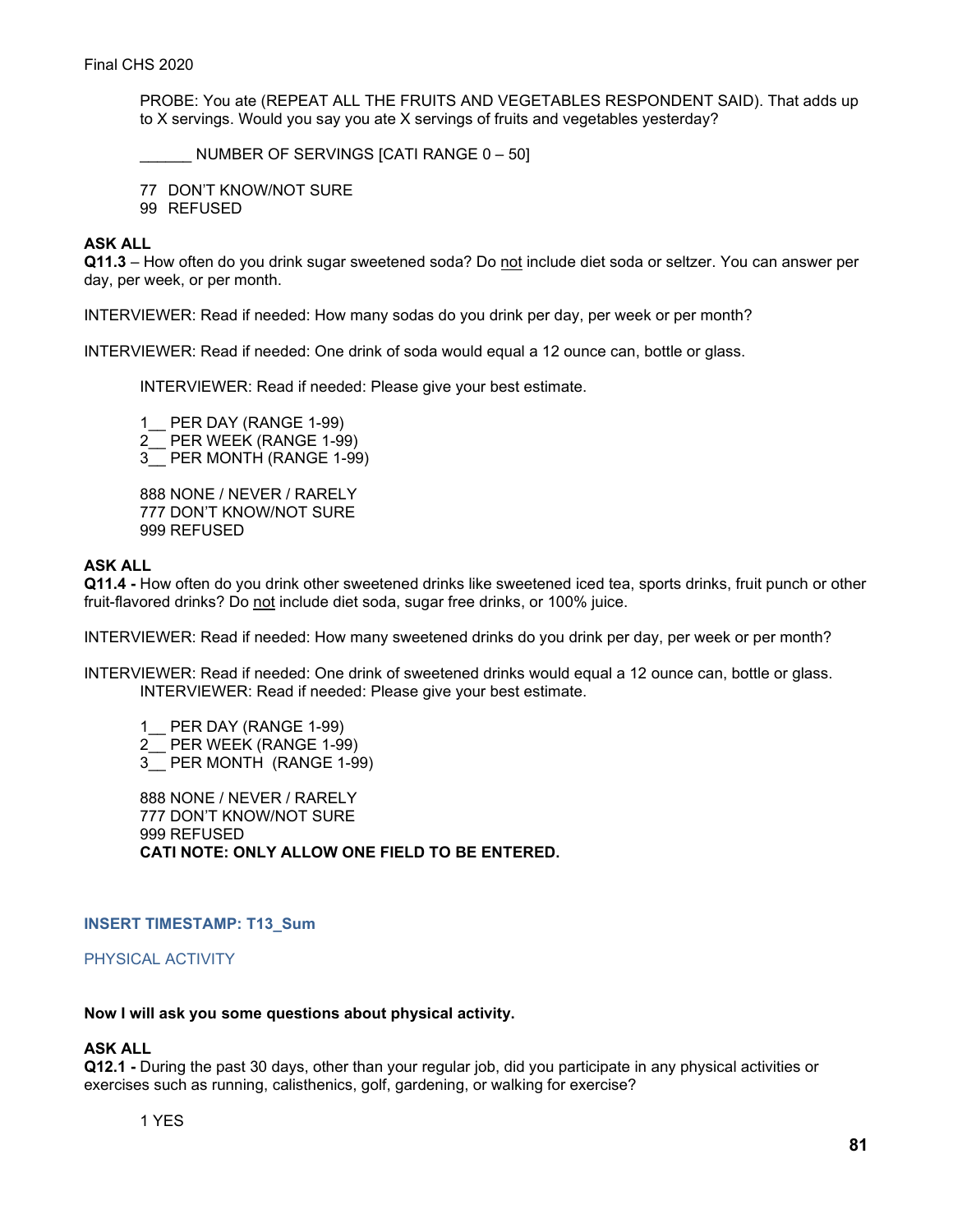2 NO 7 DON'T KNOW/NOT SURE 9 REFUSED

# **ASK ALL**

**Q12.2 –** In the past 12 months, how often have you ridden a bicycle in one of the five boroughs of New York City? Would you say once a week or more, several times a month, at least once a month, a few times a year, or never?

INTERVIEW: If asked: This does not include a stationary bike.

1 ONCE A WEEK OR MORE 2 SEVERAL TIMES A MONTH 3 AT LEAST ONCE A MONTH 4 A FEW TIMES A YEAR 5 NEVER 6 (VOL) PHYSICALLY UNABLE TO RIDE A BIKE 7 DON'T KNOW/NOT SURE 9 REFUSED

# **ASKIF Q9.1 <26 OR Q9.1a = 6 [ASK ONLY OF THOSE 18 TO 25]**

**Q12.3 –** This next question is about swimming. How would you describe your swimming ability? Would you say..

INTERVIEWER: Please say the number before the text response. Respondent can answer with either the number or the text/word.

1 1) You do not know how to swim

- 2 2) You can swim a little and can float in shallow water
- 3 3) You can swim somewhat well but cannot swim the entire length of a standard size pool, which is about 80 feet, or

4 4) You can swim the entire length of a standard size pool

7 DON'T KNOW/NOT SURE

9 REFUSED

**INSERT TIMESTAMP: T14\_Sum**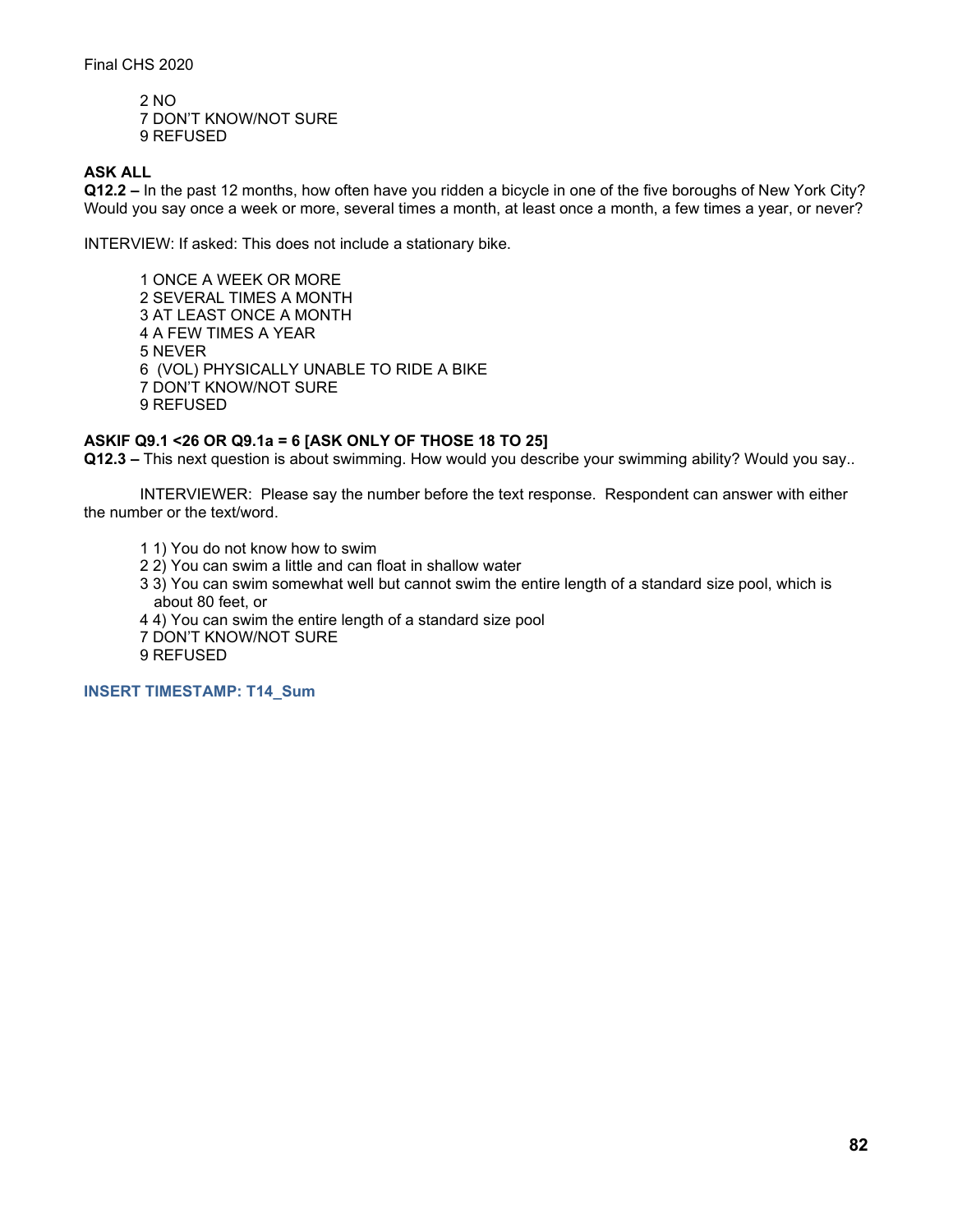# **DISABILITIES**

# **The next questions ask about physical and mental disabilities.**

# **ASK ALL**

**Q13.1 –** Do you have any difficulty performing your daily activities because of any physical, mental, or emotional problems?

INTERVIEWER: If asked: This includes things like bathing, climbing stairs, or doing errands alone.

1 YES 2 NO 7 DON'T KNOW/NOT SURE 9 REFUSED

# **ASK ALL**

**Q13.2 –** Do you use any assistive devices, such as a cane, a wheelchair, an adapted bed, or a hearing assistive telephone because of a health condition?

1 YES 2 NO 7 DON'T KNOW/NOT SURE 9 REFUSED

**INSERT TIMESTAMP: T15\_Sum**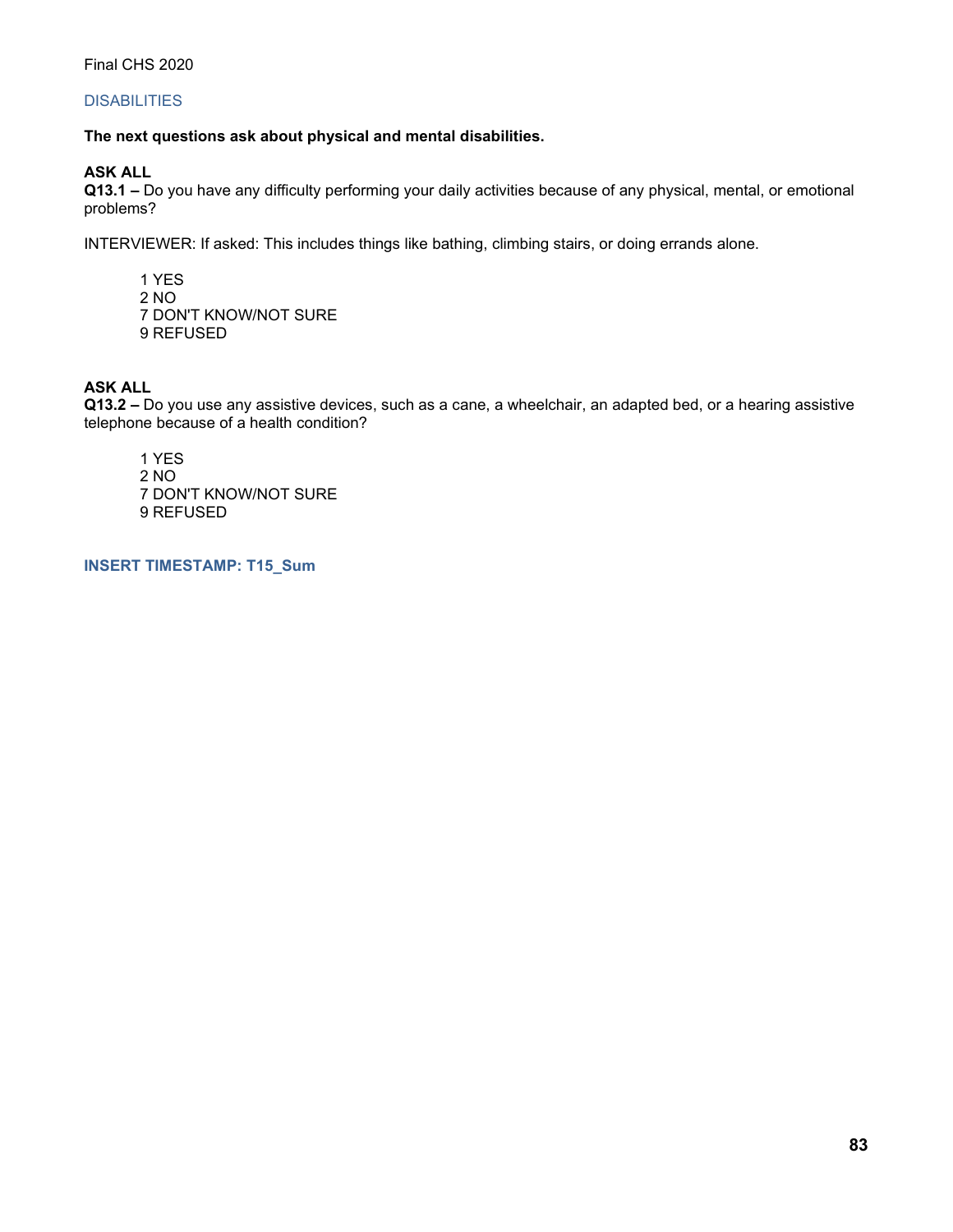# **CANCER**

# **DISPLAY SCREEN IF (Q9.1>=45) OR (Q9.1a=1,2,3)**

#### **SCREEN: Now I will ask you some questions about cancer screenings.**

# **IF Q9.1 >=45 (OR Q9.1a = 1 OR 2 OR 3), ELSE SKIP TO Q16.1 [ASK IF 45 OR OLDER]**

**Q15.3 -** A colonoscopy [kO-luh-nos-kuh-pE] is an exam in which a tube is inserted in the rectum to view the bowel for signs of cancer or other health problems. Have you ever had a colonoscopy?

INTERVIEWER: Read if needed: A colonoscopy involves examination of the entire colon, and usually involves taking medicine to make you have many watery stools the night before the exam and getting medicine through a needle in the arm to make you sleepy during the procedure.

1 YES 2 NO 7 DON'T KNOW/NOT SURE 9 REFUSED

# **ASK IF Q15.3 = 1 [ASK IF EVER RECEIVED COLONOSCOPY]**

**Q15.4 -** When was your most recent colonoscopy [kO-luh-nos-kuh-pE] performed?

INTERVIEWER: Read if needed:

1 Less than 1 year ago

2 1 year ago but less than 5 years ago

3 5 years ago but less than 10 years ago, or

4 10 or more years ago?

7 DON'T KNOW/NOT SURE

9 REFUSED

# **INSERT TIMESTAMP: T17\_Sum**

HIV TESTING

Now I am going to ask you about HIV testing. Do not count any test you might have had as a part of a blood donation.

**ASK ALL**

**Q16.1 -** Have you had an HIV test in the last 12 months?

1 YES 2 NO 7 DON'T KNOW/NOT SURE 9 REFUSED

**ASK IF Q16.1 NE 1 [ASK IF NO HIV TEST IN PAST 12 MONTHS]**

**Q16.2 -** Have you ever had an HIV test?

1 YES 2 NO 7 DON'T KNOW/NOT SURE 9 REFUSED

#### **INSERT TIMESTAMP: T18\_Sum**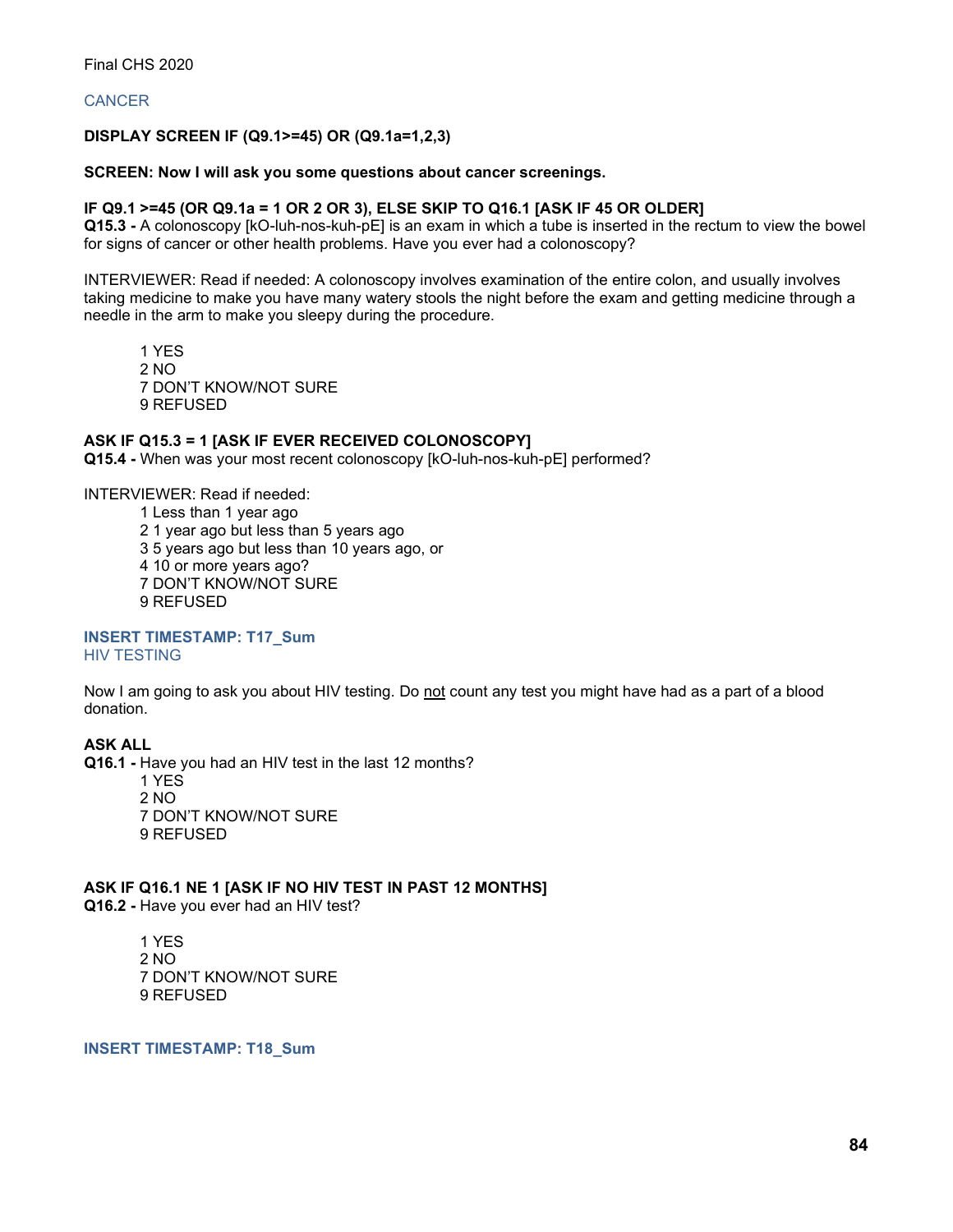# SEXUAL BEHAVIOR

**WOMEN ONLY: IF Q9.2=2 AND Q9.3=1 AND Q9.3B=2, SKIP TO Q17.1m ASK IF Q9.2=2 OR (IF Q9.2=1 AND Q9.3=2 AND Q9.3B=2), ELSE SKIP TO Q17.1m [ASK ALL ASSIGNED FEMALE AT BIRTH]**

**READ: The next few questions are about your (Q9.1≤45 (OR Q9.1a = 4,5,6 READ: reproductive health and) sexual behavior. As a reminder, your answers are strictly confidential and you don't have to answer any question you don't want to.**

# **IF Q9.2=2 AND Q9.3=1 AND Q9.3B=2, SKIP TO Q17.1m ASK IF Q9.2=2 OR (IF Q9.2=1 AND Q9.3=2 AND Q9.3B=2), ELSE SKIP TO Q17.1m [ASSIGNED FEMALE AT BIRTH]**

**Q17.1f -** During the past 12 months, with how many men have you had sex? By sex we mean oral, vaginal or anal sex, but not masturbation.

NUMBER [CATI RANGE 0 - 499]

777 DON'T KNOW/NOT SURE 999 REFUSED

# **ASK IF Q17.1f > 0 AND NOT 777 OR 999, ELSE SKIP TO Q17.3f [ASK IF HAD AT LEAST ONE MALE SEXUAL PARTNER IN PAST 12 MONTHS]**

**Q17.2f -** The last time you had sex, did you use a condom? INTERVIEWER: If asked: This includes the female condom

INTERVIEWER: If asked: This is the last time you had sex with a man.

1 YES 2 NO 7 DON'T KNOW/NOT SURE 9 REFUSED

# **ASK IF Q9.2=2 OR (IF Q9.2=1 AND Q9.3=2 AND Q9.3B=2)AND Q9.1≤45 (OR Q9.1a = 4,5,6) AND Q17.1f > 0 AND NOT 777,999**

# **[ASK IF 45 YEARS AND UNDER WITH AT LEAST ONE MALE SEXUAL PARTNER**]

**Q17.3f –** The last time you had vaginal sex, did you or your partner use any other method of birth control besides condoms to prevent a pregnancy?

1 Yes 2 No 3 DID NOT HAVE VAGINAL SEX 4 DON'T NEED/NOT AT RISK OF PREGNANCY 7 DON'T KNOW/NOT SURE 9 REFUSED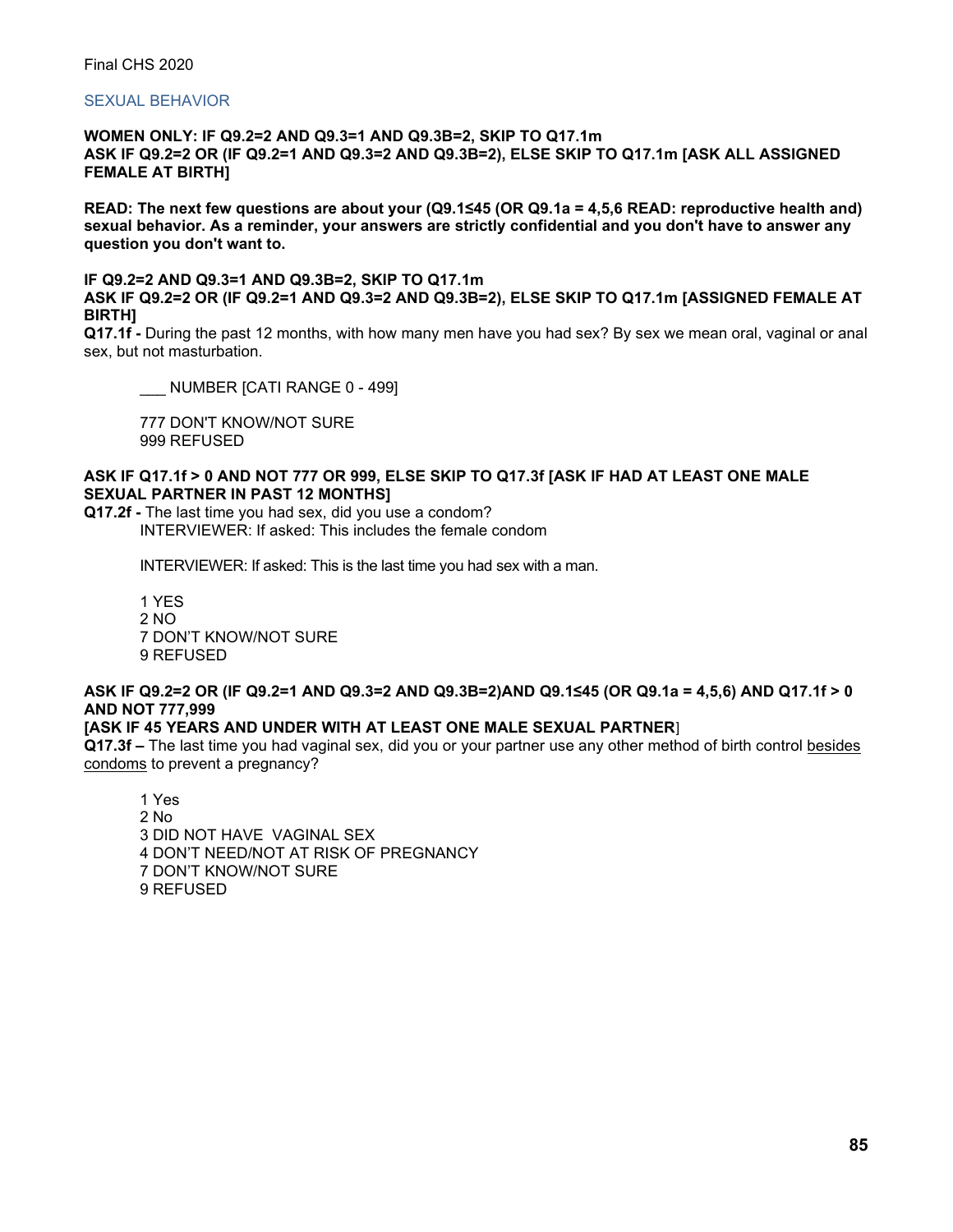#### **ASK IF QXVERS=1 AND Q17.3f = 1, ELSE SKIP TO Q17.5f [ASK IF 45 YEARS AND UNDER WITH AT LEAST ONE MALE SEXUAL PARTNER**] **Q17.4f –** What method or methods did you use?

INTERVIEWER: Read list if needed.

CODE ALL THAT APPLY

- 1 Birth control pills
- 2 Injectable birth control ("the shot", "Depo-Provera"), vaginal ring ("Nuva- Ring"), patch ("Ortho Evra")
- 3 Intrauterine device/IUD ("Mirena" or "Copper-T"), or implant ("Implanon")
- 4 Emergency contraception ("Morning-after pill")
- 5 Withdrawal or Rhythm Method,
- 6 Diaphragm, cervical cap, sponge, female condom, jelly, cream or spermicide
- 7 Female Sterilization (tubes tied or hysterectomy),
- 8 Male Sterilization (vasectomy), or
- 9 You did not use any of these methods
- 77 DON'T KNOW/NOT SURE

99 REFUSED

# **ASK IF Q17.1f > 0 AND NOT 777 OR 999 [ASK IF SEXUALLY ACTIVE]**

**Q17.6f -** In the past 12 months, have you had anal sex?

INTERVIEWER: Read if needed: By anal sex, we mean having your partner put his penis in your rectum.

1 YES 2 NO 7 DON'T KNOW/NOT SURE 9 REFUSED

# **ASK IF Q17.6f = 1 [ASK IF HAD ANAL SEX PAST 12 MONTHS]**

**Q17.7f –** The last time you had anal sex did you or your partner use a condom?

1 YES 2 NO 7 DON'T KNOW/NOT SURE 9 REFUSED

# **ASK IF Q17.6f = 1 [ASK IF HAD ANAL SEX PAST 12 MONTHS]**

**Q17.8f –** In the past 12 months, did you have an anal or rectal STD test?

INTERVIEWER: Read if needed: STD stands for sexually transmitted disease.

1 YES 2 NO 7 DON'T KNOW/NOT SURE 9 REFUSED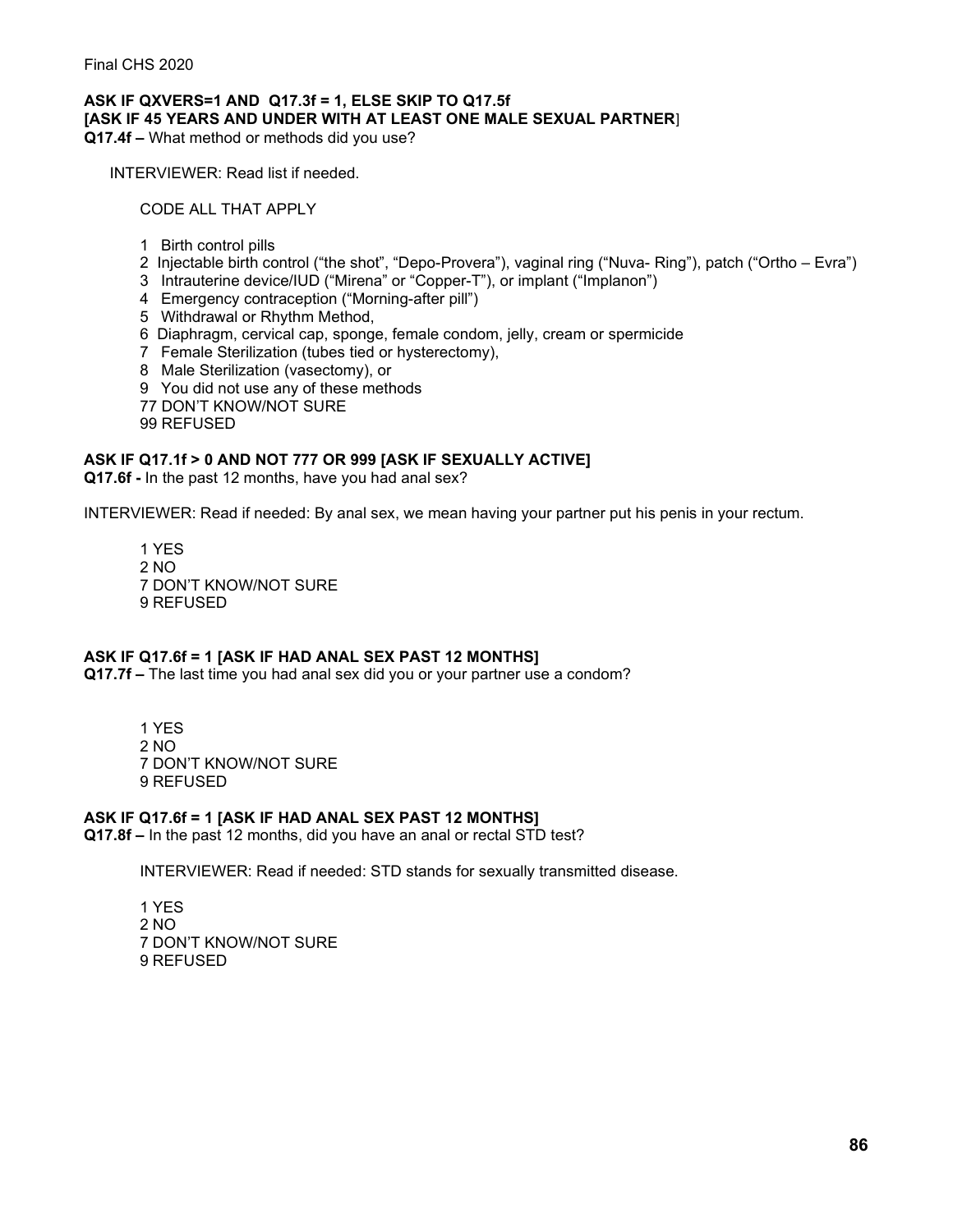**ASK IF Q9.2=2 OR (IF Q9.2=1 AND Q9.3=2 AND Q9.3B=2) [ASK ALL ASSIGNED FEMALE AT BIRTH] Q17.9f -** During the past 12 months, with how many women have you had sex?

INTERVIEWER: Read if needed: By sex we mean oral, vaginal or anal sex, but not masturbation.

\_\_\_ NUMBER [CATI RANGE 0 - 499]

777 DON'T KNOW/NOT SURE 999 REFUSED

# **ASK IF Q9.2=2 OR (IF Q9.2=1 AND Q9.3=2 AND Q9.3B=2)AND Q9.1≤45 (OR Q9.1a = 4,5,6) AND Q17.1f > 0 AND NOT 777,999**

**Q17.10f –** Reproductive health care includes services such as access to contraception and abortion services. Was there a time in the past 12 months when you needed contraception or abortion services but did not get it?

1 YES 2 NO 7 DON'T KNOW/NOT SURE 9 REFUSED

# **ASK IF Q17.1f > 0 AND NOT 777, 999 OR Q17.9f > 0 AND NOT 777, 999 [ASK IF SEXUALLY ACTIVE]**

**Q17.11f -** Sometimes people who do not have HIV take a daily HIV medication, known as Truvada, to keep from getting HIV. This is called PrEP, or Pre-Exposure Prophylaxis [PRO-fuh-LAX-ISS]. Have you ever heard of PrEP?

INTERVIEWER NOTE: Do not probe if Don't Know/Not Sure.

1 YES 2 NO 7 DON'T KNOW/NOT SURE 9 REFUSED

# **ASK IF Q17.11f = 1 [ASK IF R HEARD OF PrEP]**

**Q17.12f –** Have you ever used PrEP to prevent getting infected with HIV?

1 YES 2 NO 7 DON'T KNOW/NOT SURE 9 REFUSED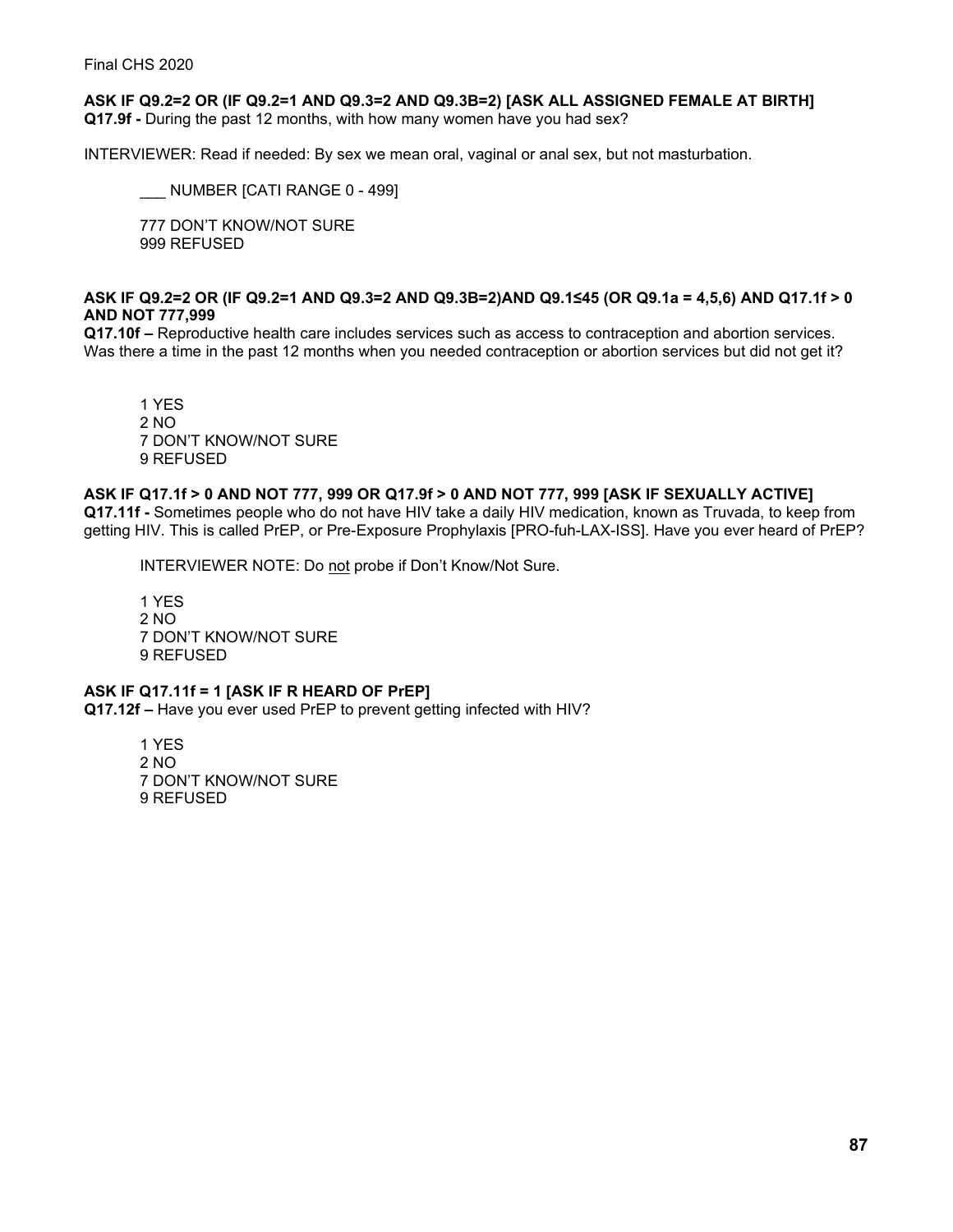#### **SEXUAL BEHAVIOR**

**MEN ONLY: IF Q9.2=1 AND Q9.3=2 AND Q9.3B=2, SKIP TO Q18.1 ASK IF Q9.2=1 OR (IF Q9.2=2 AND Q9.3=1 AND Q9.3B=2), ELSE SKIP TO Q18.1 [ASK ALL ASSIGNED MALE AT BIRTH]**

**READ: The next few questions are about your sexual behavior. As a reminder, your answers are strictly confidential and you don't have to answer any question you don't want to.**

**IF Q9.2=1 AND Q9.3=2 AND Q9.3B=2, SKIP TO Q18.1 ASK IF Q9.2=1 OR (IF Q9.2=2 AND Q9.3=1 AND Q9.3B=2), ELSE SKIP TO Q18.1 [ ASSIGNED MALE AT BIRTH]**

**Q17.1m -** During the past 12 months, with how many women have you had sex? By sex we mean oral, vaginal or anal sex, but not masturbation.

NUMBER [CATI RANGE 0 - 499] RECORD 777 FOR DON'T KNOW/NOT SURE RECORD 999 FOR REFUSED

**ASK IF Q9.2=1 OR (IF Q9.2=2 AND Q9.3=1 AND Q9.3B=2) [ASK ALL ASSIGNED MALE AT BIRTH] Q17.2m -** During the past 12 months, with how many men have you had sex?

INTERVIEWER: Read if needed: By sex we mean oral or anal sex, but not masturbation.

NUMBER [CATI RANGE 0 - 499] 777 DON'T KNOW/NOT SURE 999 REFUSED

# **ASK IF Q17.2m >0 and NOT 777,999 , ELSE SKIP TO Q17.4m [ASK ONLY OF MEN WHO HAD SEX WITH MEN IN PAST 12 MONTHS],**

**Q17.3m -** The last time you had sex with a man, did you or your partner use a condom?

INTERVIEWER: If asked: This includes the female condom

1 YES 2 NO 3 DIDN'T HAVE ANAL SEX

7 DON'T KNOW/ NOT SURE 9 REFUSED

**ASK IF (Q17.1m >0 AND Q17.1m <500, AND (Q17.2m = 0)) OR ((Q17.1m >0 AND Q17.1m <500) AND (Q17.2m = 777 OR Q17.2m = 999)), ELSE SKIP TO Q17.5m [MEN WHO ONLY HAD SEX WITH WOMEN IN PAST 12 MONTHS]**

**Q17.4m -** The last time you had sex, did you use a condom?

INTERVIEWER: If asked: This includes the female condom

1 YES 2 NO 7 DON'T KNOW/NOT SURE 9 REFUSED

#### **ASK IF Q17.1m > 0 AND NOT 777 OR 999, AND Q17.2m > 0 AND NOT 777 OR 999). [ASK ONLY OF MEN WHO HAD SEX WITH MEN AND WOMEN IN PAST 12 MONTHS) ELSE SKIP TO Q17.6m**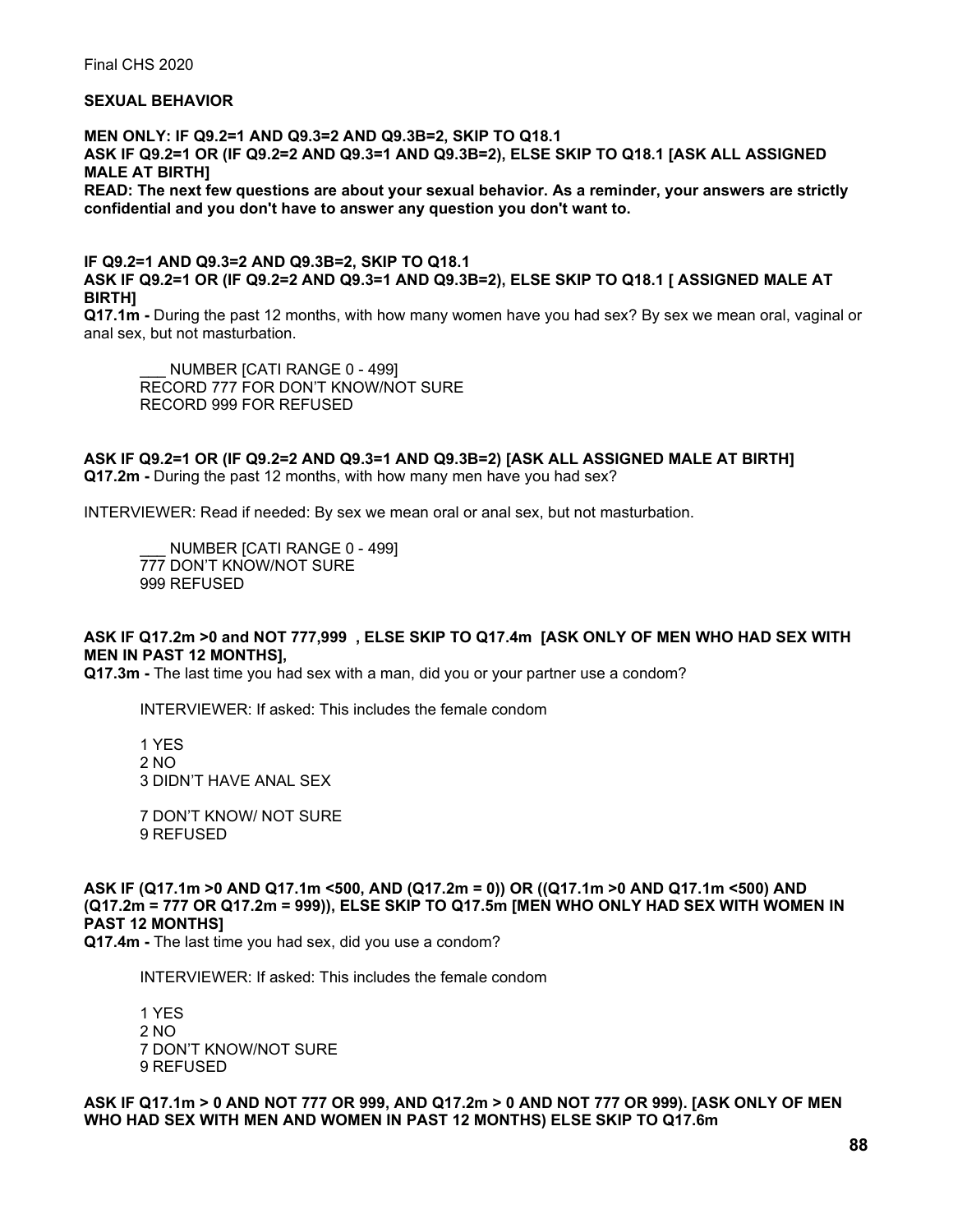**Q17.5m -** The last time you had sex with a woman, did you use a condom?

INTERVIEWER: If asked: This includes the female condom

1 YES 2 NO 7 DON'T KNOW/NOT SURE 9 REFUSED

# **ASK IF Q9.2=1 OR (IF Q9.2=2 AND Q9.3=1 AND Q9.3B=2) AND Q9.1 ≤65 (OR Q9.1a = 3,4,5,6) AND Q17.1m > 0 AND NOT 777,999**

#### **[ASK IF 65 YEARS AND UNDER WITH AT LEAST ONE FEMALE SEXUAL PARTNER]**

**Q17.6m –** The last time you had vaginal sex, did you or your partner use any other method of birth control besides condoms to prevent a pregnancy?

1 YES 2 NO 3 DID NOT HAVE VAGINAL SEX 4DON'T NEED/NOT AT RISK OF GETTING SOMEONE PREGNANT

7 DON'T KNOW/NOT SURE 9 REFUSED

# **ASK IF QXVERS=1 AND IF Q17.6m = 1, ELSE SKIP TO Q17.8m [ASK IF 65 YEARS AND UNDER WITH AT LEAST ONE FEMALE SEXUAL PARTNER AND USED B.C. BESIDES CONDOMS]**

**Q17.7m –** What method or methods did you or your partner use?

INTERVIEWER: Read list if needed

CODE ALL THAT APPLY

- 1 Birth control pills
- 2 Injectable birth control ("the shot", "Depo-Provera"), vaginal ring ("Nuva- Ring"), patch ("Ortho Evra")
- 3 Intrauterine device/IUD ("Mirena" or "Copper-T"), or implant ("Implanon")
- 4 Emergency contraception ("Morning-after pill")
- 5 Withdrawal or Rhythm Method
- 6 Diaphragm, cervical cap, sponge, female condom, jelly, cream or spermicide
- 7 Female Sterilization (tubes tied or hysterectomy)
- 8 Male Sterilization (vasectomy), or
- 9 You did not use any of these methods
- 77 DON'T KNOW/NOT SURE

99 REFUSED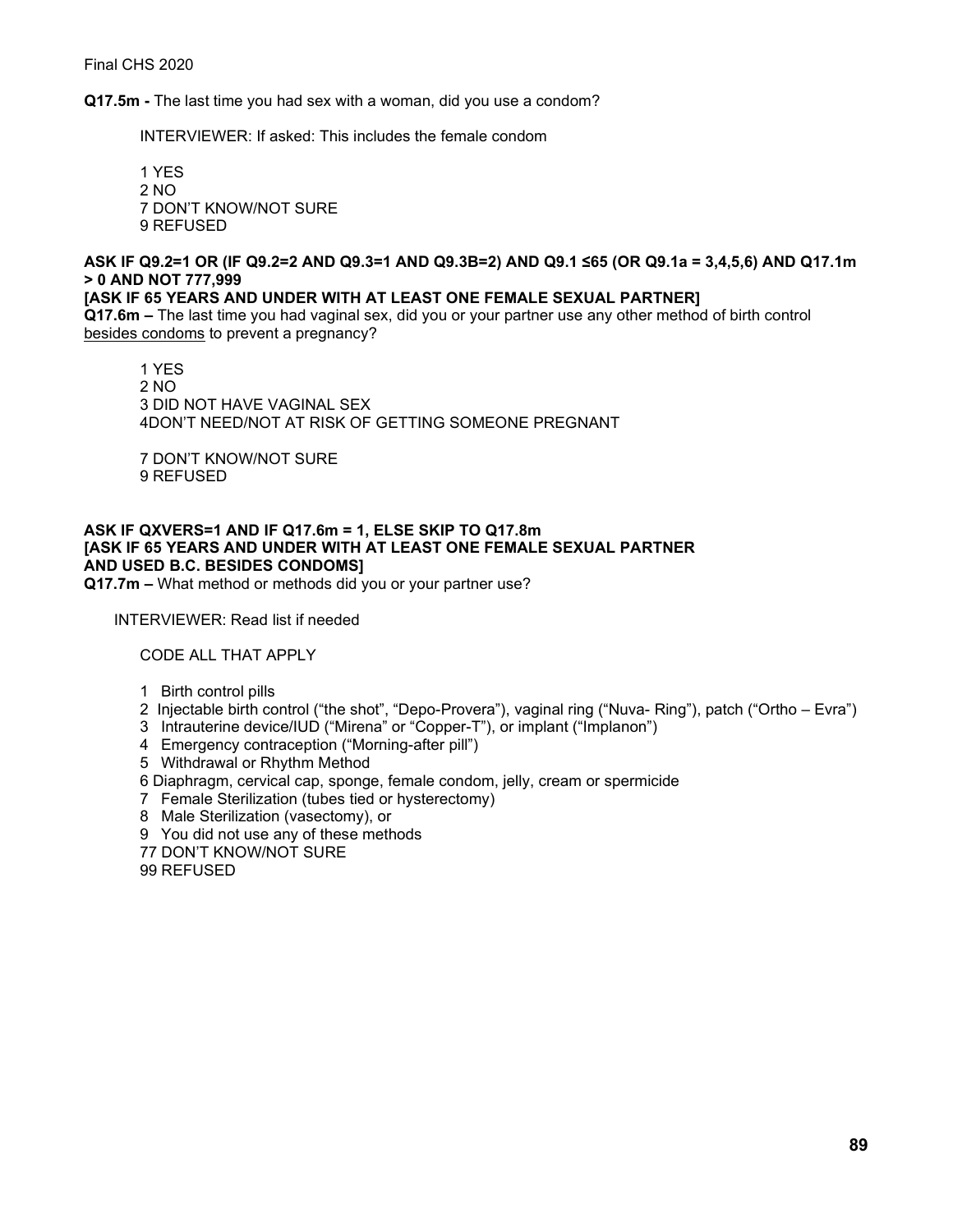#### **ASK IF Q17.1m OR Q17.2m > 0 AND NOT 777 OR 999 [ASK IF SEXUALLY ACTIVE] Q17.8m -** In the past 12 months, have you had anal sex?

INTERVIEWER: Read if needed: (IF Q17.1m>0 AND Q17.2m=0) By anal sex, we mean putting your penis in your partner's rectum.

(IF Q17.2m>0 AND Q17.1m>=0 OR IF Q17.2m>0 AND Q17.1m = 0) By anal sex, we mean putting your penis in your partner's rectum or having your partner put his penis in your rectum.

1 YES 2 NO 7 DON'T KNOW/NOT SURE 9 REFUSED

# **ASK IF Q17.8m = 1 [ASK IF HAD ANAL SEX PAST 12 MONTH]**

**Q17.9m -** The last time you had anal sex did you or your partner use a condom?

1 YES 2 NO 7 DON'T KNOW/NOT SURE 9 REFUSED

# **ASK IF Q17.8m = 1 [ASK IF HAD ANAL SEX PAST 12 MONTHS]**

**Q17.10m –** In the past 12 months, did you have an anal or rectal STD test?

INTERVIEWER: Read if needed: STD stands for sexually transmitted disease.

1 YES 2 NO 3 DID NOT HAVE RECEPTIVE ANAL SEX 7 DON'T KNOW/NOT SURE 9 REFUSED

# **ASK IF Q17.1m > 0 AND NOT 777,999 OR Q17.2m > 0 AND NOT 777,999 [ASK IF SEXUALLY ACTIVE]**

**Q17.11m –** Sometimes people who do not have HIV take a daily HIV medication, known as Truvada, to keep from getting HIV. This is called PrEP, or Pre-Exposure Prophylaxis [PRO-fuh-LAX-ISS]. Have you ever heard of PrEP?

1 YES  $2 N<sub>O</sub>$ 7 DON'T KNOW/NOT SURE 9 REFUSED

# **ASK IF Q17.11m = 1 [ASK IF HEARD OF PrEP]**

**Q17.12m –** Have you ever used PrEP to prevent getting infected with HIV?

1 YES 2 NO 7 DON'T KNOW/NOT SURE 9 REFUSED

**INSERT TIMESTAMP: T19\_Sum**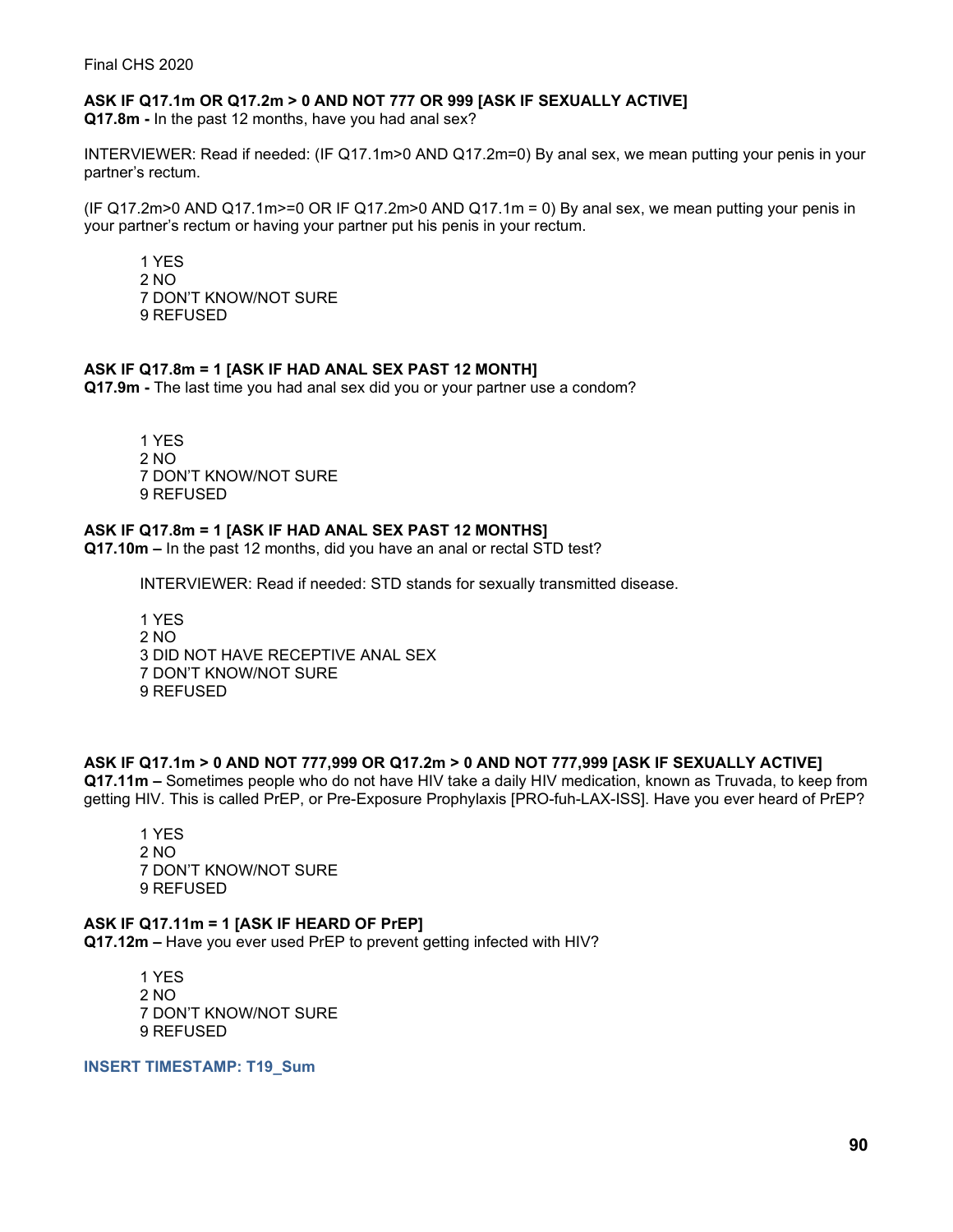ALCOHOL USE

# **SCREEN: Now a few questions about alcohol.**

# **ASK ALL**

**Q18.1 -** A drink of alcohol is 1 can or bottle of beer, 1 glass of wine, 1 can or bottle of wine cooler, 1 cocktail, or 1 shot of liquor. During the past 30 days, how many days per week or per month did you have at least 1 drink of any alcoholic beverage?

1 DAYS PER WEEK [RANGE 1-7]

2 \_\_ DAYS IN PAST 30 [RANGE 1-30]

888 NO DRINKS IN THE PAST 30 DAYS 777 DON'T KNOW/NOT SURE 999 REFUSED

**CATI Note: Only allow one field to be entered.**

**ASK IF Q18.1 > 0 BUT NOT 888, 777 OR 999 [ASK IF AT LEAST ONE DAY OF DRINKING IN PAST 30 DAYS] Q18.2 -** On the days when you drank, about how many drinks did you drink on average?

INTERVIEWER: Round up. 1/2 a drink, code as "1 Drink."

NUMBER OF DRINKS [RANGE OF 1-50 WITH A MINIMUM OF 1 DRINK] 77 DON'T KNOW/NOT SURE 99 REFUSED

# **ASK IF Q18.1 > 0 BUT NOT 888, 777 OR 999 [ASK IF AT LEAST ONE DAY OF DRINKING IN PAST 30 DAYS]**

**Q18.3 -** Considering all types of alcoholic beverages, how many times during the past 30 days did you have [IF Q9.2 = 1 OR (IF Q9.2=2 AND Q9.3=1 AND Q9.3B=2) READ: 5 or more drinks on one occasion?] [IF Q9.2 = 2 OR IF Q9.2 = 7|9 OR (IF Q9.2=1 AND Q9.3=2 AND Q9.3B=2) READ: 4 or more drinks on one occasion?]

NUMBER OF TIMES [CATI RANGE 0 -50] 77 DON'T KNOW/NOT SURE 99 REFUSED

**INSERT TIMESTAMP: T20\_Sum**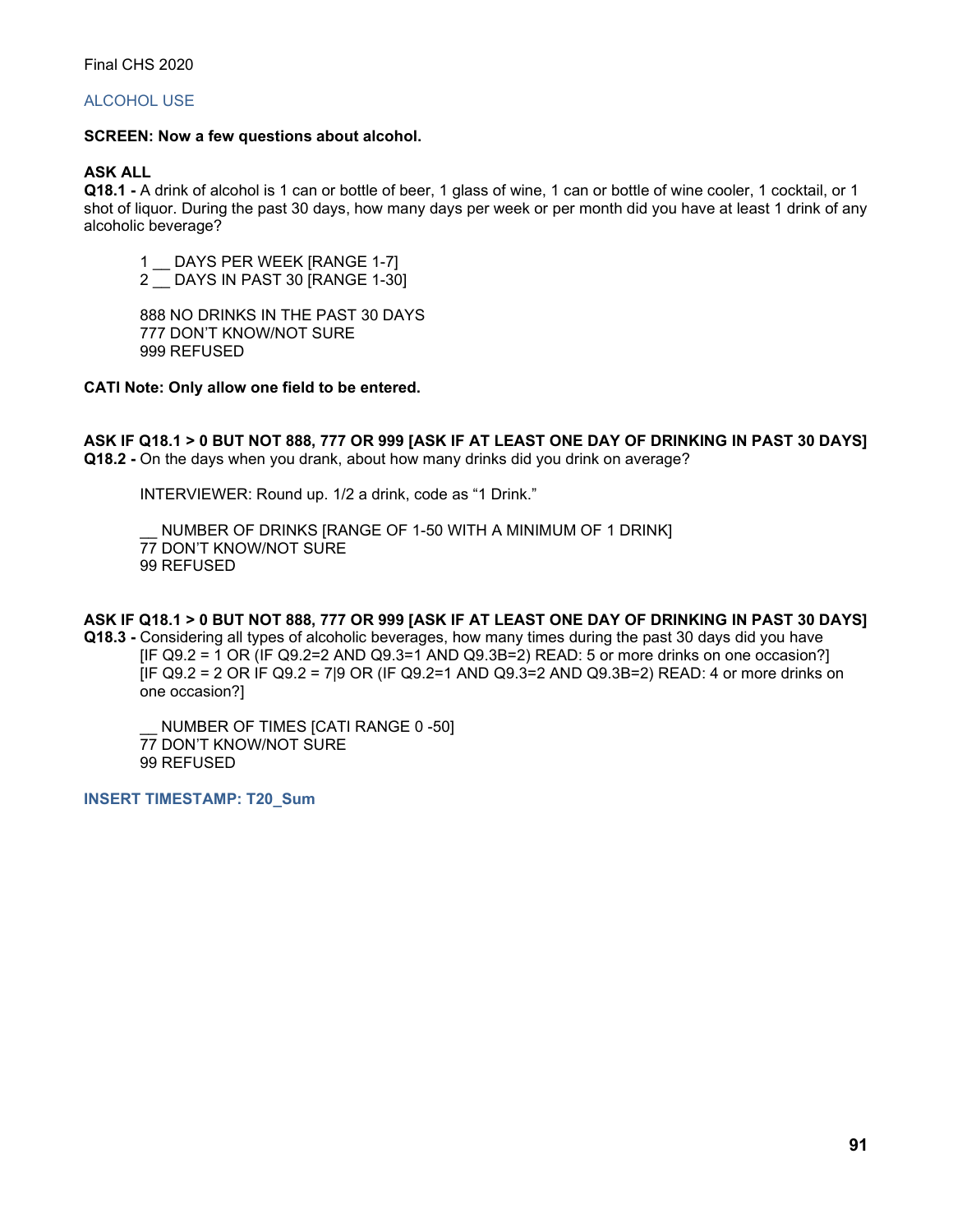# IPV AND SUICIDE

**READ:** The next questions are about sensitive topics and they might make some people uncomfortable. At the end of this section, I will give you phone numbers for organizations that can provide information and referral for these issues. Remember that all of your answers are kept private and if a question upsets you, you don't have to answer it.

# **ASK ALL**

**Q23.1** – Has a current or former intimate partner ever hit, slapped, shoved, choked, kicked, shaken, or otherwise physically hurt you?

READ IF NEEDED: The intimate partner could be a current or past boyfriend or girlfriend, husband or wife, common-law spouse, someone with whom you have a child in common, or a dating partner. We are interested in any experiences you have had in the present or past.

INTERVIEWER, IF ASKED: The domestic violence hotline is (800) 621-HOPE (800-621-4673).

1 YES 2 NO 7 DON'T KNOW/NOT SURE 9 REFUSED

# **ASK ALL**

**Q23.2 –** Has a current or former intimate partner ever insulted you, or called you names repeatedly, or controlled your behavior?

READ IF NEEDED: The intimate partner could be a current or past boyfriend or girlfriend, husband or wife, common-law spouse, someone with whom you have a child in common, or a dating partner. We are interested in any experiences you have had in the present or past.

INTERVIEWER, IF ASKED: The domestic violence hotline is (800) 621-HOPE (800-621-4673).

1 YES 2 NO 7 DON'T KNOW/NOT SURE 9 REFUSED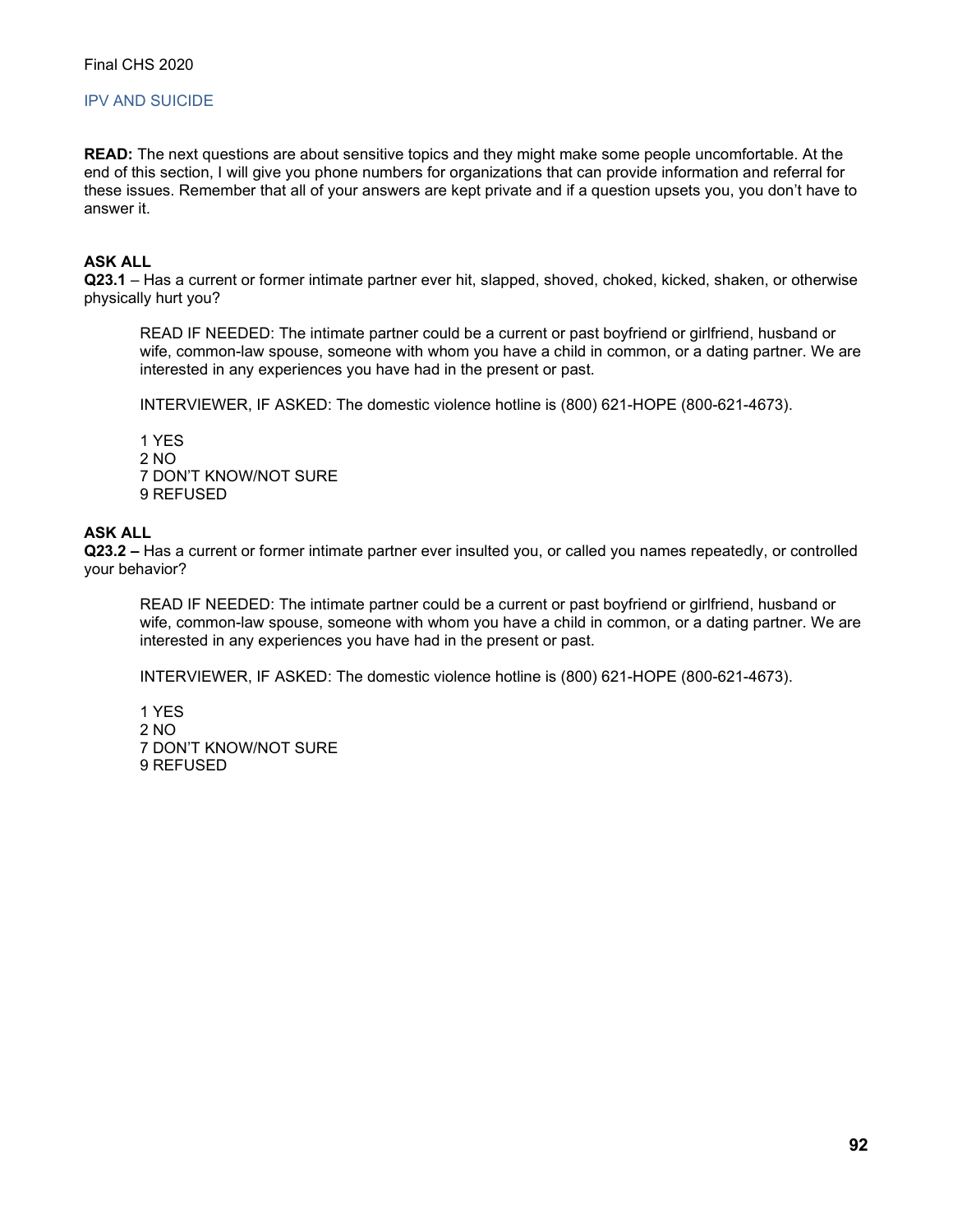# **ASK ALL**

**Q23.3** – At any time in the past 12 months, that is from [date fill] up to and including today, did you seriously think about trying to kill yourself?

1 YES 2 NO 7 DON'T KNOW/NOT SURE 9 REFUSED

**ASK IF Q23.3 = 1 Q23.4 –** During the past 12 months, have you tried to kill yourself?

> 1 YES 2 NO 7 DON'T KNOW/NOT SURE 9 REFUSED

# **PROTOCOL FOR FOLLOW-UP FOR THOSE ANSWERING YES TO Q23.3 OR Q23.4**

**Q23.4.1** - We realize that this topic may bring up past experiences that some people may wish to talk about. If you would like to talk to a trained counselor, NYC Well is a free service offered to all New Yorkers that has mental health professionals available to help. Would you like me to give you information on how you can contact NYC Well or would you like me to transfer you to NYC Well right now?

1 YES, PROVIDE NYC WELL CONTACT INFORMATION **GO TO Q23.4.2**

# 2 YES, TRANSFER TO NYC WELL RIGHT NOW **INITIATE TRANSFER, GO TO Q23.4.4** 3 NO **GO TO Q21.1 IF PTYPE=2 OR GO TO QLANDLINE IF PTYPE=1**

**Q23.4.2** - The number is 1-888-NYC-WELL (1-888-692-9355), text "well" to 65173, or online chat at "nyc.gov/nycwell" Would you like to contact NYC Well on your own right now or would you like to finish our interview?

**INTERVIEWER**: The number for NYC WELL is 1-888-692-9355. [For Spanish speakers the number is 888-692- 9355 & press 3; For Chinese speakers the number is 888-692-9355 & press 4].

1 RESPONDENT TO CONTACT NYC WELL RIGHT NOW **GO TO Q23.4.3** 2 CONTINUE AND FINISH INTERVIEW NOW **GO TO Q20.1 PTYPE=2 OR GO TO QLANDLINE IF PTYPE=1**

# **Q23.4.3** – **INTERVIEWER: CALLBACK SET FOR 1 WEEK AND COMPLETE CASE REPORT FORM**

**Q23.4.4** – **INTERVIEWER: INITIATE TRANSFER TO NYC WELL:**

- **1. SIGNAL A CALL CENTER SUPERVISOR TO IMMEDIATLEY MONITOR THE CALL AND HELP DETERMINE HOW TO PROCEED.**
- **2. CLICK THE "EXTERNAL CALL TRANSFER" BUTTON \*INCLUDE SCREEN SHOT OF BUTTON\***
- **3. SELECT SELECT TRANSFER TO NYC WELL AND CLICK START.**
- **4. HOLD ON THE LINE FOR NYC WELL. INFORM NYC WELL THAT YOU WORK FOR ABT ASSOCIATES, ARE CONDUCTING A SURVEY ON BEHALF OF THE NYC DEPARTMENT OF HEALTH AND MENTAL HYGIENE AND THAT YOU HAVE A RESPONDENT ON THE LINE WHO WOULD LIKE TO SPEAK WITH A COUNSELOR.**
- **5. COMPLETE TRANSFER. AND READ THE FOLLOWING:** The transfer may take a few moments to connect you with a counselor at NYC WELL, so please hold while I contact them.
- **6. CALLBACK SET FOR 1 WEEK.**
- **7. COMPLETE CASE REPORT FORM.**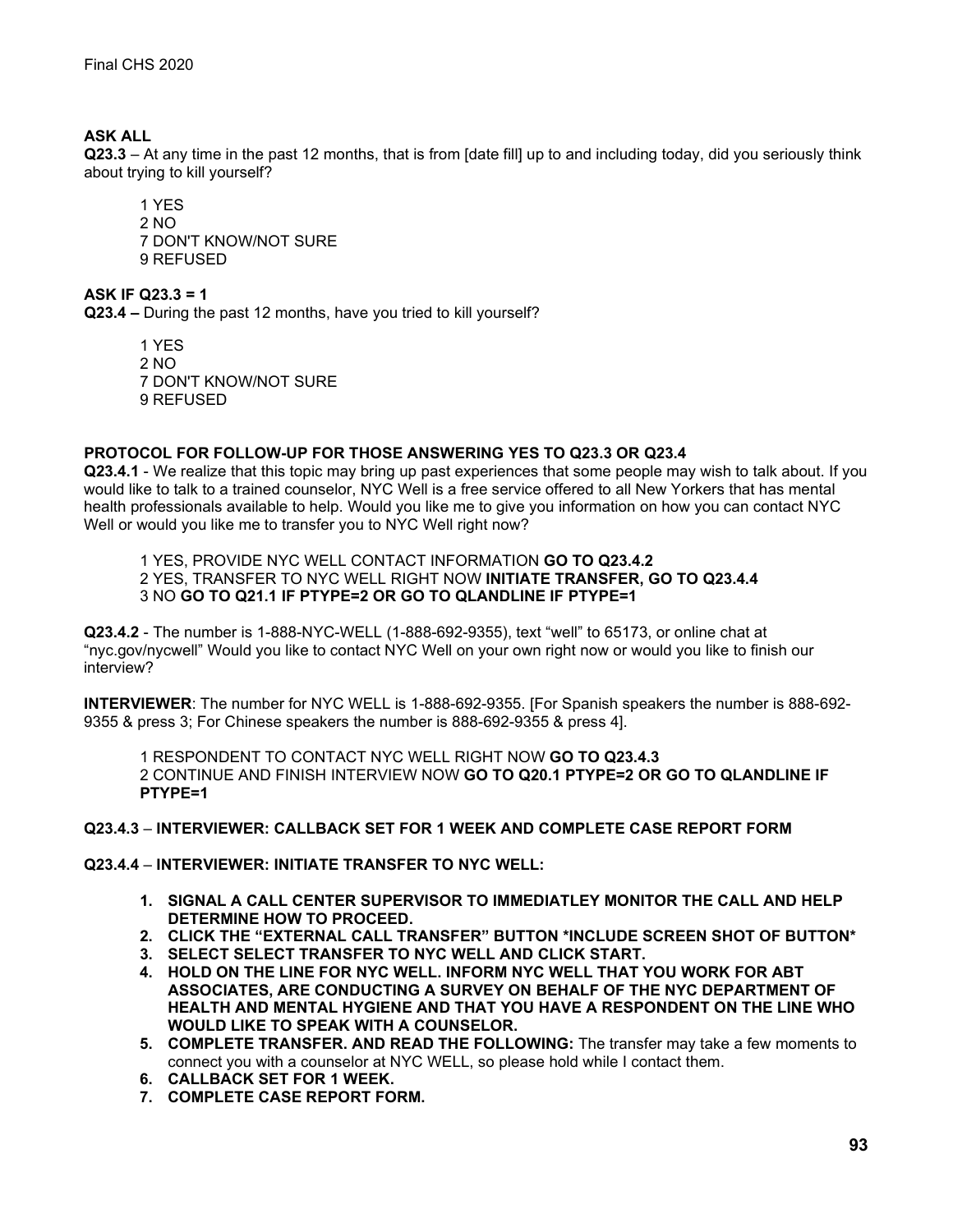# **FOLLOW-UP FOR THOSE ANSWERING NO/DK/REF TO Q23.3 (2/7/9)**

READ: We realize that these topics may bring up past experiences that some people may wish to talk about. If you or someone you know would like to talk to a trained counselor you can call the domestic violence hotline at 1- 800-621-4673 or NYC WELL at 1-888-692-9355.

# **ASK ALL**

**Q24.1 -** Would you like me to repeat either of these numbers?

1 YES, PROVIDE HOTLINE NUMBERS AND **GO TO Q21.1 IF PTYPE=2 OR GO TO QLANDLINE IF PTYPE=1** 2 NO, **GO TO Q21.1 IF PTYPE=2 OR GO TO QLANDLINE IF PTYPE=1**

**INSERT TIMESTAMP: T22\_Sum**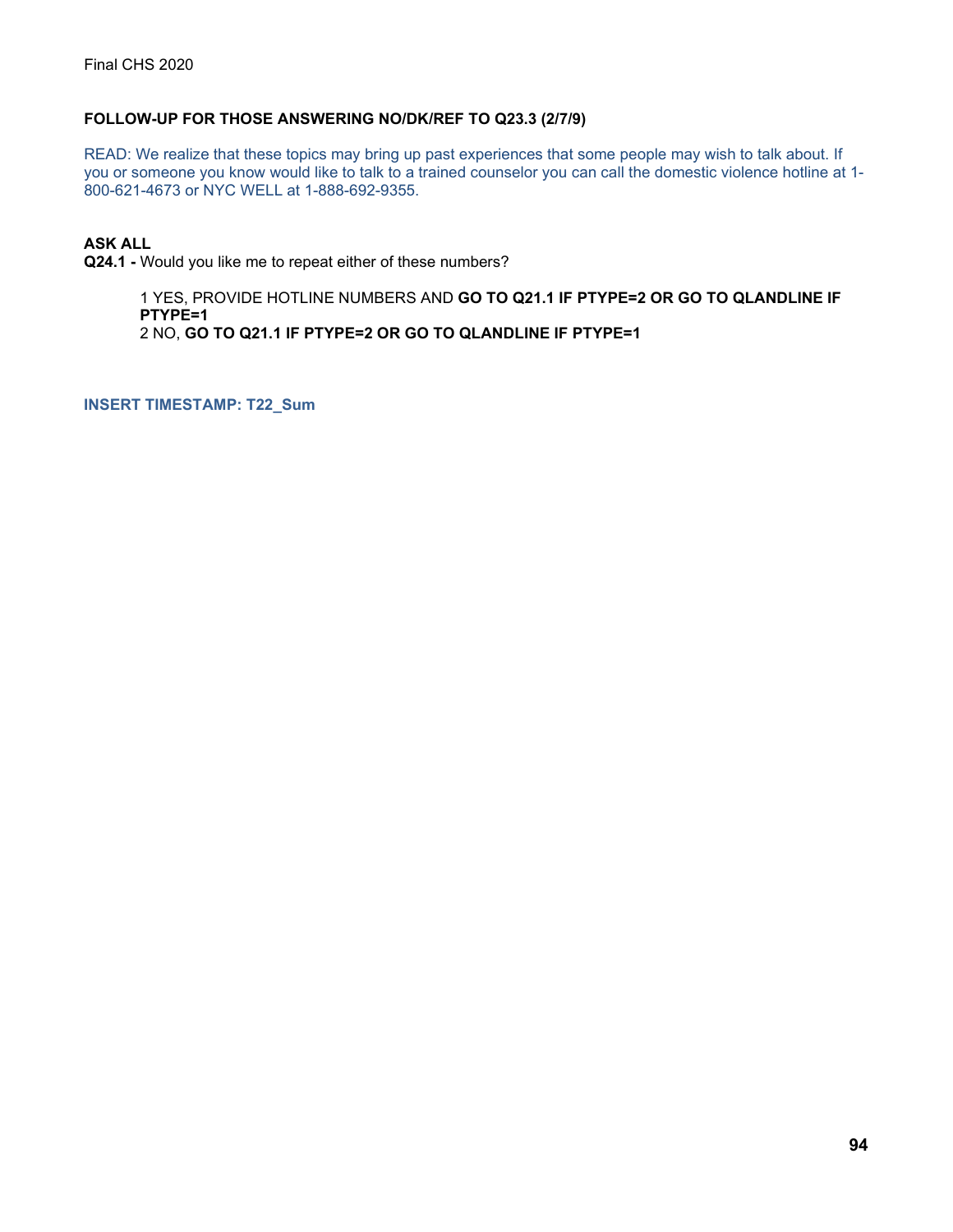# TELEPHONE MODULE

# LANDLINE TELEPHONE MODULE QUESTIONS (ASK IF LANDLINE VERSION OR PTYPE=2)

# **READ: And now, because this is a telephone survey I need to ask you a few more questions about your telephone usage.**

# **ASK ALL**

**Q21.1 -** Do you have more than one landline telephone number in your household? Do NOT include cell phones or numbers that are only used by a computer or fax machine.

INTERVIEWER NOTE: Cordless telephones should be counted as landline telephones. Do not include business telephone numbers.

1 YES 2 NO 7 DON'T KNOW/NOT SURE 9 REFUSED

# **ASK ALL**

**Q21.2 -** Do you have a cell phone for personal use? Please include cell phones if they are used for any personal use.

1 YES 2 NO 7 DON'T KNOW/NOT SURE 9 REFUSED

# **ASK IF Q21.2=2 [ASK IF DOES NOT HAVE CELL PHONE]**

**Q21.3 -** Do you share a cell phone for personal use with other adults?

1 YES 2 NO 7 DON'T KNOW/NOT SURE 9 REFUSED

END LANDLINE TELEPHONE MODULE QUESTIONS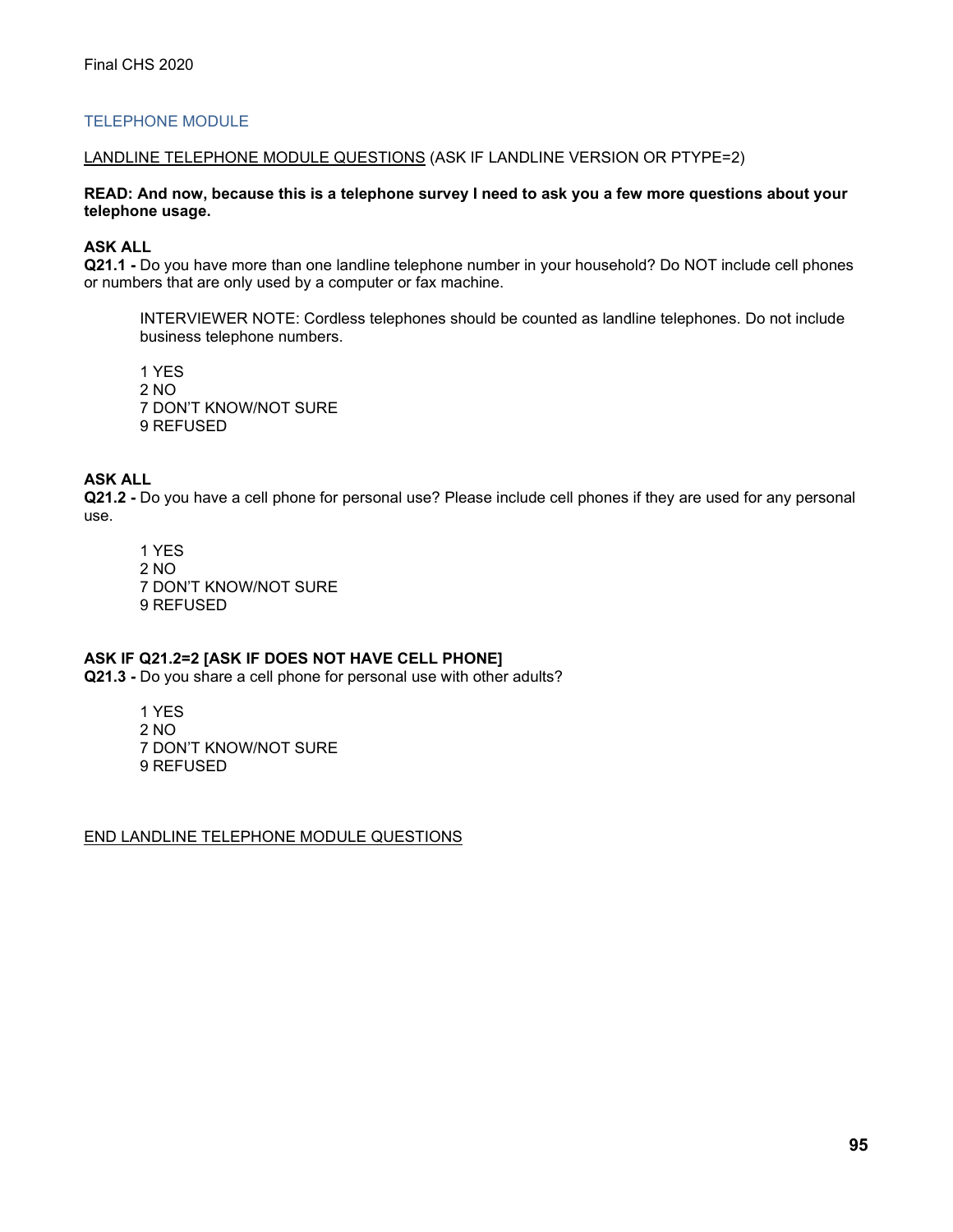.

CELL PHONE TELEPHONE MODULE QUESTIONS (ASK IF CELL VERSION, PTYPE=1 AND QLANDLINE=1)

**READ:** And now, because this is a cell phone survey I'd like to ask you about your cell phone usage.

**Q LANDLINE** Do you also have a landline telephone that is used to make and receive calls in your home?

READ ONLY IF NEEDED: "By landline telephone, we mean a "regular" telephone in your home that is connected to outside telephone lines through a cable or cord and is used for making or receiving calls. This would also include a cordless phone that receives service by being connected to outside telephone lines through a jack in the wall."

1 YES 2 NO 7 DON'T KNOW/NOT SURE 9 REFUSED

# END CELL PHONE TELEPHONE MODULE QUESTIONS

**INSERT TIMESTAMP: T23\_Sum**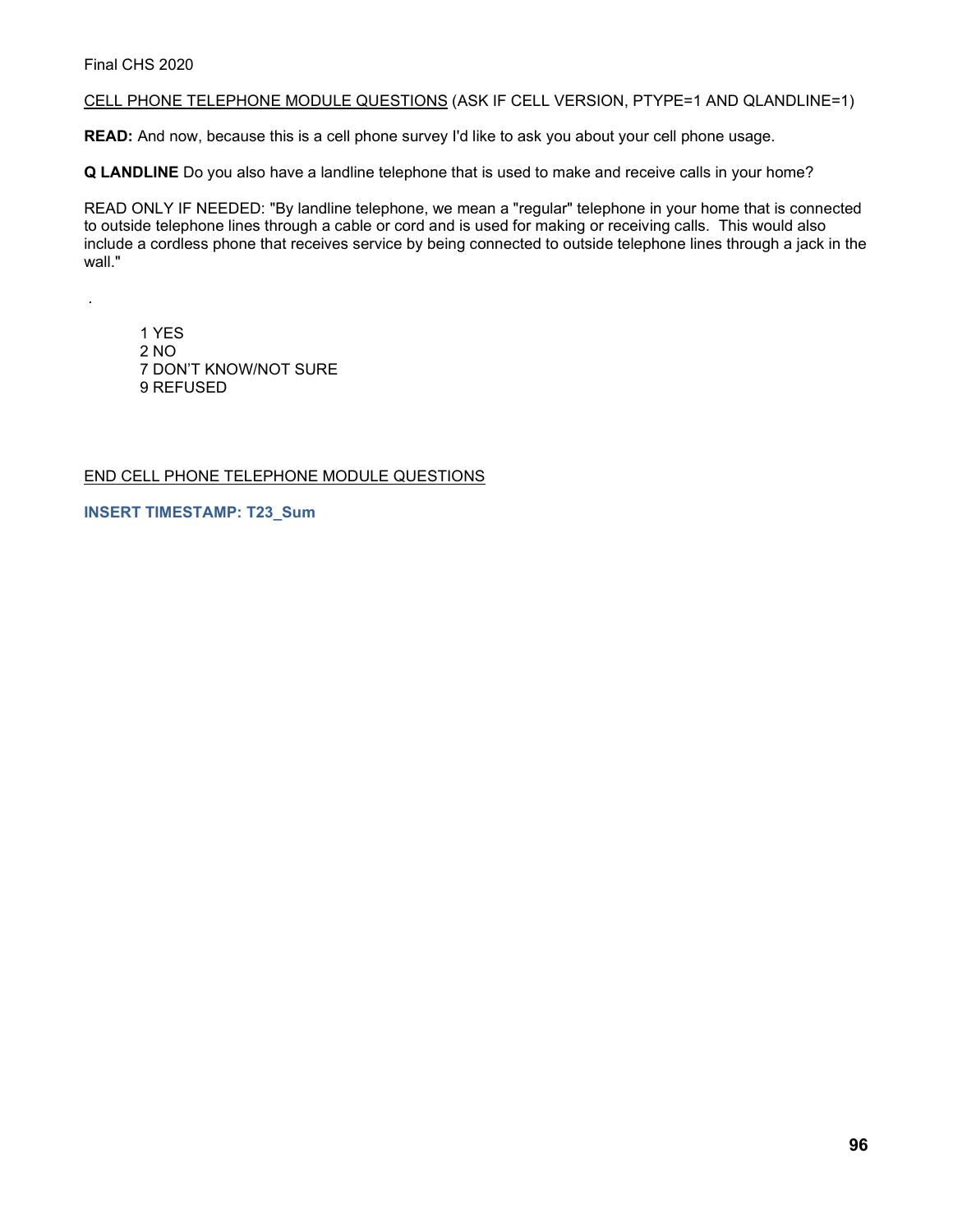# **ADD GCARDFLG (0=off, 1=on)**

# **ADDRESS COLLECTION FOR INCENTIVE - PLEASE READ:**

In appreciation for the time you have spent answering our questions, we would like to provide you with ten dollars as a thank you.

So that we know where to send your (check GCARDFLG=1: gift card), would you please give me your name and address so that we can send you the ten dollar payment?

The information you provide will only be used to send you the payment. It will not be used for any other purposes.

# **COLLECT NAME AND ADDRESS**

**NAME** (What is your name?) ENTER NAME

**ADDRESS** (What is your street address?) ENTER STREET ADDRESS

**CITY** (What is the city?) ENTER CITY

**ZIP** (What is your zip code?) ENTER ZIP CODE

**INSERT TIMESTAMP: T24\_Sum**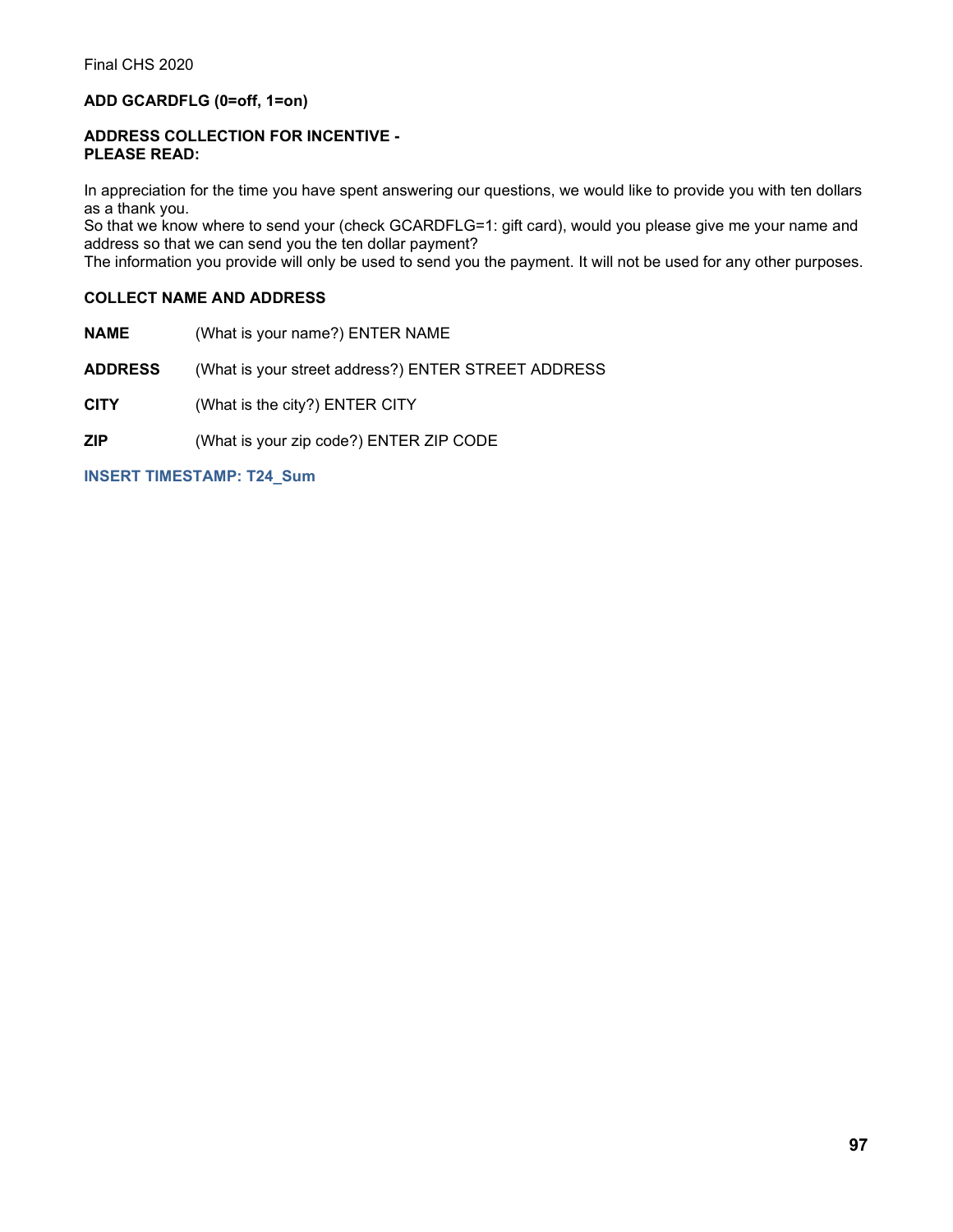# **GEOCODING QUESTIONS (INSERT BEFORE CLOSING, AFTER ADDRESS FOR CHECK)**

# **CATI: CREATE VARIABLE CDZA (Community District ZIP Assignment).**

IF (FXZIP=10002, 10004, 10005, 10006, 10012, 10014, 10021, 10024, 10028, 10029, 10031, 10033, 10034, 10035, 10039, 10040, 10044, 10065, 10075, 10128, 10280, 10282, 10302, 10303, 10307, 10309, 10310, 10454, 10465, 10466, 10470, 10471, 10472, 10473, 10474, 11001, 11004, 11005, 11040, 11102, 11103, 11104, 11105, 11106, 11109, 11209, 11211, 11222, 11224, 11225, 11231, 11239, 11354, 11355, 11356, 11357, 11361, 11362, 11363, 11366, 11369, 11372, 11375, 11412, 11414, 11416, 11417, 11421, 11422, 11426, 11428, 11429, 11430, 11433, 11436, 11691, 11692, 11693, 11694, OR 11697), CDZA=1; ELSE CDZA=2.

**IF RESPONDENT DECLINED THE INCENTIVE, READ:** To help us better understand the neighborhood you live in and how it may affect your health we'd like to know where study participants live so that we can add information about their neighborhood. The best way to do this is to collect your building number and street name, or the streets of the nearest intersection to your home. **GO TO G1: BUILDING NUMBER AND STREET NAME REQUEST**

# **IF GAVE ADDRESS FOR THE COMPENSATION CHECK, ASK INCENT1.**

**INCENT1** – Is this the address for your home where you live?

# **DISPLAY ADDRESS JUST GIVEN**

1 YES [GO TO GINCENT] 2 NO [GO TO INTRO BEFORE G1] 9 (VOL) REFUSED [GO TO INTRO BEFORE G1]

**GINCENT** – To help us better understand the neighborhood you live in and how it may affect your health we'd like to know where study participants live so that we can add information about their neighborhood. The best way to do this is by address. Can I use the mailing address you just provided for this?

1 YES [SEND INCENTIVE ADDRESS TO GEOLOCATOR] 2 NO [GO TO G6] 9 (VOL) REFUSED [GO TO G6]

**READ:** To help us better understand the neighborhood you live in and how it may affect your health we'd like to know where study participants live so that we can add information about their neighborhood. The best way to do this is to collect your building number and street name, or the streets of the nearest intersection to your home. . **GO TO G1: BUILDING NUMBER AND STREET NAME REQUEST**

# **BUILDING NUMBER AND STREET NAME REQUEST**

**G1 -** Can you tell me your building address? (IF NEEDED: That is, your building number and the name of your street. I don't need an apartment number.) What is your building number?

| 1. Gave building number     | <b>CONTINUE</b>                |
|-----------------------------|--------------------------------|
| 9. (VOL) DON'T KNOW/REFUSED | GO TO G6: CROSS STREET REQUEST |

- **G2 -** What is the name of the street you live on? IF NEEDED: What type of street is that Street, Avenue, Boulevard?
	- 1. Gave street name CONTINUE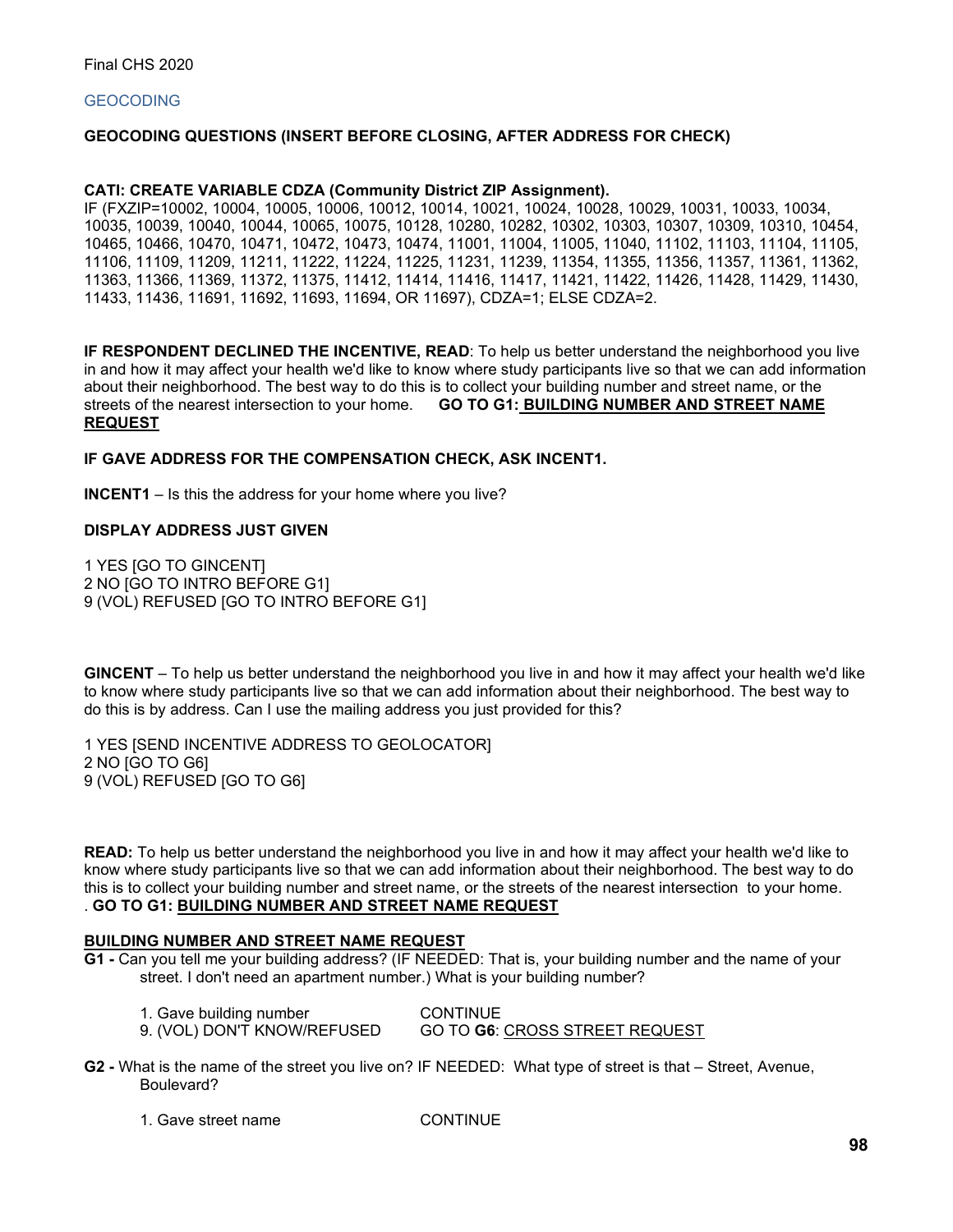# 9. (VOL) DON'T KNOW/REFUSED GO TO CLOSING

# **SUBMIT NUMBER AND STREET TO GEOLOCATOR. IF VALID, GO TO CLOSING. IF NOT, ASK:**

**G3 -** Unfortunately, our system is not accepting that address. Please let me confirm the address and spelling. The address I have is (READ BACK ADDRESS FROM G1, G2). Is this correct?

1 = Yes GO TO G4 2 = No, (NUMBER) is incorrect RE-ASK G1 AND SKIP G2, GO TO GELOCATOR 3 = No, (STREET) is incorrect RE-ASK G2 ONLY, GO TO GELOCATOR 4 = No, both (NUMBER AND STREET) are incorrect RE-ASK G1 & G2, GO TO GELOCATOR 9. (VOL) DON'T KNOW/REFUSED GO TO CLOSING

**SUBMIT NUMBER AND STREET TO GEOLOCATOR. IF VALID, GO TO CLOSING. ELSE ASK:** 

**G4 -** Our system still does not recognize that address. Could you just tell me the name of the nearest street that crosses [INSERT NAME OF STREET FROM G2]? IF NEEDED: What type of street is that – Street, Avenue, Boulevard?

| 1. Gave cross street name.  | TO GEOLOCATOR |
|-----------------------------|---------------|
| 9. (VOL) DON'T KNOW/REFUSED | GO TO CLOSING |

#### **SUBMIT CROSS STREETS TO GEOLOCATOR. IF VALID, GO TO CLOSING. ELSE ASK:**

**G5 -** Unfortunately, our system does not recognize that intersection. Please let me confirm the street names and spellings one more time. The streets I have are (FILL FROM G2 and G4). Is this correct?

1 = Yes CONTINUE TO CLOSING<br>2 = No, (FILL G2) is incorrect RE-ASK G2 AND SKIP G4  $2$  = No, (FILL G2) is incorrect 3 = No, (FILL G4) is incorrect RE-ASK G4 ONLY 4 = No, both (FILL G2 AND G4) are incorrect RE-ASK G2 & G4 9. (VOL) DON'T KNOW/REFUSED GO TO CLOSING

# *CROSS STREET REQUEST AND CHECK*

**G6 – [**IF GINCENT=2 OR 9: We don't have to use your home address, but it would be helpful if you could provide the cross streets nearest to your home.] Can you tell me the name of the street you live on? IF NEEDED, ASK: And what type of street is that – Street, Avenue, Boulevard?

| 1. Gave street name         | <b>CONTINUE</b> |
|-----------------------------|-----------------|
| 9. (VOL) DON'T KNOW/REFUSED | GO TO CLOSING   |

**G7 -** What is the name of the nearest street that crosses [INSERT NAME OF STREET FROM G6]? IF NEEDED, ASK: And what type of street is that – Street, Avenue, Boulevard?

| 1. Gave cross street name   | GO TO GEOLOCATOR |
|-----------------------------|------------------|
| 9. (VOL) DON'T KNOW/REFUSED | GO TO CLOSING    |

# **SUBMIT CROSS STREETS TO GEOLOCATOR. IF VALID, GO TO CLOSING. ELSE ASK:**

**G8 -** Unfortunately, our system does not recognize that intersection. Please let me confirm the street names and spellings one more time. The streets I have are (FILL FROM G6 and G7). Is this correct?

1 = Yes CONTINUE TO CLOSING 2 = No, (FILL G6) is incorrect RE-ASK G6 AND SKIP G7 3 = No, (FILL G7) is incorrect RE-ASK G7 ONLY 4 = No, both (FILL G6 AND G7) are incorrect RE-ASK G6 & G7 7 = (VOL) Don't know/Not sure CONTINUE TO CLOSING 9 = (VOL) Refused CONTINUE TO CLOSING

**INSERT TIMESTAMP: T25\_Sum**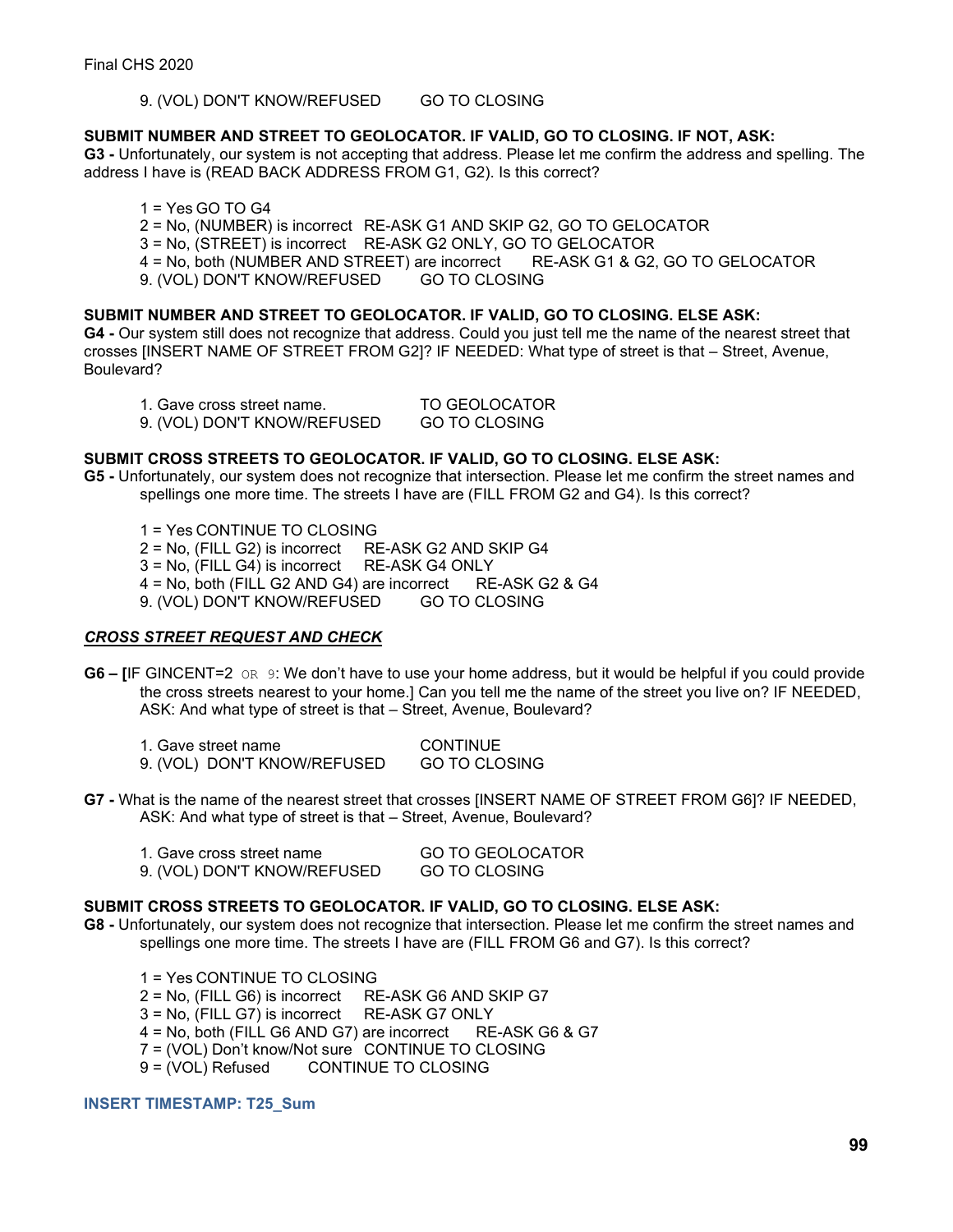# **ASK IF GCARDFLG=1 AND ADDRESS COLLECTED FOR INCENTIVE**

We can also send you your \$10 gift card electronically. You could receive your gift card faster electronically through email than us sending it to you in the mail. Would you like to receive your gift card electronically via email?

INTERVIEWER: If asked: You should receive your gift card electronically through email in 7-10 days. You should receive your card in the mail in 2 to 3 weeks but sometimes it takes 4 to 6 weeks.

| <b>GO TO ELCEMAIL</b> |
|-----------------------|
| <b>GO TO CLOSING</b>  |
| <b>GO TO CLOSING</b>  |
| <b>GO TO CLOSING</b>  |
|                       |

**ELCEMAIL** Can you provide me with the email address where you'd like your electronic gift card to be sent?

\_\_\_\_\_\_\_\_\_\_\_\_\_\_\_\_\_\_\_\_\_\_ 7 Does not have an email address 9 REFUSED (Does not want to provide an email address) **GO TO CLOSING**

#### **IF EMAIL PROVIDED IN ELCEMAIL**

**CNFEMAIL** To confirm, the email address I have is [ELCEMAIL]. Is that right?

# **ASK IF ELCEMAIL = 7**<br>**NOEMAIL** If you d

If you do not have an email address then we will mail you your gift card using the mailing address you already provided.

# CLOSING:

Thank you for participating in this important survey about the health of New Yorkers. If you have any additional questions about this survey, would like previous survey results, or have further questions about your rights in this study, I can provide you with the appropriate telephone numbers. If you would like more information on where you could go to get help with a health problem, I can also give you the number for the Health Department's helpline.

Would you like any of these phone numbers?

1 YES 2 NO

**IF YES:** Which number would you like?

1 MORE INFORMATION ABOUT THE SURVEY OR SURVEY RESULTS-READ: You can call the principal investigator at XXX-XXX-XXXX.

2 INFORMATION ABOUT PARTICIPANTS RIGHTS READ: You can call the Institutional Review Board Chairperson at XXX-XXX-XXXX.

3 INFORMATION ABOUT A HEALTH PROBLEM NOT RELATED TO THE SURVEY READ: You can call the Health Department helpline at 311.

**DISPLAY:** I'd like to ask you about a potential future survey.

Q WHICH2 INTERVIEWER: RECORD LANGUAGE SURVEY COMPLETED IN

1 English

- 2 Spanish
- 3 Russian
- 4 Chinese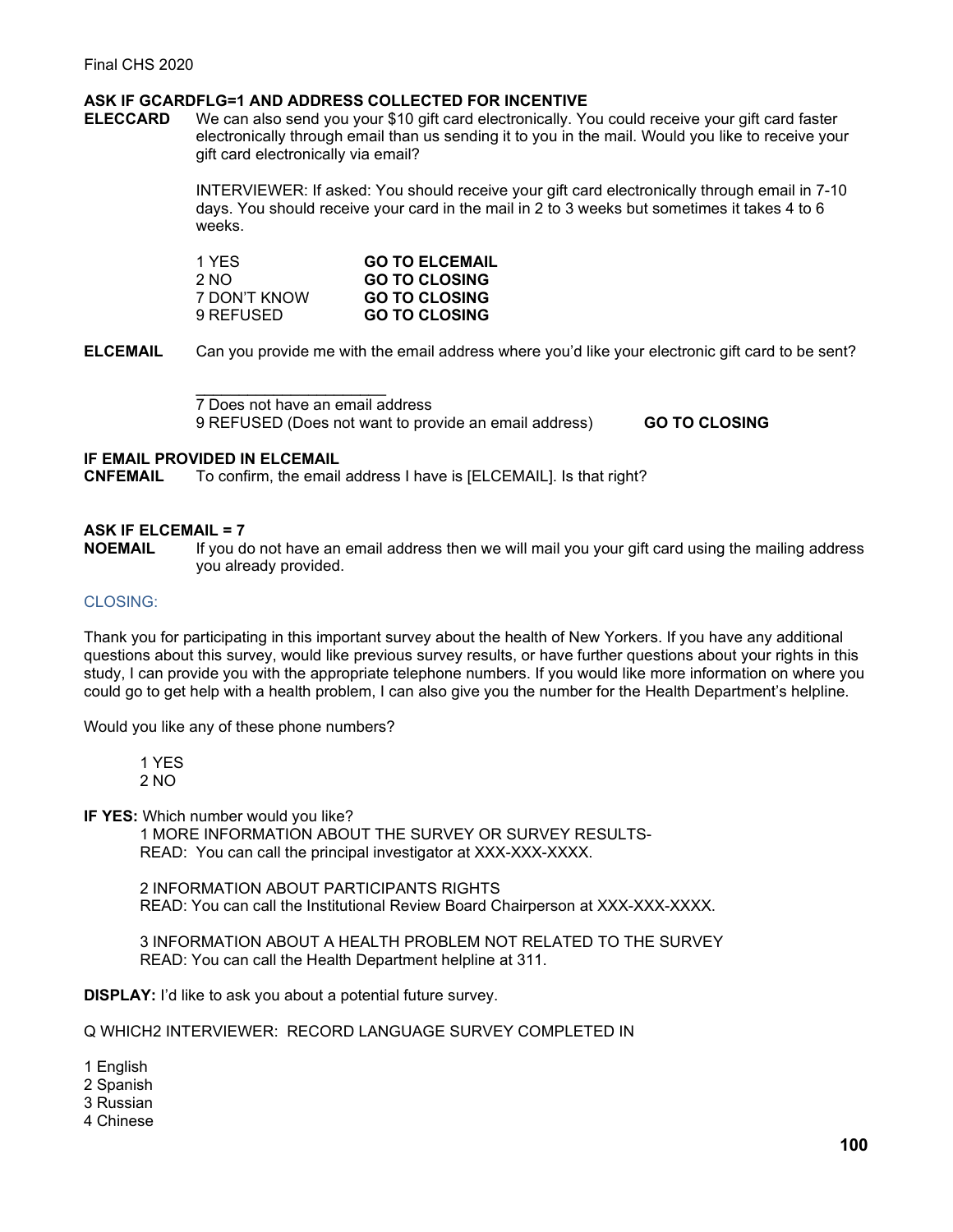Final CHS 2020

5 Bengali 6 Haitian Creole

QCHINESE2 [INTERVIEWER: WAS THIS MANDARIN OR CANTONESE?]

1 MANDARIN 2 CANTONESE

**INSERT TIMESTAMP: T26\_Sum INSERT TIMESTAMP: TotalCHS\_Sum**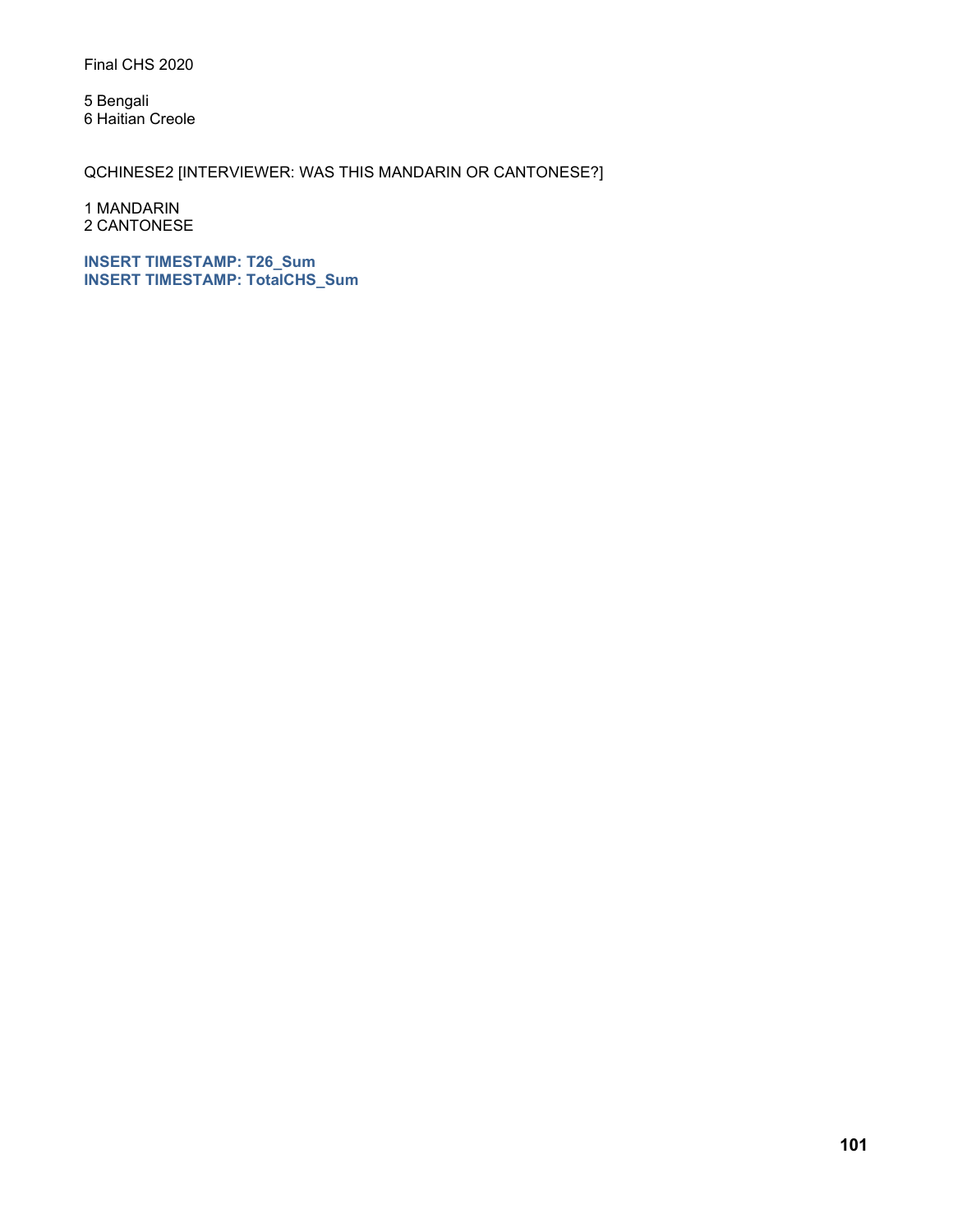# RECRUITMENT FOR OTHER FOLLOW-UP STUDIES

**PANEL1 –** Are you willing to be re-contacted by the NYC Health Department or its contractors to participate in this survey next year? If you agree, your contact information will be securely stored and paired with the information you provided in this survey. You can withdraw your consent at any time by contacting the Health Department at survey@health.nyc.gov.

1 YES

[READ: Thank you again for participating in the Community Health Survey]

9 REFUSED [READ: Thank you again for participating in the Community Health Survey]

# **IF PANEL1=1 AND NAME GIVEN FOR INCENTIVE CHECK**

**PANEL\_NAME1 –** So that we know who to ask for if you are recontacted for next year's survey, may I use the name you provided earlier for the incentive (check IF GCARDFLG=1: gift card)?

1 YES 2 NO 9 REFUSED

# **IF PANEL1=1 OR 2 AND NAME NOT GIVEN FOR INCENTIVE CHECK**

**PANEL\_NAME2 –** So that we know who to ask for if you are re-contacted for next year's survey, can I have your full name?

 $\frac{1}{2}$  ,  $\frac{1}{2}$  ,  $\frac{1}{2}$  ,  $\frac{1}{2}$  ,  $\frac{1}{2}$  ,  $\frac{1}{2}$  ,  $\frac{1}{2}$  ,  $\frac{1}{2}$  ,  $\frac{1}{2}$  ,  $\frac{1}{2}$  ,  $\frac{1}{2}$  ,  $\frac{1}{2}$  ,  $\frac{1}{2}$  ,  $\frac{1}{2}$  ,  $\frac{1}{2}$  ,  $\frac{1}{2}$  ,  $\frac{1}{2}$  ,  $\frac{1}{2}$  ,  $\frac{1$ 9 REFUSED (Does not want to provide a name)

# **IF ADDRESS WAS GIVEN FOR INCENTIVE CHECK**

**PANEL4 –** We are planning to send survey information for next year's survey through the mail. Can I use the mailing address you previously provided for this?

1 YES 2 NO 9 REFUSED

# **IF ADDRESS WAS NOT GIVEN FOR INCENTIVE CHECK**

**PANEL4b –** We are planning to send survey information for next year's survey through the mail. Can you please provide me your mailing address?

\_\_\_\_\_\_\_\_\_\_\_\_\_\_\_\_\_\_\_\_\_\_\_\_\_\_\_ 9 REFUSED

# **IF PANEL4 = NO**

PANEL4c – What is the best mailing address to use?

\_\_\_\_\_\_\_\_\_\_\_\_\_\_\_\_\_\_\_\_\_\_\_\_\_\_\_ 9 REFUSED

# **IF EMAIL PROVIDED IN ELCEMAIL**

**PANEL2\_1** - We can also contact you via email. Can I use the email address you previously provided for this?

1 YES **GO TO IF PANEL5 IF PTYPE = 1. PANEL6 IF PTYPE=2.** 2 NO **GO TO PANEL2**<br>9 REFUSED **GO TO PANEL2** 

**GO TO PANEL2** 

**PANEL2 –** (IF EMAIL PROVIDED IN ELCEMAIL DO NOT DISPLAY: We can also contact you via email.) Can you provide me with an email address where you'd like to be contacted for next year's survey?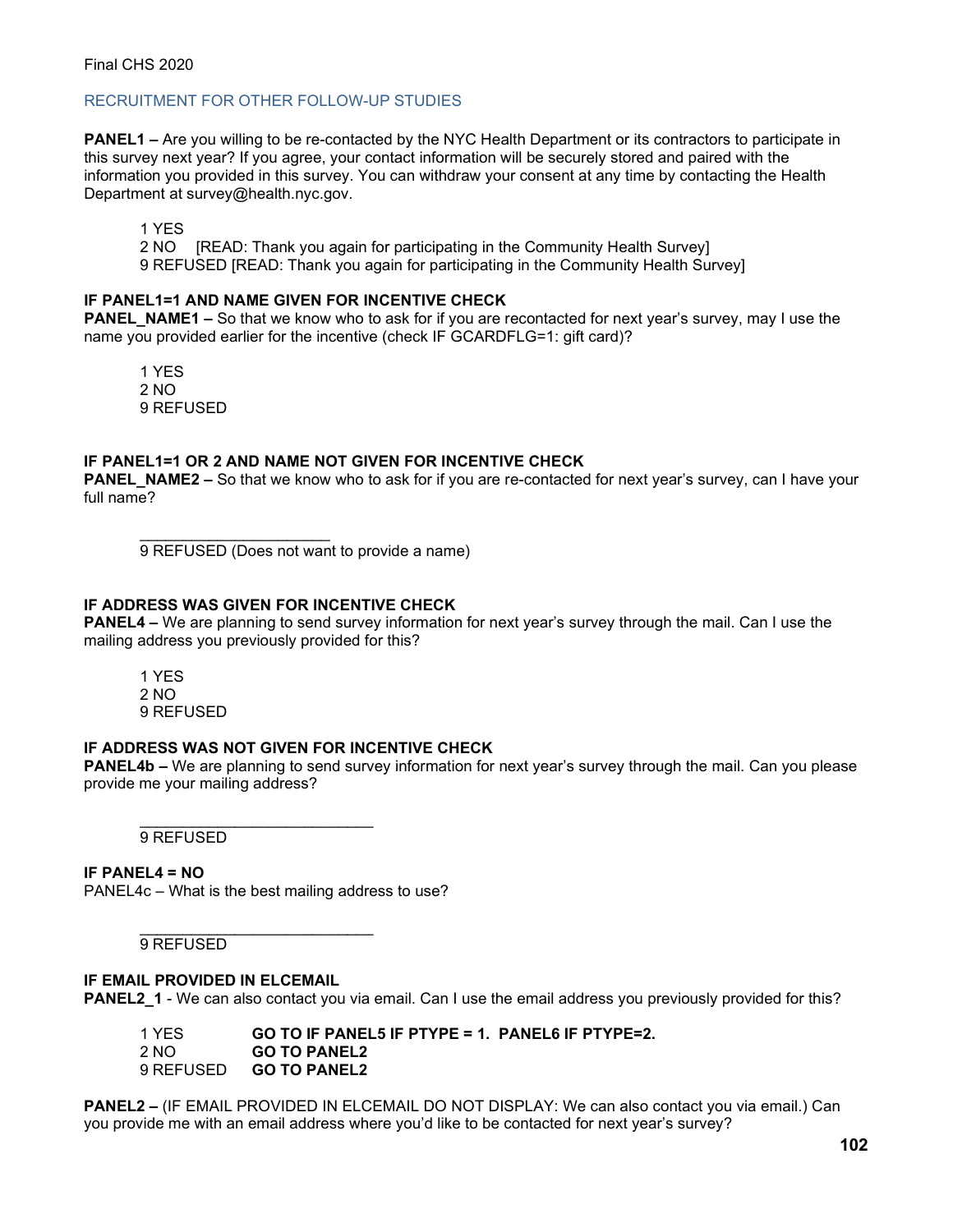\_\_\_\_\_\_\_\_\_\_\_\_\_\_\_\_\_\_\_\_\_\_ 7 Does not have an email address 9 REFUSED (Does not want to provide an email address)

# **IF EMAIL PROVIDED IN PANEL2**

**PANEL3 –** To confirm, the email address I have is [FILL FROM PANEL2]. Is that right?

# **IF PTYPE = 1 (IF ON A CELL PHONE)**

**PANEL5 –** We can also send you survey requests through text messages. Can the NYC Health Department text you using the cell phone number of the phone you are talking to me on now?

1 YES 2 NO 9 REFUSED

# **IF PTYPE = 2 (IF ON A LANDLINE TELEPHONE)**

**PANEL6 –** We can also send you survey requests through text messages. Can you please provide me with a cell phone number that the NYC Health Department can use to text you?

\_\_\_\_\_\_\_\_\_\_\_\_\_\_\_\_\_\_\_\_\_\_\_\_\_\_ 7 Does not have a cell phone 9 REFUSED (Does not want to provide cell phone number)

# **IF MORE THAN ONE METHOD OF CONTACT PROVIDED:**

**PANEL9 –** Do you have a preferred way to be contacted from the following:

# **INTERVIEWER:** READ LIST

# **DISPLAY BASED ON INFORMATION PROVIDED ABOVE:**

- 3 MAIL
- 1 EMAIL
- 2 TEXT MESSAGE

7 (VOL) Does not know or No preference

9 (VOL) REFUSED

# **IF (PANEL2 = 7 OR 9) AND (PANEL4 OR PANEL4b = 9 OR PANEL4c=9) AND (PANEL5 OR PANEL6 = 2 OR 9)**

I'm sorry, we're only able to enroll people through their mailing address, email address, or text messages at this time. Thank you for your interest.

# **ASK ONLY IF RESPONDENT AGREES TO 'OVERLAP'**

**PANEL10 –** In addition to the CHS next year, may we use your contact information to contact you for other future public health surveys?

1 YES

2 NO [READ: Thank you again for participating in the Community Health Survey]

9 REFUSED [READ: Thank you again for participating in the Community Health Survey]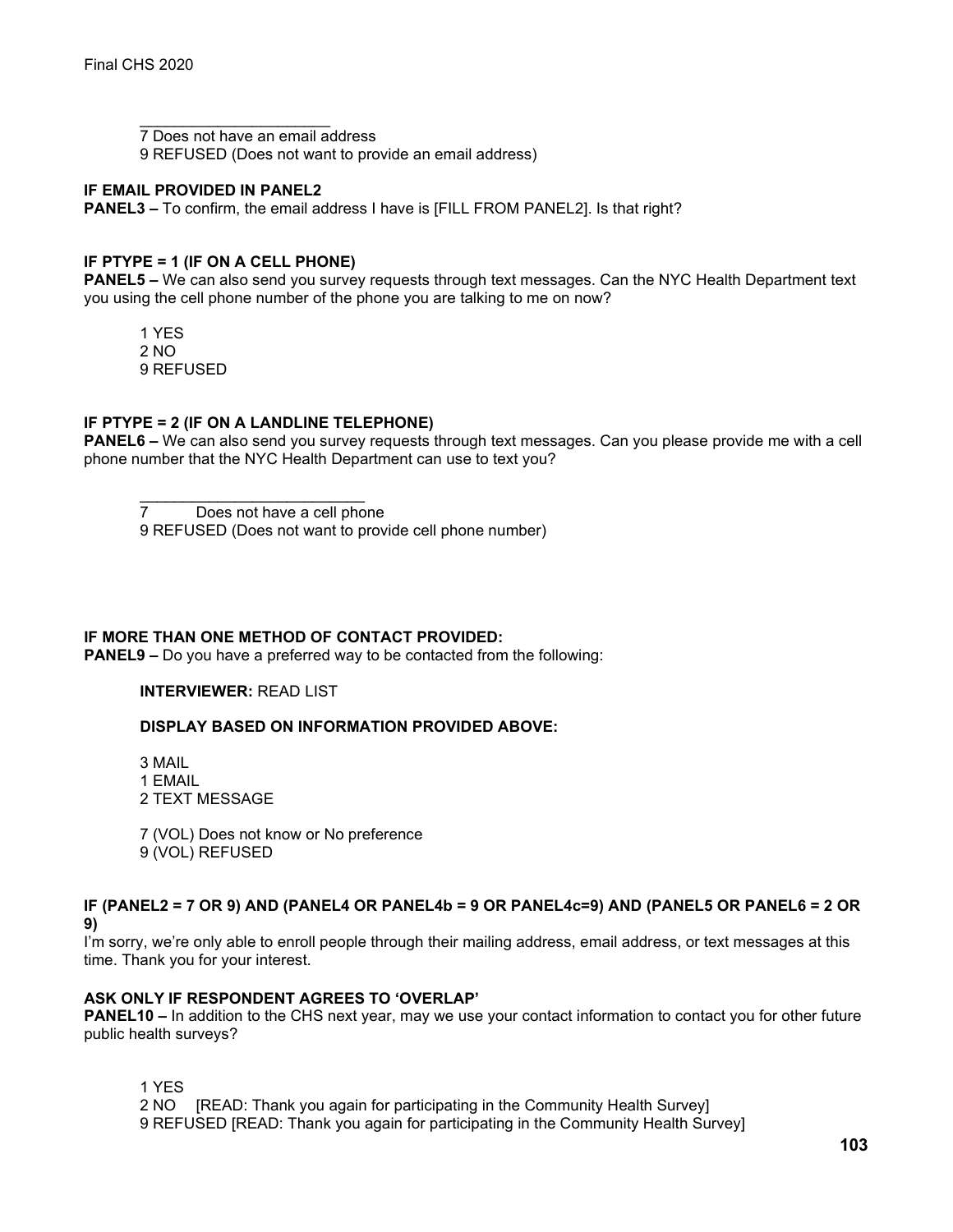**IF HAITAIN CREOLE OR BENGALI OR IF COVEND = 2, 7, 9 DISPLAY AND END INTERVIEW, ELSE GO TO RECRUITMENT FOR SEROSURVEY:**

Thank you again for your participation.

INSERT TIMESTAMP: T27\_Sum

# RECRUITMENT FOR SEROSURVEY

Lastly, the Health Department also wants to know how many people in the city have been exposed to the virus which causes COVID-19. As I mentioned earlier in the survey, at no cost to you - you can have your blood tested to see if you have antibodies against the virus, meaning you have been exposed to the virus. By asking a random group of New Yorkers to participate in this special study, it will help the Health Department understand more fully how many people have been exposed to COVID-19. Even if you have already had an antibody test for COVID-19, your participation is important.

As part of the testing, in the next 3 days a medical technician will call and schedule a time to come to your home to take a blood sample. Results will be mailed to you in two to three weeks after the blood test. However, the results should not be used to guide any health-related decisions. Participating in this is completely voluntary. As a thank you for your time participating, the medical technician will provide you with a \$30 gift card. (**IF GAVE ADDRESS FOR THE COMPENSATION CHECK:** This is in addition to the \$10 (check GCARDFLF=1: gift card), which will be (mailed GCARDFLF=1: delivered) to you separately.)

# **IF COVEND = 1**

**SS1a –** Can I confirm you are interested in having this blood test?

1 Yes  $2$  No 9 REFUSED

# **IF COVEND NE 1**

**SS1b –** Will you reconsider having this blood test? 1 Yes 9 REFUSED

# **IF SS1a NE = 1 OR SS1b NE = 1**

**SS1c -** We are interested to know why you are not interested in having this blood test. Please tell us the main reason you would not like this blood test:

[INTERVIEWER NOTE: If respondent mentions several reasons, prompt them to please name one main reason.]

[READ: Thank you again for participating in the Community Health Survey]

\_\_\_\_\_\_\_\_\_\_\_\_\_\_\_\_\_\_\_\_\_\_\_\_\_\_\_\_\_\_\_\_\_\_\_\_\_\_\_\_\_\_\_\_\_\_\_\_\_\_\_\_\_\_\_

# **IF SS1a OR SS1b = 1**

**SS2 –** Are you currently staying in NYC or are you temporarily staying outside of the city?

01 Yes – STAYING IN NYC 02 No – NOT CURRENTLY IN NYC 7 DON'T KNOW/NOT SURE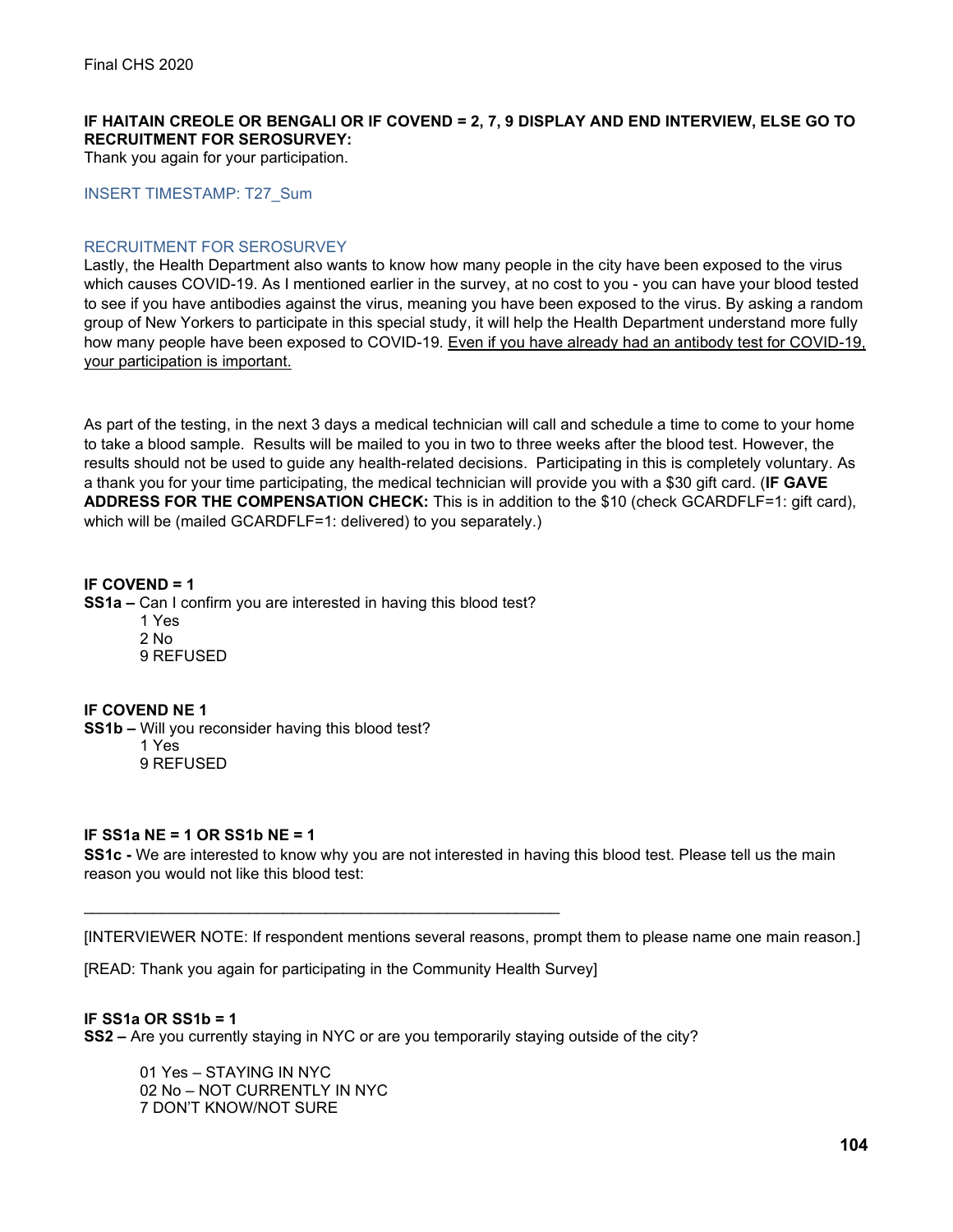# 9 REFUSED

**IF SS2 NE 1:** Unfortunately we are only able to include those who are currently living in NYC. Thank you again for participating in the Community Health Survey. **[THANK AND END SURVEY]**

SS\_BORO In which of the five New York City boroughs do you live?

INTERVIEWER: Read if needed:

1 The Bronx, 2 Brooklyn, 3 Manhattan, 4 Queens, or 5 Staten Island? 7 DON'T KNOW/NOT SURE 9 REFUSED

**READ:** Thank you. I need to confirm a couple of things so a medical technician can call and schedule an appointment with you. This information will only be used to schedule the appointment.

# **IF NAME NOT PROVIDED in PANEL\_NAME1 or PANEL\_NAME2:**

**SS\_NAME** – So that we know who to ask for when someone calls you to schedule the blood test, can I have your full name?

 $\mathcal{L}$  , we can also the set of the set of the set of the set of the set of the set of the set of the set of the set of the set of the set of the set of the set of the set of the set of the set of the set of the set of 9 REFUSED (Does not want to provide a name)

[**IF SS\_NAME = 9, READ**: Unfortunately, we need this information to contact you and schedule you for the blood test. Thank you again for participating in the Community Health Survey. – TERMINATE]

# **IF SS2 = 1**

**SS\_PHONE –** Can the medical technican contact you at the telephone number we are talking on now in order to schedule the blood test?

1 YES (USE CURRENT CHS PHONE) 3 WANTS TO PROVIDE A DIFFERENT PHONE NUMBER 9 REFUSED (Does not want to use this number or provide any number)

# **IF SS\_PHONE = 3**

**SS\_PHONE2 –**Can you please provide me with the phone number that we can use to reach you to schedule the test?

\_\_\_\_\_\_\_\_\_\_\_\_\_\_\_\_\_\_\_\_\_\_\_\_\_\_ 9 REFUSED (Does not want to provide phone number)

**[IF SS\_PHONE = 9 OR SS\_PHONE2 = 9**,READ: Unfortunately, we need a phone number to contact you and schedule you for the blood test. Thank you again for participating in the Community Health Survey. -**TERMINATE1** 

# **IF SS2 = 1 AND IF PANEL4 OR PANEL4B OR PANEL4C NOT MISSING (PROVIDED A MAILING ADDRESS FOR INCENTIVE OR OVERLAP RECRUITMENT)**

**SS\_ADDRESS -** I'd also like to confirm the address you gave earlier is where you are currently staying and where the medical technician should come for the appointment?

CATI: SHOW ADDRESS FROM PANEL4/PANEL4B/PANEL4C